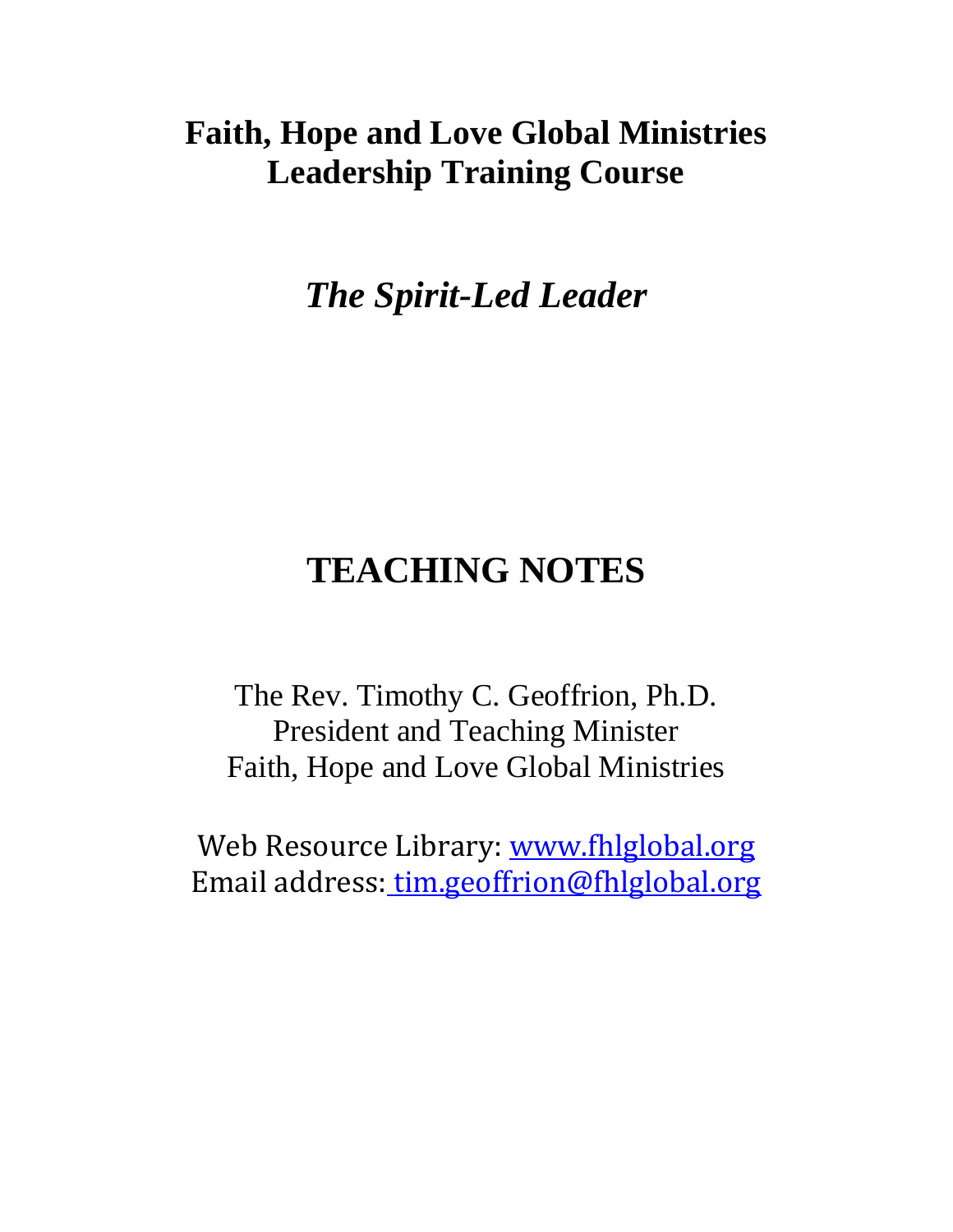# *"The Spirit-Led Leader"*

#### *Session Topics*

- Session 1 Vision, mission, and planning in life
- Session 2 An integrated life
- Session 3 A deeper spiritual life
- Session 4 The practice of the presence of God/Practicum
- Session 5 Spiritual disciplines
- Session 6 Aligning oneself with the purposes of God
- Session 7 Spiritual discernment
- Session 8 Spiritual Practicum—Lectio Divina
- Session 9 The Spirit-led leader in leadership
- Session 10 10 practical tools for the Spirit-led leader
- Session 11 10 practical tools (continued)
- Session 12 Lead by listening well
- Session 13 Spiritual and practical perspectives on listening
- Session 14 Trusting in God
- Session 15 Personal transformation: the heart of Spirit-led leadership
- Session 16 Spiritual development in steps and stages
- Session 17 Vision, mission, and planning in leadership
- Session 18 Spiritual life coaching practicum: Your leadership
- Session 19 Spiritual life coaching (continued)
- Session 20 Conclusions and next steps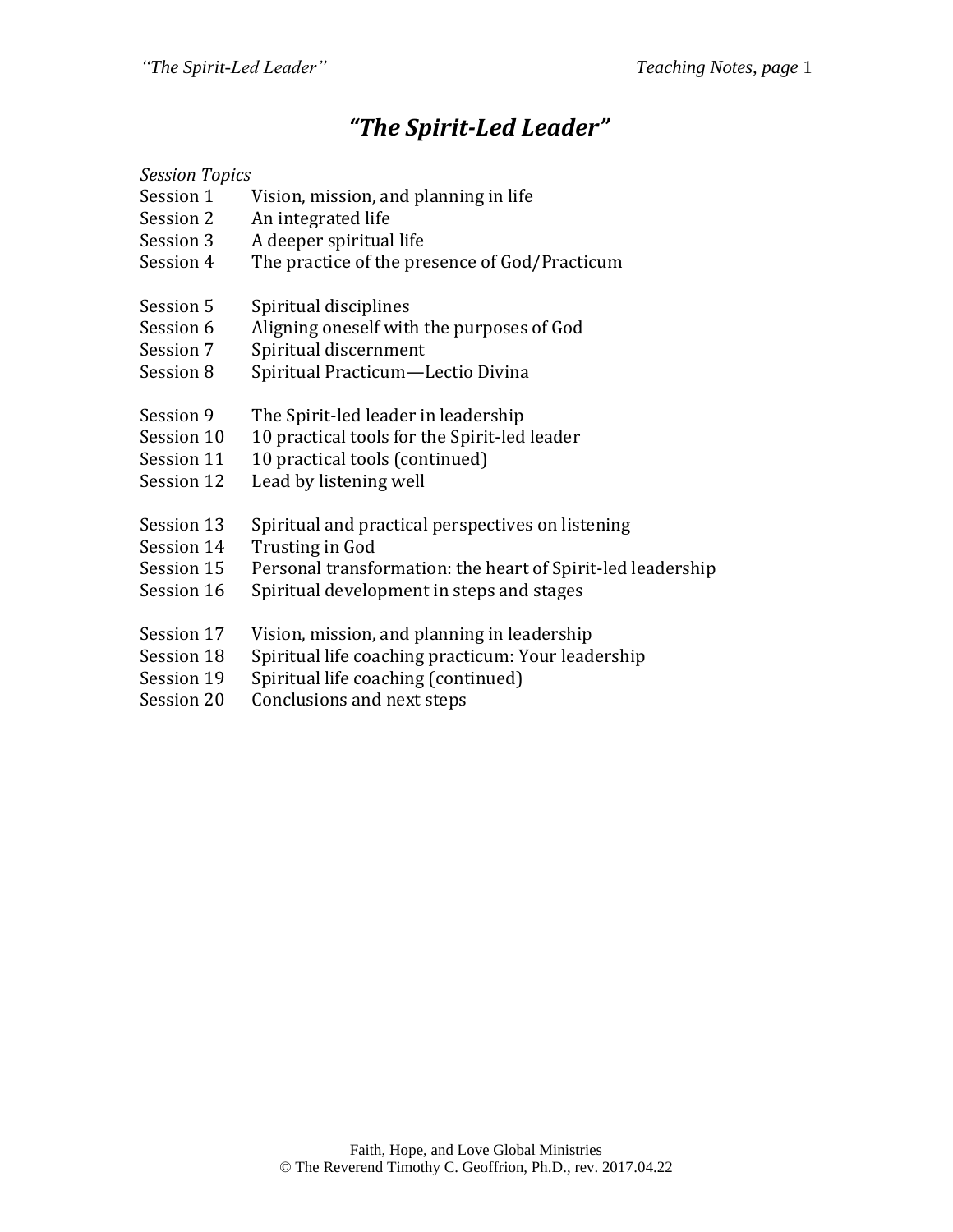# **SESSION 1—Vision, Mission, and Planning**

90 Minutes

#### **Introductions**

- Introduce Tim Geoffrion (Jeffry-on)
- Participants go around the room (Name, where you're from, and what your ministry role is. Name tags?)
- Slides introducing us, family, ministry
- Explain I or someone else will be taking photos
- Request for permission

*Expectations/Community Standards…*To make our workshop go smoothly Community Standards

- 1. No cell phones. Please turn them off during the sessions.
- 2. Please attend all sessions.
- 3. Limit your coming and going out of the room to break times.
- 4. Please raise your hand when you have a question or something to contribute to the group, and stand when you speak to help all of us hear you better.
- 5. Be punctual. We will start our sessions on time, and you will not want to miss important instructions or teaching.

#### **Why this course?**

This course grows out of my own struggles in ministry and leadership. I found that serving the Lord was a lot harder than I thought, and that I wasn't all that I thought I was. I was humbled by my limitations, my weaknesses, and my failures. At the same time, through my many struggles, the Lord kept drawing me to himself. I grew in my relationship with him, and over time grew in my ability to let God work through me.

At the core of what I've learned is the importance of the Holy Spirit for every aspect of our life, including our leadership and ministry. A turning point came for me in graduate school where I was studying the Bible. My professor was teaching on the Apostle Paul and read 2 Corinthians 3:6: "The letter kills, but the Spirit gives life."

God used that moment to help me to see that what I most needed to change in my life and my ministry was not more understanding of the Bible alone. Even more important was the Holy Spirit. We need both—Scripture to know who God is, who Christ is, and what to believe. And we need the Spirit to help us to become alive and to be able to minister, to serve, and to lead by the power of God.

My book, *The Spirit-Led Leader*, and my teaching here this week grew out of my own struggles and searching. In many ways, I am still on the same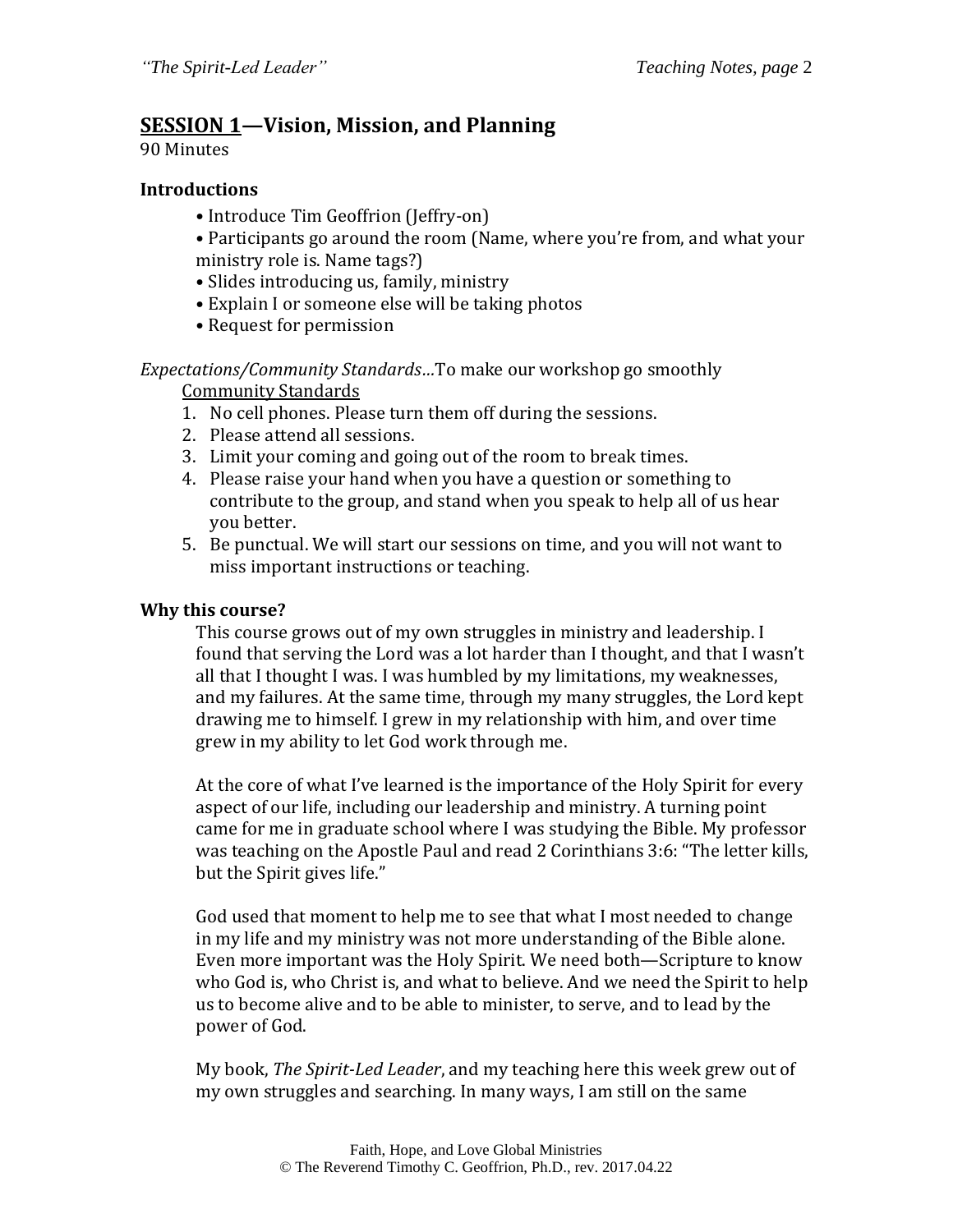journey to increasingly let the Spirit change my life and lead my ministry in real, life-changing and effective ways.

# **The Vision: To Serve Christ as Spirit-Led Leaders**

*Purpose of Leadership Development Course*

This leadership development course is designed, first of all, to help you to experience God's refreshing presence, to develop a more vital spiritual life, and to consider ways that you can become a more effective, Spirit-led leader.

Consequently, this course is intended to function simultaneously on multiple levels.

- 1. Clearly identify biblical principles and leadership practices in simple terms as a foundation for discussion and personal reflection
- 2. Provide opportunities for students to examine their own life in relation to these truths: Where is your practice solid? Where are you weak? Where is your understanding deep? Where is it superficial? Where can you grow?
- 3. Foster spiritual revitalization through spiritual practices and teaching
- 4. Provide many practical ideas and tools for personal growth and leadership
- 5. Provide well packaged material that you can use to teach others

God has a vision for you, as a person and as a leader. His vision for you fits the purposes of Jesus Christ for your church, your city, and your country. I cannot tell you exactly what God wants to do; you have to find the answers to that question. Some of those answers will come from Scripture. Some answers will come from the Holy Spirit. The process of finding those answers will be different for each one of you, but it will most certainly include Scripture, prayer, and applying yourself to create and develop your own vision based on however you think God is leading you.

So, let's talk about vision.

#### *What is vision?*

Definition: "A vision for life is a picture of who you want to be, what you want to do, and how you want to do it. It's something that you want for your life that is not yet a reality. Vision is a way to express the desires of your heart, the hopes of your imagination, the intention of your will, and the creation of your mind—all fed and shaped by the leading by the Holy Spirit. In other words, vision is a compelling picture of a destination where you want to go and believe God is leading you." —Tim Geoffrion, 2011

In the Bible, we can find many different stories about people who received unique callings from God to pursue or embrace a vision for their life. Think of Abraham; Jacob; Joseph; Moses; Samuel; David; Esther; Mary; Joseph; Peter; Paul; and Jesus. All of these individuals were dependent upon God for their calling; and yet everyone was actively engaged in the process of listening, asking questions, praying, seeking discernment, making plans, and taking action.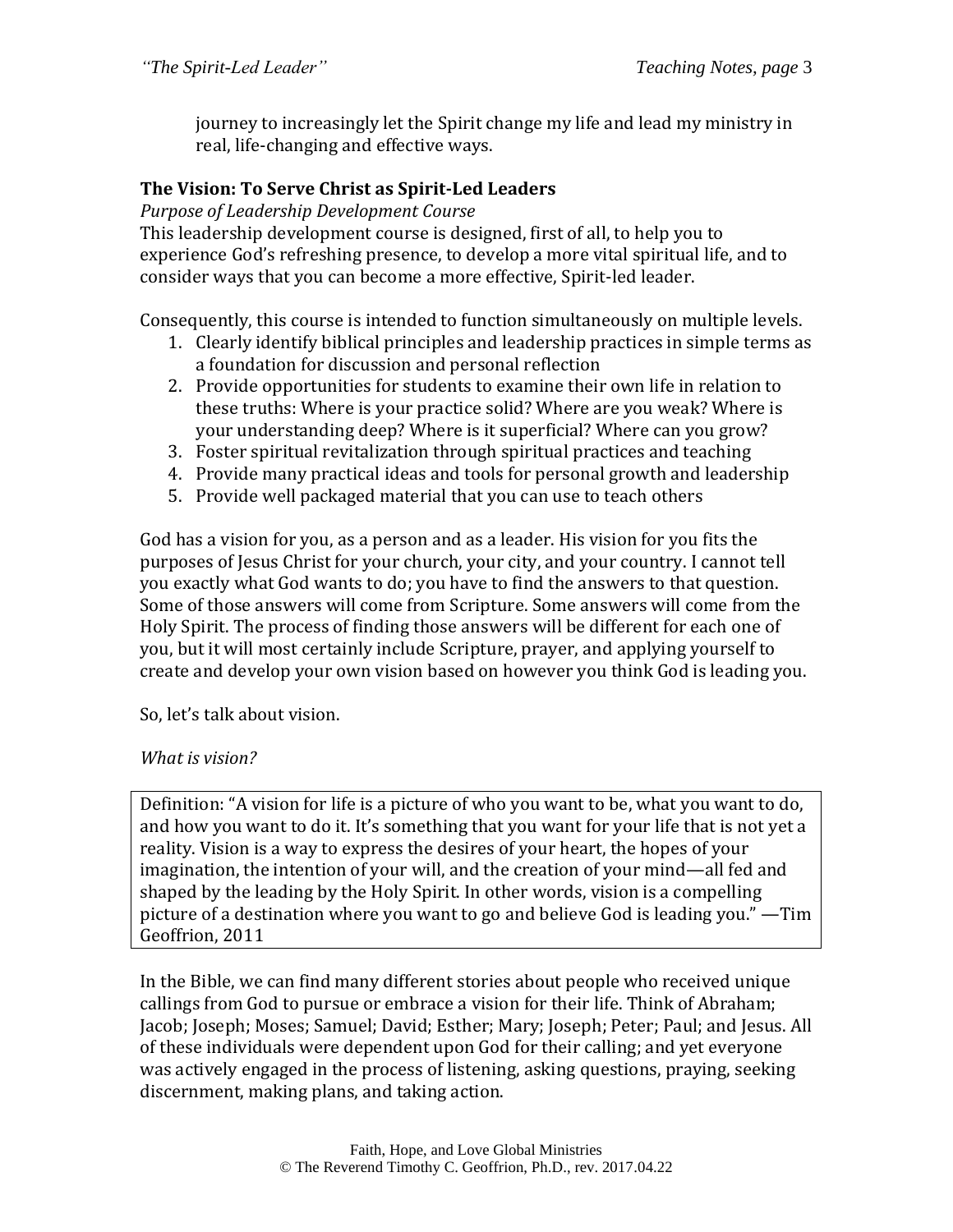When Israel was in captivity in Babylon, in the 6<sup>th</sup> century B.C., the prophet Isaiah called the Israelites to rekindle their hopes and dreams for their future, based on God's vision for their future.

> "Forget the former things; do not dwell on the past. See, I am doing a new thing! Now it springs up; do you not perceive it? I am making a way in the desert and streams in the wasteland." (Isaiah 43:18-19, NIV)

Through Isaiah, the Lord was calling Israel to believe the vision, take hope from it, and to order their lives by it.

In the New Testament, Paul held out a vision for the church. He envisioned that each member of the church would grow up into Christ, with each one maturing in faith, developing their gifts, and contributing the well-being of the whole body.

Instead, speaking the truth in love, we will in all things grow up into him who is the Head, that is, Christ. From him the whole body, joined and held together by every supporting ligament, grows and builds itself up in love, as each part does its work. (Ephesians 4:15-16, NIV)

Why did he share this vision with the Ephesians? He did it so that they would know what to think about their purpose as individuals and as a church. He wanted them to direct their minds toward the vision and to live by it. In this case it means that they needed to know their spiritual gifts and to use them in the service of the body of Christ.

Throughout Scripture, God offers visions to the people of faith in order to encourage them to believe that he has something great in mind for their future that is not yet a present reality. We are invited to look for the vision that God has for us as individuals and for us as a community of believers. We need to look at how God has uniquely made each of us so that we may discern our unique contributions to the body of Christ as a whole.

Then, at the core of our ability to know God's vision for our lives and to fulfill it, is the Holy Spirit. The Apostle Paul teaches us to seek to be filled with and led by the Holy Spirit. We are called to "live by the Spirit" and to "keep in step with the Spirit" (Galatians 5:16, 25), so that we may be empowered to know and to fulfill God's vision and dreams for our life.

# What is Mission?

Mission: The work (objectives and priorities) that you have to do in order to pursue your vision—"What are the principal activities I will do in order to become or to create what will be when the vision is realized?"

What is a Plan?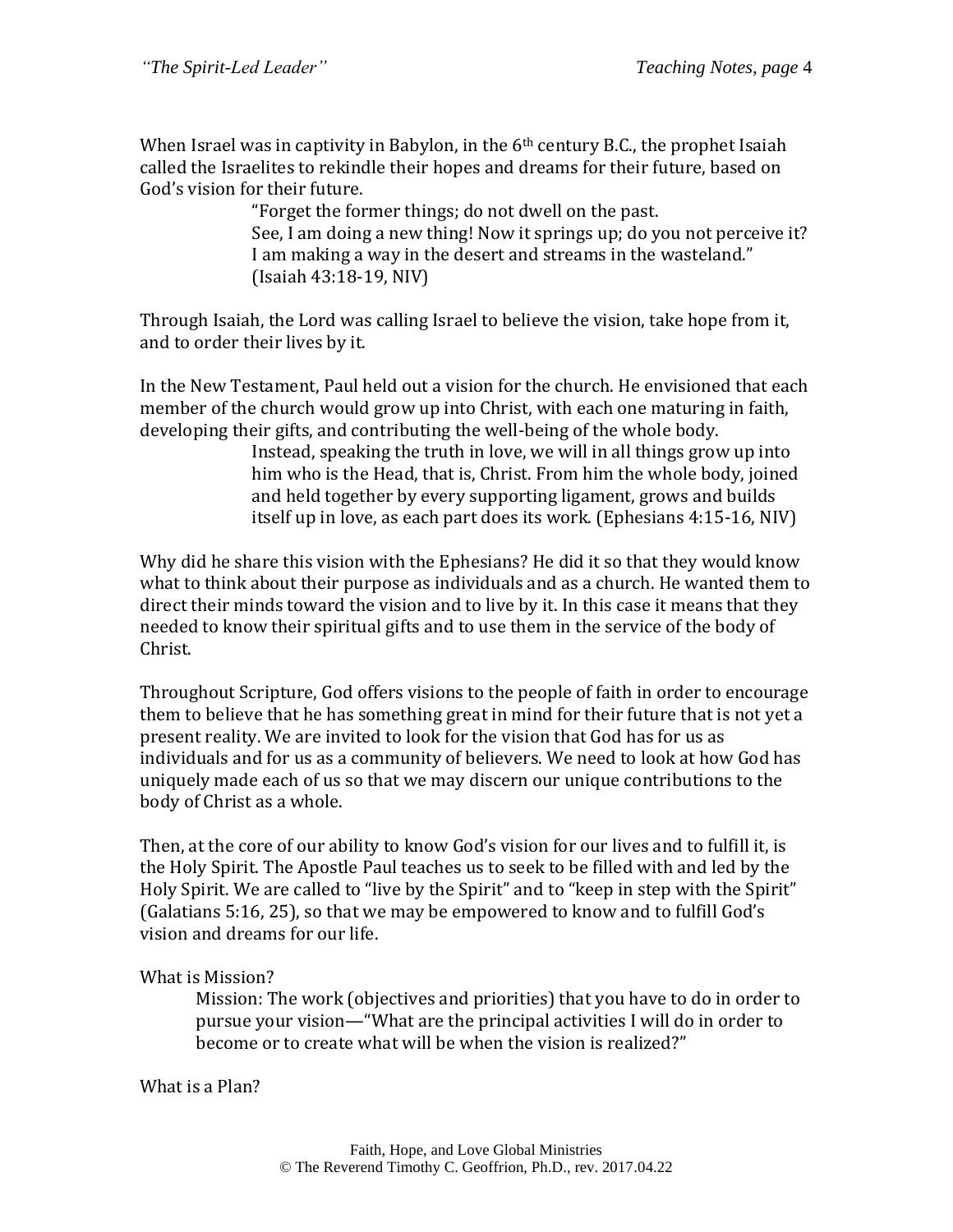A Plan: The set of little, concrete steps you have to take in order to pursue your mission and vision. Action steps should be specific, measurable, timely, and answer the questions, "What? When? Where? With whom?"

DIAGRAM: Vision, Mission, Plan, Obstacles, Strategies, Help Mission ----------→-----------------------------------→ ----------------------→VISION Plan :  $\rightarrow \rightarrow \rightarrow \rightarrow \rightarrow \rightarrow \rightarrow$  /// (Obstacles/challenges) Strategies to overcome the challenges  $\rightarrow \rightarrow \rightarrow$ 

We can use this model for strategic planning for any area of our lives. In this course, we're going to focus mainly on just two important areas: your relationship with God and your leadership in ministry.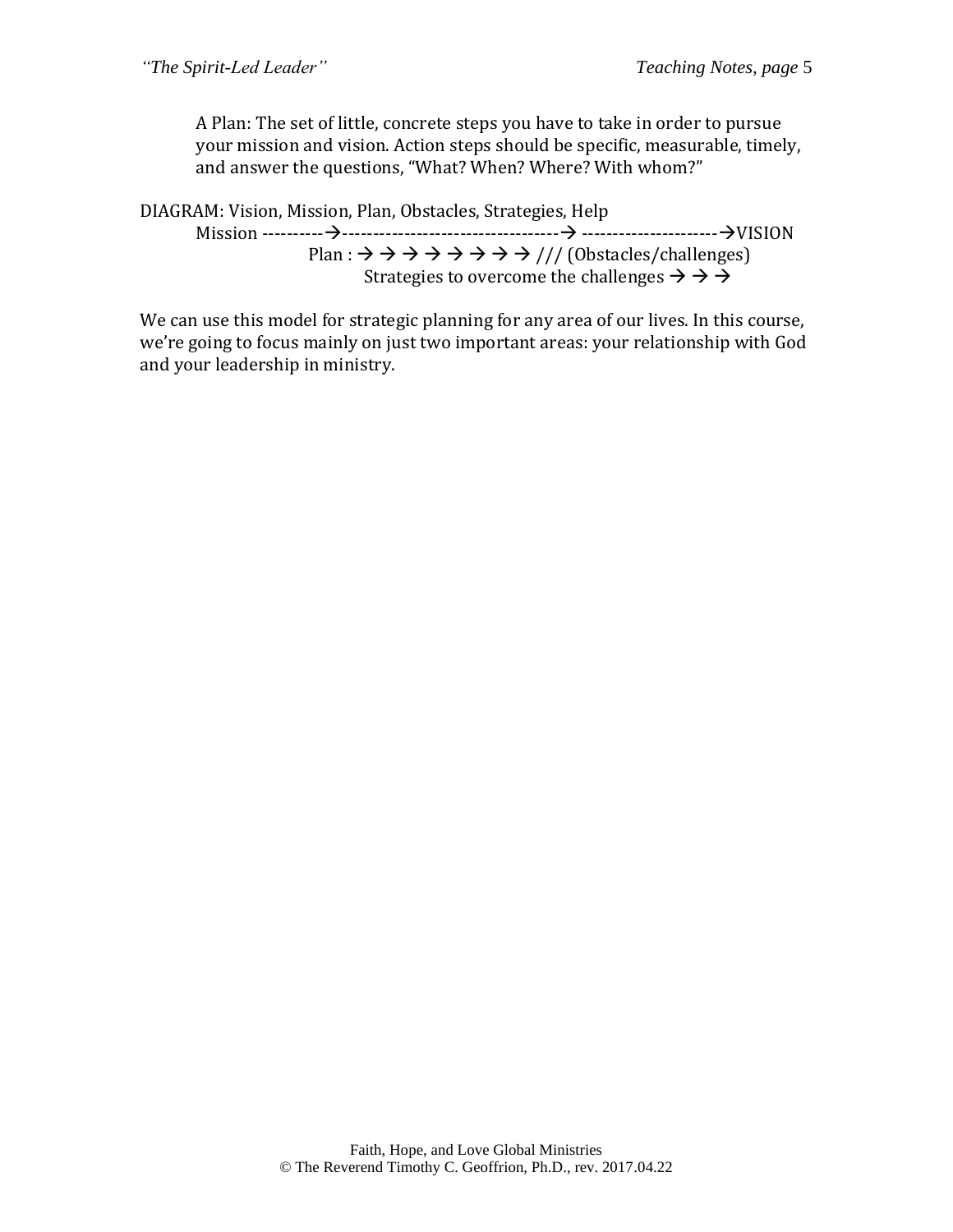#### **SESSION 2—Integrated Living** 90 Minutes

The first practice and principle for Spirit-led leadership is this:

**Leadership Practice 1** Envision your leadership flowing out of a deep spiritual life. **Soul Principle 1** Fruitfulness in leadership requires the work of God in and through us.

What we're really talking about here is learning to live a more integrated life. But integration is not something that many of us do naturally—especially men.

# **Vision for Integrated Spiritual Leadership** (15 minutes)

One of the biggest factors that holds us back from becoming the Spirit-led individuals, friends, and leaders God has called us to be is something called "compartmentalization." We separate our spiritual life from our marriage, from our parenting, from our leadership, from our relationships with our neighbors, and from other aspects of our life.



Compartments: Family, Spouse, Church, Work, Service, Interests, Passions/Dreams, Health, God/Faith, etc.

Cf. 7 F's (Tim Schmidt): Family, Fun, Friends, Finances, Fellowship, Faith, etc.

A problem arises when we have some compartments that leave God out. We become different people in different contexts, or, we don't let one aspect of our life influence another. We may be a godly worship leader on Sunday morning and mistreat our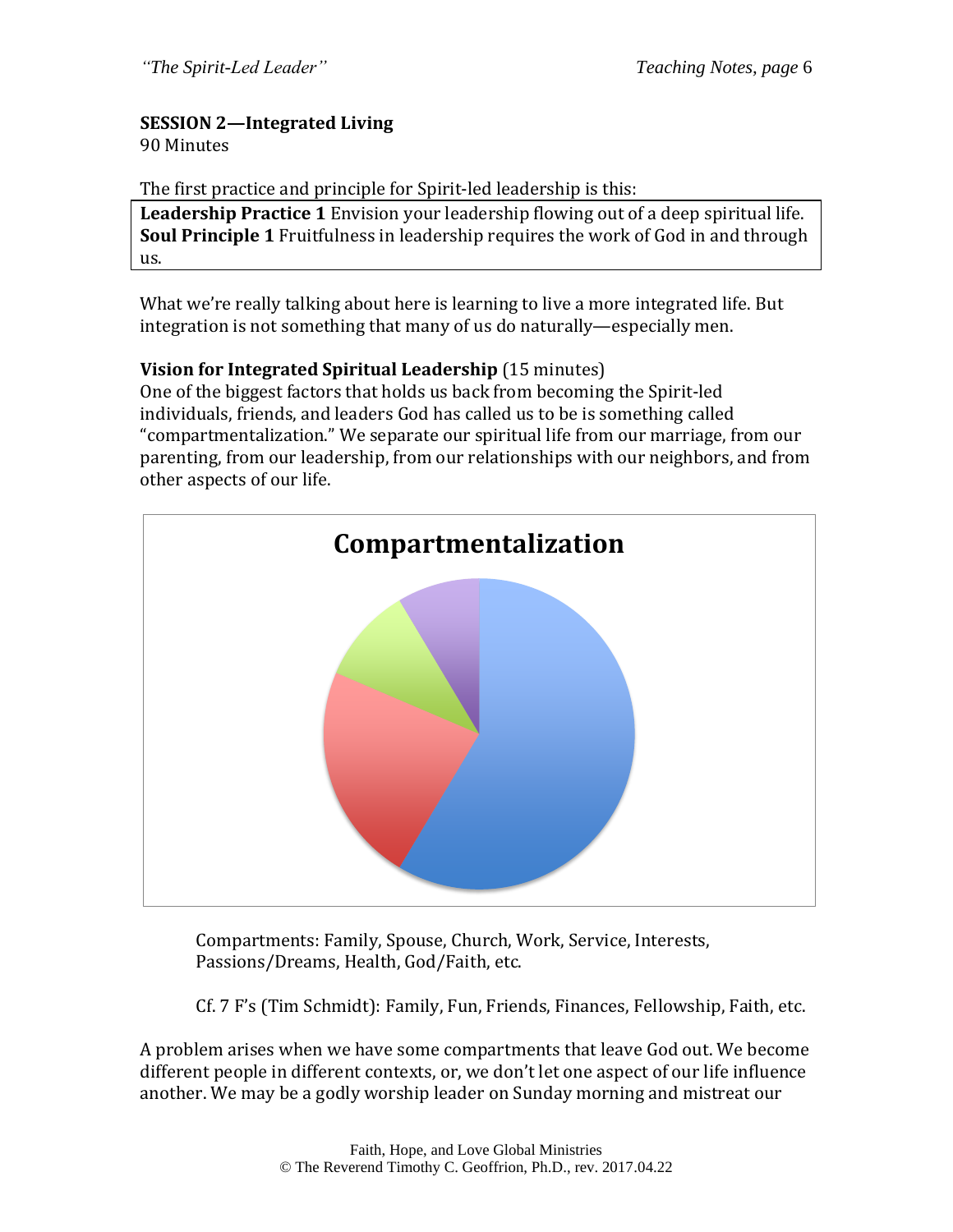wives and children on Sunday night. We may preach a good sermon one day, and lie, cheat or steal another day. We may love our friends and families, but hate our neighbors. Compartmentalization like this is contrary to the life that Jesus lived and that he taught his disciples to live.

Instead of leaving God out of some of the compartments in our life, we are called to place God (or Jesus Christ) at the center of our lives. Then, we must fully integrate every aspect of our life by the power of the Holy Spirit. When our lives are well integrated, we will have a consistency that brings the different parts of our life into harmony with each other.



God (Father, Jesus, Holy Spirit) is at the center of our beings, flowing into every compartment, unifying the purpose, power, perspective, and ultimately the person, so we are the same person in every context.

*Paul's Vision of an Integrated Life* (10 minutes)

In his letter to the Colossians, Paul portrays the integrated life in a different way. Listen especially for his vision of the ideal Christian. He writes,

For this reason, since the day we heard [of your faith and love], we have not ceased praying for you and asking that you may be filled with the knowledge of God's will in all spiritual wisdom and understanding, so that you may lead lives worthy of the Lord, fully pleasing to him, as you bear fruit in every good work and as you grow in the knowledge of God. (Colossians 1:9-10)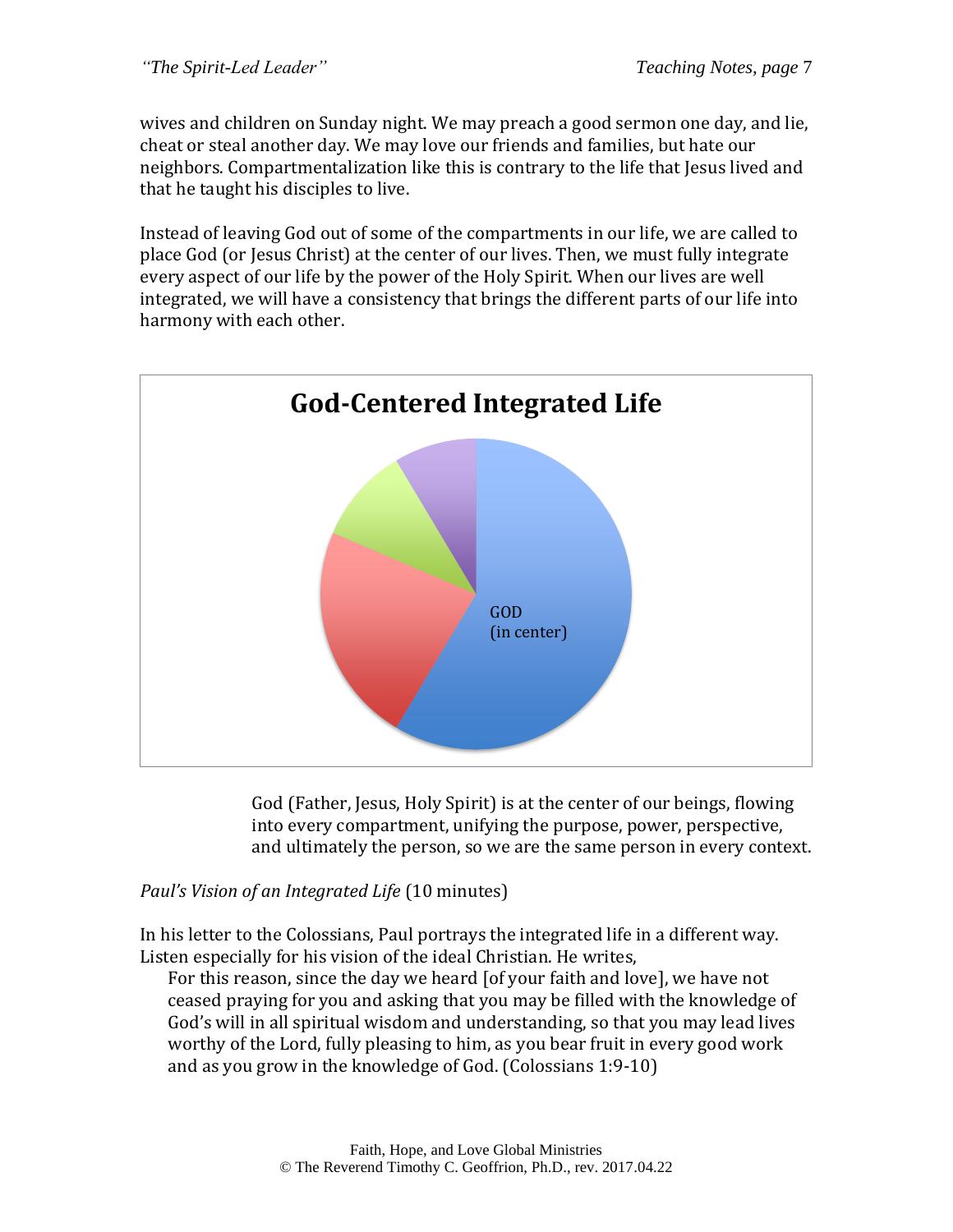*Picture.* So here's Paul's picture of the fully mature Christian person: We will be living a life that is both pleasing to God and worthy of Christ. It grows out of a depth of spiritual maturity, and shows itself in a life of bearing fruit in every good work. (Cf. Psalm 1)

Thus, the more we mature spiritually, the more we will integrate who we are, what we do, and how we do it.

WHO—the "who" of our calling is to become a person of deep spiritual maturity filled with love for God and spiritual wisdom and understanding; WHAT—the "what" is all the good that we do in our lives to serve God; and HOW—the "how" of our calling is to live and work in such a way that pleases the Lord and is worthy of him.

This is a picture of a spiritually integrated person—who we are, what we do, and how we do it, all flow from the same Source—God. It is a picture of Spirit-filled and Spirit-led individuals active in the world serving Christ.

# *For Self-Reflection—Individually* (10 minutes)

- **1.** Where is my life still too compartmentalized?
- **2.** What do I need to do to make Christ more central to my life and leadership?

# **The Work of Integration** (30 minutes)

The work of integrating our relationship with God and every other aspect of our life can be very challenging. The road to greater spiritual maturity is often long and difficult. We have to cultivate an ability to listen for the voice of the Holy Spirit, and we need to develop our ability to more naturally and comfortably cooperate with the Spirit's leading. To these ends, several basic attitudes or behaviors are particularly helpful on an everyday basis: humility, openness, and responsiveness.

**1. Be humble**. For many of us, we don't have to work at being humble. Life does it to us! Yet, at the same time, sometimes it can be hard to face the truth about our own failings or weaknesses. We are too embarrassed or afraid that we can't bear seeing ourselves in such a light. When we resist humility, we create barriers in our relationship with God. Our pride may create an artificial sense of well-being (we feel better in the moment), but it blocks our ability to receive from God what we most need—perhaps forgiveness, encouragement, kindness, guidance, or some other kind of help that could authentically improve our relationship with Christ or our situation.

Worse, we may create an unhealthy relationship with God, seeking to relate to God from our perceived strengths or assumed superiority to others. Jesus spoke out against such arrogance and the spiritual consequences of such a prideful attitude in his parable of the Pharisee and publican.

[Jesus] also told this parable to some who trusted in themselves that they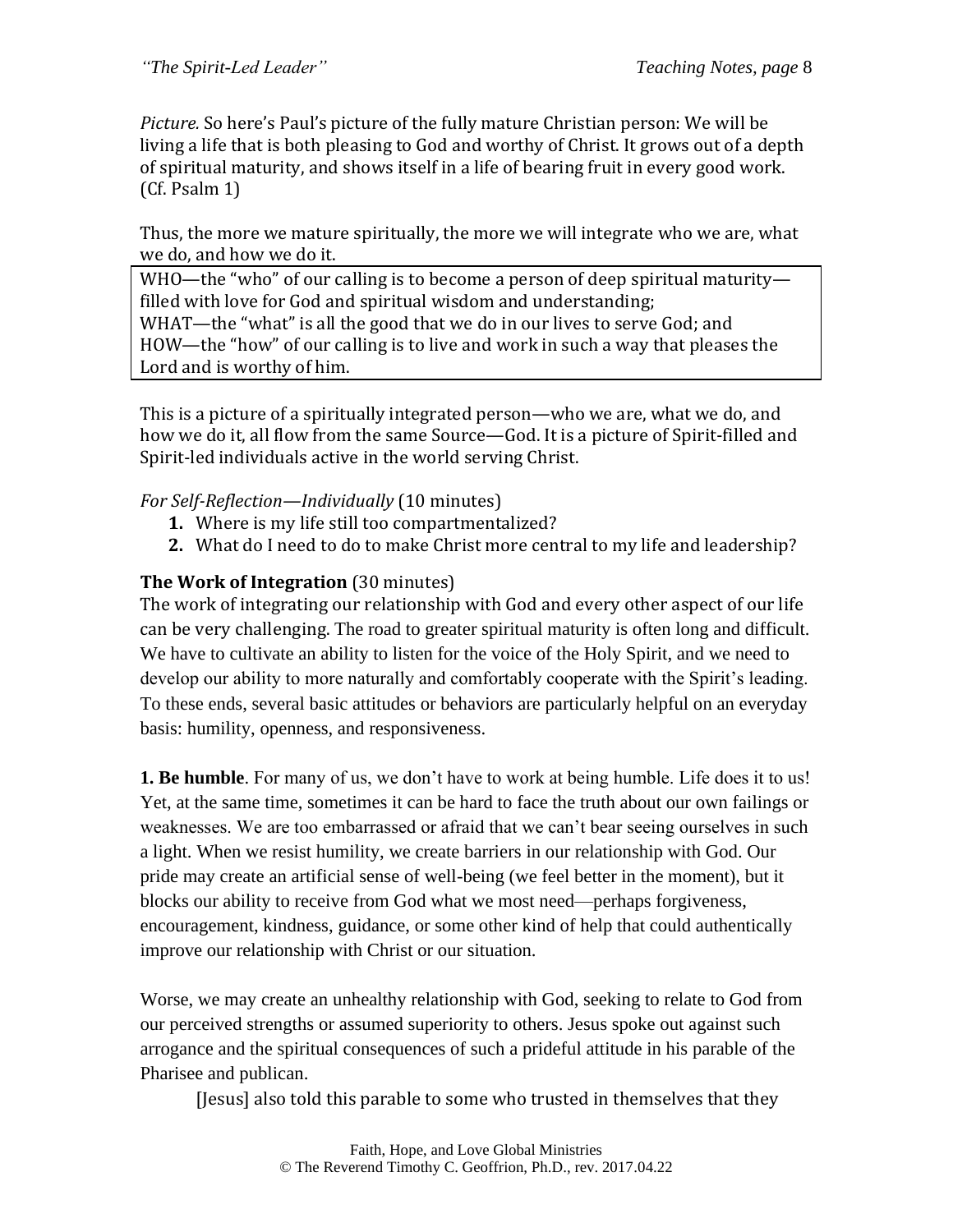were righteous and regarded others with contempt: "Two men went up to the temple to pray, one a Pharisee and the other a tax collector. The Pharisee, standing by himself, was praying thus, 'God, I thank you that I am not like other people: thieves, rogues, adulterers, or even like this tax collector. I fast twice a week; I give a tenth of all my income.' But the tax collector, standing far off, would not even look up to heaven, but was beating his breast and saying, 'God, be merciful to me, a sinner!' I tell you, this man went down to his home justified rather than the other; for all who exalt themselves will be humbled, but all who humble themselves will be exalted." (Luke 18:9-14, NRSV)

Both James and Peter warn against undue spiritual pride. If we try to puff ourselves up before God, we will be humbled. If, instead, we humble ourselves by throwing ourselves on the mercy of God, we will experience God's grace lifting us up. Quoting from the Hebrew Scriptures, they both remind their readers: "God opposes the proud but gives grace to the humble" (James 4:6; 1 Peter 5:5).

To choose humility is simply being willing to face the truth about ourselves that we would rather not face. For example, we admit to ourselves that our work isn't up to par sometimes. We have to admit that we do not always reflect Christ well in our thoughts and behaviors, and in fact do a disservice to the cause of Christ at times. We have to acknowledge our mistakes and deal with whatever problems we may have unwittingly created, and not try to bluff our way through hard conversations with others to avoid being exposed. We have to be willing to ask for help when we need it. If we are humble, we will accept that we need others in order to accomplish what God has called us to do, or to more effective in whatever we're doing.

Choosing to be humble is not self-denigration. Humility is simply being honest with yourself about your limitations and failings, and admitting your need for the mercy and grace of God. That's where it starts. Where it goes is a richer, deeper relationship with God, based on a beautiful combination of humbleness before God and confidence from God based on the greatness of his love and his provision for your spiritual needs through Christ. You bend your knees, and God pulls you to your feet. You acknowledge your unworthiness to demand or expect anything from God, and find that you can now hear the voice of the Holy Spirit who wants to minister to you and give you the help that you need.

The writer to the Hebrews sums up the movement from humility to confidence in God this way: "Let us then approach the throne of grace with confidence, so that we may receive mercy and find grace to help us in our time of need" (Hebrews 4:16, NIV).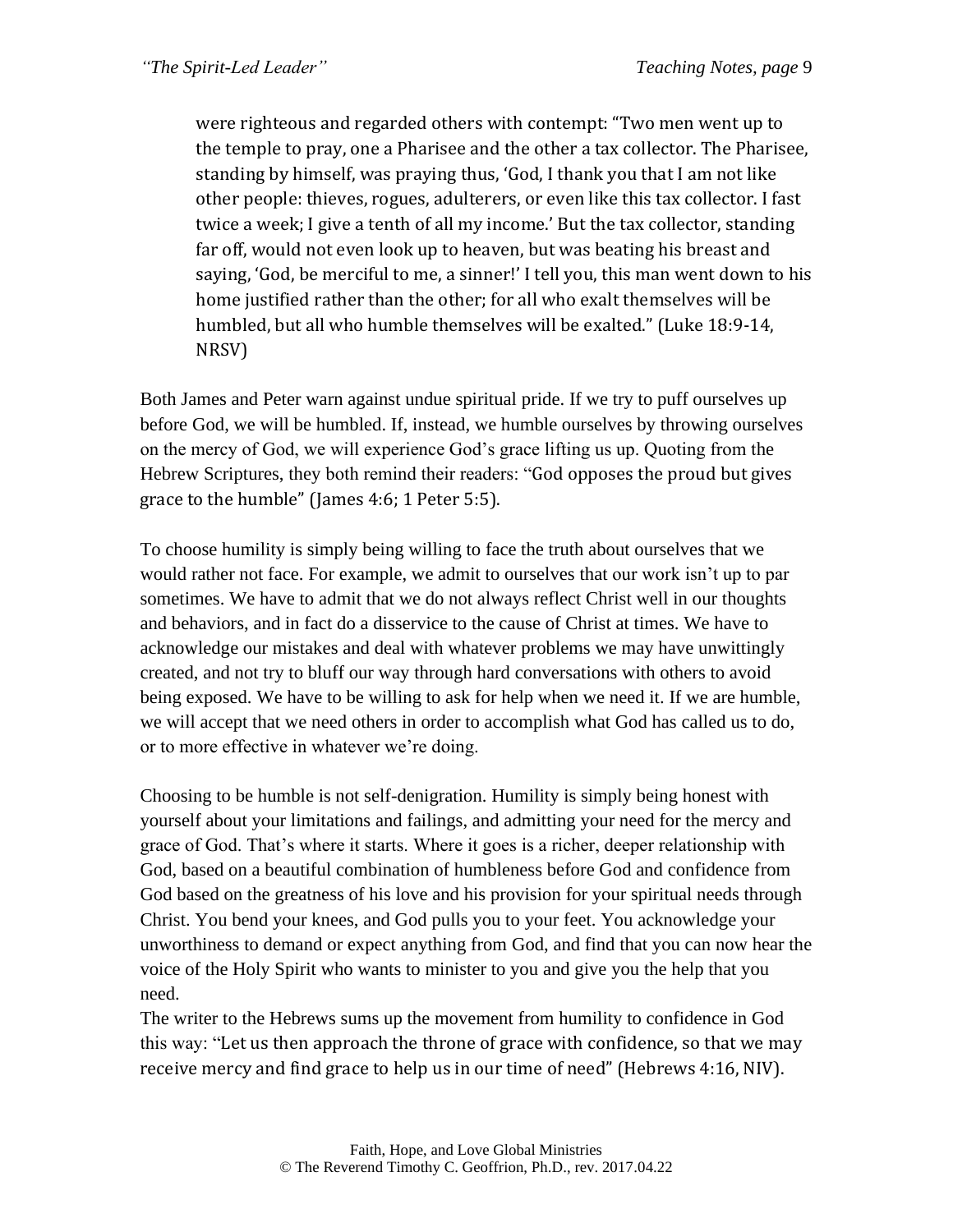**2. Be open to the Holy Spirit.** A second important attitude that will help you to be able to better listen to the Holy Spirit and then cooperate more freely and fully is openness. Be as open as you know how to be to whatever God might want to say to you, and let God change you through your encounter with the Holy Spirit.

Be open to let the Holy Spirit show you things about yourself that are getting in the way of your relationship with Christ, but you have either not been able to see or you simply don't want to see them. If you're having trouble being humble before God, for example, there's an easy remedy. Ask God to show you your pride, your stubbornness, your selfishness, your thirst for power, your craving for fame, your greed, your fear or anything else that is interfering you with your ability to listen to or cooperate with the Spirit.

Jesus taught us that if we sin, we are slaves to sin. What we need are to listen to his teachings and be set free from sin, because, as he put it, "the truth will set you free" (John 8:31, NIV). If you want to be free, you need to know the truth—the truth about what God wants for your life, and the truth about what's really going in our life. To know the truth, you have to be open to it.

**3. Be responsive to whatever the Spirit reveals.** Once you know the truth, you need to take action. When the Spirit reveals something to you, you need to cooperate with his moving in your life, either by taking action that is within your power to take, or by asking for the grace to be able to change what you cannot change on our own. Jesus and other prophets and preachers in the Judeo-Christian tradition called believers "to repent" (e.g., Matthew 4:17)—to turn away from what is not right or unhelpful in order to align your will and your ways with God's intentions for your life. The Apostle Paul talked about being responsive to the Holy Spirit's prompting as "obedience", "keeping in step with the Spirit," and offering ourselves us slaves to righteousness instead of slaves to sin. (Romans 6:11-17; Galatians 5:16-24) The Apostle John described responsiveness to the word of God as moving out of the darkness to "walk in the light" (1 John 1:7).

The opposite of openness and repentance is a closed mind and a hardened heart. The more closed you are, and the more hardened, the harder it is hear to the voice of the Spirit, and you will suffer the consequences of not listening and cooperating. It is a hopeful and wonderful thing to hear and cooperate with the Holy Spirit, but to harden our hearts or to ignore the Spirit's leading only leads to suffering, hurt, and all kinds of harmful outcomes. This is one reason the writer to the Hebrews warns his readers to not only listen, but to stay open for fear of what will be the result if they do not. He writes, "Therefore God again set a certain day, calling it Today, when a long time later he spoke through David, as was said before: 'Today, if you hear his voice, do not harden your hearts'" (Hebrews 4:7, NIV).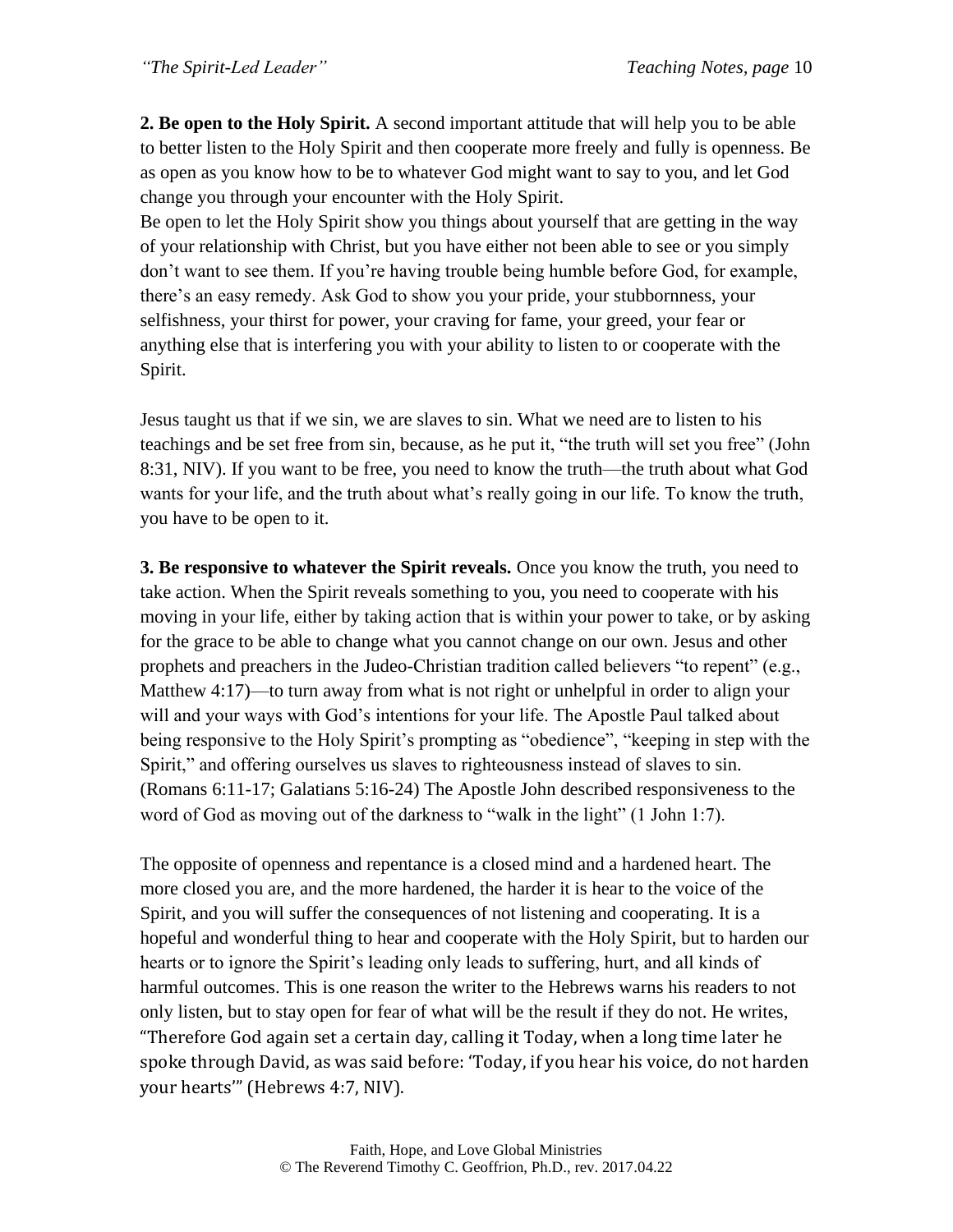The Christian can only stand by the mercy and grace of God, but do not think that God's generosity toward us will spare any of us from the consequences of ignoring the voice of the Spirit. God is patient, kind, and slow to anger, but it remains his will that we repent—or change our ways to bring our lives more in line with his will. Paul put it this way: [do not] "…show contempt for the riches of [God's] kindness, tolerance and patience, not realizing that God's kindness leads you toward repentance" (Romans 2:4, NIV). Thanks to the mercy and grace of God, the more open you are to the Spirit, God will lead you into the repentance that he requires of you, and the more you will be surprised, pleasantly surprised, by all that God will do in you and through you for good.

Christians who pray in *the Ignatian tradition* of spiritual formation, ask God for the grace to be able to see their sin, to be grieved by it, and to be able to experience real change in their life. All growth, then, depends on the grace of God at work within us in a dynamic way. In other words, the grace of God enables us to see what we need to see and to be able to make the changes that are called for.

# 4. **Trust that God is for you, not against you**.

You might think this goes without saying, but sometimes our own shame or feelings of unworthiness can make us doubt God's goodness. Sometimes seeing so many kids suffering may make us wonder if God really cares. Sometimes, our own guilt makes us afraid to open up to God for fear that He is going to come down on us. But all such fears and doubts block our ability to receive from God what we most need.

What's the alternative? Trust that God does care and is for you, not against you. Go to God, and ask Him to speak to you what He most wants to say. And you might be very surprised (on the upside) what happens.

> E.g. recently I was praying with a Scripture text from John 21 (vv. 15- 20). For years, every time I read the verses where Jesus asks Peter if he loves him, and tells him to feed his sheep, I feel this surge of emotion. I keep wondering of God is calling me back into the pastoral ministry. But how can I do that and to the teaching ministry to which I also believe God has called me?

This time when I read it, and felt the same pain I realized that what I was feeling was not a calling, but guilt. After 24 years, I was still feeling guilty about how I left my first church. I had been a pastor for 4 years, and had worked out a deal whereby I could start my doctoral work. My hours at the church would be reduced, and my wife's would be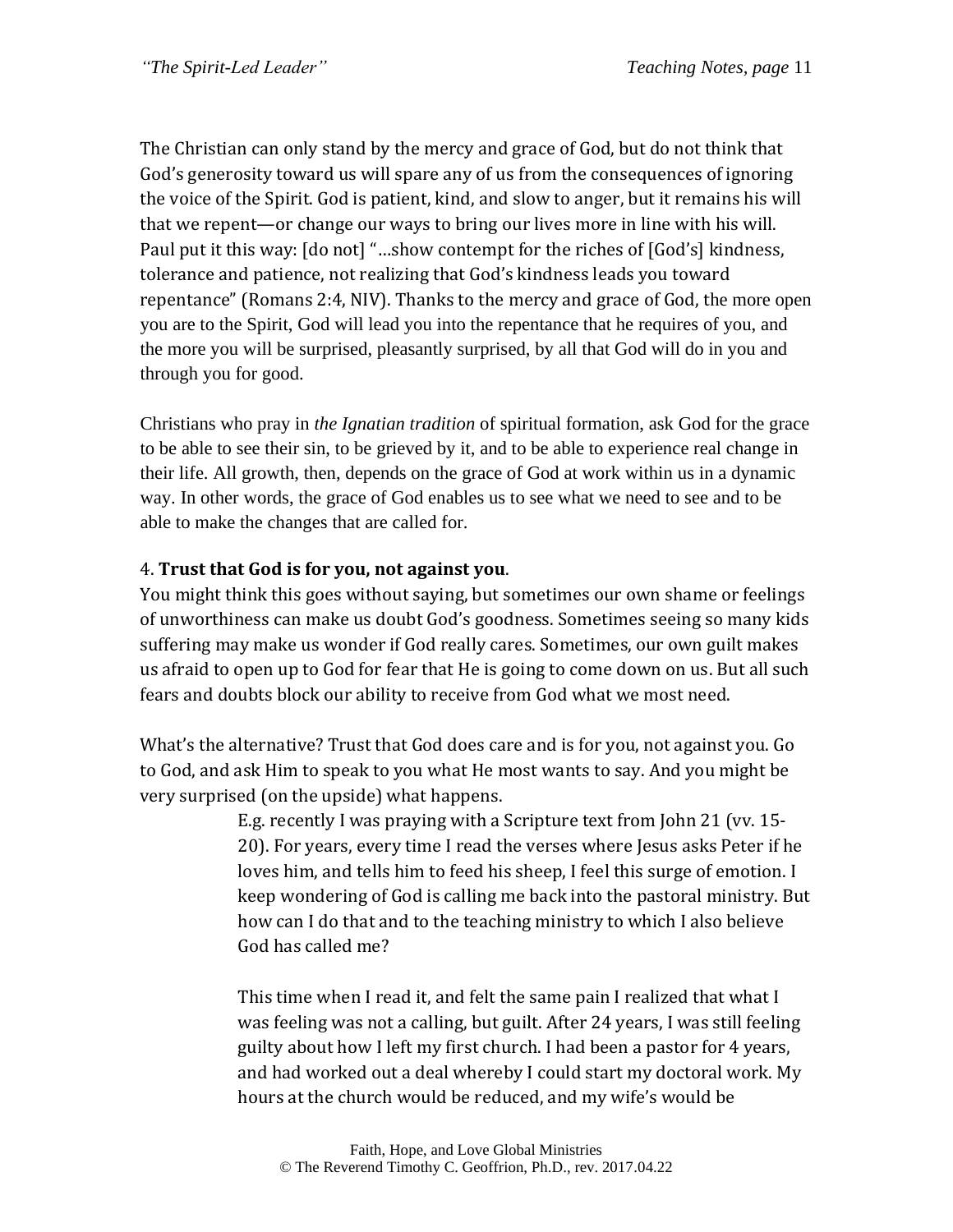increased. However, when our second child was born prematurely, it became clear that she could not only not increase her hours, but would have to decrease them.

I decided to resign from the church and go to school full time. What I didn't anticipate was how much the church would suffer because of my rather sudden decision, and how difficult it would be for them to find a new pastor. For 24 years I have been carrying around a lot of guilt for what happened, and in that moment of listening to the Spirit, I suddenly knew what I needed to do. I needed to ask for forgiveness for being too immature and inexperienced to know how my decision would affect me, my wife, and the church. Instead of trying to justify myself or excuse myself, I simply accepted my part in causing other people pain, confessed it to God, and unexpectedly felt peace. What a surprise. What a gift. I now feel freedom to let go of what I cannot change from the past, and more free to focus on the teaching ministry that God has given me in the present.

1. Stop trying to have the best of both worlds—serving God and serving yourself.

"*For the grace of God that brings salvation has appeared to all men. It teaches us to say "No" to ungodliness and worldly passions, and to live selfcontrolled, upright and godly lives in this present age, while we wait for the blessed hope—the glorious appearing of our great God and Savior, Jesus Christ, who gave himself for us to redeem us from all wickedness and to purify for himself a people that are his very own, eager to do what is good.*" (Titus 2:11-13)

Spirit-led living requires renouncing every impulse and way that leads away from God. Spirit-led living means continually redirecting one's thoughts, will, and behavior toward God's good purposes. Spirit-led living will ask over and over again, "What will best serve Christ in this situation/relationship/ministry?"

2. Listen to others better.

#### "*Let the wise listen and add to their learning, and let the discerning get guidance*" (Proverbs 1:5).

By listening well to others, I mean we actually have to be open and disciplined enough to hear their words and to take in their meaning. By listening to others well, we will let God speak to us through others better. We will learn more of what we need to learn about ourselves and about the people we are trying to lead.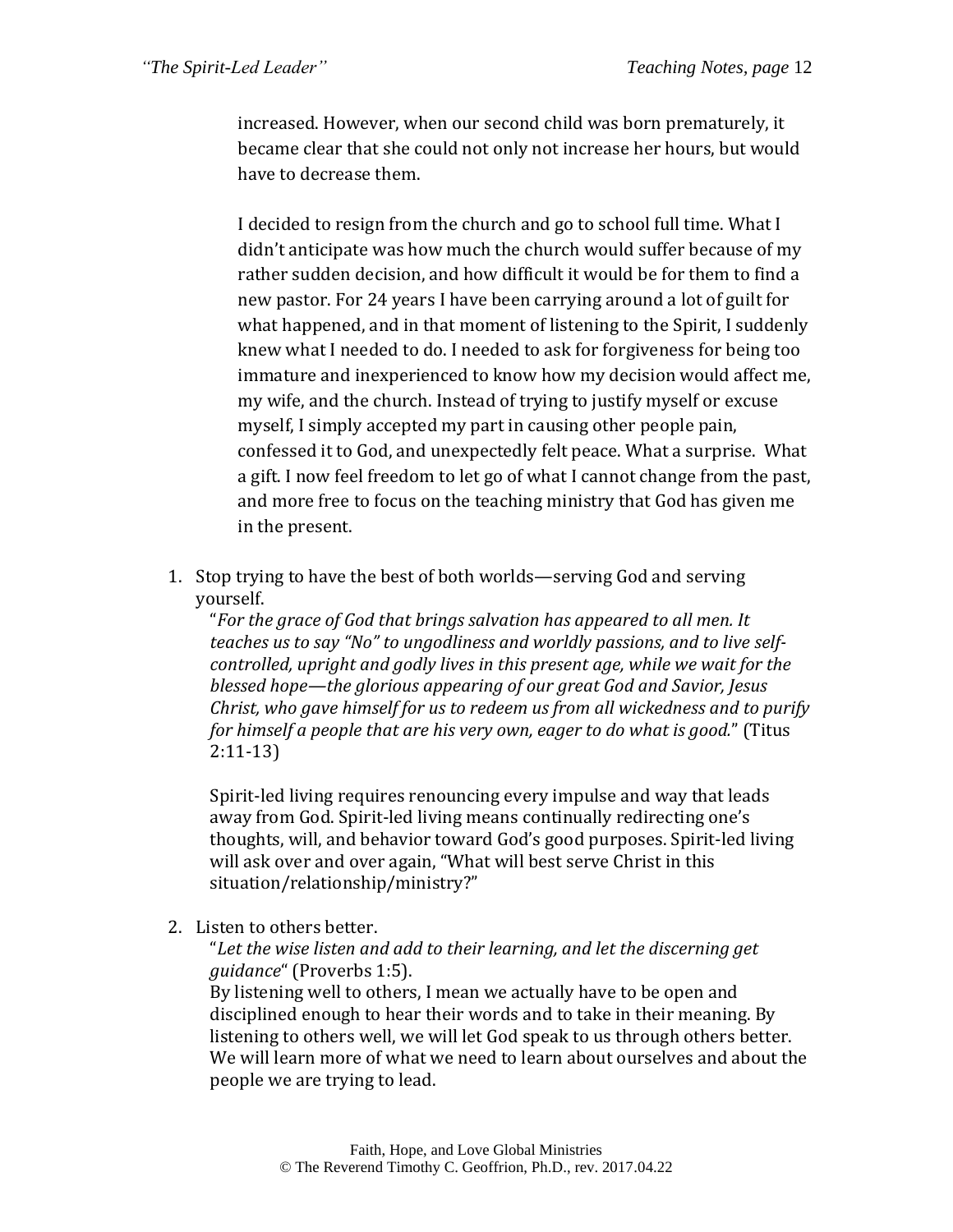Illustration: One of the best relationships I have is with my brothers. Yet, sometimes those relationships are very painful. Sometimes one of my brothers will get angry with me. They will accuse me of not treating them properly. It hurts to hear that, but what they are saying to me is exactly what I need to hear. Why? Because they are telling me the truth. They are telling me what others may be afraid to tell me. Their words of truth are my hope, because they help me to see my sin and they call me to repentance.

3. Face conflicts with confidence in God and yourself.

#### **Questions/Answers**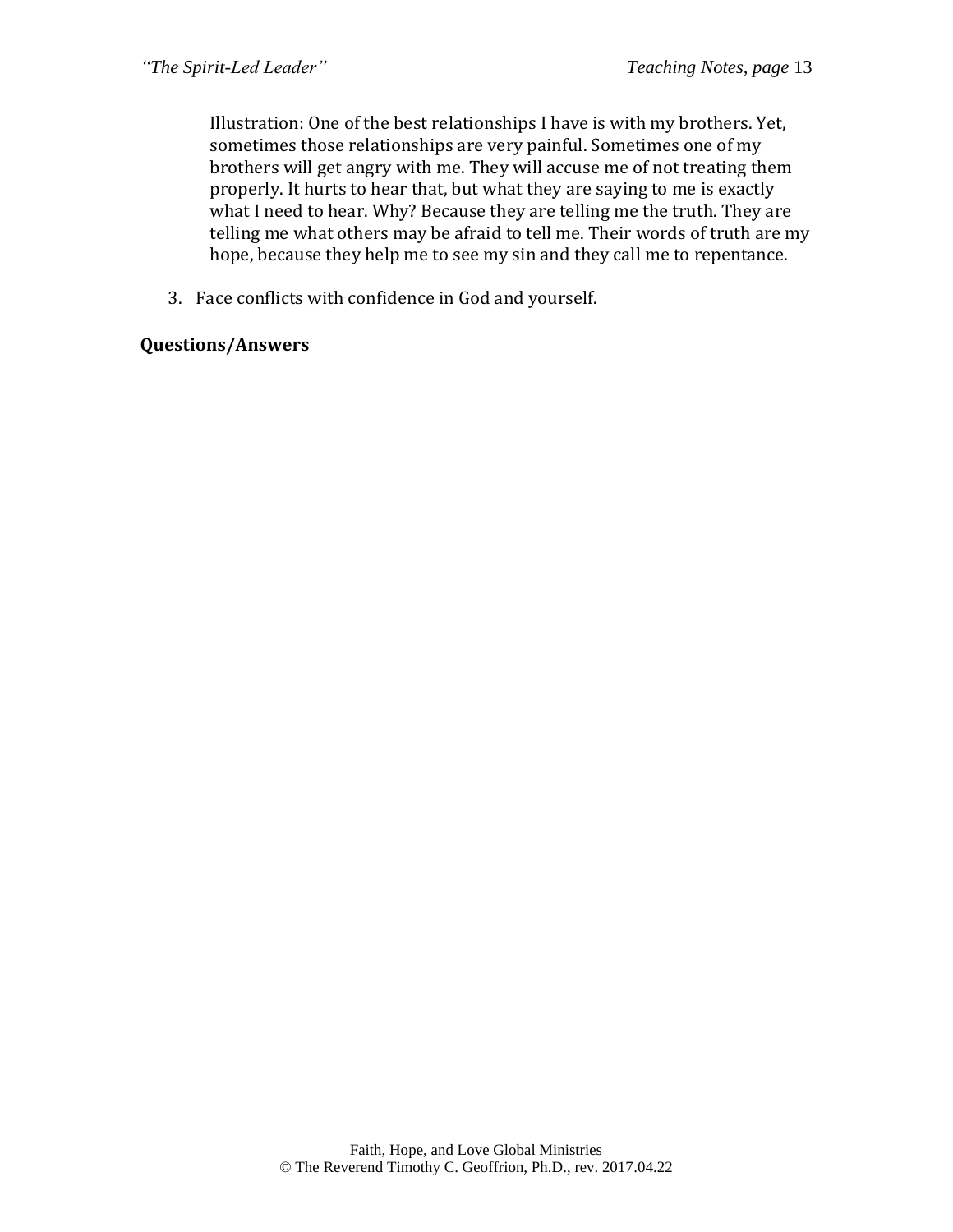### **SESSION 3— Developing a Deeper Spiritual Life**

90 Minutes

We are talking about becoming better Spirit-led leaders. WE talked about the dangers of dividing our lives up into compartments, and leaving God out of certain aspects of our life. Instead, God wants his Holy Spirit to be flowing into and through every dimension of our life. This is what it means to be a Spirit-led person.

Now, in order for us to become more Spirit-led, we have to deepen our spiritual life be developing a deeper relationship with God.

You may know this truth already. But how well are you living by it?

**Spiritual Leadership Practice 2:** Actively cultivate your own spiritual life. **Soul Principle 2:** Spiritual vitality flows from a real change of heart, mind and practice toward God.

For some of you, this leadership practice is the most important thing you will hear all week long. If we do not attend to this one simple, basic practice, everything else we do will be affected.

If we do not develop a deep, personal relationship with God, we are going to run into trouble.

- First of all, our love for God and Jesus Christ may grow cold. Then,
- We may lose our motivation for Christian service.
- We may start to lose our faith.
- We may lack the spiritual resources needed to serve effectively.
- We will lack the power and wisdom to address challenging situations.
- We may start trying to serve Christ out of our own power, and our ministries may start developing in ways contrary to the will of God.

So, how do we do cultivate a deeper relationship with God?

#### *God's Initiative*

Sometimes, the call to be "more" spiritual just feels like pressure. It may feel like one more "to do" on already overwhelming list of expectations and responsibilities. Sometimes the push comes from external sources or from within ourselves. Either way, thinking that we have to be something spiritually that we are not can make us feel a wide of range of negative emotions. We may feel inadequate, frustrated, or sad. We may feel ashamed or embarrassed that we are not more spiritually mature. We may feel like giving up or just plain mad.

When we feel any of these negative and counterproductive feelings, it probably means we are stuck. Like a car that sinks into the mud, we may spin our tires, but we go nowhere. We may mistakenly think our spiritual growth depends on us, or,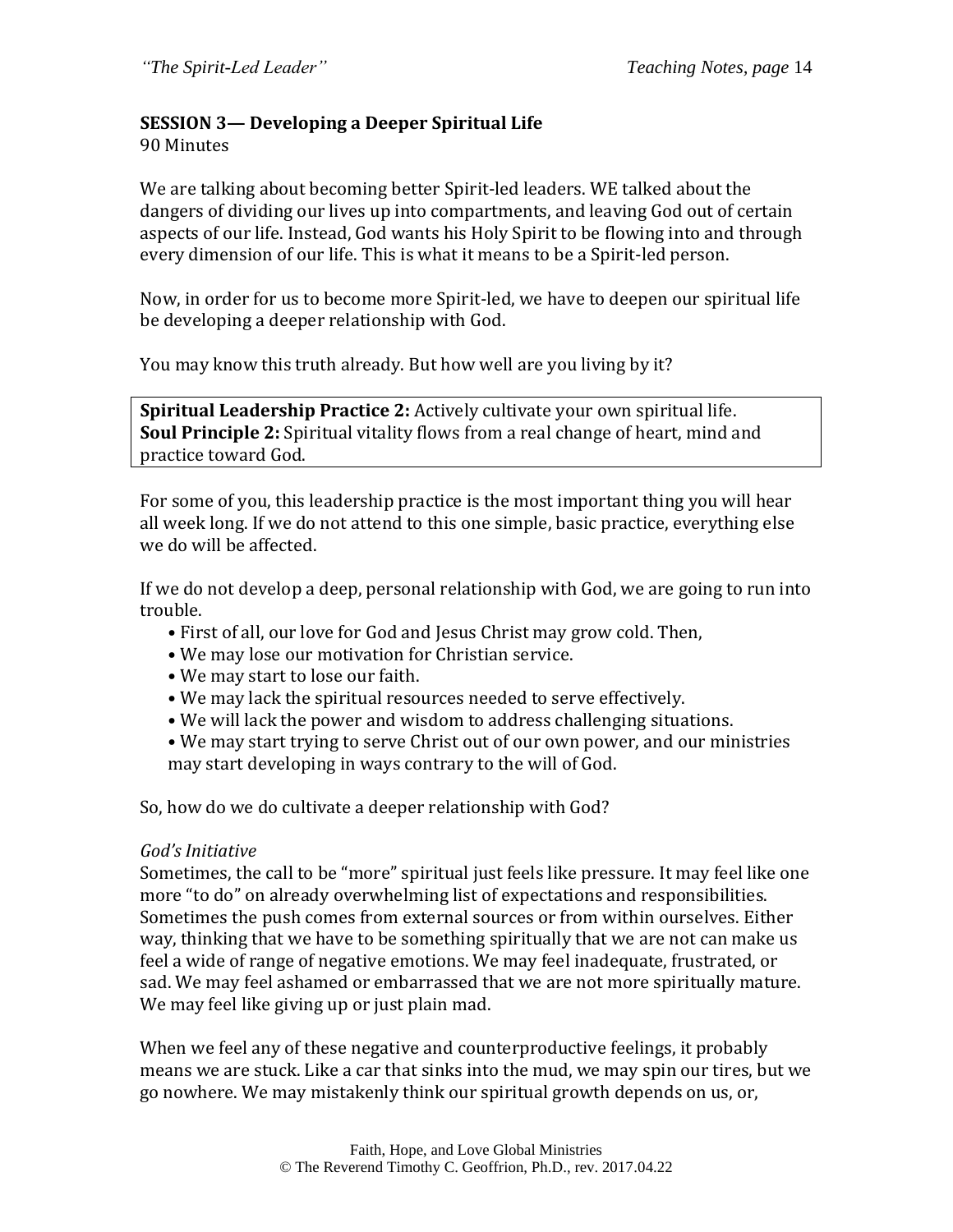worse, that God has abandoned us. Our spiritual life may start to feel like a chore. When we start to feel anything of these things, it is time for a fresh start.

To this end, Martin Smith's positive approach to prayer and connecting with God has been transformative for me personally.<sup>1</sup> Smith talks about the times we become aware of something in our life that doesn't meet God's expectations. For example, we realize that we are not reading our Bibles very much or praying or loving our neighbor. At those times, Smith suggests that the pinpricks of guilt are actually a positive sign that God is communicating with us.

When God reminds us that we haven't spent time in prayer, the Lord is not trying to condemn or discourage us. The Holy Spirit is giving us a loving reminder of where our life comes from and where we may go for support and help. God is not waiting with folded arms for us to initiate contact with him through our quiet times and prayer. God has already initiated, and is simply waiting for our reply. (Analogy of answering a phone call rather than making a call…. God has a history of initiating: he created the world; made covenants with Abraham, Moses, David; sent Jesus; sent the Holy Spirit.)

Drawing on Smith's insights, I have re-trained myself to say "thank you" when I am reminded of a failing or lack in my life. "Thank you, God, for bringing my need to my attention and for helping me to remember you and your calling on my life." "Thank you for reminding me that sin undermines the abundant life Christ intends for me. Thank you for calling me to refocus my mind and heart."

I've found this to be a very helpful strategy. Instead of feeling worse than I already did, I feel encouragement. Instead of thinking God is criticizing me, I think that God cares enough to lead me back toward him. I view the reminder as help, not condemnation. So I say, "Thank you, Lord."

# *Our Responsibility: Be More Intentional*

Since we have a God who reaches out to us before we reach out to him, you can know that this God loves you very much. In return, God wants you to love him back.

God wants you to make an earnest effort to develop your relationship with Him, so that your love for God will grow. That's why the apostle Paul said that he worked harder than anyone else to grow spiritually, even though he also acknowledged that his growth was due to God's grace at work in him. (1 Cor. 15:10.)

Then, as your relationship with God grows deeper and stronger, you will also increasingly experience the power of God at work in you and through you. So, what should you do?

<sup>1</sup> *The Word is Very Near You. A Guide to Praying with Scripture* (Cambridge, MA: Cowley Publications, 1989), pp. 19-22.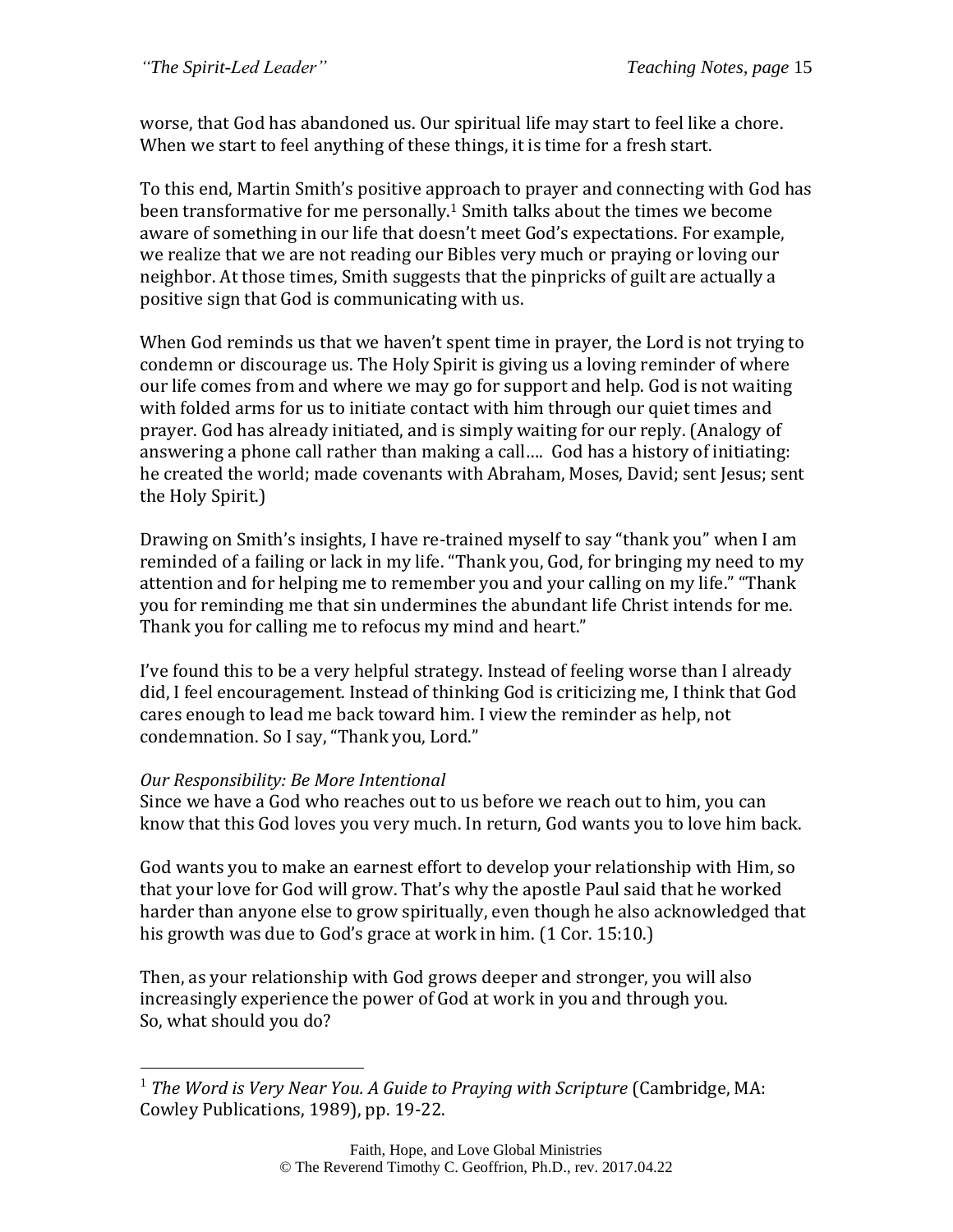# *Biblical Perspectives—Four priorities for spiritual growth*

1. Seek a more loving, living relationship with God. (Matthew 22:36-38) Matt. 22:36 "Teacher, which is the greatest commandment in the Law?" Matt. 22:37 | Jesus replied: "'Love the Lord your God with all your heart and with all your soul and with all your mind.'

Matt. 22:38 This is the first and greatest commandment.

To cultivate our spiritual life we must do more than just believe right or do the right behaviors. Spiritual depth includes a growing ability to listen to God and to experience God in ways that transform our relationship to God, life and ministry. In other words, spiritual depth is about a loving, living relationship with God, not just obeying rules and doing good deeds.

2. Let God's love within you overflow better to others. (Matthew 22:39-40; Colossians 3:12-14) = Obedience.

Matt. 22:39 And the second is like it: 'Love your neighbor as yourself.' Matt. 22:40 All the Law and the Prophets hang on these two commandments."

Col. 3:12 ¶ Therefore, as God's chosen people, holy and dearly loved, clothe yourselves with compassion, kindness, humility, gentleness and patience. Col. 3:13 Bear with each other and forgive whatever grievances you may have against one another. Forgive as the Lord forgave you.

Col. 3:14 And over all these virtues put on love, which binds them all together in perfect unity.

3. Root your spiritual life more fully in Jesus Christ. (Colossians 3:15-17) Col. 3:15 ¶ Let the peace of Christ rule in your hearts, since as members of one body you were called to peace. And be thankful.

Col. 3:16 Let the word of Christ dwell in you richly as you teach and admonish one another with all wisdom, and as you sing psalms, hymns and spiritual songs with gratitude in your hearts to God.

Col. 3:17 And whatever you do, whether in word or deed, do it all in the name of the Lord Jesus, giving thanks to God the Father through him.

Christian spirituality requires faith in Christ and a real relationship with Christ. This begins by trusting in Christ as our Savior—the one who died for our sins. It goes on to include knowing the peace of Christ in our hearts and in our relationships with each other. When our spiritual life is rooted in our Lord and Savior Jesus Christ, we can be thankful for all Christ has done for us. Christ's word found in Scripture can feed us. His word through the Holy Spirit can speak to us and guide us as we worship and relate to one another.

Christian spirituality puts Jesus Christ right in the center with God the Father. We are called to live for our Lord Jesus and to govern all that we do by his will and authority.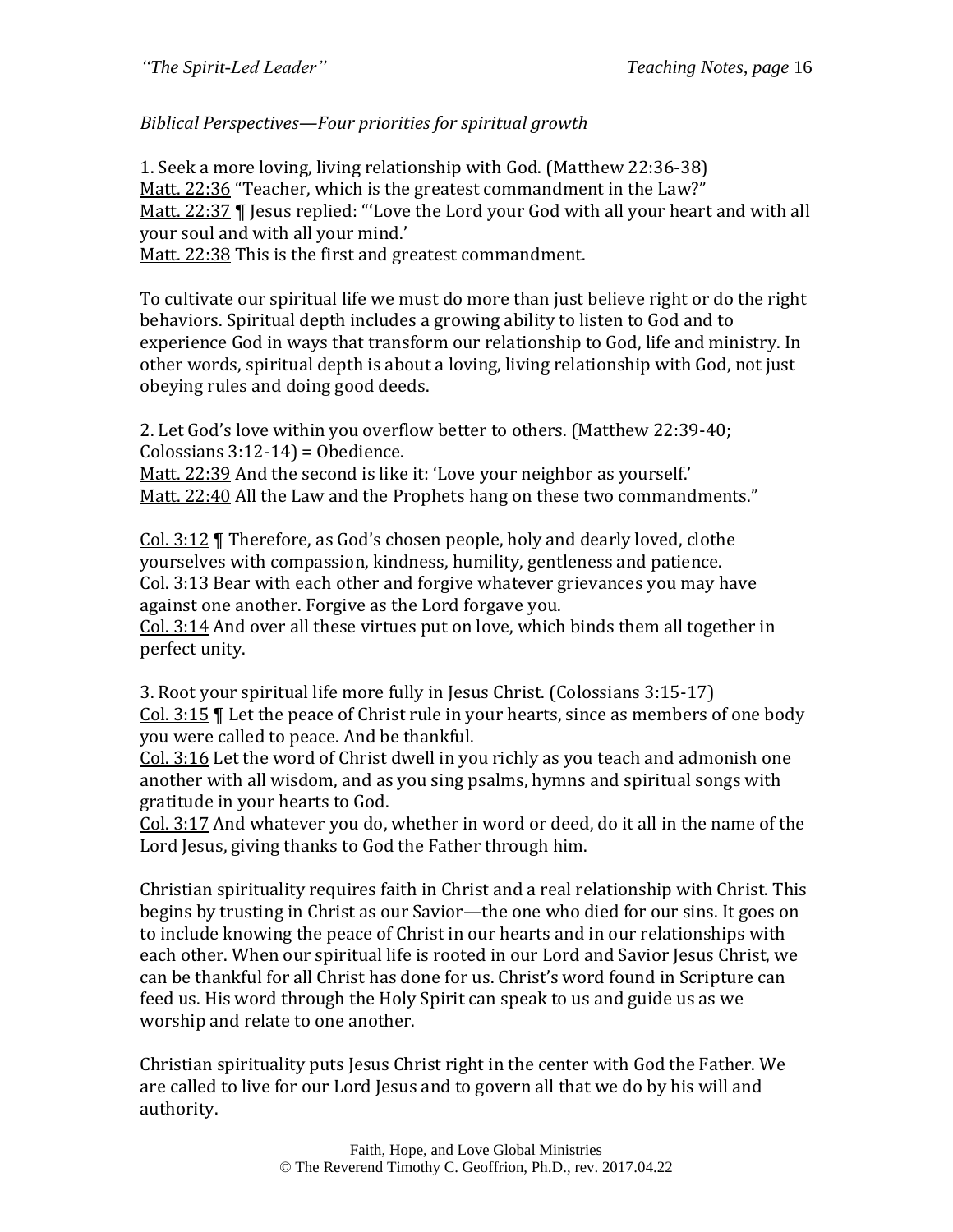4. Learn to live more consistently by the Holy Spirit. (Romans 8:6, 13-14; Galatians 5:16-26)

There is no Christian spirituality without the Holy Spirit. The Holy Spirit is God's Spirit at work in us to give us a new quality of life (called, "eternal life") and to lead us in to live as God intends for us.

Greed, envy, jealousy, lust, hatred, violence or any kind of sin quenches the Holy Spirit and leads to all sorts of trouble and suffering. So, the Spirit helps us in our struggle with these incessant voices and impulses, teaching us how to find more and more freedom from their power. The Spirit also helps us to guard our hearts and minds from those things that dull or steal away our hunger, thirst and love for God. In other words, Holy Spirit helps us to say "no" to sin, and "yes" to what's good and right and loving (Titus 2:11-14).

To grow spiritually, then, includes growing in our ability to listen to and follow the Spirit. We will recognize the Spirit's prompting and cooperate better with the Spirit's leading. We will learn to recognize the influence of sin in our lives more quickly. We will develop a more critical reaction and distress over sin's presence. We will choose to draw on the Holy Spirit more and more in every aspect of our life. This is Spirit-led living.

Important Note: We are not transformed magically into divine beings. Rather, we are given access to divine power so that we can make different choices. When we understand Spirit-led living this way, our expectations will change. We will not expect to always have pure motivations and think perfectly like God. Instead, we will expect to be prompted by our old, basic, sinful, self-seeking and self-serving nature. We will expect to want to react to others out of unhealthy wounds and defensiveness, as a general rule. We will expect to fail often.

However, we will also increasingly learn where to go to find power to resist these impulses. We will learn how to draw on the Holy Spirit to gain freedom from sin's power. We will call upon the Spirit more regularly for new motivation and power to act in ways that mirror God's character. Spirit-led living then becomes a way out (from sin) and a way to the life God intends for us—not as a permanent transformation, but as an ongoing resource in the midst of our incomplete transformation.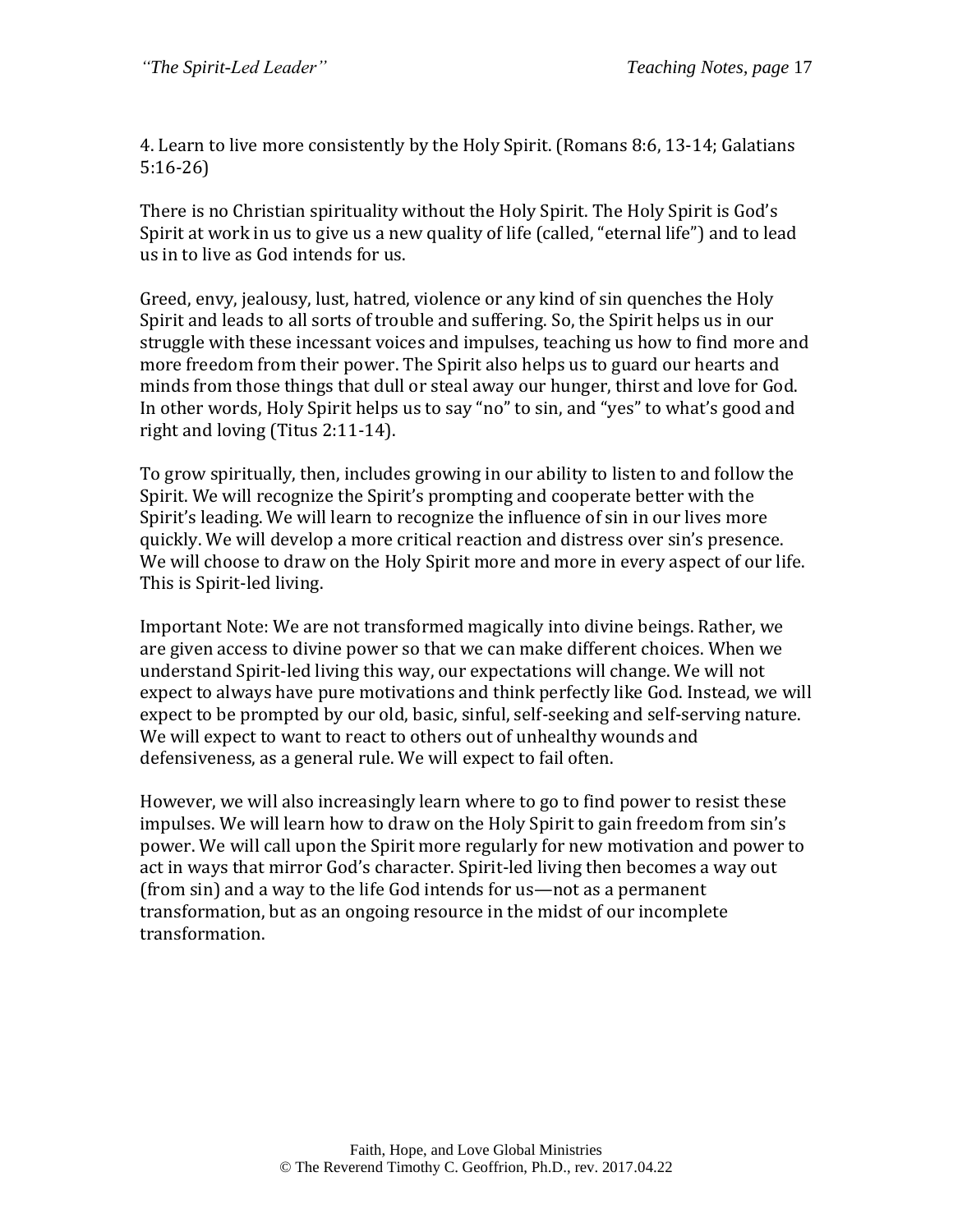## **SESSION 4—The Practice of the Presence of God**

90 Minutes.

#### *Introduction* (5 minutes)

*Brother Lawrence* is responsible for giving the name to the spiritual discipline of "the practice of the presence of God." Brother Lawrence was not an academic writer or lofty theologian. He lived in community with other Christians in the  $17<sup>th</sup>$  Century Paris, France. He had many daily responsibilities. Many of his practices refer to how he communicated with God in the midst of washing dishes or working in the garden or doing any number of other chores throughout the day.

*Definition* "The Practice of the Presence of God" means being aware, attentive and responsive to God's presence in your life in every conceivable circumstance.

#### *Motivation and Goals (for practicing the presence of God)*

- The love of God is the motivation (Oneworld, 1999 edition, p. 12).
- To fulfill God's will, not your own (p. 10, 32).
- To love and delight yourself in God (p. 20).
- To feed and nourish your soul with a high notion of God (p. 9).

*Comment* You may or may not be in touch with your heart's desire for God, but it is how you were made—to love God and to be in relationship with God. You may need to pray to be able to sense God's love for you; you may need to ask God to cultivate your love for God. But each of us was made to be a loving relationship with God—a fact that usually requires that our actively nurturing our longing and love for God. (Cf. M. Craig Barnes, *Searching for Our Home*.)

This leads to methods and practices….

#### *Methods and Practices*

- Trust in God in every possible way (pp. 24-26, 63, 79).
- Renounce everything that doesn't lead to God (p. 30, 46).
- Recognize God as intimately present with you (p. 31).
- Pray for a sense of the presence and love of God (p. 33).
- Worship as often as possible (p. 47, 81).
- Recall God's holy presence when you have forgotten (p. 47, 78-79).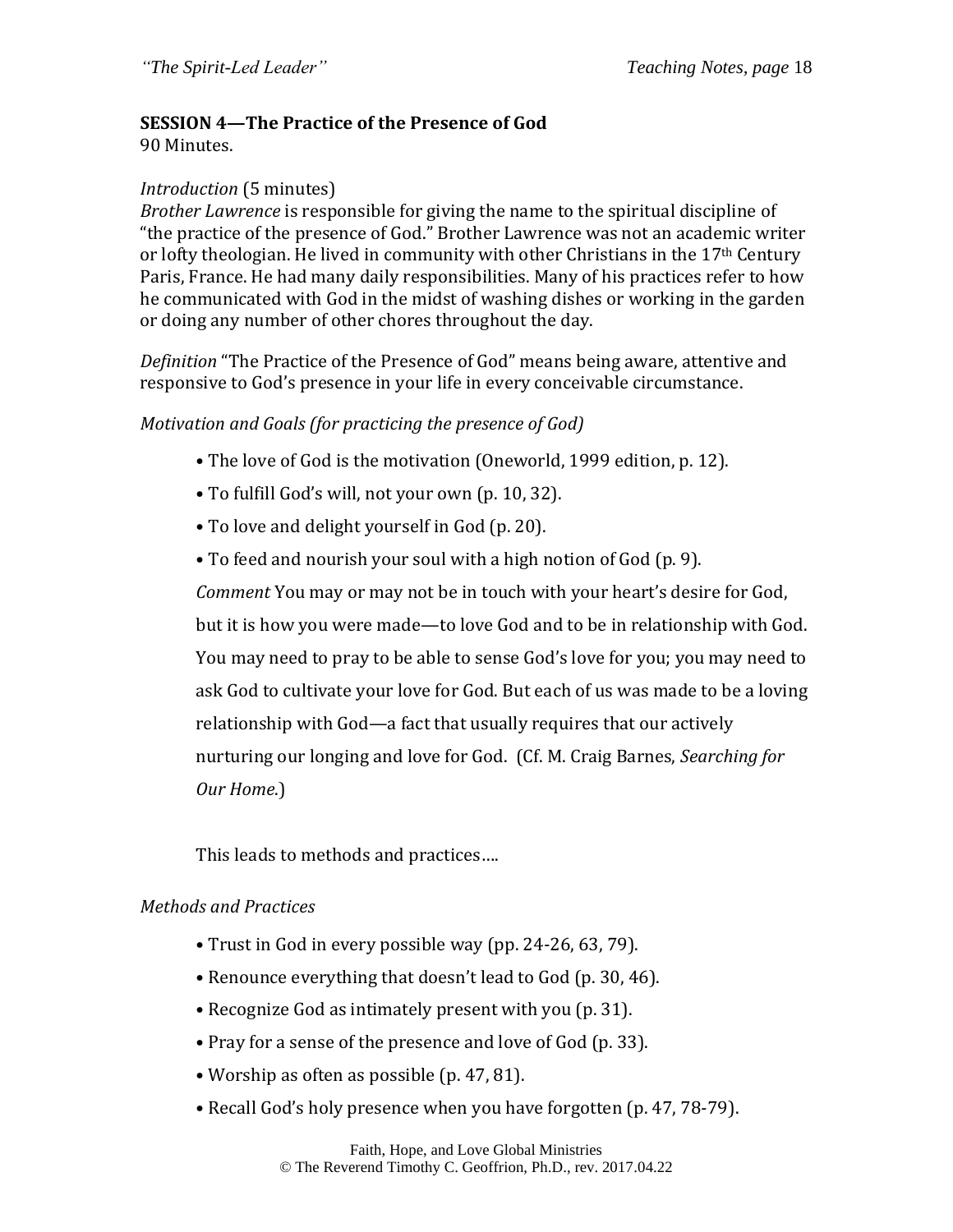- Drive away distracting thoughts (p. 47).
- Give simple attention and general fond regard to God; carry on an habitual,
- silent, and secret conversation with God from your soul (p. 56, 58).
- Always work at it; be devoted and determined (pp. 72-75).
- Think of God that you may know God that you may love God (p. 80, 112).
- Pray for an ability to endure suffering and to see God's work in your life for good; have courage and faith in the midst of your suffering (pp. 101-105).

*Comment* Clearly, to Brother Lawrence, a spiritual life goes well beyond just believing the right things or living morally or social action, for that matter. Spiritual depth includes a growing willingness and commitment to listen to God, to seek God, to trust God, and to experience God in ways that transform our relationship to God and every aspect of our life.

#### Application: Ways to Perceive the Presence of God Throughout the Day (30 minutes)

In addition to traditional spiritual practices and disciplines, Brother Lawrence suggests that we learn to quietly look for and observe God's presence all around ourselves—as a way of thinking and a way of life. Drawing on the work of Gerald May and others, here are four ways that we can seek to practice the presence of God in our daily life, inspired by Brother Lawrence. 2

1. It may be brief awareness of God (way #1);

E.g.'s: a passing chill in the spine—'tingles'; an 'ah-ha'—we may suddenly sense that God might be at work here; a perception of a little gift of kindness from God; a sudden ability to see humor in trying circumstances.

2. It may be a simple prayer or word that you recite that symbolizes your desire for God (way #2);

E.g.'s: "Jesus," "Father," "Spirit," "Help me," "Thank you." E.g., "Be still and know that I am God" (Keep repeating sentence, dropping off one word at a time until only "Be" is left.)

**3.** It may be an ongoing sense of functioning in the company of God (way #3); We can use holy imagination and prayer to look for Jesus' presence in the midst of our daily lives. We can also imagine Jesus' presence to help us to work through painful or difficult situations. For example, when you are in conflict with others or are experiencing significant emotional pain from a broken relationship, ask Jesus to make his presence known in your heart and mind.

 $2$  The first four methods are adapted from Gerald May's presentations and writings on the 4 Ways of Brother Lawrence.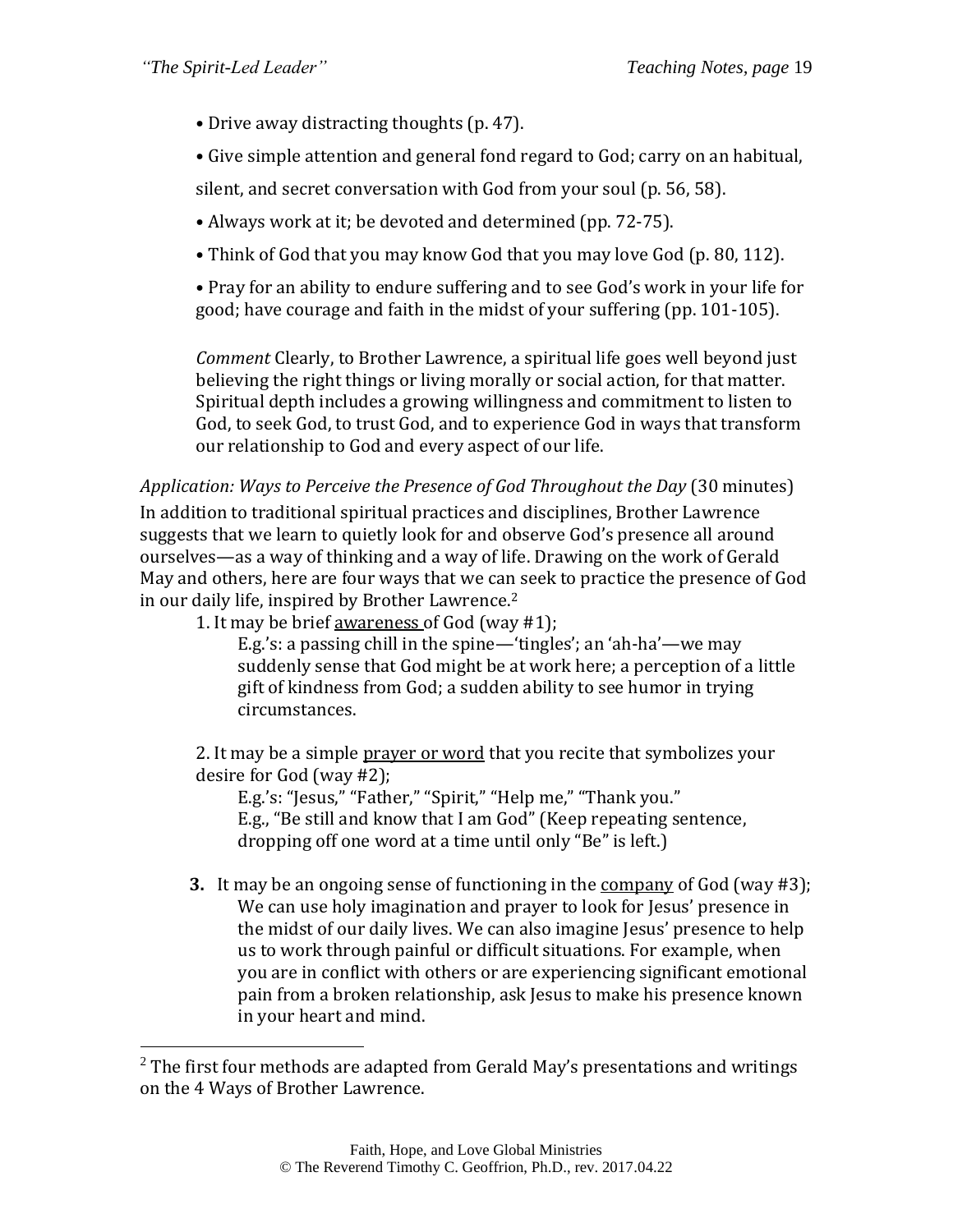

Note: Each of us feel closest to God in different ways, depending on our personalities and preferences. We can group these different ways into four broad categories as follows.

If we gravitate toward "thinking" as a way to be spiritually alive, we may seek an awareness of God's presence as we read Scripture, study, discuss theology, or write in our journal or essays.

If we are most aware of God's presence through "feeling," we may seek to function in the company of God by singing, listening to music, playing music, or engaging in some other feeling-producing activity that lifts our hearts to God and opens our hearts to the Holy Spirit.

If we are "doing" or action-oriented, we may seek a greater awareness of God's presence as we serve or in the midst of our daily responsibilities. E.g., we might imagine one of the following:

- a) Jesus standing next to us in the midst of an argument with someone;
- b) Jesus is seated at the table when we are making plans;
- c) Jesus shining through us as we feed the hungry or help someone in need;
- d) The Holy Spirit is present as we step into the pulpit.

If we are drawn to seek God through simply "being", then we may most appreciate the practice of contemplation, Way #4.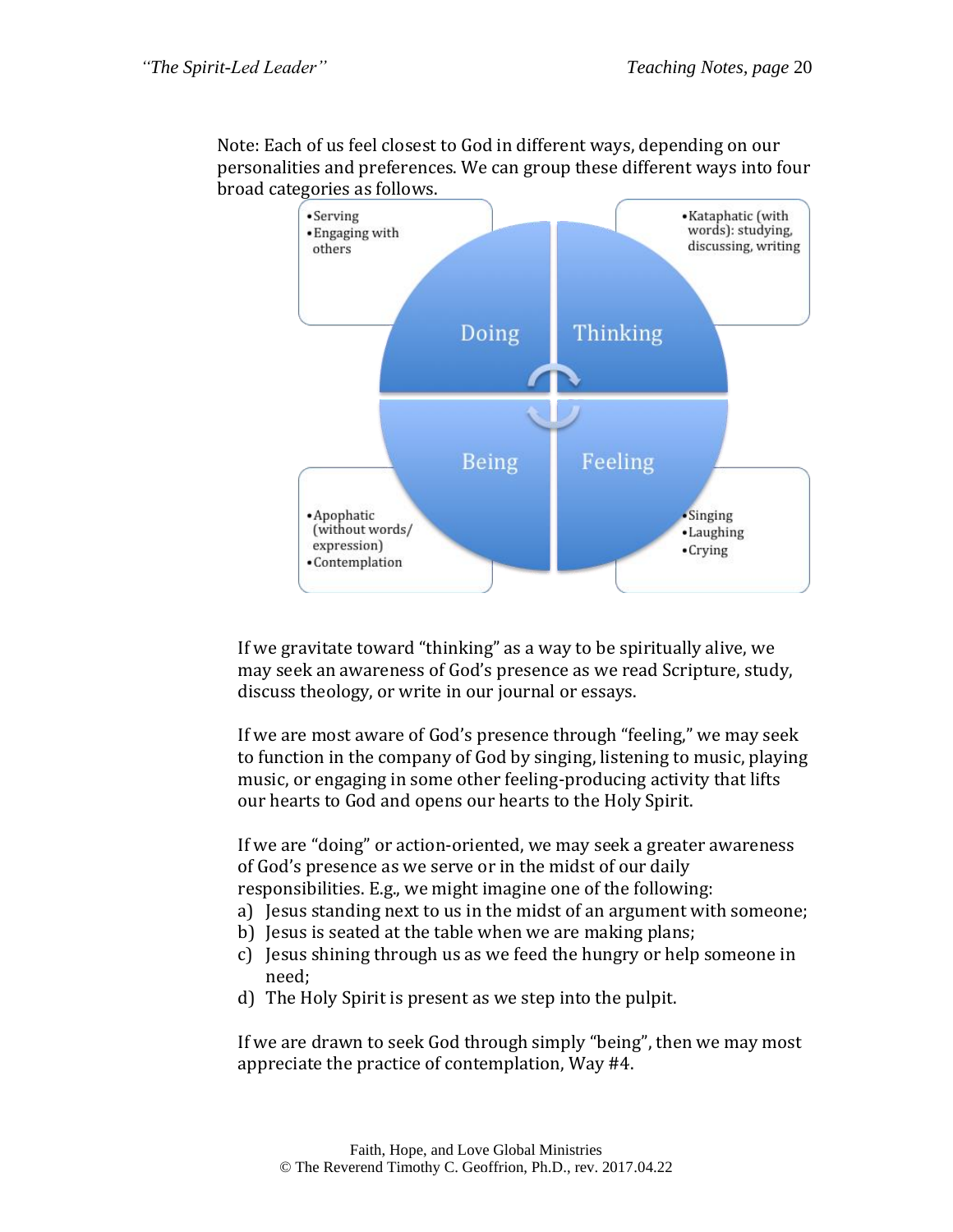4. It may be a state of contemplation through which we seek to commune with God and to become aware of God's pervasive presence without using conscious thoughts or words (way #4).

We may go for a long walk, sit in a chair and stare out the window, or gently gaze at an object that helps us to focus on God (perhaps a statue or painting of Jesus; the cross; or a beautiful landscape)—not in any way as an "idol," of course, but as a reminder of God's love and activity on behalf of humanity. The goal is not to meditate with specific thoughts, but to stay in the presence of God, apart from distractions, without trying to think about anything in particular. We disconnect from our normal ways of thinking and engaging with our world in order to let our sense of connection to God consume our consciousness. 3

*Examples*: Silence, solitude, or other spiritual disciplines when allow ourselves to simply dwell in God's presence, whether or not we can immediately perceive God's presence. E.g., we may close our eyes and not see the person next to us, but still know, believe, and possibly sense his/her presence.

Some may walk a labyrinth. I like to sit in front of a statue of Jesus in the Chartres Cathedral. Perhaps speaking in tongues (without consciously choosing words) may fit into this contemplation, too, because we are extending ourselves toward God without conscious thought.

<sup>&</sup>lt;sup>3</sup> See Martin Smith on triune God in Spirit-prompted prayer (pp. 37-38); gazing on Christ (pp. 46ff.); embrace of Father (pp. 51ff.). See chapter nine on "Gazing" (p. 130- 142).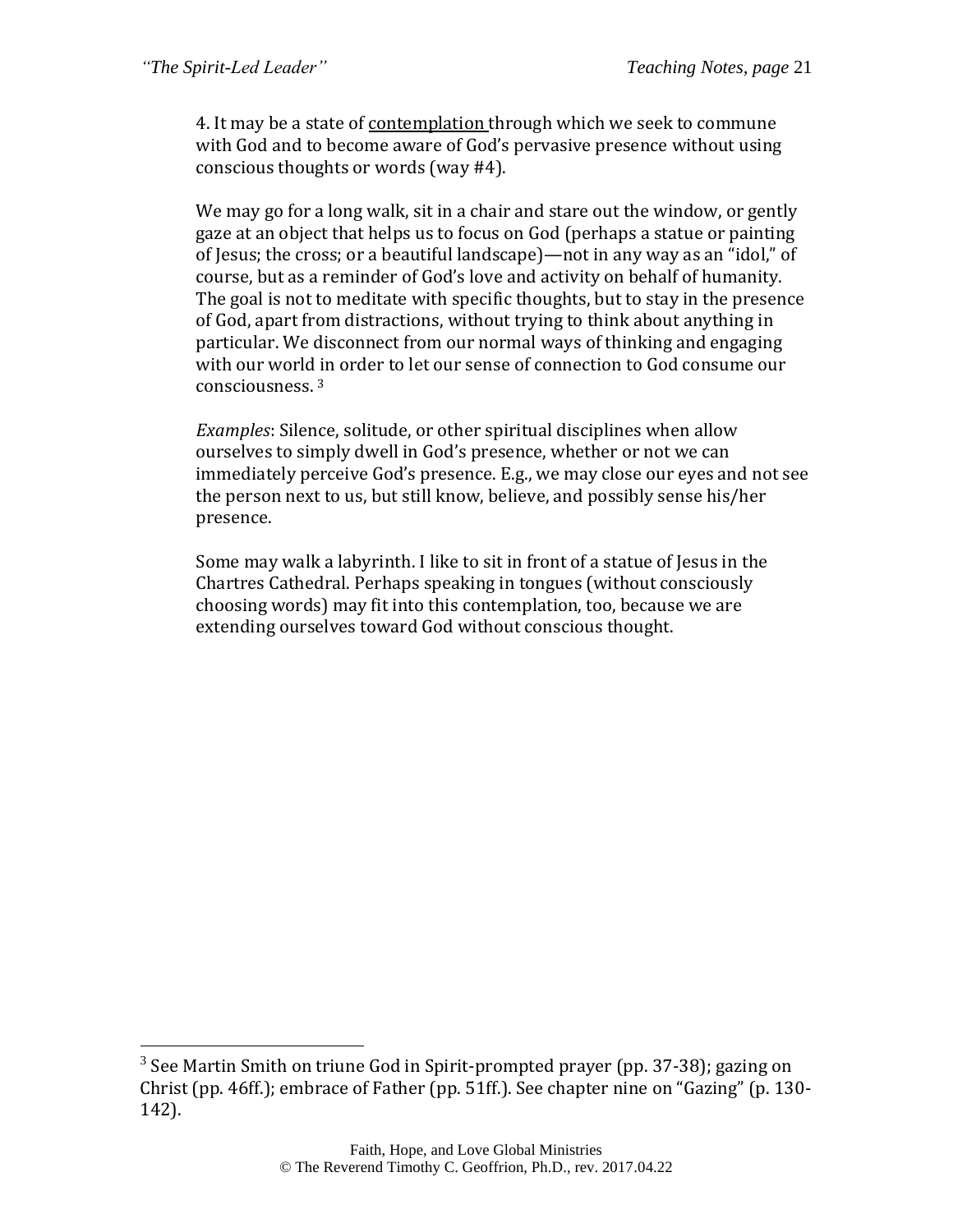#### **Spiritual Practicum** (40 minutes)

#### *Solitude and Silence*

*Individually* (30 minutes) Even though there are people all around you, take 30 minutes to find solitude in the midst of the crowd. You can go for a walk, sit in your chair, or lie down somewhere. But do not make contact with others or engage anyone. This is a time for you to be alone with your own thoughts, and with God.

Pay attention to whatever awareness you may have of God's presence. Respond naturally to whatever happens.

When you are ready, take some time to do the Personal Reflection exercise below.

#### *For Personal Reflection*

Write out your answers to the following questions:

- 1. How welcome is God as my constant companion and co-worker?
- 2. How am I seeking to connect with God throughout my day?
- 3. What works best to help me stay connected to the Holy Spirit throughout the day?
- 4. What could I do to connect better with God throughout the day?

*Large Group Debrief of Experience* (10 minutes)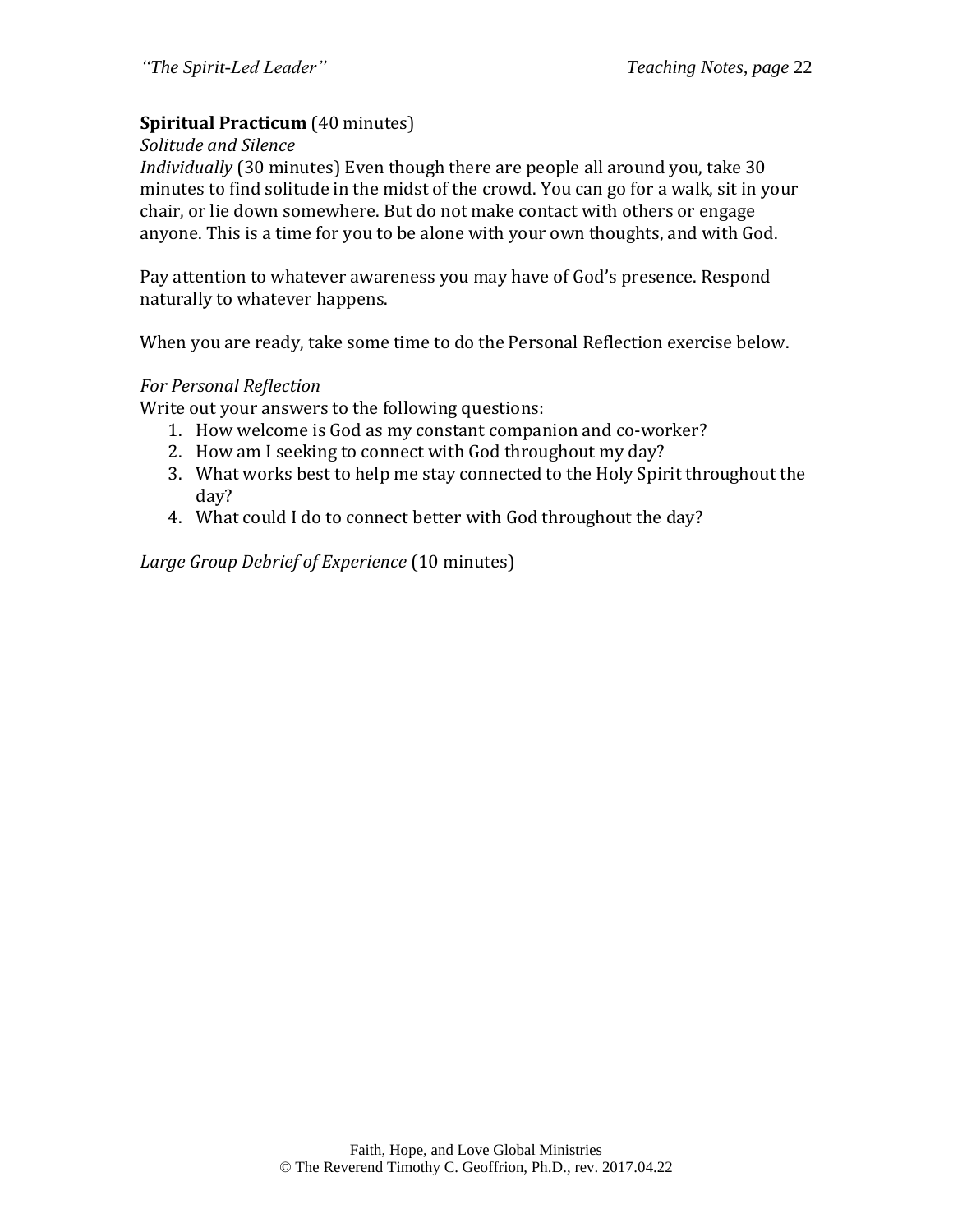# **SESSION 5—Spiritual Disciplines**

90 Minutes

#### **Introduction** (10 minutes)

This morning we're going to start by talking about the need for discipline in our lives, and we're going to talk specifically about spiritual disciplines.

#### **Focus**

How would you define "discipline"? (a way of ordering one's life to maximize one's ability to pursue one's highest values and priorities)

Why is discipline so important for a man or woman of God, especially in leadership?

# **Transition**

A **disciplined Christian** is someone who consciously focuses their mind, heart, and actions on God, who is at the center of their life. We know that being disciplined is important, but for many of us being disciplined is very hard. By nature, we tend to put ourselves at the center of our lives, as we talked about earlier. We also like to be free to do whatever we want to do; and it's easy to get distracted, or to lack willpower.

Yet the truth is: Discipline is our friend. Discipline is key to growing spiritually, and to becoming more effective pastors and leaders. And practicing specific spiritual disciplines is important to us for developing a deeper relationship with God. **Spiritual disciplines** refer to specific habits and practices by which Christians order their life. These disciplines help us to grow spiritually.

Brother Lawrence's approach to cultivating a richer spiritual life represents a way of thinking and being in the world. Other helpful spiritual practices are known as spiritual disciplines—which are extensions of everything we have been talking about.

**Spiritual Leadership Practice 3:** Develop specific spiritual disciplines. **Soul Principle 3** Disciplines deepen our spiritual life and empower our leadership and relationships.

Definitions: A spiritual practice is anything one does as an expression of faith or attempt to relate to God. A spiritual discipline is a spiritual practice that one does on a regular basis.

# **Small Groups** (20 minutes)

Each group needs to have a secretary to make a list of spiritual practices and disciplines.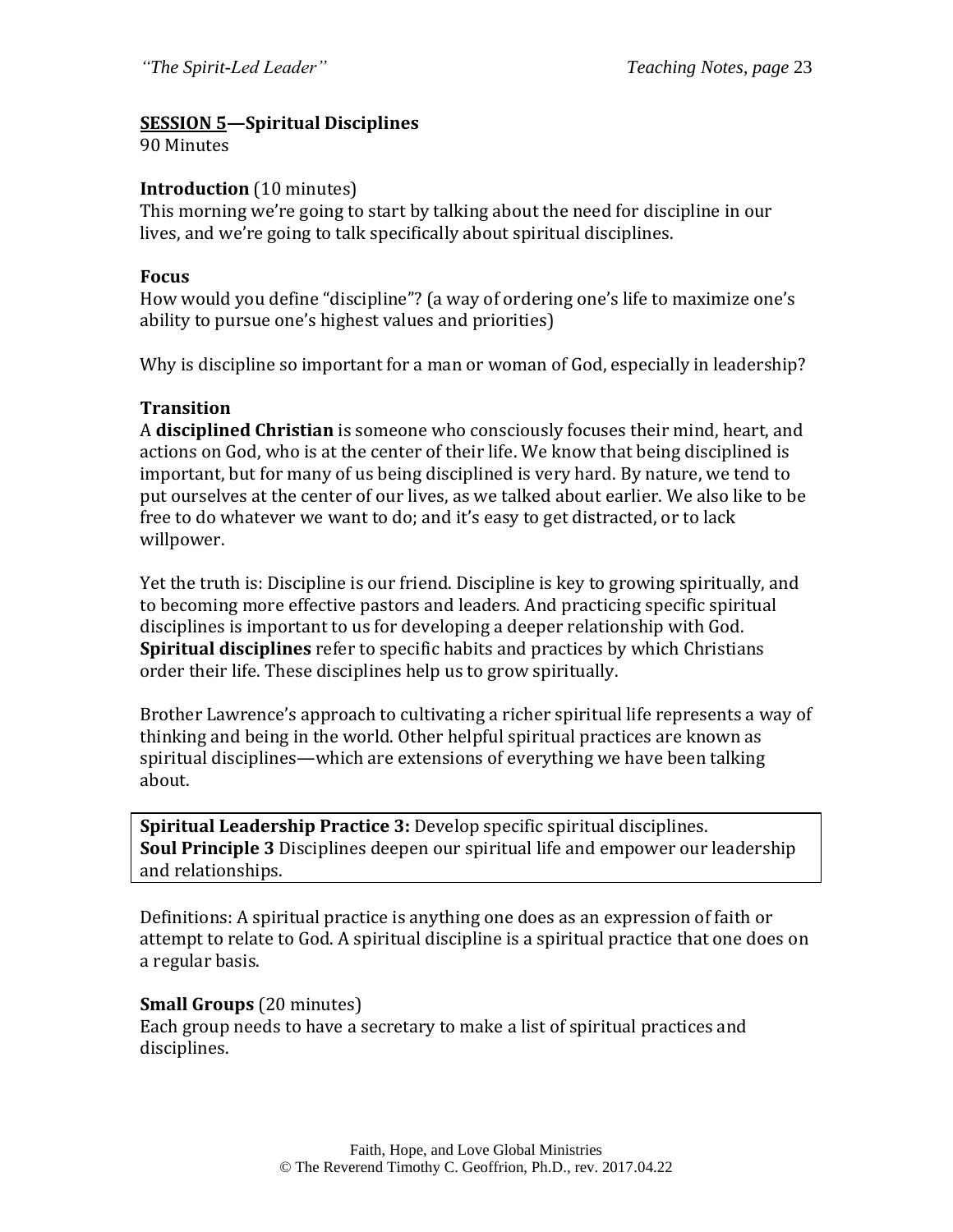Discuss: What spiritual practices and disciplines have been the most helpful to me in my spiritual life? (20 minutes)

# **Class Discussion** (30 minutes)

[Examples: daily devotions of Bible reading and prayer; meditation; Bible memory; regular worship; journal writing; solitude; silence; retreat days; week long retreat; Sabbath; rest; service project; small prayer/accountability group; spiritual direction/mentoring; Christian fellowship; showing mercy; visiting those who are suffering; fasting; sharing testimonies with one another; giving; *lectio divina*; singing praises to God; contemplation; forgiving others; helping widows and orphans; repentance; using our spiritual gifts; sharing Gospel; beholding God's creation; praying with others; praying with others; obedience to God and to those in authority over us; Lord's supper/communion; good stewardship; sacrificial giving; service projects with others; reproaching/encouraging others.]

# **Richard Foster<sup>4</sup>**

*The Inward Disciplines*

- 1. Meditation
- 2. Prayer
- 3. Fasting

John March: Fasting -- Advent is one of the two seasons in the Christian calendar when fasting is encouraged. During Lent, fasting is encouraged for the mortification of the flesh, the denial of our sinful desires. During Advent we fast to heighten our anticipation for the second coming of Christ. We give something up that we enjoy so that we can remind ourselves that this world is not our home. In denying our longing for that thing, that comfort from which we fast, we remind ourselves that there is nothing in this world that can ultimately satisfy our longing for God. So we fast and say, "Maranatha, Lord!" which means "Come, Lord!"

4. Study

# *The Outward Disciplines*

- 1. Simplicity
- 2. Solitude
- 3. Submission
- 4. Service (e.g., James 1:27)

# *The Corporate Disciplines*

1. Confession

<sup>4</sup> Foster, R. J. *Celebration of Discipline: 25th Anniversary Edition*. San Francisco, HarperSanFrancisco, 1998. See, Foster, R. J., and Kathryn A. Yanni. *Celebrating the Disciplines: A Journal Workbook to Accompany Celebration of Discipline*. New York, HarperCollins, 1992.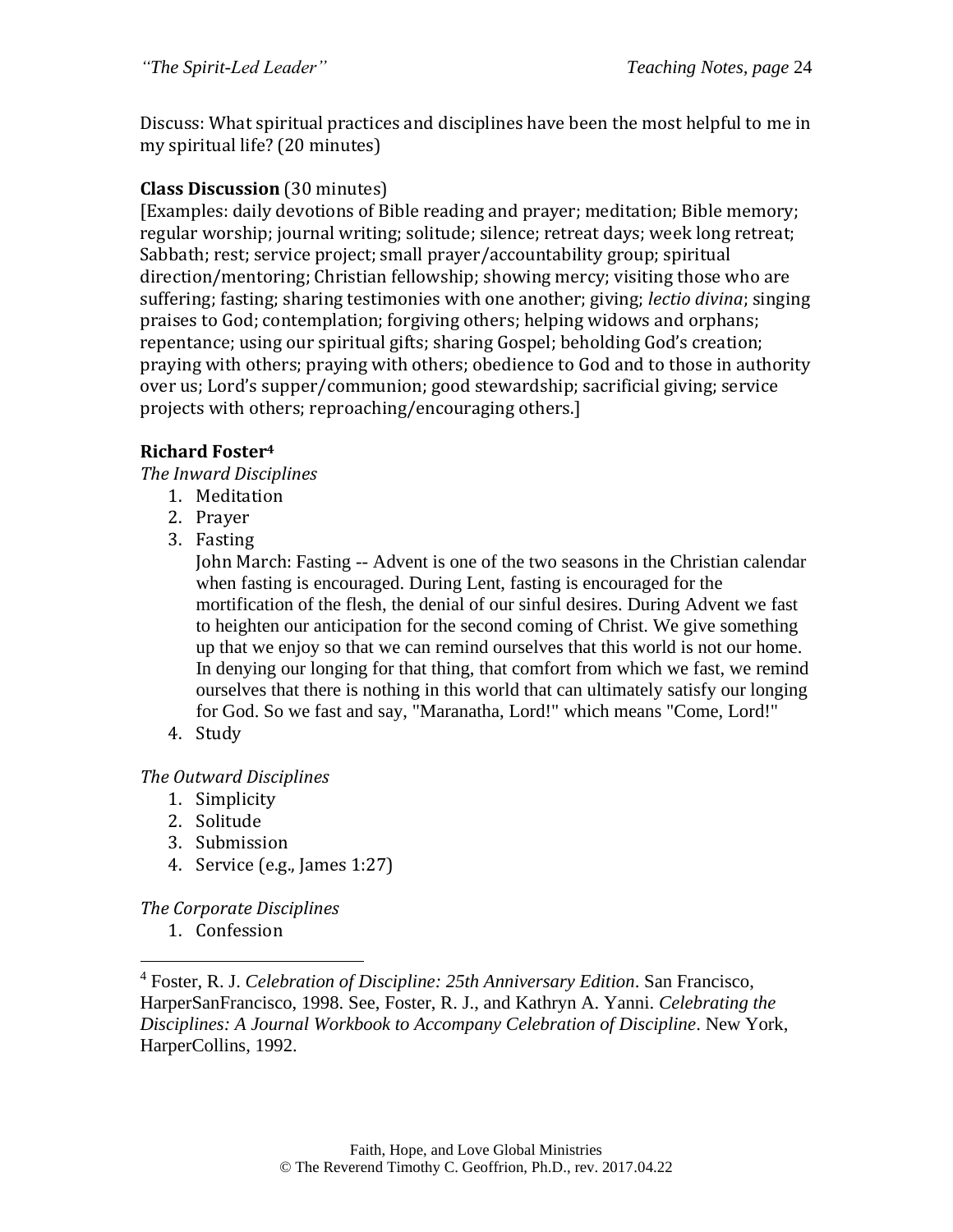- 2. Worship
- 3. Guidance
- 4. Celebration

# **Bible Study: The Holy Spirit's Role** (20 minutes)

The Holy Spirit has a very important role in helping us grow spiritually and in practicing spiritual disciplines.

# *Reflection on Romans 8:1-30* (15-20 minutes)

• Read text

• Ask: What is the role of the Holy Spirit in our spiritual life, according to Romans 8?

- *>>* The Holy Spirit is *the* key to living a spiritually vital life
	- 1. The Spirit sets us free from "the law of sin and death." (8:2)
	- 2. The Spirit reveals the will of God and shows us the way forward. (8:5-6)
	- 3. The Spirit empowers us to say no when we need to say no and yes when we need to say yes. (8:12-14; cf. Titus 2:11-14)
	- 4. The Spirit draws us into an intimate relationship with God as "Abba, Father." (8:15)
	- 5. The Spirit teaches us to wait when we need to wait. (e.g., 8:18-25)
	- 6. The Spirit prays for us and through us. (8:26-27)
	- 7. The Spirit helps us to let go when situations are out of our hands, and to trust in God's goodness and working to accomplish God's purposes, which include our salvation and transformation. (8:28-30)

• What are the implications for our spiritual practices and disciplines?

- 1. Seek to be well-connected to the Holy Spirit.
- 2. Listen and follow the Spirit's leading (cf. Gal. 5:22-25).
- 3. Pray with the Spirit.

# **Individually** (10 minutes)

*Journal Writing*

- 1. What is *one* spiritual practice or discipline God may be inviting me to undertake? Suggestion: Ask Jesus for help in discerning God's leading. Then tell Jesus what you want him to do for you. Listen for whatever may come from this conversation with Jesus.
- 2. What are the concrete steps I need to take to follow the way clarified by Jesus?
- 3. What are the obstacles or challenges that need to be overcome in order to spend more time with God? (Examples: poor time management, need to prioritize demands, need to undo bad habits, not sure where to go for resources, lack of energy, need accountability or support from others)
- 4. What do I sense God is leading me to do next?

Suggestions:

• Start small—try one thing for one week.

• Step outside of your comfort zone and routine—Try one new spiritual practice this year.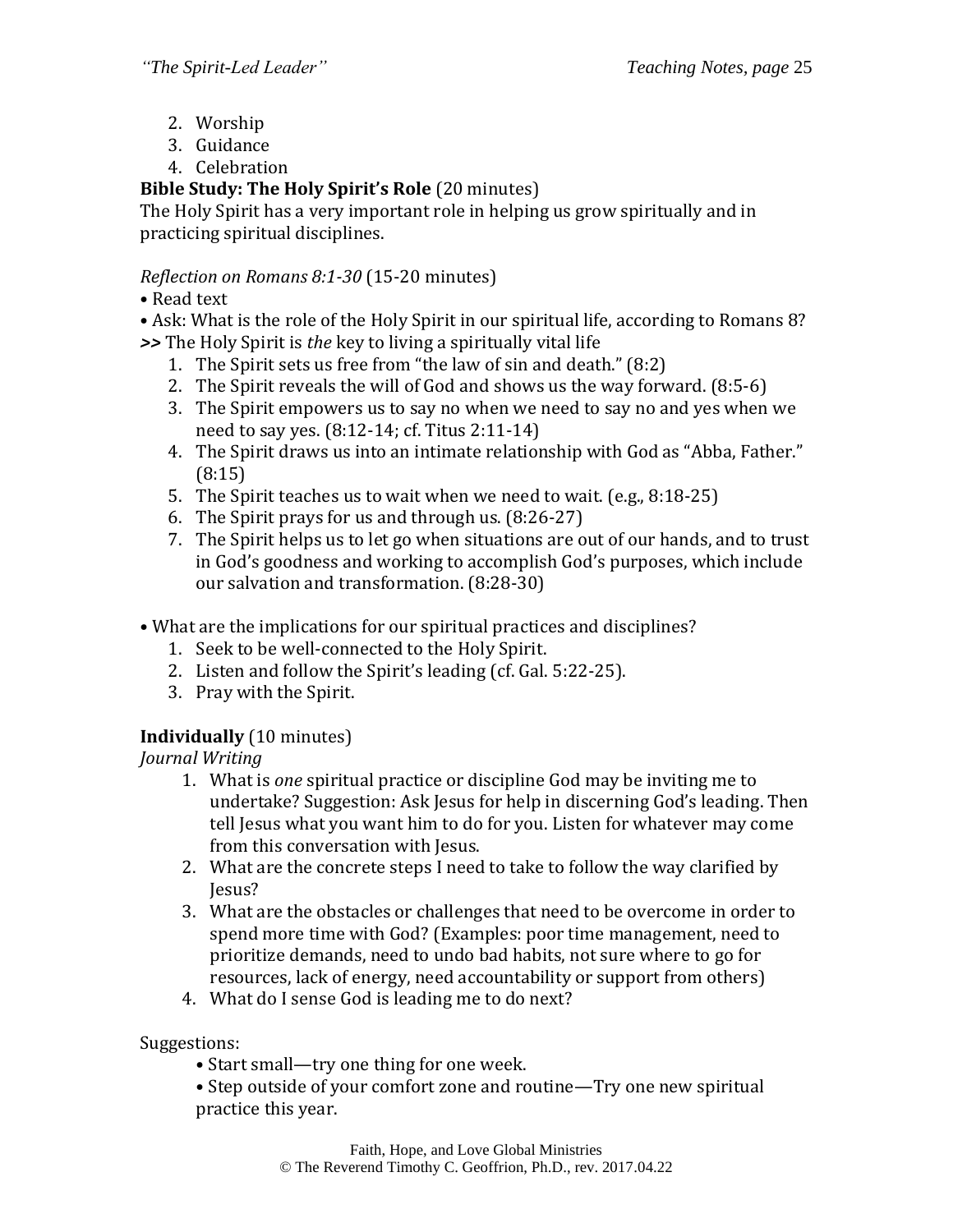- Get help and support—find a kindred spirit, spiritual director, fellow pastor
- Ask God for help—Ask God to open your heart, open the way, and provide the resources needed

**Practice (Richard Rohr, Daily Meditation, April 30, 2016)**

Mind + Heart + Body Awareness

It is hard work to open up our entire being--heart, mind, and body--to Love. From childhood, we're trained to protect ourselves by closing off one or more of these channels. Perhaps this was a necessary coping mechanism. But to develop a mature, holistic faith, we must learn to embrace and listen to each part in the safety of God's presence. We each depend on certain areas more than others. It will take some "exercise" to develop the neglected muscle of body, heart, or mind. Below are some suggested practices to nurture each area of being.

Heart: loving-kindness meditation, deep listening, community, journaling Mind: *lectio divina* (sacred reading), writing, dialectic argument, study Body: ecstatic dance, meditative walking, chant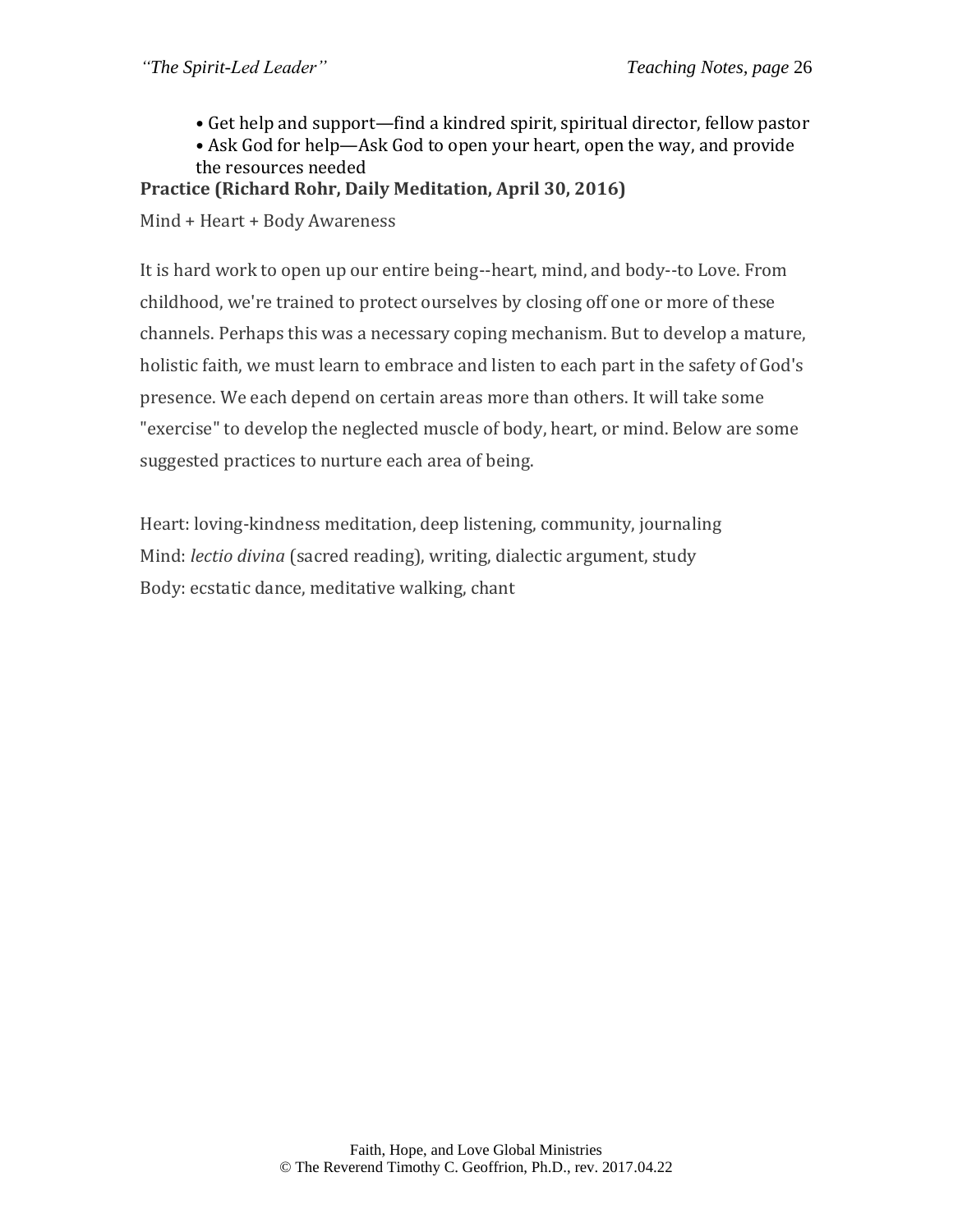# **SESSION 6—Aligning with God's Purposes**

90 Minutes

#### **Introduction** (5 minutes)

Pastor Rick Warren from Saddleback Church in California wrote two books about living with purpose. First he wrote, *The Purpose-Driven Church* and then, *The Purpose-Driven Life*. His books have struck a chord with many Christians. Many of us want to know that we have a purpose in life, that we can know it, and that we can live it out. At the heart of his books is a perspective that we as Christian ministers and leaders should know very well: Our purpose in life is not to serve ourselves. Our purpose is to serve God.

**Spiritual Leadership Practice 4** Always seek to serve God's purposes first and foremost.

**Soul Principle 4** Aligning our will with God's is an all-encompassing, ongoing process.

#### **Biblical Teaching** (40 minutes)

#### *General Will and Specific Will of God*

When talking about God's will and serving God's purposes, I've found it very helpful to distinguish between the general will of God and the specific will, and then to break down the specific will of God into three different categories.

The **"general will"** of God is that which is true for every Christian, and does not require a special revelation to us. We can think this will in the three parts, each one relating to a different member of the Trinity.

Each of us is called…

- 1. To know, love, and serve God with our whole heart, mind, soul and strength.
- 2. To follow Jesus Christ and to become more and more like him. (In Romans 8:29, Paul says, God intends that we "become conformed to the (very) image of Christ." And in the 2 Corinthians 3:18, Paul suggests that believers are transformed into Christ's likeness over time.)
- 3. To be filled with the Holy Spirit and to keep in step with the Spirit as we seek to love God and love others as ourselves.

These callings are not goals that can be fully reached in this life. Yet we are called to pursue them all of our life, as God enables us.

The "**specific will"** of God for an individual person flows from the general will of God. In fact, most of what God wants to do in us as individuals and within our churches is a specific application of some general teaching already revealed to us in Scripture.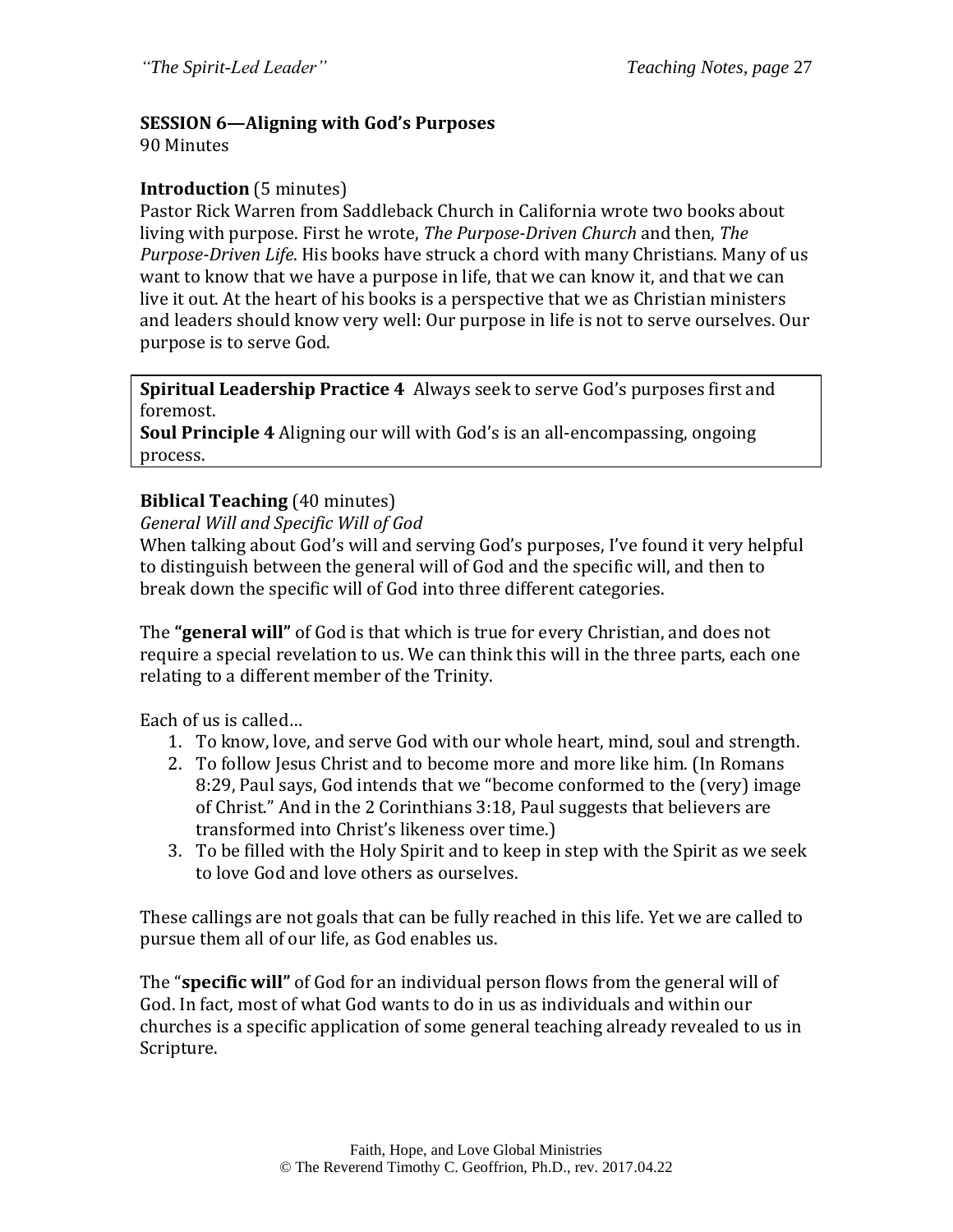1. Day to day. God's specific will for you is how you uniquely live out your life of faith, hope, and love in your particular circumstances, wherever you are, whoever we're with, in whatever commitments you have made. It's a way of life.

2. On occasion. In addition, sometimes there is something special for us to do that is out of the ordinary. I call this part of God's will a **special assignment**. Special assignments from God are out of the ordinary occurrences, often not repeatable.

3. For our lifetime (Vocation/Calling). When God's calling is to a lifelong work for God, we have a **vocation**. Some theologians believe that any lifework, trade, or profession could be considered a vocation. Others restrict the word specifically to full time Christian ministry or something to which God has specifically called a person. Either way, "vocation" is another category of God's specific will for a person that differs from God's general will or a specific assignment, because it refers to a lifelong work.

#### *Biblical Examples*

1. General will: It is God's general will that I become a more loving, forgiving person as Christ was.

• The story of the Prodigal Son illustrates God's love for us, and, by implication, God's general will for all of us is to love and forgive others as God has loved us. (Luke 15)

2a. Specific will from day to day (related to general will above): It is God's specific will for my life that I love my particular wife, Jill, my two children. I also need to act in loving ways in my particular church community. If someone has hurt me, I need to forgive that specific individual—whoever they may be.

• In Philippians, Paul specifically addresses two women by the names of Euodia and Syntyche. He said, in effect, that the general teaching found in chapter 2 on seeking unity and being unselfish needed to be applied to their relationship. (Phil. 4:2)

2b. Special Assignment (related to general will above): On occasion, I have felt called to reach out to a particular person in need with Christ's love to help out, or encourage, or support in some way. Perhaps it is a homeless person I meet, or someone who whose car has broken down.

• Biblical example: the story of the Good Samaritan (Luke 10:27-37).

• Bible: Most of the great figures of the Bible discovered God's specific will for the lives as they were simply going about the normal business of doing God's general will for their lives.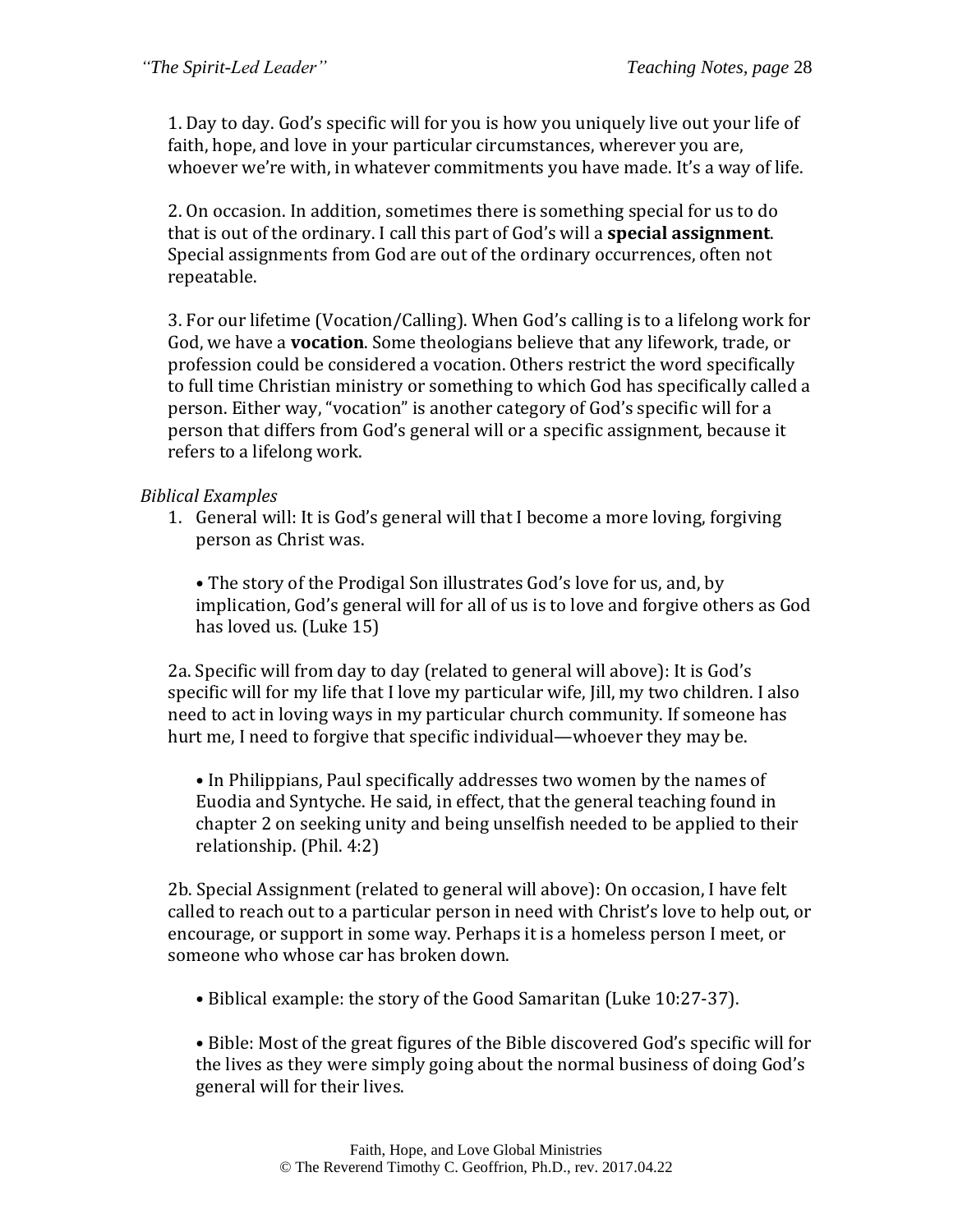• Esther was living out her life, based on her desires and opportunities, when all of a sudden a unique opportunity arose to save her people. Her uncle Mordecai suggested that perhaps she was put in that position precisely for "such a time as this" (Esther 4:14). She received a "special assignment".

• See Ephesians 2:10.

3. Vocation: If God's calls us to full time ministry, we don't need a sign from heaven or a voice to know what to do from day to do. It is God's will that we order our lives in such a way that we faithfully fulfill our responsibilities.

• The disciples were seeking to be faithful followers of God, when all of a sudden one day Jesus came along and said, "Follow me." Up to that point, for perhaps 20 or 30 years all they knew was the basic life of faithfulness to God. Then, unexpectedly, a unique opportunity arose. In their case, Jesus' calling became their vocation. (E.g., Mark 2:14)

• Further, if we have been called to ministry, we have duties to perform. God's will is for us to be faithful. E.g., Paul instructed Timothy to "devote yourself to the public reading of Scripture, to preaching and to teaching. Do not neglect your gift, which was given you through a prophetic message when the body of elders laid their hands on you" (1 Tim. 4:13-14).

#### *Aligning yourself with God's Will = Commit yourself to living in sync with God's will* (Romans 12:1-2; John 12:25-26)

Romans 12:1-2

"Offer yourself as a living sacrifice… Do not be conformed to the pattern of this world, but be transformed by the renewing of your mind. Then you will be able to test and approve what God's will is—his good, perfect and pleasing will." (Romans 12:1-2)

- 1. Submit yourself to God
- 2. Offer yourself as a living sacrifice—your life is God's, while you are still living.
- 3. Reject worldly, sinful, selfish thinking. (Don't be conformed to this world.)
- 4. Be transformed by renewing our thinking (hearts and minds).
- 5. Then you will be able to discern God's "good, pleasing, and perfect will."

Thus, the more we focus on what already know to be God's will for our lives, the more we will be on track to discover and live out God's specific will. Our calling is to focus on God's general will and the many specific applications in our every day life. Then, we can let the special assignments flow out of a life of prayer, faithfulness, and obedience to God's general will. The more vital our spiritual life, the more prepared we are going to be to recognize God's special assignments when they arise. And **often, it is only in retrospect**, through the eyes of a transformed mind, that we are able to discern what God's will has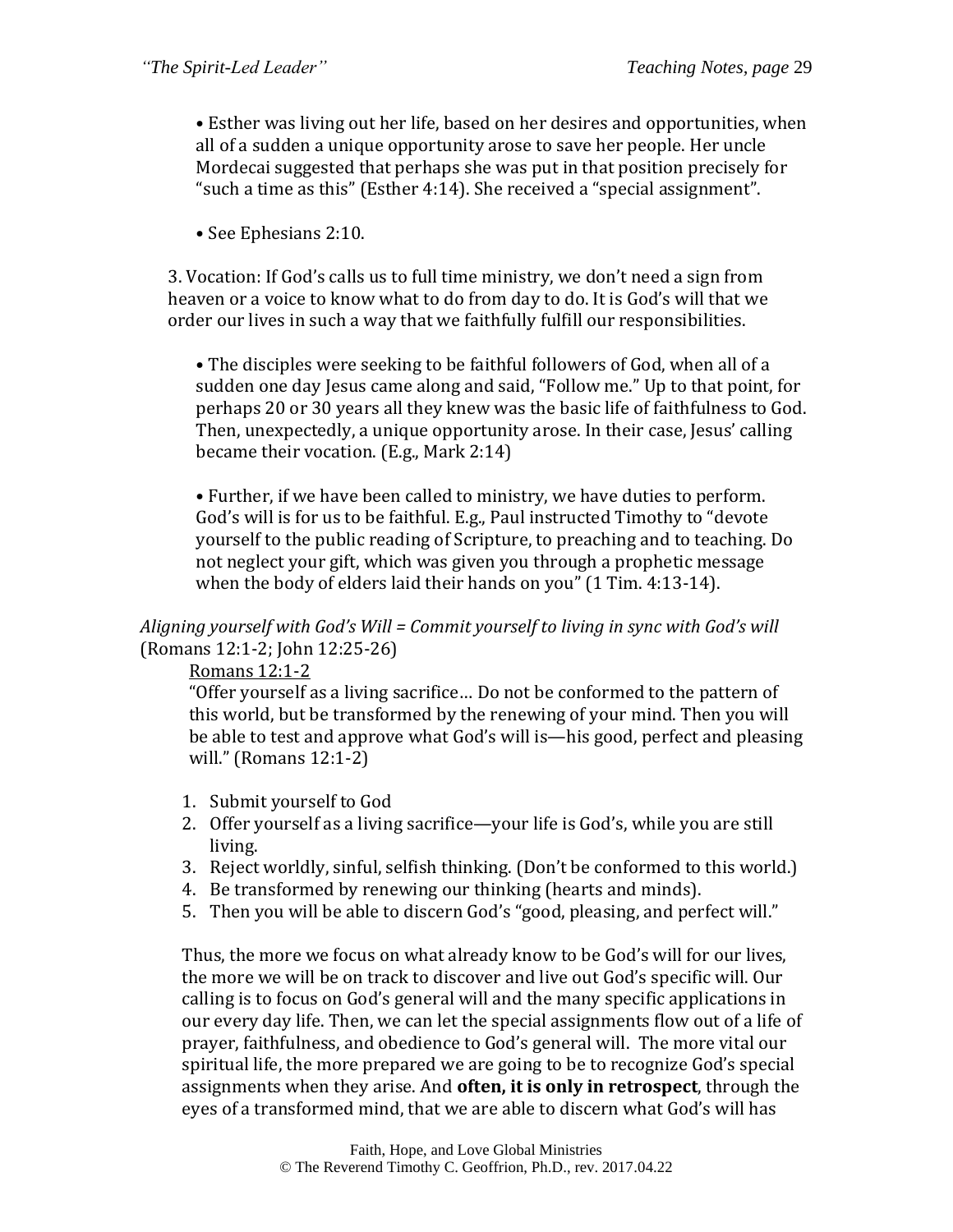been and is. (Romans 12:2; Example: Joseph only knew the will of God in retrospect. See Genesis 50.)

6. Act in ways that fit with the Gospel of faith, love and service (see rest of Romans 12).

John 12:25-26

7. Set aside what serves only yourself in order to follow Jesus wholeheartedly. Hate whatever we find in ourselves that keeps us from following Jesus wholeheartedly.

One of the most shocking and misunderstood sayings of Jesus is found in the Gospel of John. Jesus is talking about discipleship, and at one point he says this:

"The [one] who loves his life will lose it, while the [one] who hates his life in this world will keep it for eternal life. Whoever serves me must follow me; and where I am, my servant also will be. My Father will honor the one who serves me. (John 12:25-26, NIV)

Why would Jesus tell us to hate our life? I have pondered this question for many years. I have traveled to many difficult places in the world, where Christians are suffering in many different ways. I have watched and asked questions about what following Jesus really means. None of the great servants of Christ that I know actually hate their lives. Rather, many have devoted themselves to serving Christ's purposes above all else.

Jesus could not have meant that we should hate ourselves—that would be contrary to everything else taught in Scripture. Rather he's saying this: don't give much attention to your will and to what serves you. Rather think about what God wants. And if there is some part of you that is actually contrary to the will of God, hate that.

Illustration : Whenever you or I take a step toward God, or take a step to follow Jesus, and we feel something holding us back (a habit, a mindset, a sin, a love)—that's the thing we are to hate. Jesus is calling us to hate anything that is in our life that ties us up, distracts us, or makes us stumble or fall away or get off track.

# **Serving God's Purposes in Leadership** (20 minutes)

These same principles hold for our leadership and positions of influence: Spirit-led leaders will submit themselves to God and commit themselves to following Christ.

Think about where you function as a leader for a moment—it may be in your church, in your family, or in your village. *Are you subordinating all of your other goals to the one main goal: serving God's purposes with your life and following Jesus*?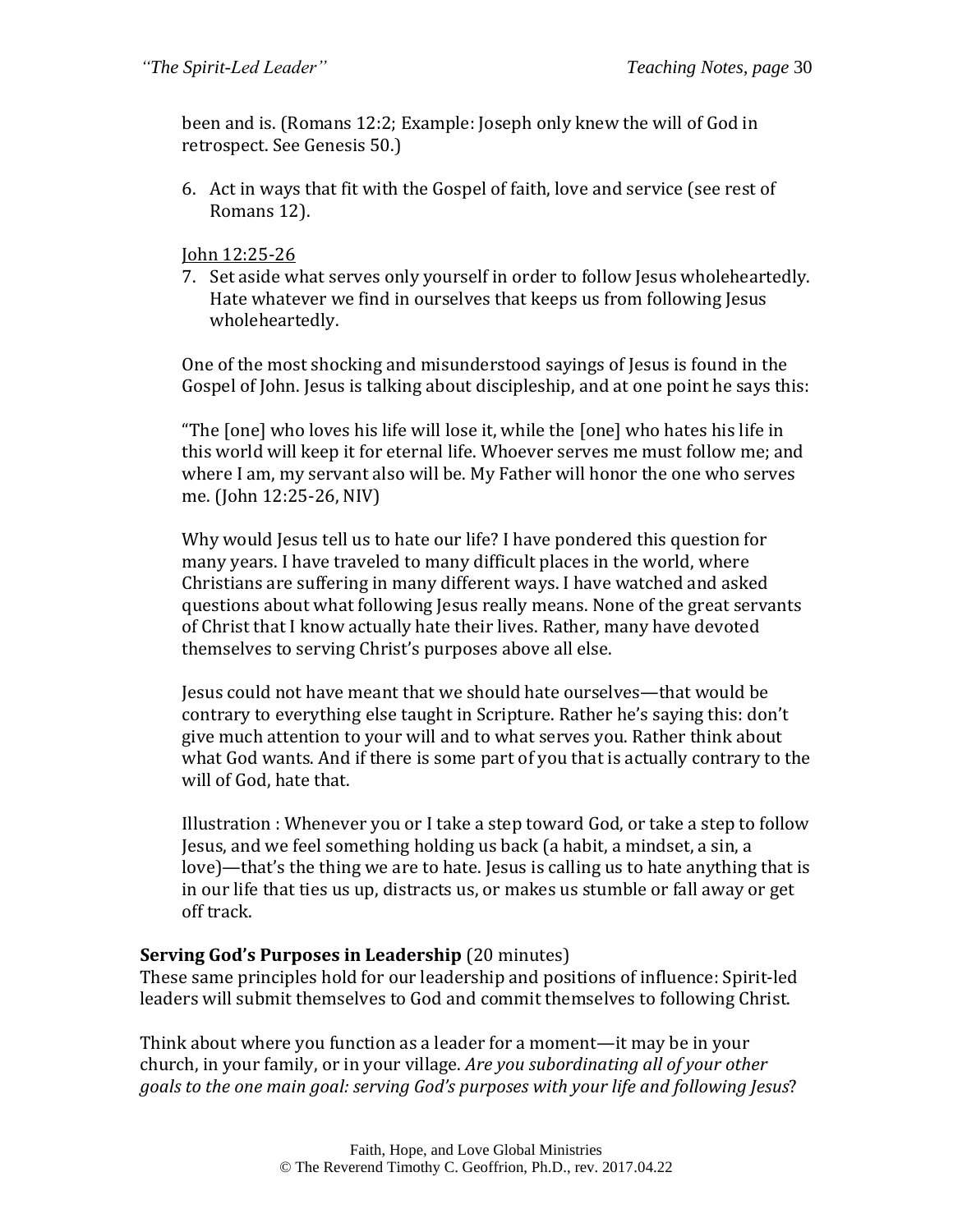Spirit-led leaders learn to regularly stop and ask themselves four hard questions:

- 1. Why am I in leadership?
- 2. Whose purposes am I serving now?
- 3. When I must make a decision, is my decision about me or about serving Christ and others?
- 4. In times of crisis, is my response coming out of selfishness, or fear, or greed, or from the leading of the Holy Spirit?

#### *Where we can go wrong (Larry Crabb)*

Christian psychologist and author, *Larry Crabb*, in his book, *Connections*, talks about the dangers of substituting our own agendas for God's. That is, leaders may use their positions to serve themselves in various ways, and their egos and self-serving instincts interfere with their commitment to follow Christ and serve his purposes. For example, we may try to do one of the following:

- Prove our adequacy (= city building),
- Try to establish our reputation (= light bearing),
- Keep safe (= white washing), or
- Pursue our own pleasure and satisfaction (= well digging).

How many of you have ever fallen into one of these four traps? Everyone! It's human nature to do so. That is why, we have to be honest with ourselves, and ask God for the grace to let go of selfishness, fear and greed. We need to pray and work to truly serve God's purposes above all else.

None of us will ever be perfect in this life, but we can hope to lead from our "best self." Our best self is when we are most attuned to God, most submissive to God's will, and most Spirit-filled and Spirit-led.

#### *Discussion*

#### *Spiritual Practice for Realigning Ourselves: Stop, Look and Listen*

My former spiritual director, the late Rev. John Ackerman, developed a simple strategy for to help him stay on track with the Holy Spirit and God's will. It's called, "Stop, look and listen." He means, we need to learn to periodically *stop*, take a *look* at what is really going on, and *listen* to what God may be saying within us or through others.

If you were to stop, look and listen right now, who's in charge of your life? Who's setting the direction for your church? What might the Holy Spirit be saying to you?

*Personal reflection in silence* (5 minutes)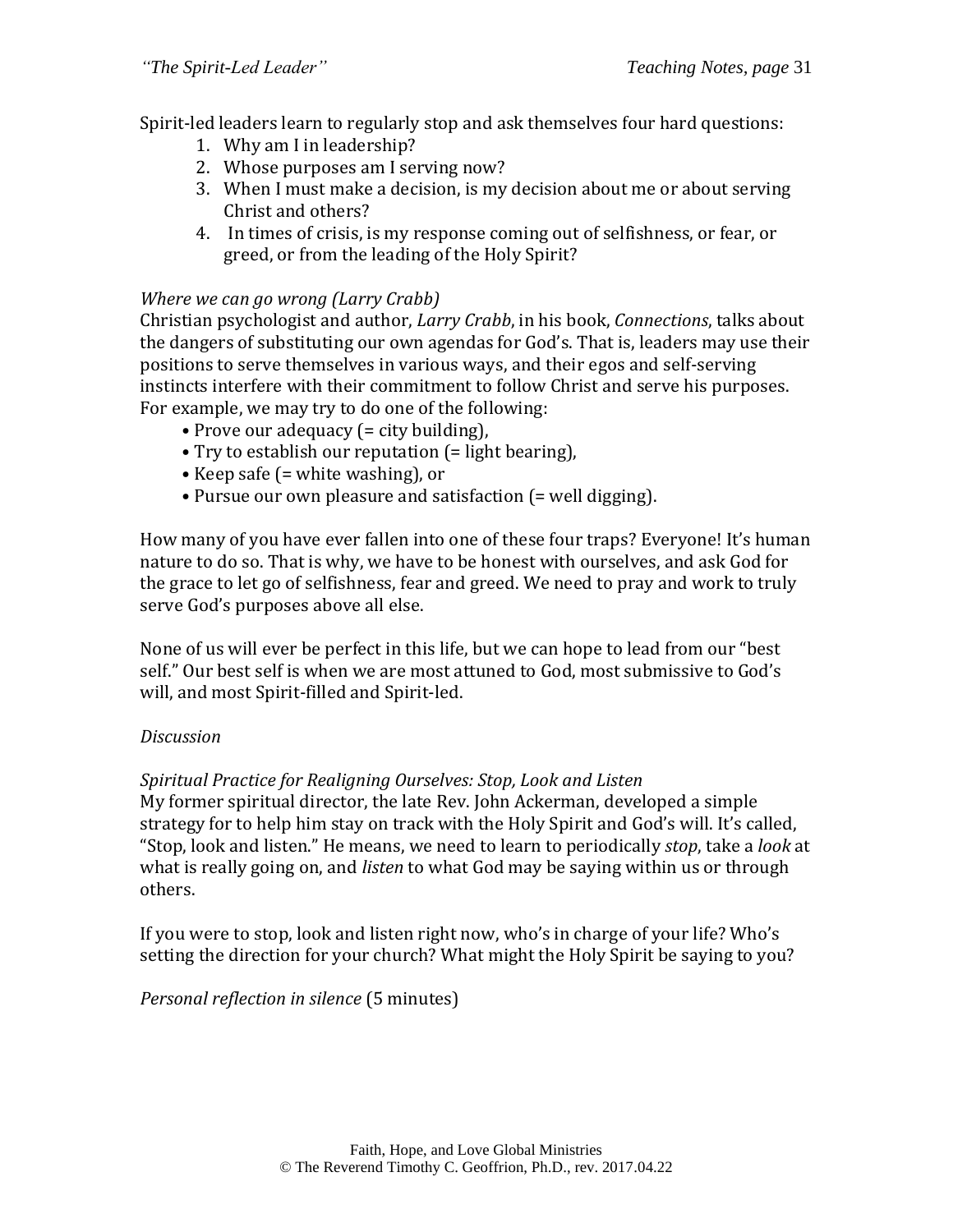# **SESSION 7—Spiritual Discernment**

90 Minutes

As we said earlier, we can know much of how to live by following God's general will. But what about those decisions that are not addressed in Scripture? What does God want us to do at this particular time and in this particular place?

To try to find answers to God's specific will for our life, for our family, for our church, and for our village is called, "seeking discernment." We need to discern, or identify, God's specific will and special assignments for our lives and churches.

However, discerning the will of God is not always easy.

#### **Focus**

*Small Groups* (10 minutes) When is it difficult to discern the will of God for your life and leadership?

#### *Large Group* (20 minutes)

Identity and discuss key issues involved

#### **Issues in Discernment**

Issues include:

- 1. Personal/spiritual issues: E.g., sin, resistance, distraction, or rebellion against God's leading.
- 2. Social issues: E.g., conflict with others, disruptive church members.
- 3. Emotional issues: E.g., we feel so overwhelmed, afraid, or upset to pray.
- 4. Intellectual issues: E.g., How do we distinguish our own desires from God's will? (E.g., we may want to start a new church. Did this idea come from God or from ourselves?)
- 5. How do we decide what to do when there are competing opinions on God's will or multiple good options? (E.g., in a group, different people have different ideas about what they think God wants the group to do) What do we do when our discernment of God's will clashes with the views or policies of those in authority?
- 6. How do we interpret opposition, resistance, set-backs, and failure? Are they signs that we are misguided? Wrong timing? We need to try harder? We need to try somewhere else? We need to refine vision based on experience? Other? (E.g., we try to start a new program to help widows learn how to grow their own food and to sell it, but we can't find enough money to buy seeds and some people in the village oppose the idea. Should we conclude that our plan is not God's will, or perhaps do we need to go about it differently or be more patient?)
- 7. No answer from God.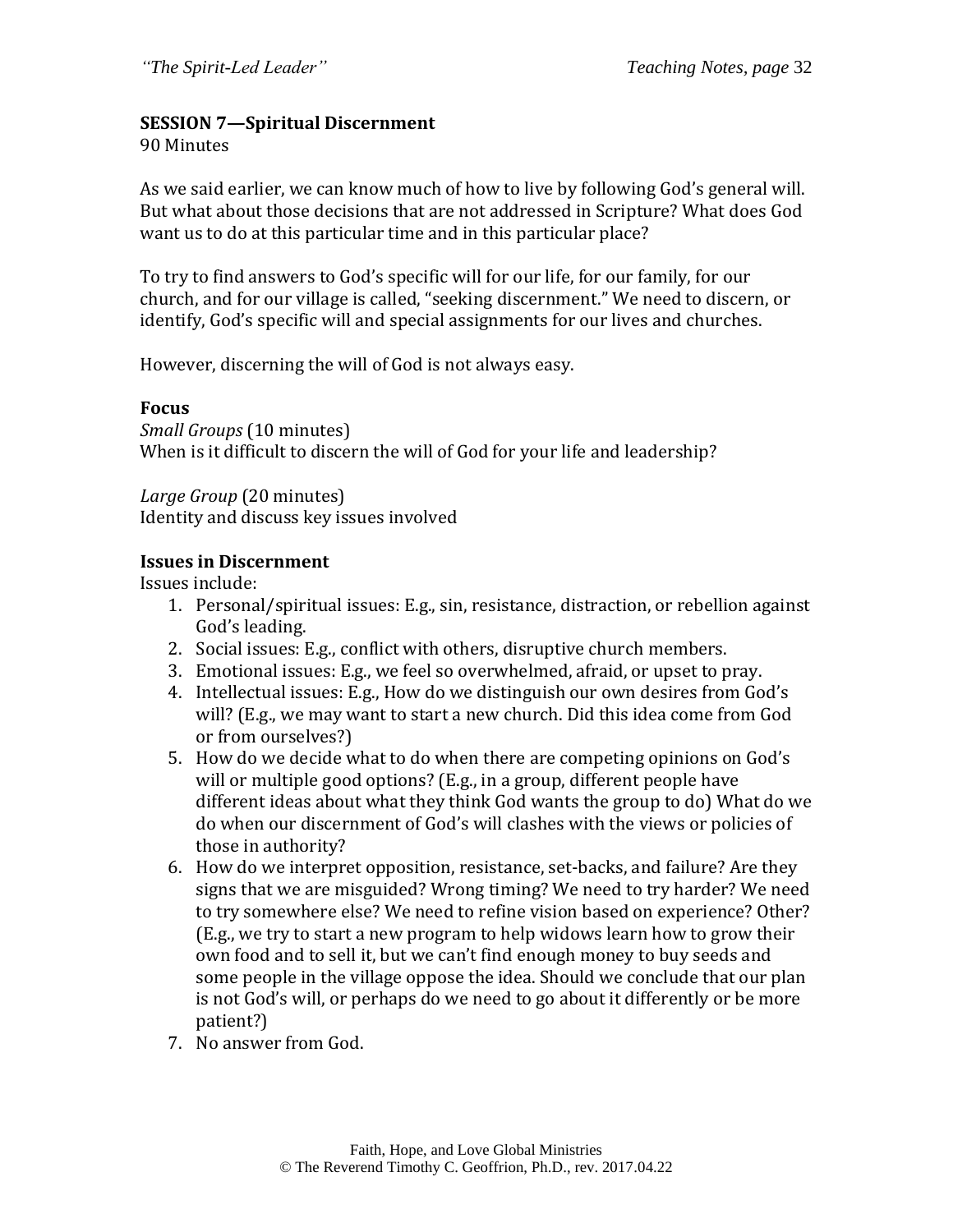## **Discernment Tools** (30 minutes)

A mature Christian leader will establish principles, guidelines and processes for discerning the will of God. To do so, we can utilize the following tools:

- 1. The three legged stool of the Protestant tradition in discerning the will of God for the church as new questions, issues, and needs arise over time: Scripture, Reason, and Church Tradition.
	- a. Scripture (How much weight do you give to Scripture: authority, guide, suggestive, what? When is it permissible to adopt a course of action contrary to teaching in Scripture?)
	- b. Church polity and tradition (What parameters are you setting for acceptable options based on your church affiliation?)
	- c. Reason versus Feeling (How do you capitalize on the contributions of reason and feelings? How will you handle the limitations of each? How will you seek to inform your reason and feelings with more facts and additional perspectives?)
- 2. A fourth leg: John Wesley added "Experience" as the fourth leg of the discernment stool. (What is your personal experience with God? What experiences with God have helped you to know God better and/or discern God's will for you? What conclusions will you draw from your experience without over-generalizing from it? How will you challenge your interpretations of experience, when need be?)

Experience is our real-life encounter of God-with-us in our ordinary, every-day life. These encounters with the divine bring us to, and keep us with God. They inform our thinking and understanding of who God is and how God works in the world (reason) and breathes life into our reading of Scripture and living out of the tradition. Experience is the Holy Spirit's work in, with, and through us that gives life and meaning to the good news of God for the world in Jesus Christ. Experience allows the Holy Spirit to work in us to make faith vital and life-giving. It forms us into channels of God's grace for the world. We become living witnesses for Jesus Christ in the world and follow his teachings through acts of compassion, justice, worship, and devotion under the guidance of the Holy Spirit.

Experience is like salt because it adds flavor to Scripture, tradition, and reason and makes them taste good. "O taste and see that the Lord is good; happy are those who take refuge in him" (Psalm 34:8).<sup>5</sup>

<sup>&</sup>lt;sup>5</sup> Pastor Steve Manskar, "Teaching the Quadrilateral" http://accountablediscipleship.blogspot.com/2009/07/teaching-quadrilateral.html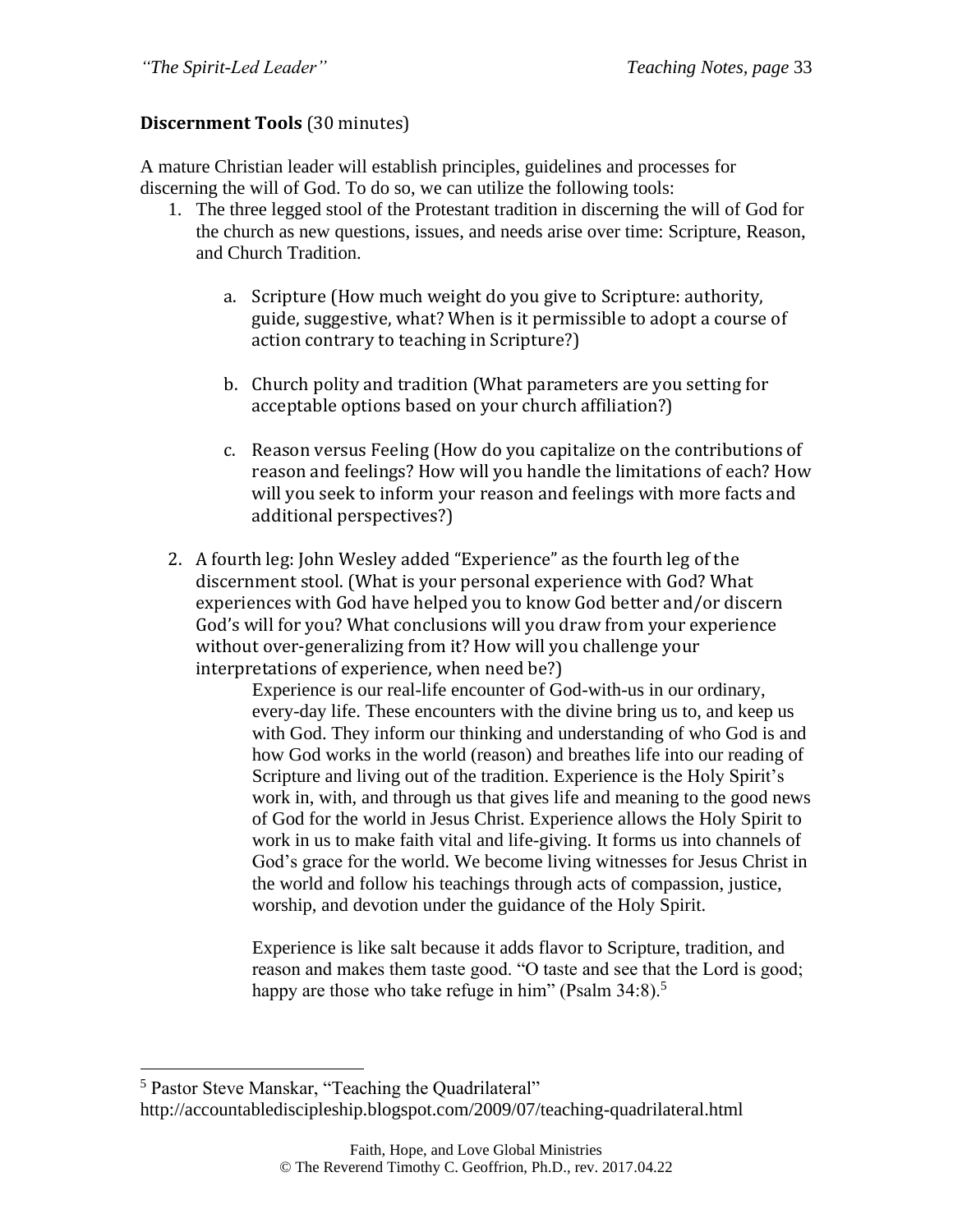

3. The Key: The Holy Spirit. A discernment process is not instead of listening and cooperating with the Holy Spirit, but is a more thoughtful way to discern a course of action that you can more confidently call, Spirit-led. The Spirit is God's voice to speak to us through Scripture, to give us wisdom as we apply reason, and to guide leaders in establishing and re-evaluating church tradition. The Spirit can also help us know how to weight the various resources available to us for discernment, and to receive creative, timely, or fresh perspective. For Protestants, Scripture is generally the most important ingredient, while the others contribute in important ways to our understanding of God and ability to discern God's will. (How will you seek the Holy Spirit's guidance? How will you listen well for the voice of God? In what ways will you rely on the leading and guiding of the Holy Spirit, even if you don't hear a voice or perceive any direct leading? How will you distinguish between the Holy Spirit's prompting and your own desires, fears, ambitions, etc.?)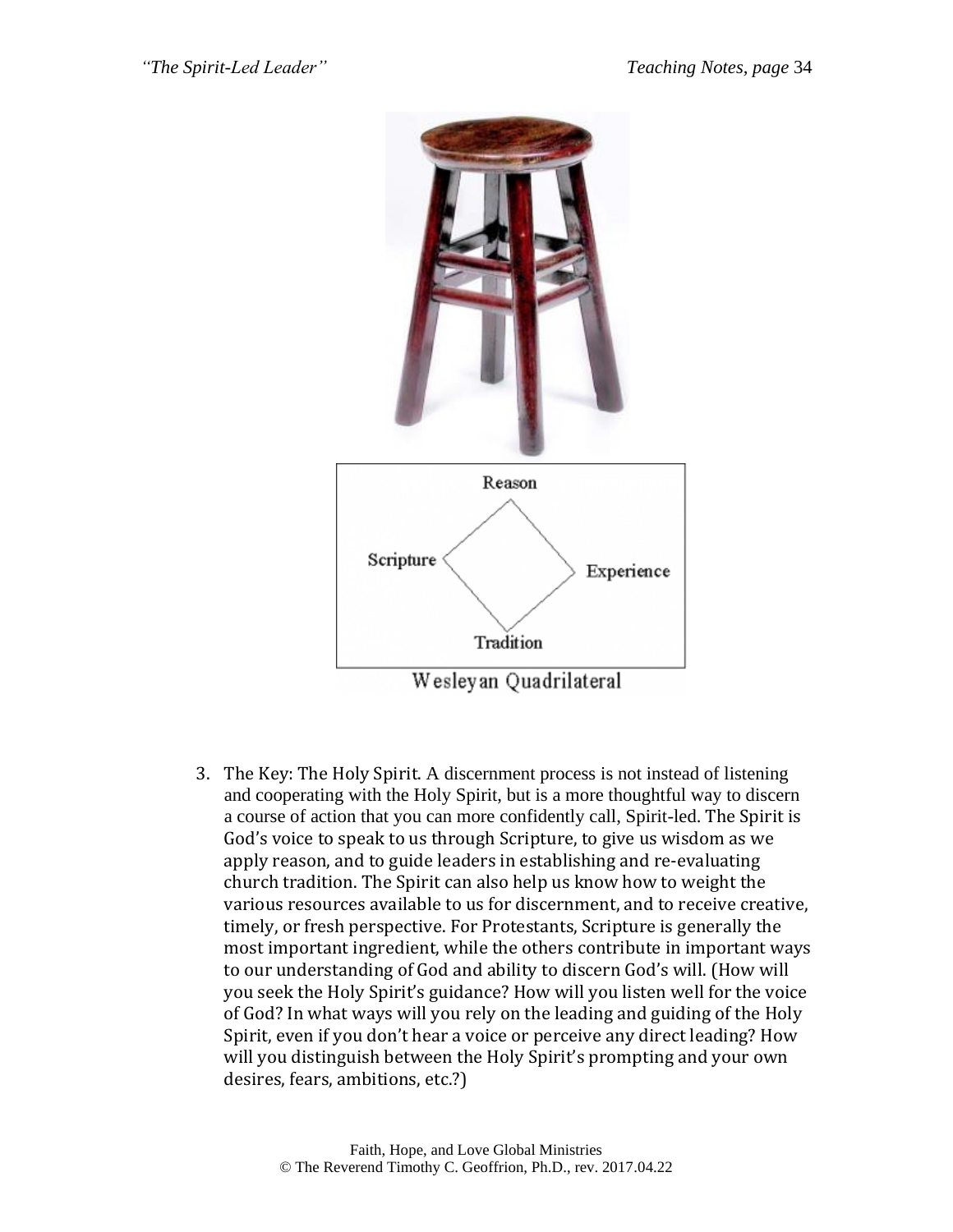# **Discernment normally requires a process** (15 minutes)

Discerning the will of God for yourself or church or group—and getting others to follow you—often requires a thoughtful process of some kind.

This process normally includes praying for help. We need to ask God for insight, strength and courage to make needed changes. A prayer that came to me a few years ago helps me when I sense that change is needed.

- Lord, please help me to see what I need to see,
- Give me the courage to face the truth, and
- Wisdom and strength to act on what you reveal. May your will be done.

We also need to involve others to help us to discern what is (and may not be) truly from God. In making decisions about our life, it is wise to consult with our elders, mentors, and other respect-worthy Christians. In making decisions about our leadership, we need to consult with those who will be affected by our changes.

In the church, the discernment process is more complicated. Sometimes, the Spiritled leader must be willing to speak a message that God gives to him or her that others don't know about at first. At other times, the Spirit-led leader needs to listen to the Spirit together with the other leaders. When all the decision-makers are gathered together, they need to pray, to discuss, and to work together to discern God's leading. Then they need to make a plan together.

*Tools for corporate discernment*. As we mature as discerning, Spirit-led leaders, we have the responsibility to help our churches learn how to discern the will of God as a body of believers.

1. Utilize leadership teams and other leaders in the discernment process (Who is designated with special responsibility to discern God's will for the church/group? Who is assigned to help clarify the issues? Who makes recommendations? Who makes decisions?)

The Rev. Graham Standish advises leaders to invite only those committed to serving God's will and not their own.<sup>6</sup>

2. Create a process for group discernment. (What is your process of discernment when working with a group/leadership team or congregation? How will you handle differences of opinion? At what point will you make a decision, even if the group is not unanimous?)

Standish advises:

- Create a process of discernment
- Keep the process simple
- Be prayerful
- Ask: "What does God want?"

<sup>6</sup> Graham Standish, *Becoming the Blessed Church* (BBC), pp. 61, 63f.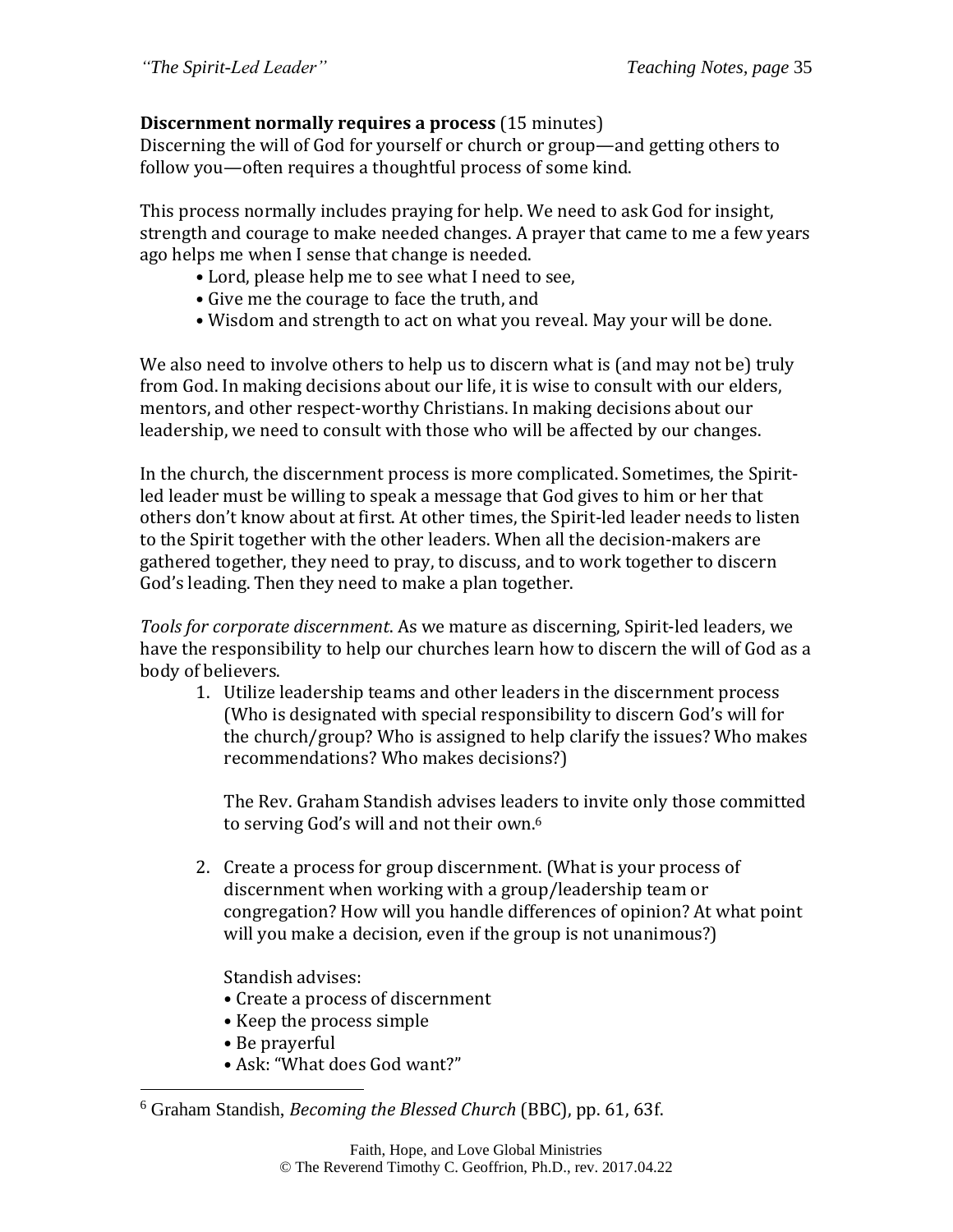3. Create a culture of discernment. (What will you do to create an environment in which seeking God's will through prayerful discernment is part of the culture of your church or organization—language, practices, mindset, and so forth?) 7

We will talk more about how to work effectively with others when we talk about Listening Well.

### **Case Study: Acts 15**

The church had to wrestle with the very challenging issue of how to honor scripture and tradition that set up very specific requirements for the Jewish people and to acknowledge how God was at work among the Gentiles. Scripture alone could not solve this issue. They need to use their minds, too, believing that the Holy Spirit was active not only in Scripture and revelation (e.g., in Paul's calling to the Gentiles), but also in the process of discussion and debate.

Jack Levison: "According to the story of the Jerusalem Council, then, the holy spirit inspires community by means, rather than apart from, the rigors of the mind, the sustained and scrupulous examination of an important issue that expresses—and determines—the character of the church…. At this decisive moment, this critical transition, James connects the work of the holy spirit with the experience of believers, intense argument and deliberation, and scripture" (*Inspired*, p. 115)<sup>8</sup>.

 $^7$  Ibid., pp. 67, 69.

<sup>8</sup> Jack Levison, *Inspired: The Holy Spirit and the Mind of Faith* (Grand Rapids, MI, Wm. B. Eerdmans, 2013), p. 115.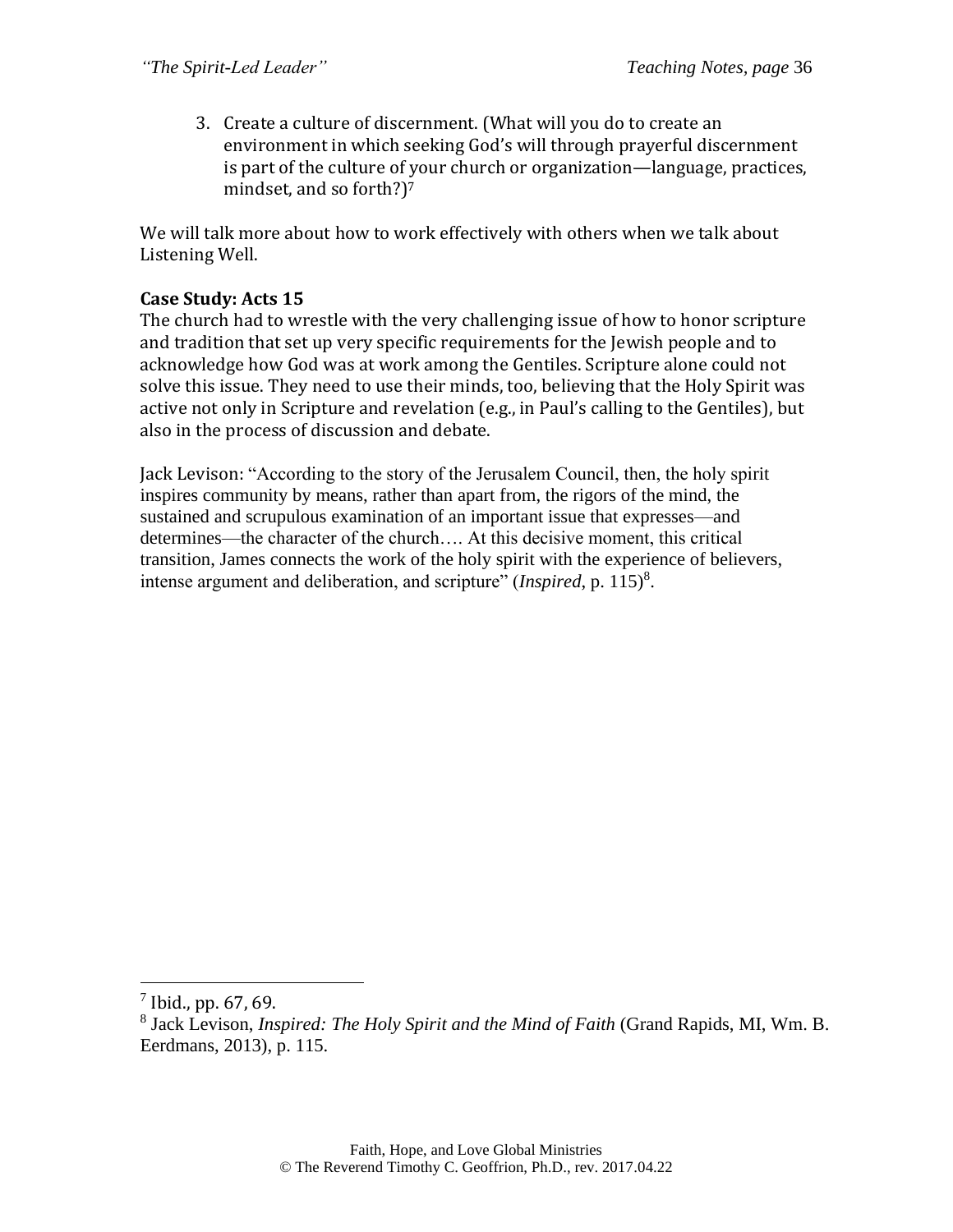## **SESSION 8—Spirit-Led Leadership**

90 Minutes

#### **Focus**

*Small Groups* (10-15 minutes) What does it mean to you to be a Spirit-led pastor or leader?

*Large Group Discussion* (10 minutes)

### **Transition** (5 minutes)

"Spirit-Led Leaders seek to…"

- 1. know and love God deeply in a personal way
- 2. follow Jesus Christ faithfully and wholeheartedly
- 3. live and lead by the power, love and self-discipline that comes from the Holy Spirit
- 4. draw others into Spirit-led living and Spirit-led leading in ways that build up the whole body of Christ

In this session, we are going to talk about the biblical basis for Spirit-led leadership. In the next session, we will focus on some specific actions you can take to become a better Spirit-led leader.

### **Teaching**

**Spiritual Leadership Practice 5** Create a vital spiritual environment within your workplace.

**Soul Principle 5** God works powerfully as we seek the Spirit's activity among us.

#### **Biblical Perspectives**

According to New Testament teaching, the **key** to creating a vital spiritual work environment **is to actively draw on God's Spirit within ourselves and other team members**. In this session, we're going to look at several key biblical passages to come up with a list of characteristics of Spirit-led leadership.

#### *1 Corinthians 12:1-7*

Q. What do these verses suggest about spiritual leadership? What does a Spirit-led leader need to keep in mind or to do?

- 1. The Holy Spirit has "gifted" various members of the congregation to serve in ways that serve the common good. Because of the Holy Spirit's gifts, we can expect God to work through each member of our church to serve Christ's purposes.
- 2. Each member is needed. Paul likens the church to a body, made of different members, each of which is needed. If we don't draw fully on every member, we make our church weaker. (See 1 Cor. 12:12-25).
- 3. Pastors serve the congregation by helping members identify, cultivate, value and use their gifts for the sake of others.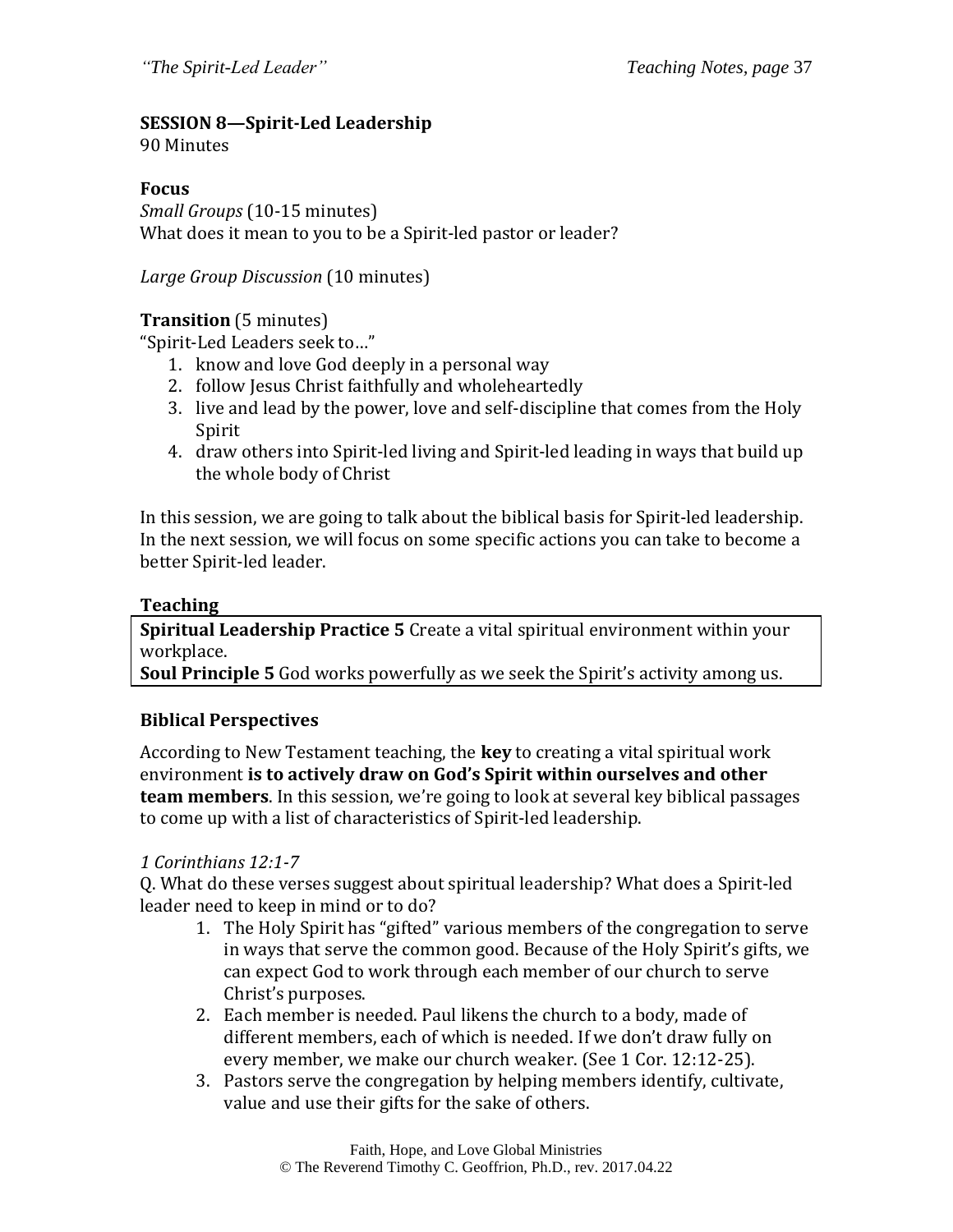When the apostle Paul counseled churches on their relationships, their common mission, and their ministry to one another, he emphasized the role of the indwelling Holy Spirit. Each member of the group possesses one or more spiritual gifts to be used to benefit the entire body.

This calls for creating a certain kind of church or work environment. Spirit-led leaders appreciate the various gifts of the Holy Spirit as they appear in others. They use these gifts as much as possible. And all members of the team are valued because of the Holy Spirit's activity in their lives.

#### *Galatians 5:16-25* (Note: we read these verses yesterday.)

Q. What do these verses suggest about spiritual leadership? What does a Spirit-led leader need to keep in mind or to do?

- 1. The Spirit's leading will be in stark contrast to the impulses of the "flesh".
- 2. The congregation needs to be taught how to recognize and follow the Spirit's leading.
- 3. The Spirit-led leader must live by the Spirit, too.
- 4. Only the Holy Spirit can help us to overcome sinful impulses.
- 5. These verses give a leader a guide in order to know if he or she is led by the Holy Spirit or by the flesh.

Paul assumes that the Christians to whom he writes have experienced spiritual transformation in their personal lives, and he counsels them to govern their dealings with others accordingly. For example, he urged the Galatian Christians to live lives that flowed from the Holy Spirit within them: (Read Galatians 5:16-25 again.)

#### *Ephesians 4:30-5:2*

Q. What do these verses suggest about spiritual leadership? What does a Spirit-led leader need to keep in mind or to do?

- 1. I, as a leader, must first live by the Spirit in my own relationships with others.
- 2. We were called to live by love—to show love and forgiveness to others as we have experienced from God.
- 3. God is the source of love, Christ is the model, and the Holy Spirit is the source of our power to live in love.
- 4. Spirit-led leaders need to teach appropriate behavior for followers of Jesus Christ (not to give Christians a law, but to explain clearly what godly living means).

Here in Ephesians, Paul urges the believers to base the way they relate to others around them on what they themselves have experienced from God. The love and forgiveness they have received, along with the Holy Spirit, should be the basis for their relationships.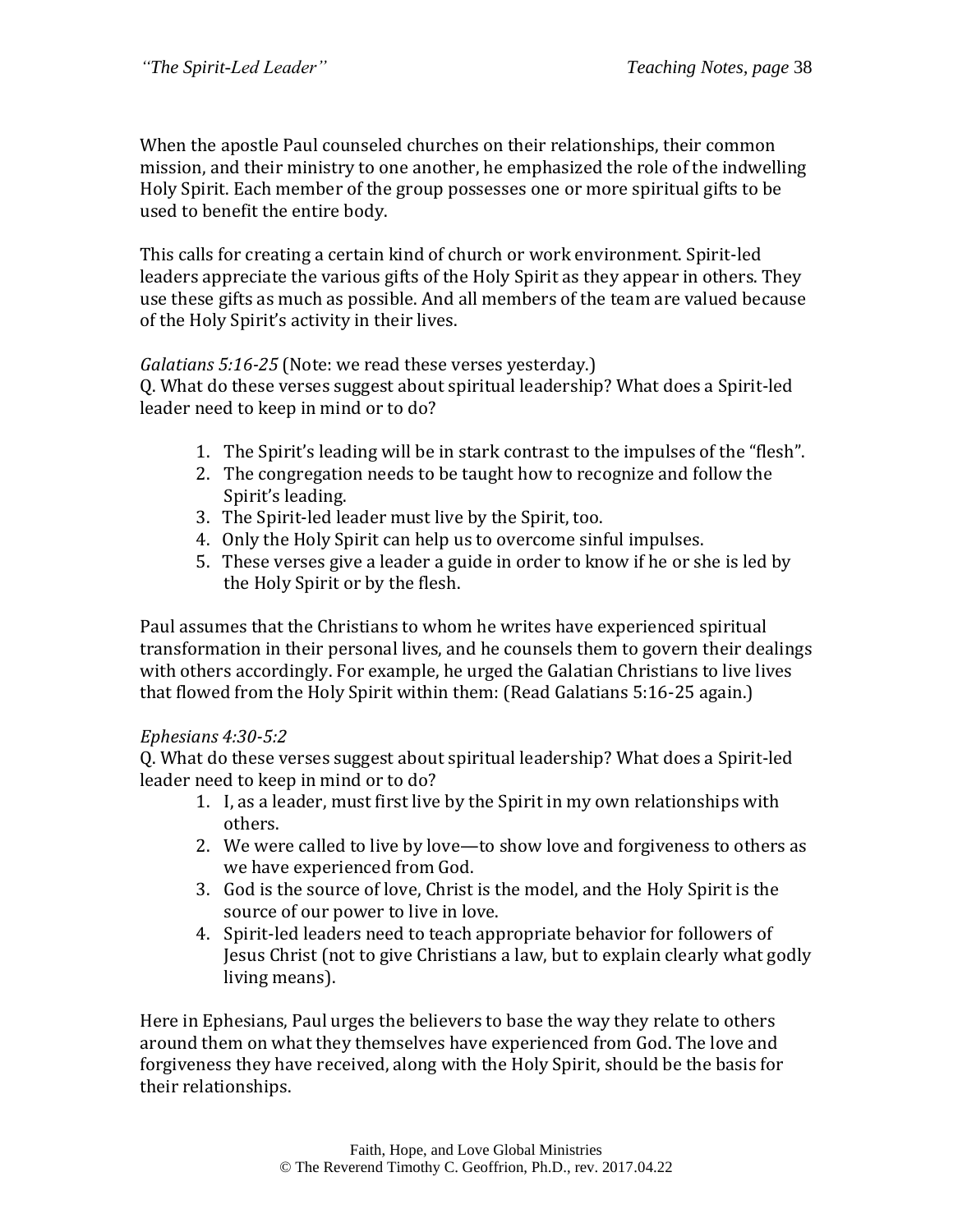## *Philippians 2:1-8*

- 1. A relationship with God through Jesus Christ and the Holy Spirit should have a significant impact on our relationships with other believers.
- 2. As leaders, we are called to imitate Christ's loving, servant-like posture in our leadership, and to make unselfishness and service values for the whole church.

Our relationship with Christ can also provide the basis for unselfishness and servant leadership. Paul urged the Philippians to function constructively with one another in ways that grew out of their own spiritual experience with God and Christ's example.

### *Biblical Precedent for Spirit-Led Leadership Acts 6:1-7*

Q. What does this story suggest to you about spiritual leadership? What does a Spirit-led leader need to keep in mind or to do? [Add to list under "Spirit-Led Leadership"]

- 1. Attend to the needs of congregations by strategic planning, not by trying to do everything yourself.
- 2. Do the most important things you need to do and fit with your spiritual gifts (leading, preaching, praying, teaching) and recruit volunteers to take care of other needs. There are different roles for different people, depending on community needs, individual gifting. Help people to find their "fit" in the service of the church.
- 3. Seek the right kind of workers for every job possible. (Implication: cultivate such individuals for future needs of congregation.)
	- 1). Spirit-filled
	- 2). Wise
	- 3). Full of faith
	- 4). Respected (chosen) by others
	- 5). Willing to serve

Ministries grow as godly leaders pay attention to administrative responsibilities from a deeply spiritual perspective: the Apostles invited the whole congregation to choose people who were "full of the Spirit and wisdom" to take over a particular ministry; second, they devoted themselves to prayer and the ministry of the word together.

Q. How many of you are responsible for selecting or appointing leaders in your church?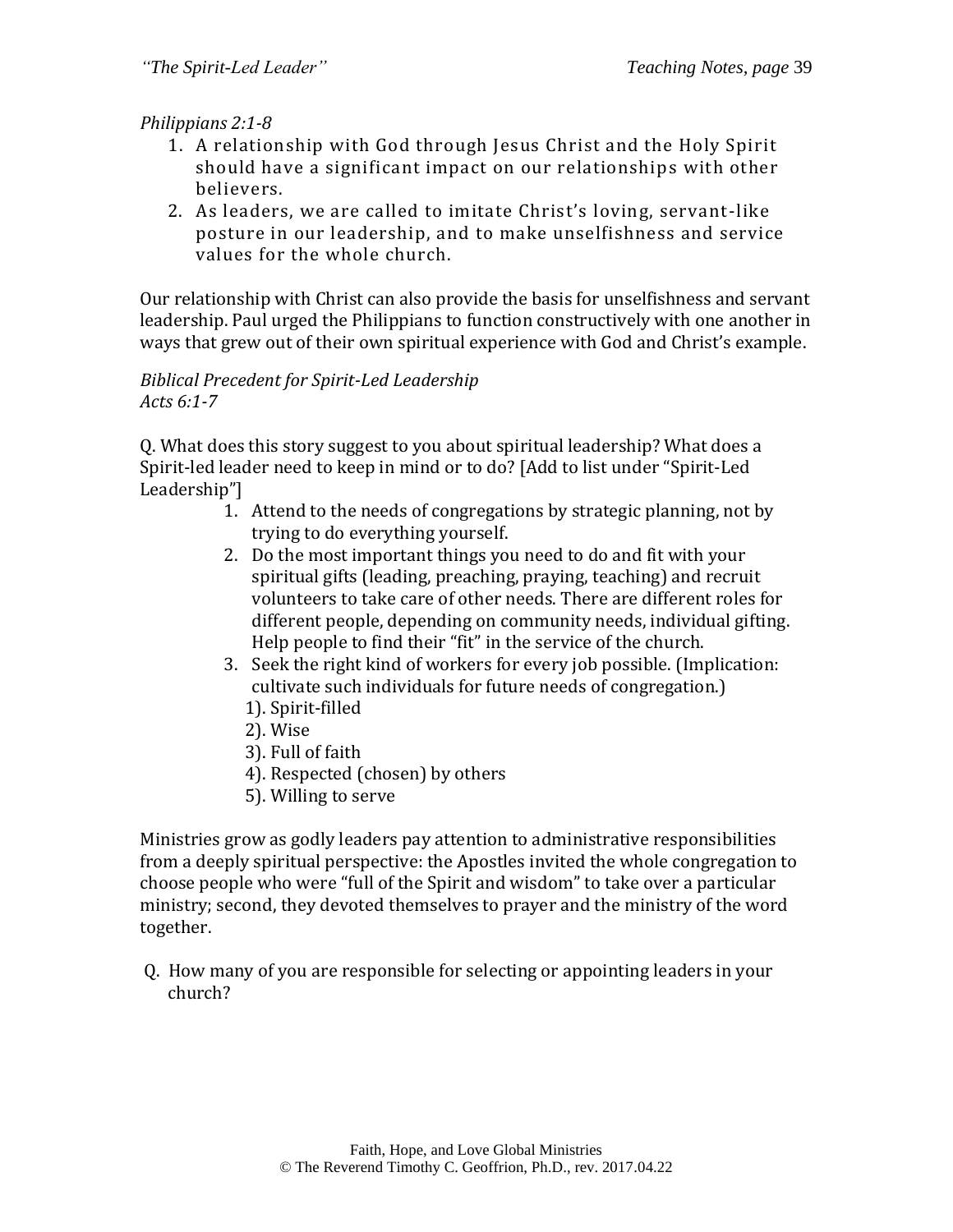#### *Exercise on appointing leaders*

Think about all the leaders or volunteers you have appointed in the past year or two. Write down or think about each name. Give each one a score, 0-5, based on how many of the five characteristics listed above that they possess.

What insights or conclusions can you draw from doing this exercise?

(Point: Are you choosing the right leaders for the right reasons? How could you do a better job at selecting leaders?)

*Acts 13:1-3*

Q. What does this story suggest to you about spiritual leadership? What does a Spirit-led leader need to keep in mind or to do? [Add to list under "Spirit-Led Leadership"]

- 1. Seek discernment in the context of worship.
- 2. Include fasting and prayer as a spiritual discipline.

Corporate discernment grew out of worship at times in the Early Church. Corporate commissioning of ministry and missionaries included spiritual disciplines and practices of prayer, fasting and laying on of hands.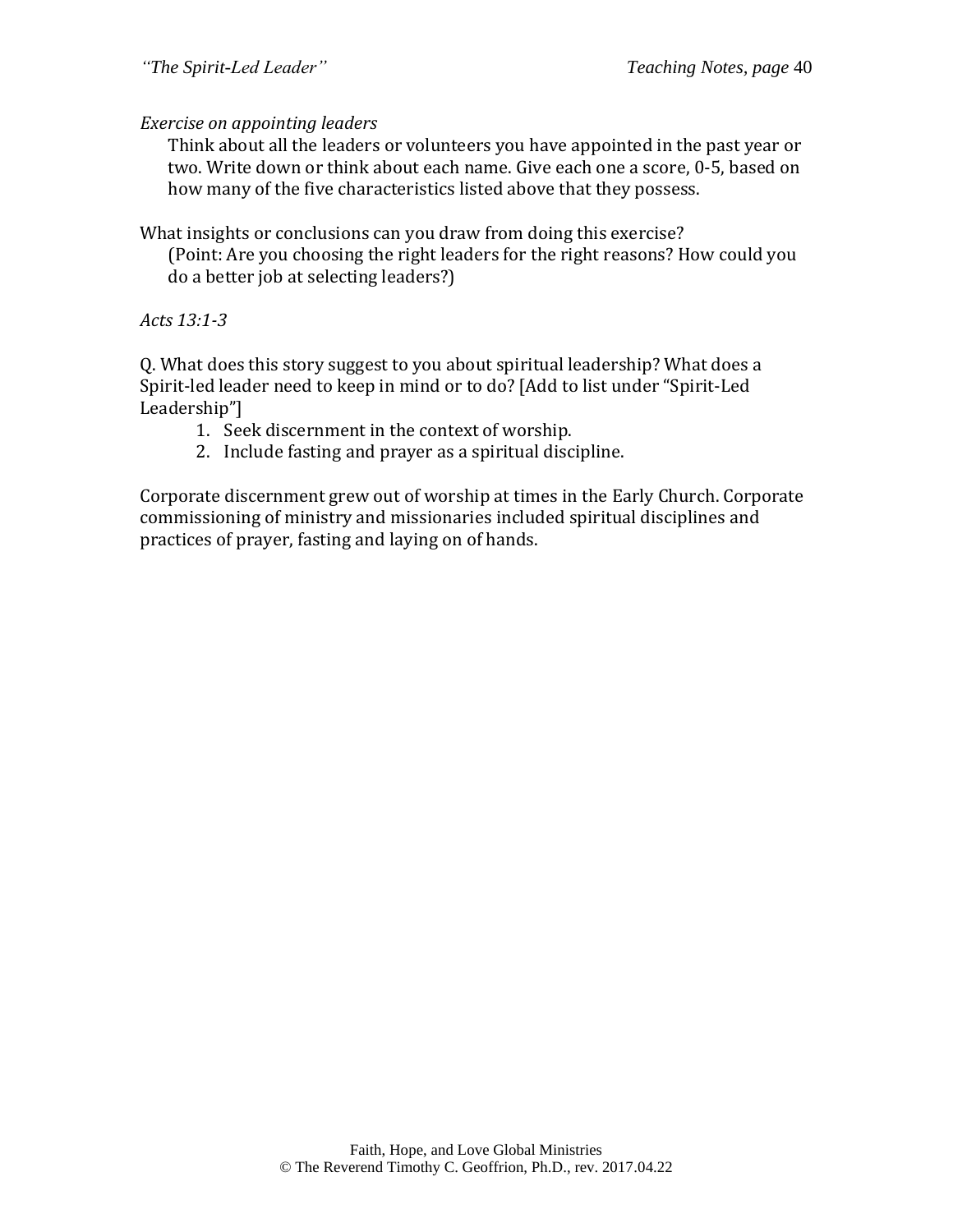## **SESSION 9—Spiritual Practicum:** *Lectio Divina*

# **Lectio Divina Ignatius of Loyola**

#### **Mark 10:46-52**

30 Minutes

Begin with a few minutes of silence and then offer a brief opening prayer.

*Reading# 1* Listen for whatever "jumps out" from the reading. After the first reading, go around the circle and share the word(s) or phrase that struck you.

*Reading# 2* Imagine you are in the scene.

 Become one of the characters (For example, Bartimaeus, crowd, disciples, observers.)

Notice what you see, feel, hear, smell, think.

After the second reading, go around the circle and share what struck you in this reading.

*Reading# 3* Listen for whatever the Holy Spirit says to you.

How is the Holy Spirit leading you?

After the third reading, go around the circle and give each person an opportunity to say a short prayer of response to their lectio experience. Those who do not wish to pray can simply say, "May God's will be done." or "Amen" or "Pass."

#### 20 Minutes

Silence. Quiet meditation, prayer, and openness.

#### 10 Minutes

Discuss experience, questions, impressions.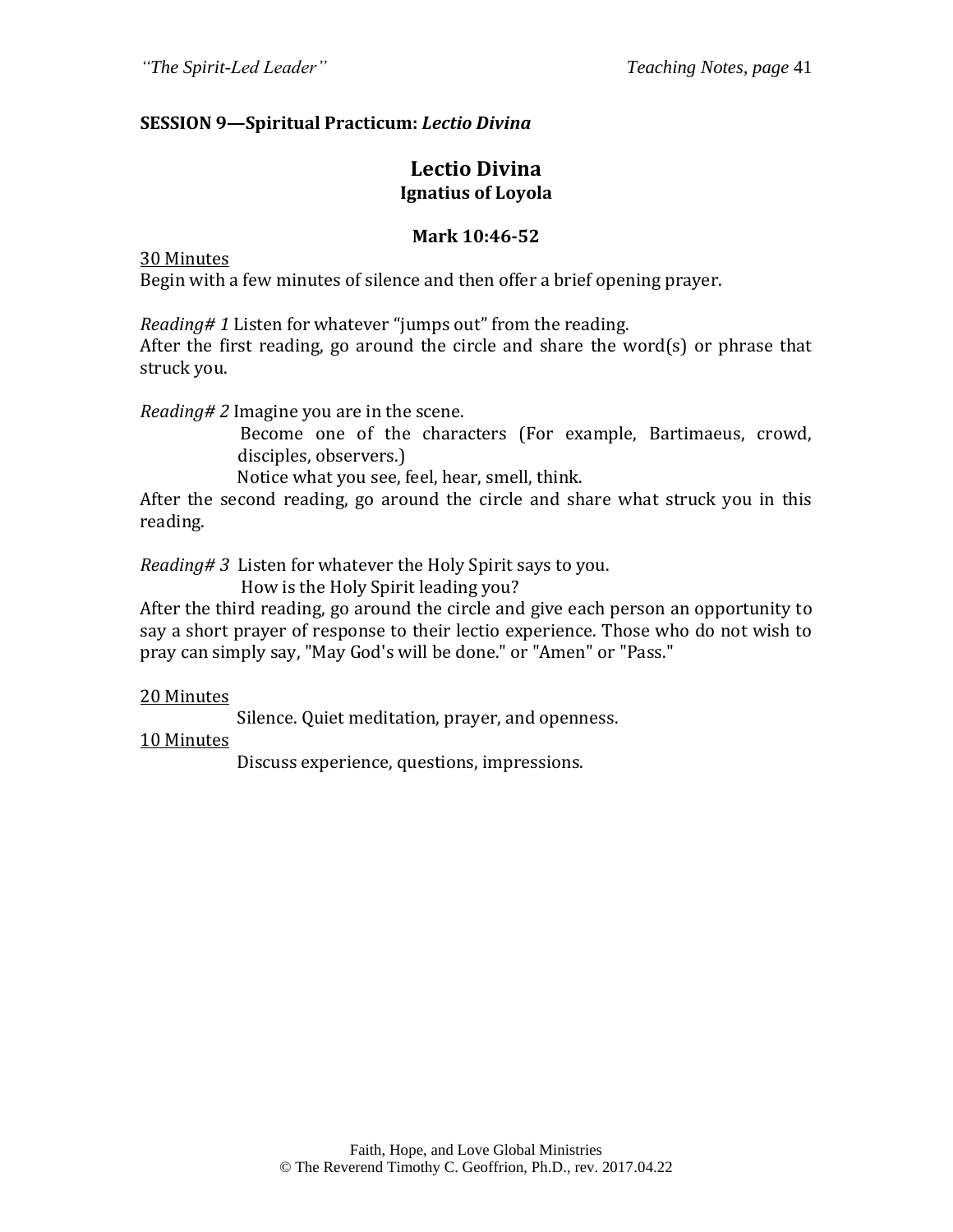# **SESSIONS 10-11—Practical Tools for Spirit-Led Leadership**

90 Minutes

# **10 Practical Tools for Spirit-Led Leadership**

In this session, we are going to talk about ten practices designed to help others experience God's presence and activity in every aspect of church life.

1. *Stay True to Your Purpose.* It's the pastor's job to keep before the people what the purpose of the Christian life is and the purpose of the church. Everyone who comes to the church should be clear that the purpose of the Christian life is this: we are here to know, love and serve God with all our being, to follow Jesus and become more and more like him; and to learn to live Spirit-filled and Spirit-led lives.

Churches also exist to do four major things as the body of Christ, where Jesus Christ is the head: (use diagram)

- 1. Provide worship opportunities for the body.
- 2. Educate and equip the body to grow in their knowledge of God and for works of service. (Ephesians 4:11-13)
- 3. Nurture and support one another in the body.
- 4. Mobilize the body in works of service and Christian mission.

In all this, we are called to love one another and use our spiritual gifts for the common good.

None of this happens well unless we abide in Christ and let God make our efforts fruitful. A Spirit-filled and Spirit-led leader lives and leads out of the power of the Holy Spirit, and calls the whole church to do the same.

2. *Encourage heartfelt and thoughtful worship of God*. Holding worship services is an important part of spiritual leadership. But it is not enough just to go through the motions, or to just have a worship service.

Effective Spirit-led leaders will think through the worship service. They will thoughtfully prepare what they want to say and do; and, at the same time, remain open to the prompting of the Holy Spirit when they are actually leading worship. They will prayerfully seek the Holy Spirit's power and working. They will use the worship services for the good of the congregation.

• Worship services appropriately should focus on God, not ourselves. Our congregations should leave the service praising God, not us. They may be grateful for us, but the goal is to help them draw closer to God.

• Worship services are also good times to reaffirm the core spiritual values and mission of the church. Why are we here?

• They are times to express our dependence on God and our trust in God.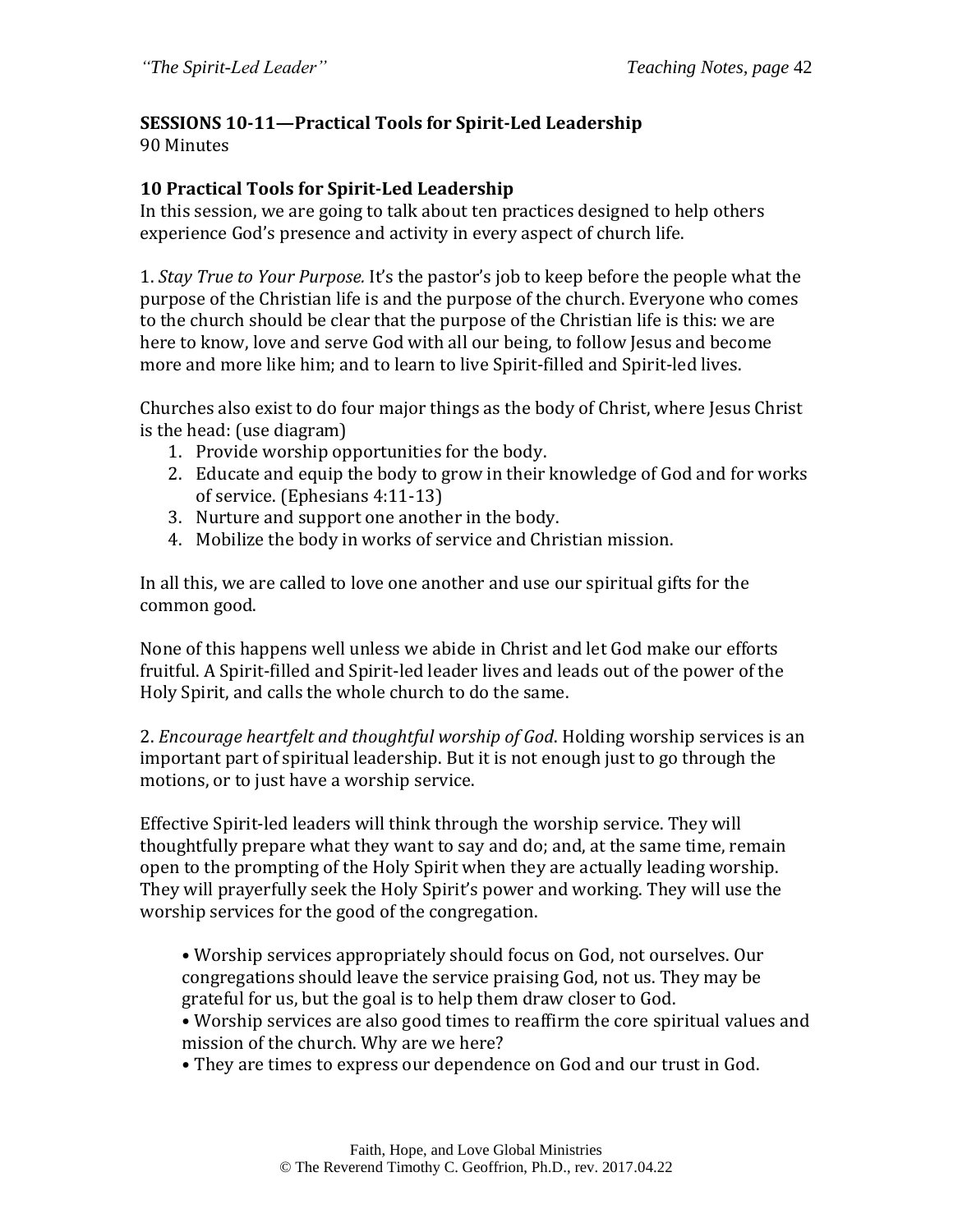• They are opportunities for the congregation to praise and thank God together, to express our common devotion to Christ, and to seek the leading and working of the Holy Spirit.

• They are also times to share spiritual stories. Testimonies are a very important part of worshipping together.

3. *Love your team and congregation members actively*. One of the most powerful gifts you, as a spiritual leader, can offer, is to genuinely love your co-workers and members of your church. I'm not talking necessarily about a feeling of love, and I certainly do not mean entering an intimate relationship with them. Rather I'm talking about loving others with the pure, self-giving love of the Lord. We are called to model agape love: respect, kindness, humility, and service to one another (1 Corinthians 13).

Love is patient; love is kind; love is not envious or boastful or arrogant or rude. It does not insist on its own way; it is not irritable or resentful; it does not rejoice in wrongdoing, but rejoices in the truth. It bears all things, believes all things, hopes all things, endures all things. 1 Corinthians 13:4-6 NRSV

3 modes of love:

1. Heart-felt love: how can I feel genuine compassion and concern for them? (Ask God to put his compassion in your heart.)

2. Thoughtful love: what's truly in their best interest and in the best interest of the whole church? (Ask God to help you to see what's best for the other person and the church.)

3. Active love: what action can I take that is most consistent with love? (Ask God to show you what you could do concretely for the other person that he or she might receive as a loving action.)

As examples: You can show respect; be gracious; be caring; be humble; be genuinely interested in their well-being. Forgive when necessary, and be hopeful about their future (even if you are discussing their termination from working in your organization). Listen to what they are saying, and help them think and pray through what they are experiencing. If appropriate, be ready to reassure, back off, or soften your tone if you see signs of discomfort, anxiety, or intimidation. Look for God's activity in your work together, and not just in the outcomes. Help them to celebrate and flow better with God's movement in their life and work. Mentor them. Support them. Encourage them in whatever ways you can do so genuinely.

EXERCISE: UP TO THIS POINT, WE HAVE BEEN USING ANALYTICAL SKILLS TO CONSIDER HOW WE MIGHT LOVE OTHERS BETTER. NOW, WE ARE GOING TO DO AN EXERCISE THAT IS MORE SPIRITUALLY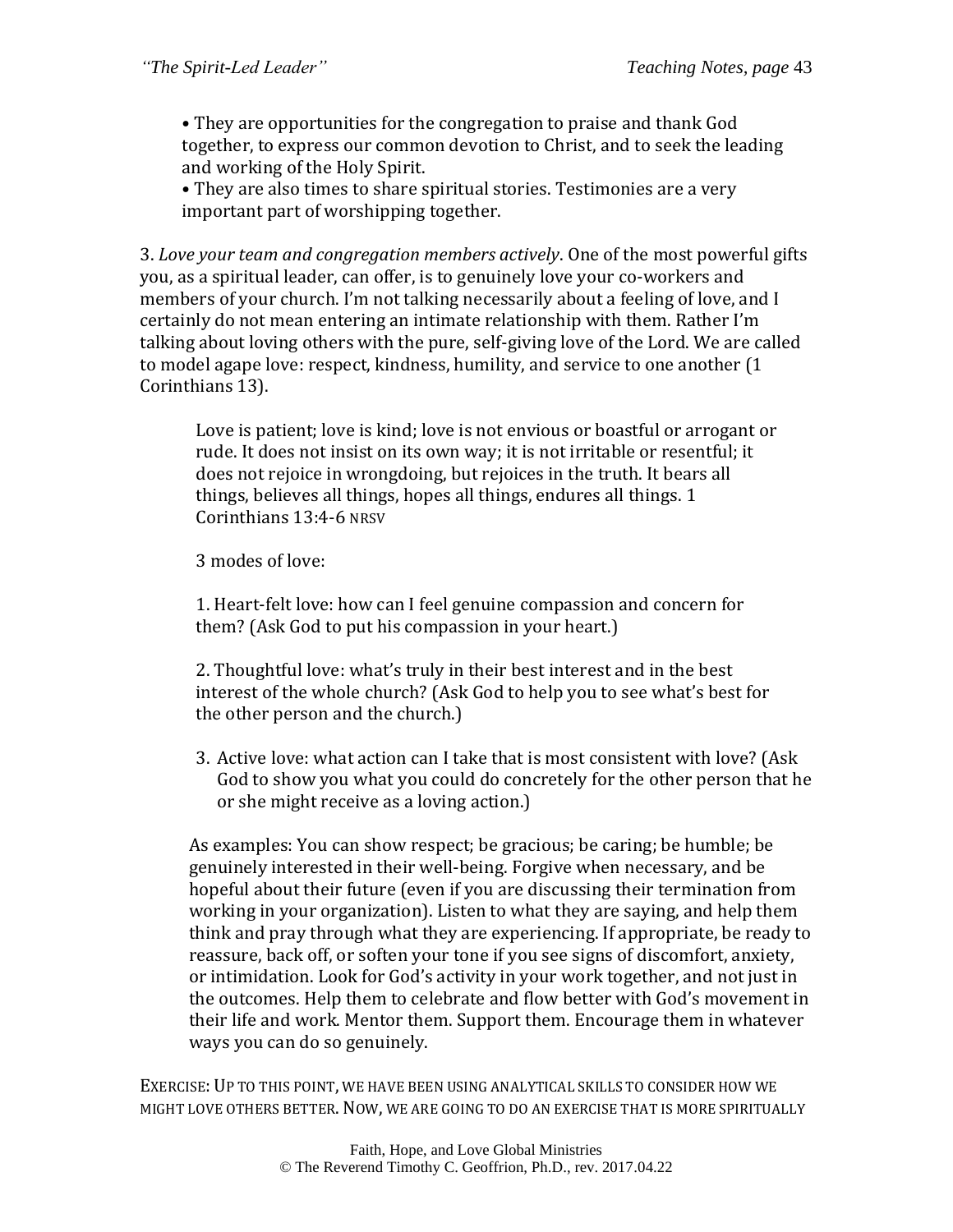ORIENTED, BECAUSE IT IS NOT BASED ON YOUR THOUGHTS OR FEELINGS, BUT ON THE HOLY SPIRIT. CLOSE YOUR EYES. PICTURE SOMEONE WHO IS HARD FOR YOU TO LOVE IN THE CHURCH, THE VILLAGE, YOUR ORGANIZATION, OR YOUR FAMILY. ASK THE HOLY SPIRIT TO SHOW YOU HOW YOU COULD LOVE THAT PERSON BETTER—FROM YOUR HEART, IN YOUR MIND, AND/OR IN ACTION.

For Personal Reflection: What are some needed ways by which I could better show love to others in my church or organization, in practical terms?

#### 4. *Read Scripture and Pray Together*.

• Maintain a personal discipline of Bible study and prayer. For personal Bible Study, consider using the 3 step process I often use:

- 1) **Text.** Read for mastery of content: write out a paraphrase.
- 2) **Commentary.** Comment from the perspective of a teacher or preacher.
- 3) **TCG.** Read for personal application

• Reading the Bible together with your leadership team and volunteers can be a very helpful and powerful way to listen to God together. The narratives of Scripture offer powerful stories and illustrations that help shape the community's self understanding and can be inspiring reference points for theological discussion and practical Christian living alike.

Studying the Bible as a team: I initiated Bible Study for Ministry (BSFM) at Family Hope Services. Direct-service staff and I met together biweekly throughout the school year. At first I led Bible studies, emphasizing how the text we read could apply to the life of a Christian minister and ministry. We also spent sessions studying topics relevant to our work, such as promoting spiritual growth among teenagers, and tough theological questions that affect how staff people think about and relate to God. The vehicle for building up staff continues today.

• Pray on all occasions for everything possible and appropriate. Spirit-led leaders must pray with individuals, groups, and other leaders on a regular basis. When you are working with a leadership team, call the team to be open to whatever God might want to reveal to you. Pray for wisdom and leading. Pray for grace to work through conflicts with others. Pray to draw the group together by the power of the Holy Spirit. Pray for the group to be able to be filled and led by the Spirit.

• Do not preach in your prayers. Save preaching for preaching. Save teaching for teaching. Save counseling for counseling. Prayer is about connecting to God from your heart and with your head, and about bringing people to the throne of grace and interceding for them. If you are going to lead others in prayer, remember whom you are talking to. It's your Heavenly Father, your loving Lord, your Creator and Redeemer.

[Remember ACTS: Adoration, Confession, Thanksgiving, Supplication as the main purposes of prayer. Note: there are imprecatory prayers and prayers of lament, too.]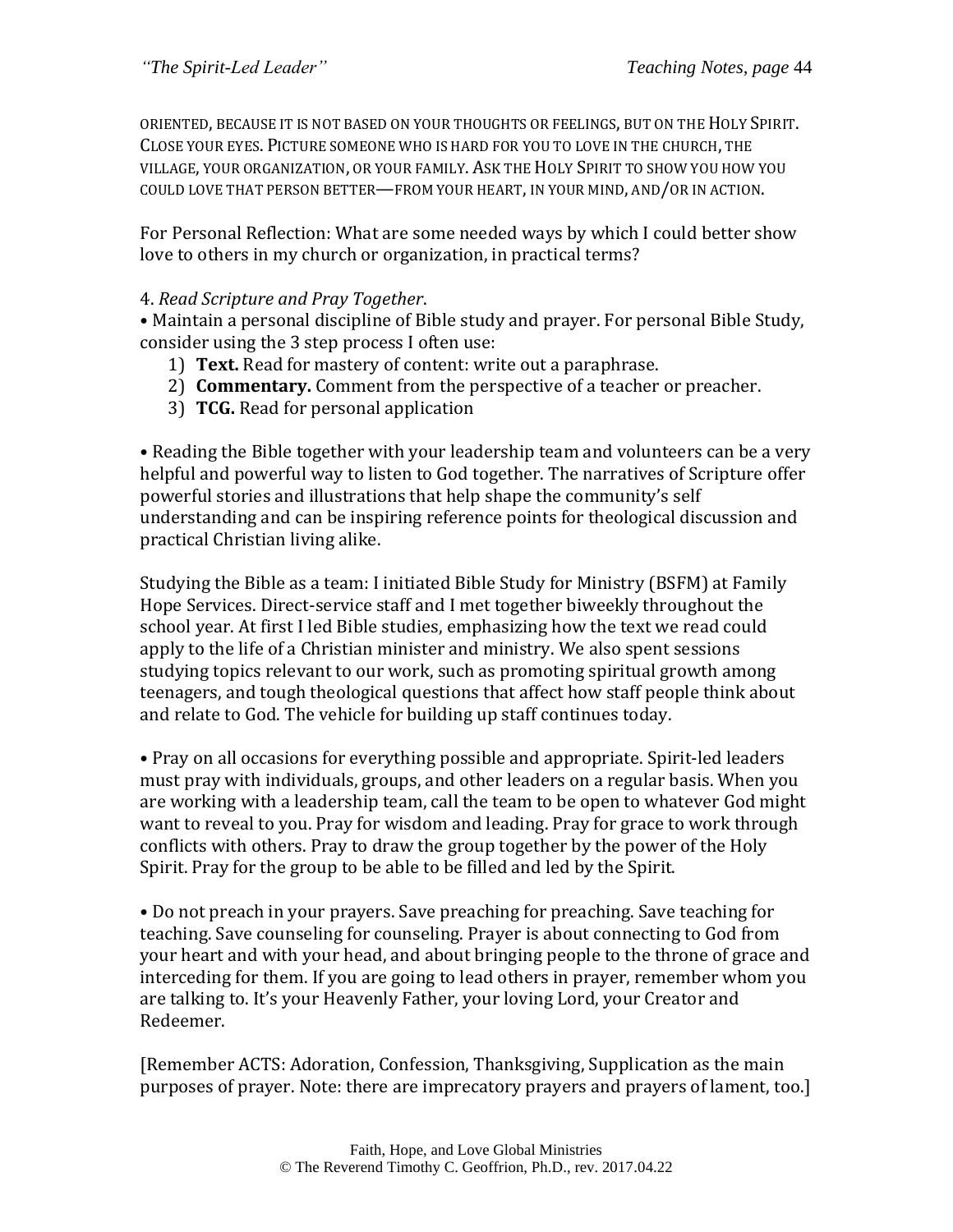#### 5. *Practice the presence of God in administrative meetings*. 9

Make a special effort to look to God and to notice what God is doing in the context of meetings and group work. You may be accustomed to focusing on the stated agenda—normally a good thing—but God may be doing something you hadn't planned. In every meeting, the most important agenda items are the ones God adds!

• Look for the moving of God's Spirit. Meetings should not be power plays where we force our will on everyone else.

• Invite others to be alert to how God may be communicating as you discuss issues, make plans, and converse with one another. (Mahn Joseph: light a candle representing the Holy Spirit's presence; leave an empty chair symbolizing Christ's presence.)

• Pray, "Lord, help me to see what I need to see in the course of this meeting." For example, sometimes I need help to realize that I am not listening, or that an individual is not open to a new proposal, or that we seem to be at an impasse, or that while everyone is agreeing, no one is enthusiastic. Often, until I gain insight into an issue or recognize a negative dynamic in the group, I cannot lead effectively.

• Enter into the process both as a participant and as a genuine listener. Instead of trying to manipulate the outcome, seek to remain open to whatever wisdom or leading that may emerge in the course of the discussion. Put an issue clearly on the table but approach the discussion in a way that genuinely invites the full participation of others.

- Ask others to expect that God will guide us together through the process.
- At the conclusion of a meeting, ask the participants to reflect on their experience in the meeting. Where did things seem to come together? Where did they sense God's Spirit at work. Do you reach consensus? Was it a good

<sup>9</sup> See Bruce G. and Katherine G. Epperly, *Tending to the Holy: The Practice of the Presence of God in Ministry* (Herndon, VA, The Alban Institute, 2009) for an excellent book on the attitudes and practices necessary for leading with sensitivity to the Holy Spirit in ministry. They stress that "every act of ministry...reflects the pastor's spiritual life" (loc. 1135). 5 chapters:

<sup>1.</sup> Wonder, Love, and Praise: Preaching, Teaching, and Worship as Spiritual Formation

<sup>2.</sup> It's a Gift to be Simple: The Gentle Art of Spiritual Guidance

<sup>3.</sup> Pastoral Care as Healing Presence

<sup>4.</sup> Contemplative Leadership and Administration: Discovering God in the Details

<sup>5.</sup> Prophetic Hospitality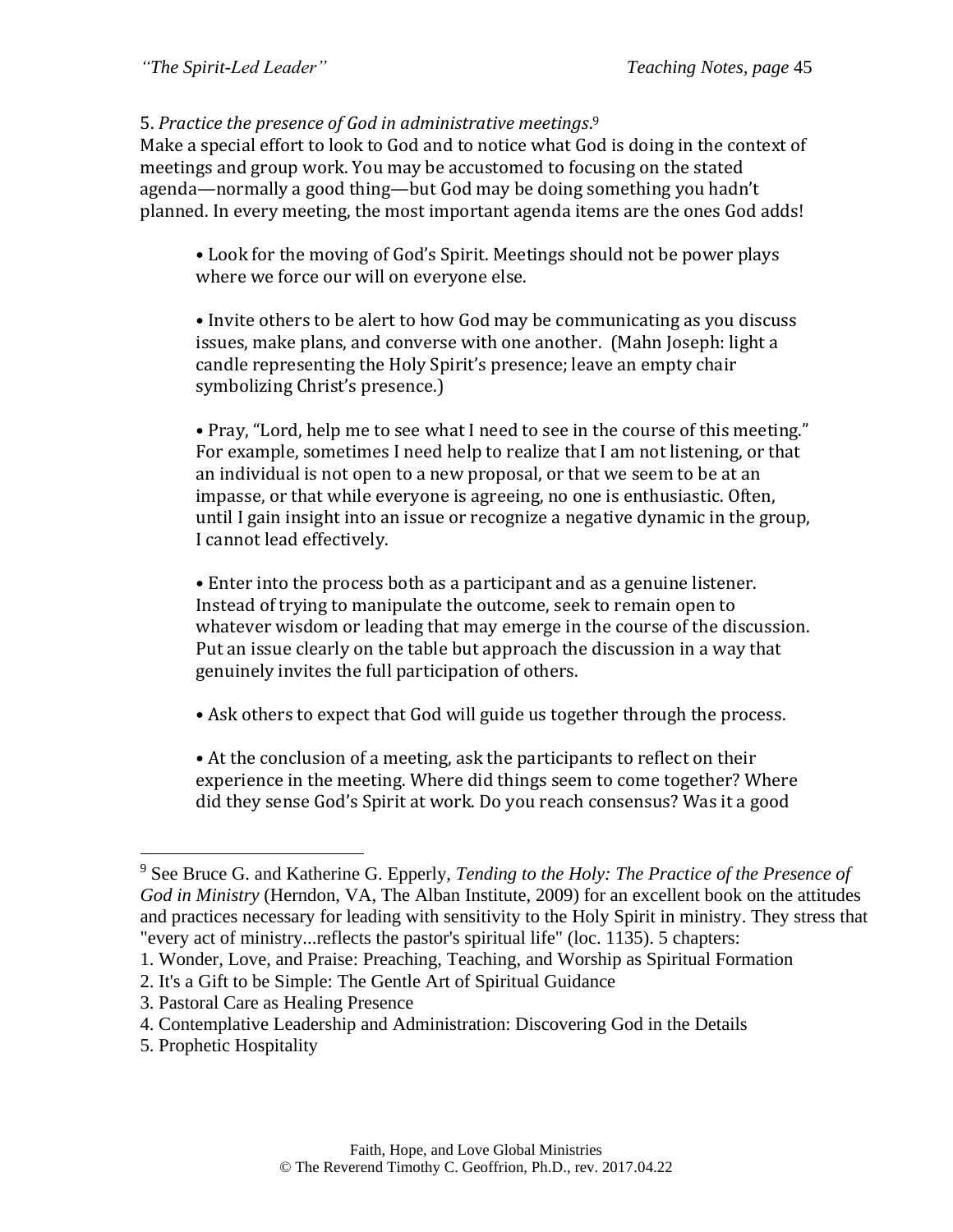feeling? Was a conflict suddenly resolved? Was there love? Was new insight experienced?

Illustration: Once, when consulting with two organizations that were trying to develop a better working relationship, we started the meeting in silence, listening to whatever the Holy Spirit might want to say to us. I invited others to pray aloud, after we had spent some time praying individually. Then, before starting our agenda, I asked them to share with each other what they thought about and sensed during the time of prayer. Many powerful testimonies were shared: some confessed sin, some had new hope, some had greater clarity about their purpose to serve the community. Everywhere I looked, I saw wet eyes. The Spirit had moved. Because we took time to pray, to listen, and to share with one another, the tone of the whole meeting changed, and we had a very productive session.

### 6*. Hold days of prayer and fasting*.

Days of prayer and fasting can be powerful ways for a congregation to humbly seek God together. In my experience, God always seems to speak in meaningful ways to those who participate.

Here are some examples of how I've seen God work through a day of prayer and fasting.

- The day can pull people together.
- The day gives a special opportunity for extra prayer and meditation that helped to renew those who participated.
- Sometimes something important becomes clear to everyone, such as the need to do more outreach.
- Sometimes an issue that needs to be addressed will be revealed, such as how church members are getting along with each other.
- Sometimes new insight will be given, such as a solution to a problem.
- I've experienced God's strengthening our commitment to our mission.
- One time, God led someone to make a very significant financial gift to our ministry.

7. *Hold leadership retreats.* Annual retreats for staff members are an excellent way to encourage, nurture, and refresh individuals who have been working hard all year and who may be feeling drained. Retreats provide a good opportunity to read scripture together, pray, listen to one another, and enjoy each other's company. Extended time away together fosters a strong team spirit, helps the team focus better on their common mission and purpose, and can make working together easier. The key, though, is to ground the experience in spiritual activity that focuses on God, encourages faith, and promotes consciously connecting to God.

8. *Encourage church members to share their spiritual stories with one another (testimonies).* Much spiritual power can be unleashed when we stop to tell our stories of how God has been at work in our life. At times when I am discouraged or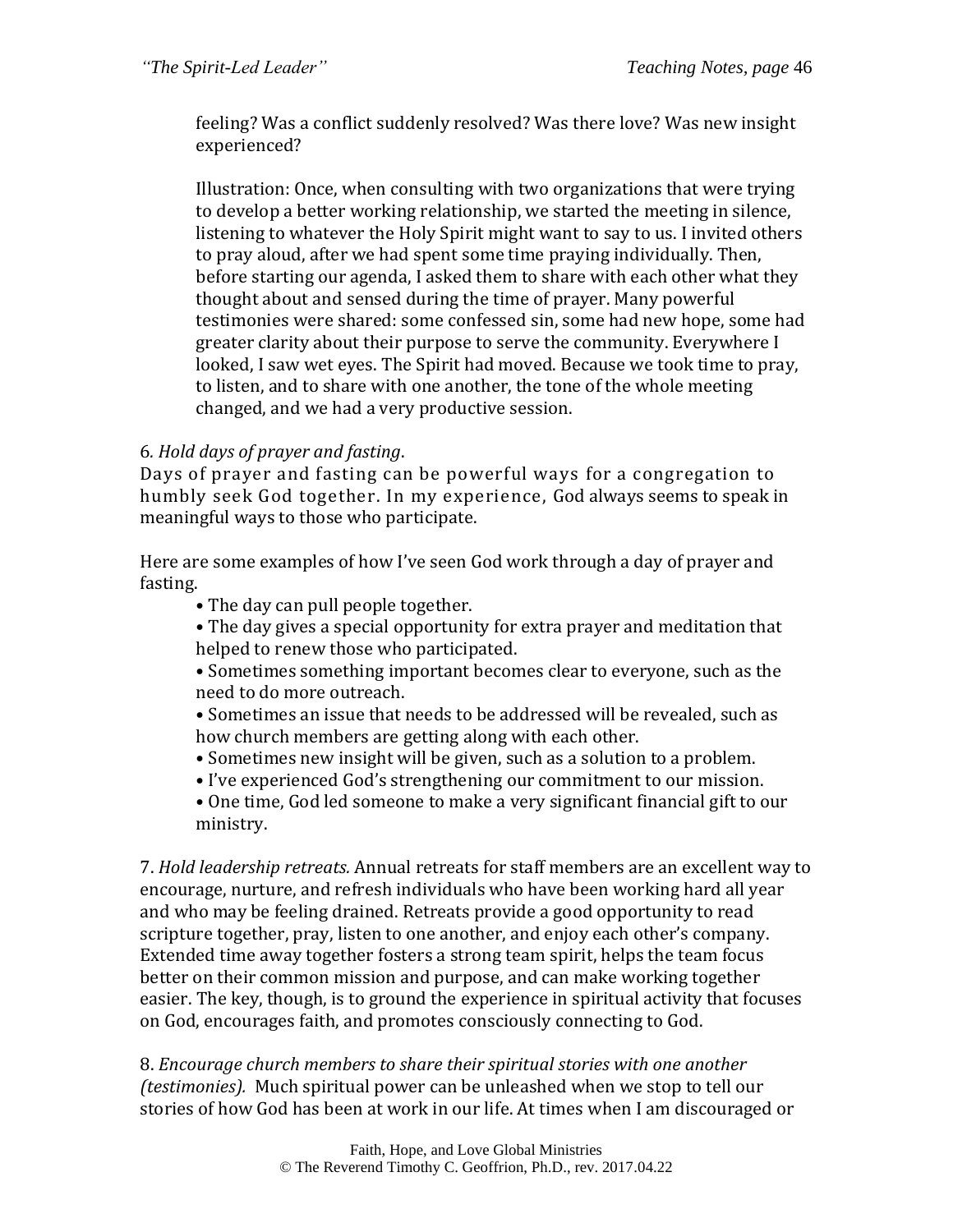having doubts about God, I find great encouragement just retelling a story about how God has worked in my life…. Be sure your stories glorify God and not yourself!

9. *Develop other spiritual leaders*. The more we draw others into spiritual leadership with us, the more spiritual growth will become a true priority of the church.

However, most people will need to be trained to be a spiritual leader. You will need to train others to listen to the Spirit's leading along with you. Select certain individuals to join you in thinking and praying about spiritual leadership within your church or organization. Make it your goal to help them to grow spiritually. Plan to turn over significant aspects of leadership to those with the right gifts and maturity. The more we include others in spiritual leadership, the more fresh ideas will emerge. We will hear new things, and God will bring the desired vitality in surprising ways. Drawing others into leadership also makes for good succession planning.

For example, in the Bible Study for Ministry classes I used to lead, various staff members would take turns leading. They would each talk about their own relationship with God and about how they saw God at work in their ministry. Sometimes, they would lead Bible studies, and some times practical ministry talks.

### 10. *Surround yourself with others who have complementary gifts.*

Don't be too proud to admit that you need others in the body of Christ to help the body to function well. None of us has all of the gifts. Wise Spirit-filled and Spirit-led leaders know this, and makes a point of surrounding themselves with those with complementary gifts.

For example, if you have the gift of administration, use it! The whole church and organization will be stronger if you will organize the ministry well. However, many pastors do not have that gift. The church still needs it, though! Paul said that God gave some to be administrative leaders (1 Corinthians 12:28). If you don't have this gift, find the man or woman who does, and let him or her use their gift!

When we draw on the spiritual gifts of others, the whole church can benefit. In music, solos can be moving and beautiful, but four-part harmony from the lips of a full choir has even more power, and everyone can receive a great blessing.

## *Concluding comments*

• To learn to be a Spirit-filled and Spirit-led leader is a lifetime pursuit, b/c we are always growing spiritually, growing as leaders, and growing in our ability to integrate our spiritual life and leadership.

• We cannot be Christ, but we can abide in Christ. As pastors and leaders, we can draw on many practical tools to help us in our role as spiritual leaders. • By God's grace and the working of the Holy Spirit, we have every reason to believe that we can honor God and serve Christ's purposes in our leadership.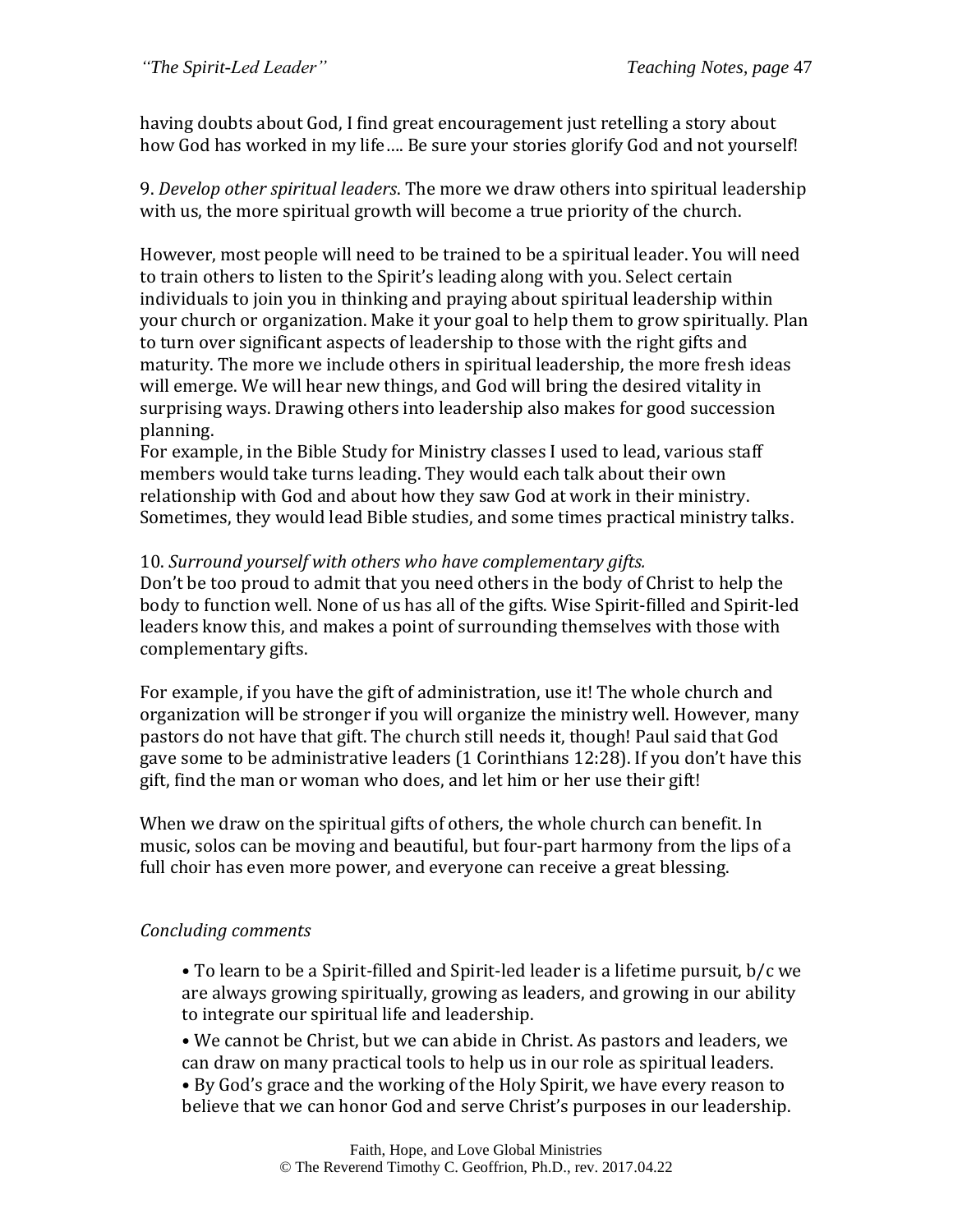## *Class Discussion*

- Questions?
- Issues?

# **For My Personal Reflection (in my own journal)**

- 1. Which of these spiritual tools would I like to develop more for use in my leadership?
- 2. What do I feel prompted to develop first?
- 3. How else did the Spirit speak to me through this session?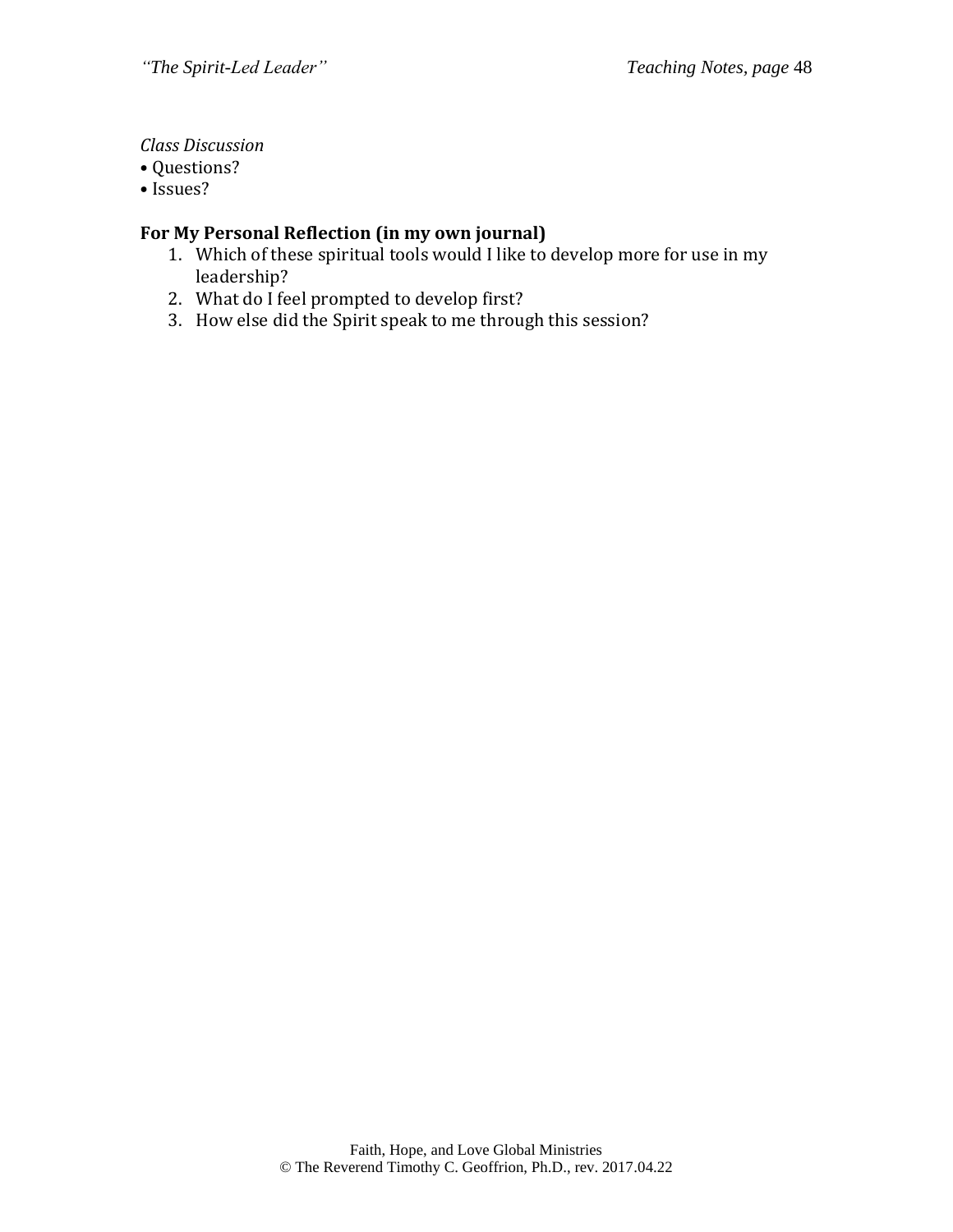# **FOR REFERENCE— Embrace Change as Something Good (a Friend)**

### **To Change or Not To Change?**

Business consultant Robert Quinn, who's taught at Harvard Business School, wrote an excellent book, entitled, *Deep Change. Discovering the Leader Within* (1996). He explains that most of us resist change. However, we often do not realize that to not change can hold serious consequences. In his research, the result of not changing when we need to change is always the same: "slow death". We will start to die on the inside, our position of influence may deteriorate, and we may fail as leaders.

#### *What's at Risk*

If we don't make needed changes in our personal life, our relationships, our church or leadership…

- We may lose our energy and heart for whatever we're doing.
- We may kill our vision.
- We may lose the respect of others.
- We may discourage others.
- We may even hurt others spiritually.

Can you think of a time when you didn't make a change you knew you needed to make, either in your personal life or leadership? What was the result? (Slow death? Fast death? What?)

#### *What's to Gain?*

On the other hand, when we see change as a way to fulfill God's purpose for our life and leadership, the result can be very different.

- Change becomes our friend, i.e., something good.
- We will have more power and strength from the Holy Spirit.
- Some people will oppose us, but others will respect us more, and will be

more likely to follow.

• At those times when others do not understand, we may feel afraid or

weary; but we will know we are doing the right thing.

• In the end, we will be far more effective as leaders.

Have you had any of these experiences? (Improvement? New energy? Strength, confidence, what?)

## *The Importance of Change for Leaders and Leadership*

Most of us have goals, dreams and visions for ourselves and for our leadership. What we sometimes forget is that to get from point A to point B, from where we are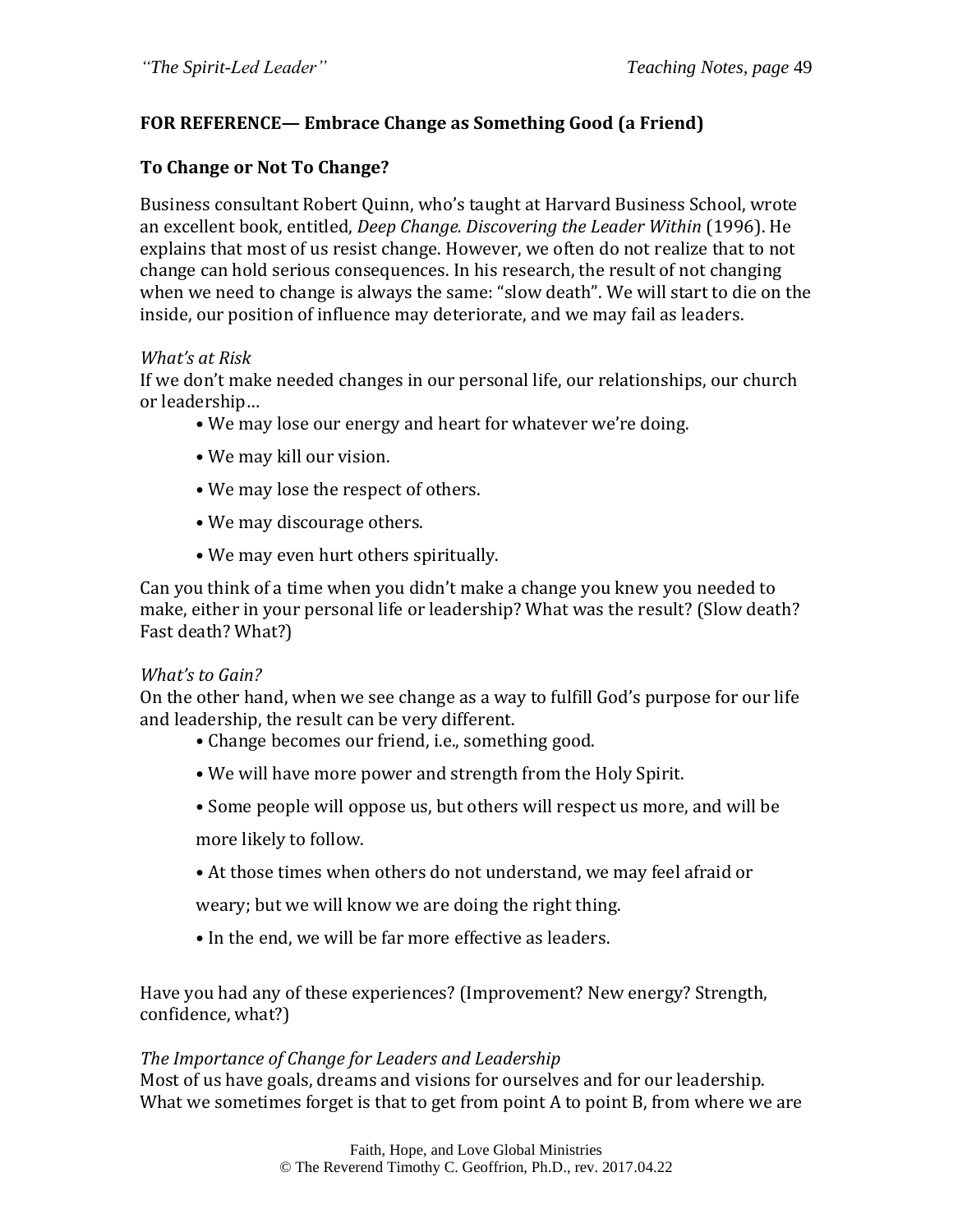to where we would like to be, there will be a need for change, and sometimes drastic change.

**Spiritual Leadership Practice 6** Make change a personal priority. **Soul Principle 6** Change is our calling.

### **Two Kinds of Change—Incremental and Deep Change**

In daily practice, the opportunities to change the way we think and the way we act are limitless. So let's talk about change and changing for a little while.

#### *Incremental Change*

Incremental changes are small changes that improve our life or our leadership or our church. Here are some examples:

- Suppose you had trouble getting up in the morning. A small change would be to ask someone to help you to get up on time.
- Suppose you want to improve the music in your worship service, so you add more singers or musical instruments.
- Suppose you were feeling as if there was too much for you to do with some responsibility you have. You might start delegating responsibility to others, or simply look for more volunteers to help out.

There are many little issues in our life and leadership that can be solved by making little changes. These are called incremental changes. At other times, there are major issues that may require major changes.

## *Deep Change*

Deep change means making a major shift in our thinking, relationships, and/or leadership. The costs are usually much higher than when making incremental changes. The rewards are also much higher. Here are some personal examples:

• I tend to take a lot of pride in my work and my achievements. A deep change for me was to accept that sometimes I can serve God better when I am weak, rather than when I am strong. Instead of trying to convince everyone how great I was, I began to share how much I struggled and had failed at times in my life—and how God has used my failures to teach me and help others. This was a major shift in my thinking.

• In my leadership, I used to like to make decisions and tell others what to do. Then, after reading books and experiencing frustration in my leadership, I realized that I needed to let others help me lead. I began listening more to others. I began inviting their comments and opinions. I humbled myself and admitted that I do not have all the answers, and I need the help of others.

• At times, a needed deep change is to accept that something is *not* going to change (in me or in my circumstances). E.g., Paul prayed three times that a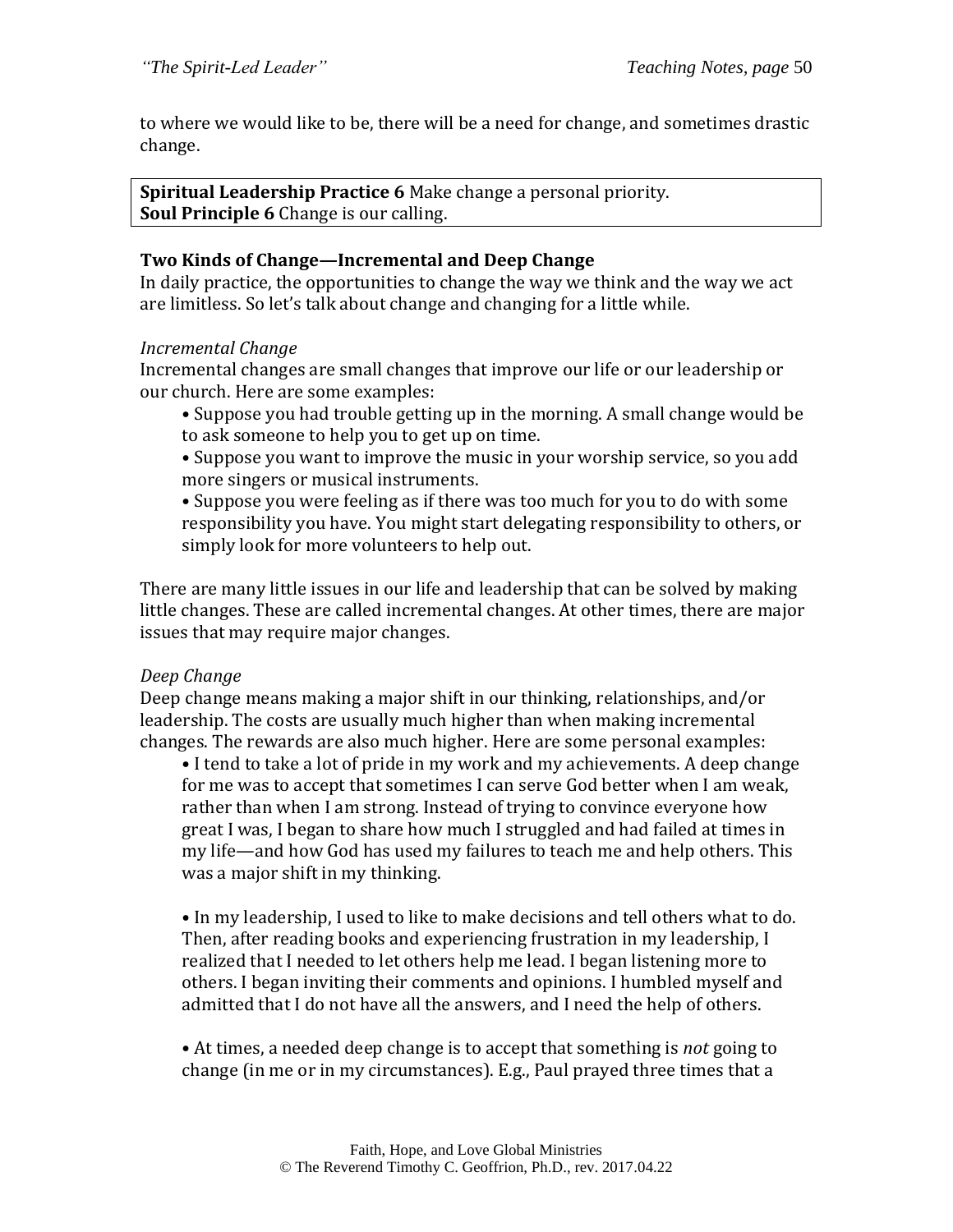thorn in his flesh would be removed, and it was not. God's answer was: "My grace is sufficient for you" (2 Cor. 12:9).

### *Biblical Examples*

Example of Medium-deep change: Acts 6:1-6. This is the story of the apostles turning over the ministry of waiting on tables to seven men "full of wisdom and the Spirit." What might have been the "deep change" in the Jerusalem church? (The Apostles had to accept that they could not meet all of the needs of the people themselves. They had to delegate some responsibilities to others so that they could focus on their priorities—teaching and prayer.)

Example of Deep change: Acts 9. Saul's conversion on the road to Damascus. How is this an example of deep change? (His beliefs and work were radically transformed. He had to give up his ideas about what it meant to serve God faithfully. He submitted his life to Jesus Christ as his Lord. He went from persecuting the Church to serving her.) Note: God is really the one who produced this deep change in Paul. Paul's job was to cooperate with what God was doing in his life.

## **Biblical Perspectives**

*God's Use of Change for Our Good—*Romans 5:1-6, 8 (cf. 1 Peter 1; James 1)

Read Romans 5:1-8

These verses say a lot about God's activity in our lives.

• When God works in our life, we move from despair or feeling lost or empty, to peace. God changes our hearts and minds to move us from ignorance or disbelief to faith in Jesus Christ.

• God uses our circumstances to help us to change and fulfill our purpose in life. God works through our suffering and trials to create within us perseverance, character, and hope. God pours out God's love into our hearts, and our lives change.

• God reached out to us in love through Christ, before we even thought about changing. "While we were still sinners, Christ died for us." So, God doesn't wait for us to change before God loves us. Rather, God acts in love, and then helps us to change our attitudes and actions as a result.

#### *The Call to Ongoing Change* –Romans 12:1-2

We looked at these verses earlier this week when talking about God's will for our lives. Now, I want to emphasize another aspect of it. Paul is indicating that change (transformation) is our calling as Christians.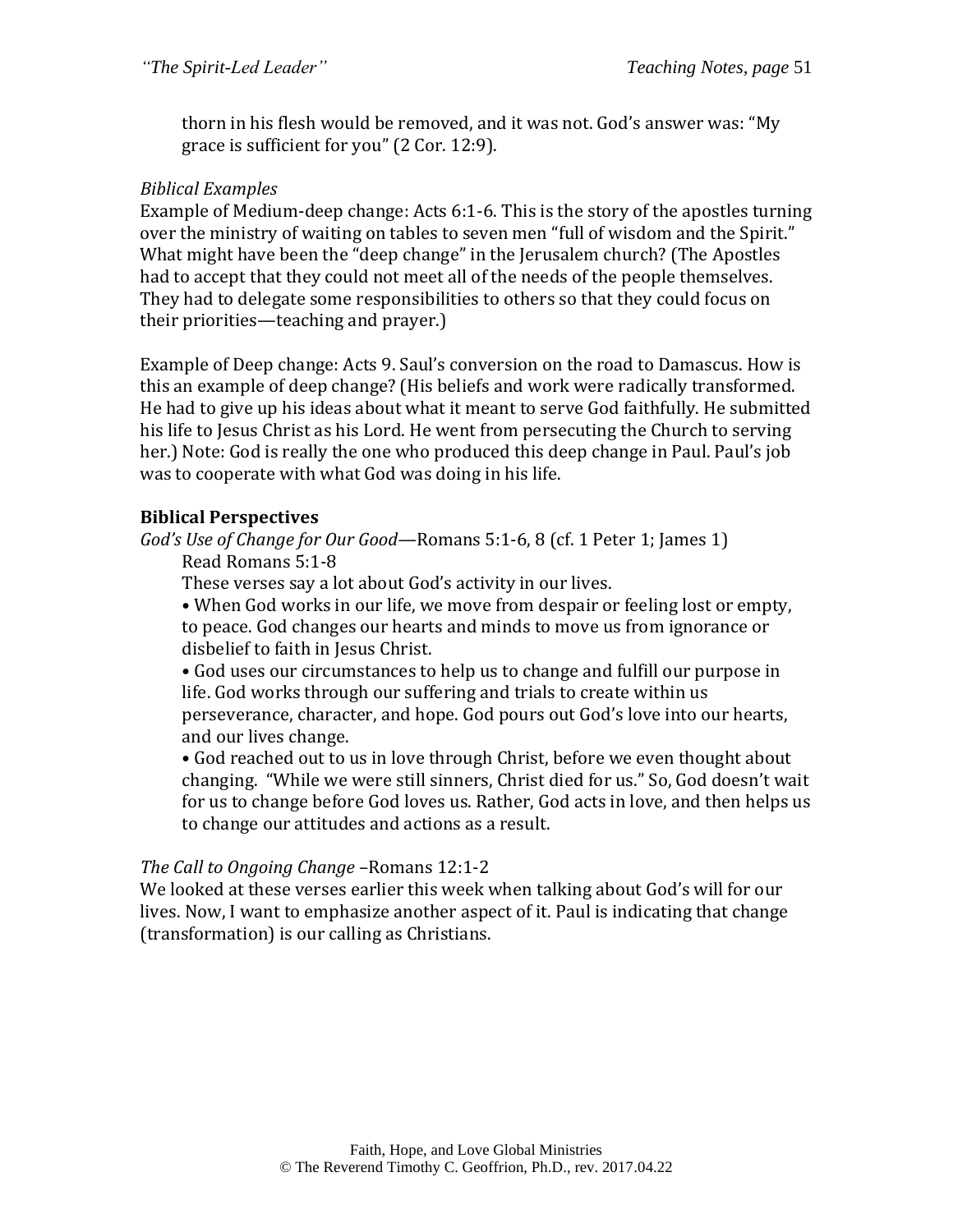• The old way: Apart from God and Christ, we view the world through selfcentered eyes. We want to serve ourselves and please ourselves.

• The new way: To live with God and Jesus Christ at the center of our life (= reorientation), and seek to become more and more like Jesus ( = sanctification):

- 1. We now have hope for eternal life.
- 2. We offer our lives to God as "living sacrifices" in view of his mercy.
- 3. We live to serve God's purposes, not our own.

These changes don't happen all at once. We must spend our whole lifetime embracing the changes God calls for. But it remains our calling.

### **Individual Work** (10-15 minutes)

- 1. What changes are most needed in my life and leadership right now?
- 2. What are the biggest challenges facing me in making these changes?
- 3. What help do I need, and what can I do to find the strength, courage, and help to make the needed changes?

**Small Group Discussion** (20-30 minutes)

**Large Group Discussion** (20-30 minutes)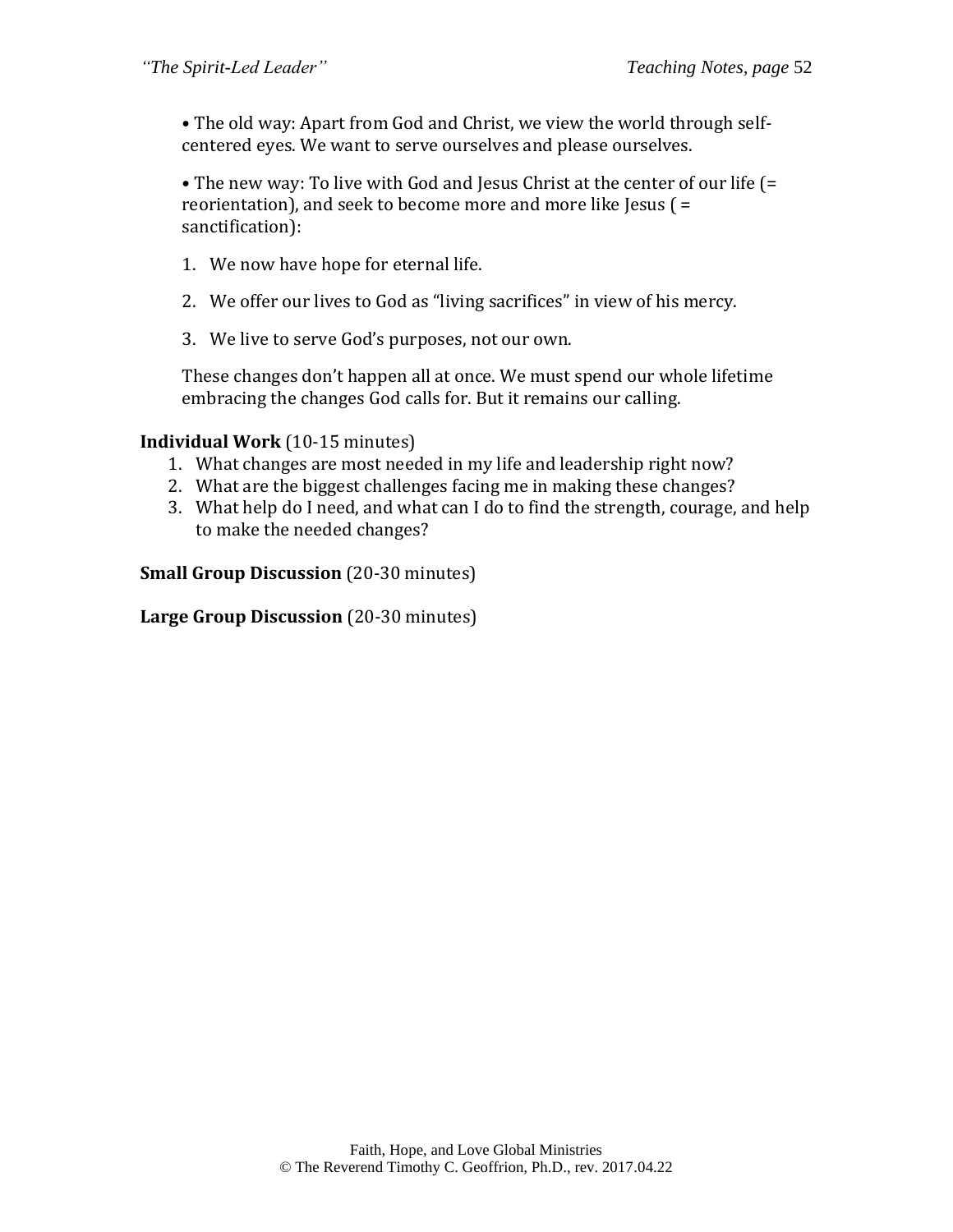#### **SESSION 12—Lead by Listening Well**

90 Minutes

#### **Introduction**

To be an effective Spirit-led leader requires a lot of personal growth and effort. As has been emphasized in this course, a big part of our effectiveness depends on "who" we are as people—our faith, our attitudes, our submission to God, and our integrity. Another important part of Spirit-led leadership is "what" we do in our leadership roles. By this we mean, the leadership we offer, the ideas, the programs, and the systems we put into place. The "how" pertains to how we relate to others while we are leading and serving Christ. Here is where learning to listen well is critically important.

**Spiritual Leadership Practice 7** Lead by listening well. **Soul Principle 7** The Holy Spirit speaks and works through every team member.

#### *Explanation*

Spirit-led leaders will listen to God, they will listen carefully to the voice of wisdom in their own head and gut, AND they will learn how to listen well to others.

*Exercise: Triads* (40 minutes with explanation) Explain exercise and answer questions (10 minutes)

Goal: to practice and develop better listening skills.

Briefly demonstrate how triad works.

**Round 1**: Designate various ones to be Speaker, Listener, and Observer.

#### Stage 1—Three minutes:

Speaker talks to the Listener about something personal, or simply addresses one or more of the following questions:

- Who in my life listens well to me? What do they do when I'm talking that encourages me to say what is on my heart and mind?
- When others do not listen well to me, how do I feel? What were the ramifications of their not listening to me?

Observer keeps time and pays attention to nonverbal communication and any dynamics that emerge between speaker and listener.

#### Stage 2—Three minutes:

Listener helps speaker process thoughts and experiences by asking clarifying questions. Listener's role is not to introduce his or her own opinions or to pry, but to ask for further clarification of ideas and feelings that speaker has shared.

Observer keeps time and notices any dynamics that emerge during the interaction between speaker and listener.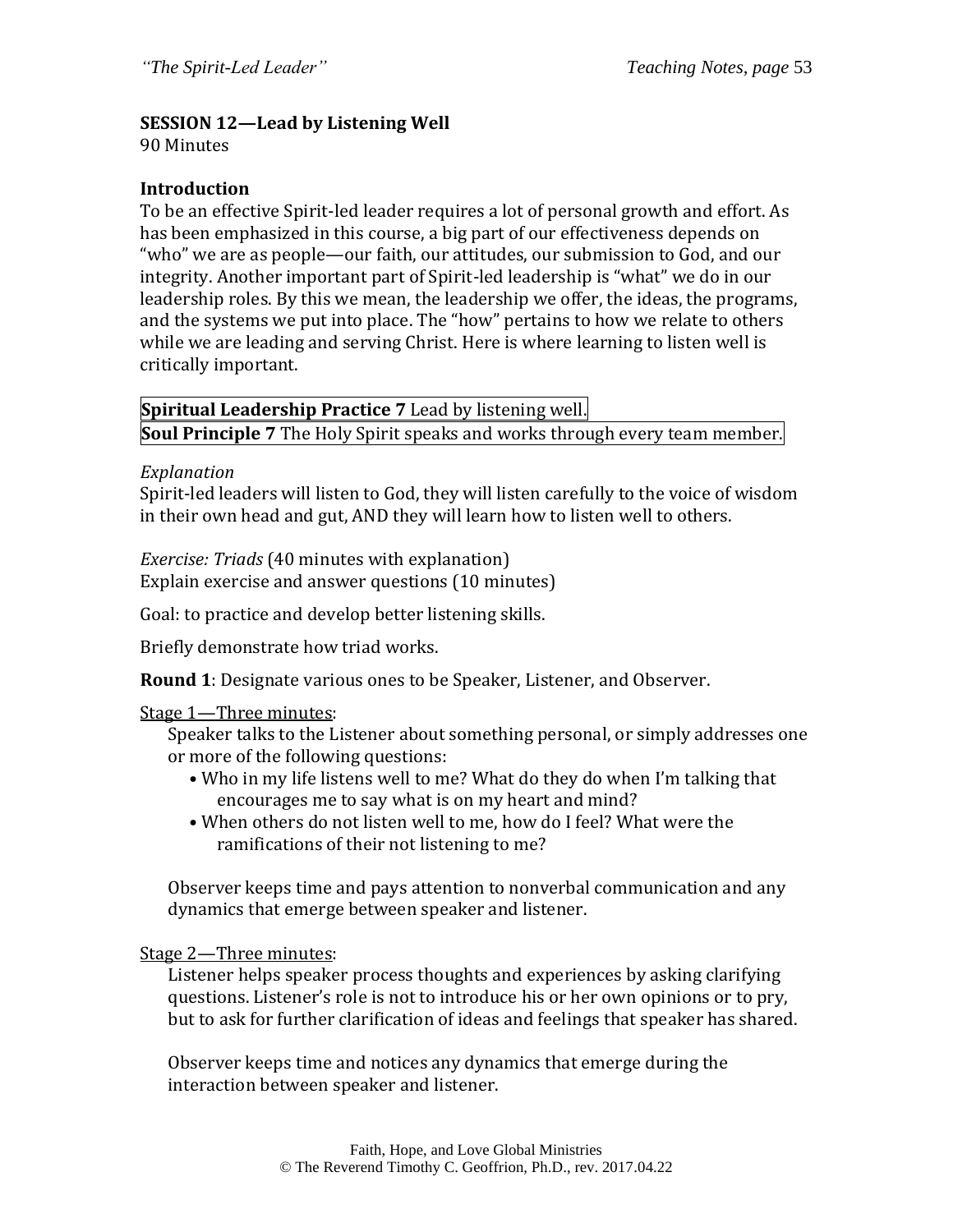### Stage 3—Three minutes:

• In one minute, Speaker reflects on the following: "How did I feel when I was speaking? How did the Listener facilitate my speaking?

• In two minutes, Observer shares what he or she has seen, heard, thought, wondered about, or felt while observing speaker and listener. When did the Listener show good listening skills? When could the Listener have listened better? What significant nonverbal gestures did you notice on the part of the Listener or Speaker?

**Rounds 2 and 3**: Switch roles and repeat the process until each person has had the opportunity to play each role.

### *Group Discussion on Experience* (5-10 minutes)

When doing this exercise, what struck you as significant?

- As speaker ...
- As listener ...
- As observer ...

### *Helpful Listening Skills*

- 1. Create a suitable setting/atmosphere for talking and listening.
- 2. Clarify purpose of the conversation at the beginning, or whenever it becomes unclear what the speaker wants from you as the listener.
- 3. Make yourself comfortable. Relax and be yourself.
- 4. Put phone away. Be sure ringer is off.
- 5. Nod to encourage speaker to keep talking.
- 6. Maintain good eye contact (unless it makes the other person uncomfortable).
- 7. Be attentive.
- 8. Ask relevant clarifying questions.
- 9. Show genuine interest. Ask questions that show interest and motivate the speaker to go into more details.
- 10. Use reflective listening skills. (Mirror back the exact words, or paraphrase, to check out whether you have heard correctly and to provide reassurance to the speaker that you are listening well.)
- 11. Modulate your voice.
- 12. Do not give unsolicited advice. (Ask first.)
- 13. Mentally take note of important points.
- 14. Help speaker identify salient points in his/her story, if necessary.
- 15. Be supportive of the speaker as a person in need, but do not feel as if you must agree with his/her point of view.
- 16. Don't let yourself get distracted, or show boredom.

## *Why Listen?* (30 minutes)

Robert Quinn, in *Deep Change,* argues that when leaders become listeners they can hear the inner voice of others and the organization. By listening deeply leaders can take into account what is real in the knowledge and experience of their co-workers.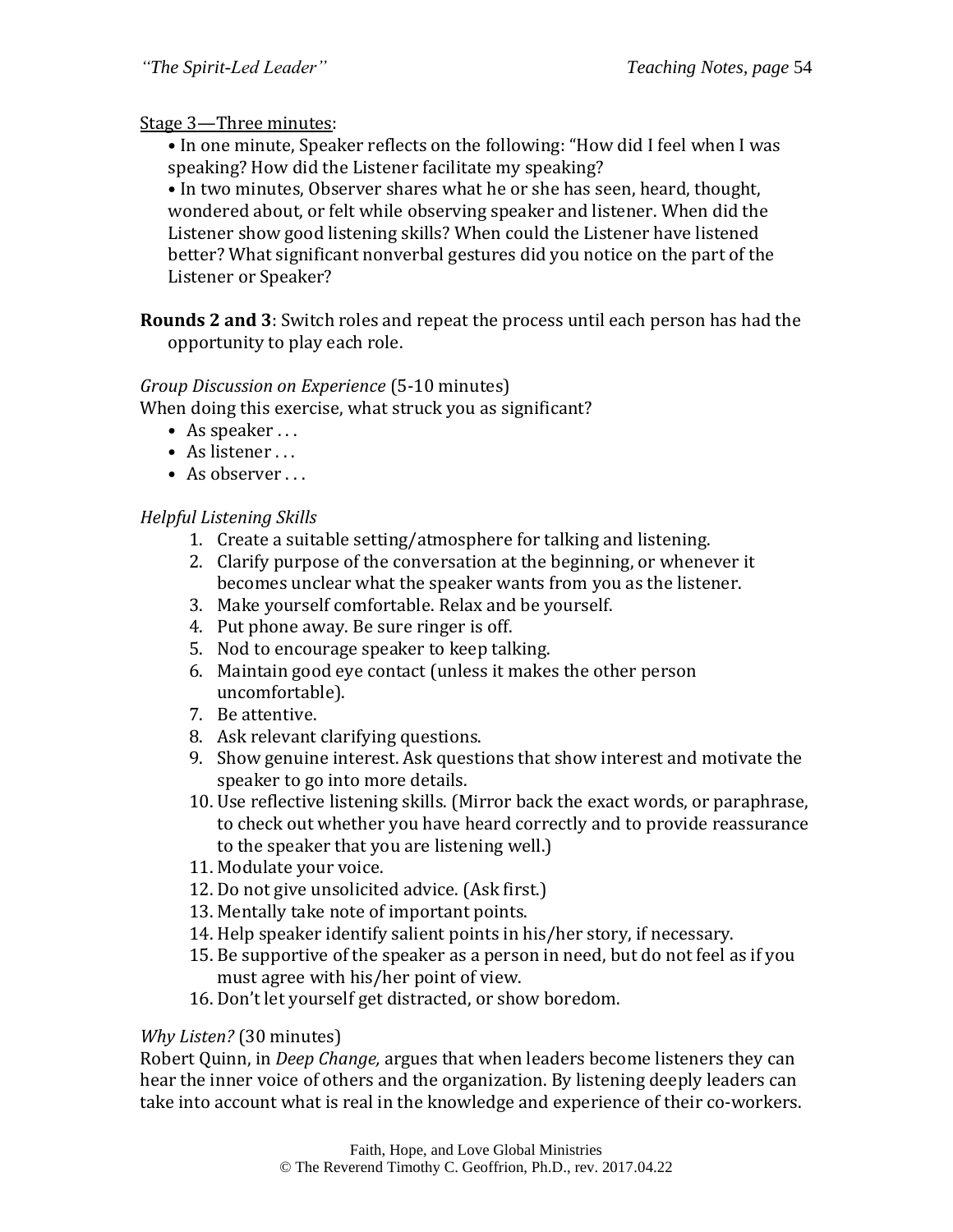"Perception is reality." A common saying in organizations is "perception is reality." This means that people act on what they believe to be true.

What do you see in this photo? (Allow time for multiple answers. Ask, which interpretation is true? It's all in the eye of the beholder!)

Examples:

- If someone thinks you are wise, they may seek your counsel.
- If they think you are untrustworthy, they won't trust you.
- If they think the church doesn't care, they won't participate.
- If they think the leaders are dishonest, they won't give much money.

Practically speaking, it doesn't matter much what the truth is. What people believe is what will be the "reality" in your church. This is one reason it is so important to listen to what others are thinking, believing and feeling. You don't have to agree with what you hear, but you need to know what is "true" to others. Listening to others' perceptions is the only way you are going to know what is "real" for them. Then once you know what others think is true, then you can have a worthwhile conversation about what you and they would like to be different. Good Things Happen When We Listen Well

There are other reasons to listen to others, too.

Taking the time to truly listen to others requires that you genuinely try to understand their point of view and the merits of their point of view. It also helps if we communicate back to others that we have heard them and are genuinely taking into account their views. When we listen well in this way, at least five good things will happen:

1. You and the church or organization will benefit from the wisdom of the team. Sometimes, the wisdom of the group is greater than the wisdom of an individual.

2. Team members will feel heard and respected, and be much more likely to own the final plan. There will probably be less resistance to our leadership. We will avoid unnecessary failure.

3. When you listen well, you teach others how to listen better themselves.

4. This in turn, helps make your congregation more respectful of one another.

5. Over time, others will respect and trust you more. Then, as they become good listeners themselves, their respect and trust for one another will increase.

## *The Alternative—Trying to Force Our Will on Others*

• We try to force our own ideas, dreams, preoccupations, personal ambitions and goals, in order to convince everyone else to think and act our way.

• **But what happens when we do try to force our views?** Often, trying to force our will on others will not produce the results we truly want.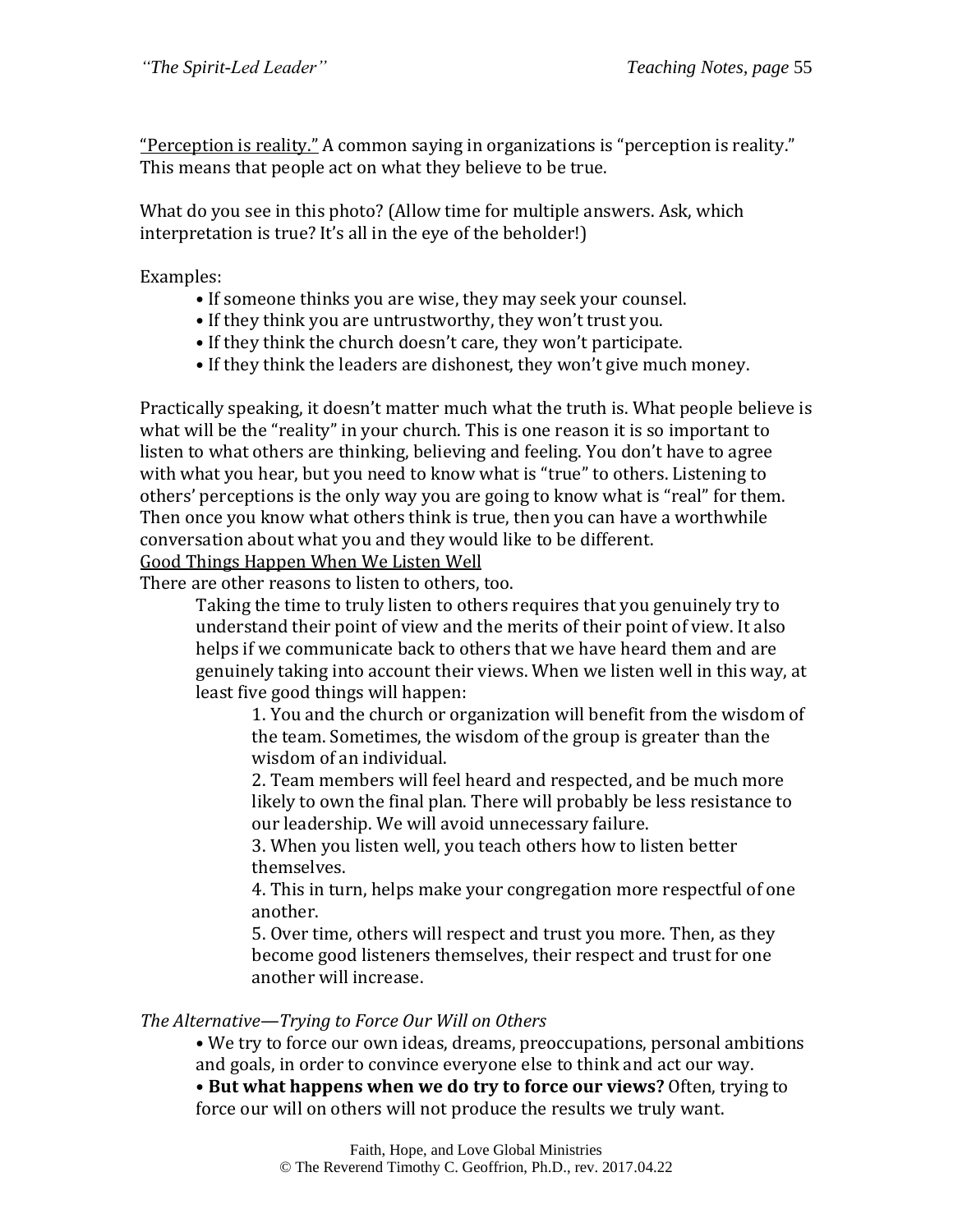- 1. Trying to force your will may result in resistance to your leadership.
- 2. They may argue with you or fight with you.
- 3. They may subtly or not so subtly undermine the new initiatives. They may subconsciously or consciously subvert its success to justify their opinion that it was a bad idea, or any number of other things that undermine your intention and will.
- 4. They may ignore whatever was decided.
- 5. They may talk behind your back about how the new idea is stupid or won't work.
- 6. They may deliberately do the opposite.

Note: In the Participant's Guide, there is further teaching on listening well and reflexive listening. (See below, "For Reference".)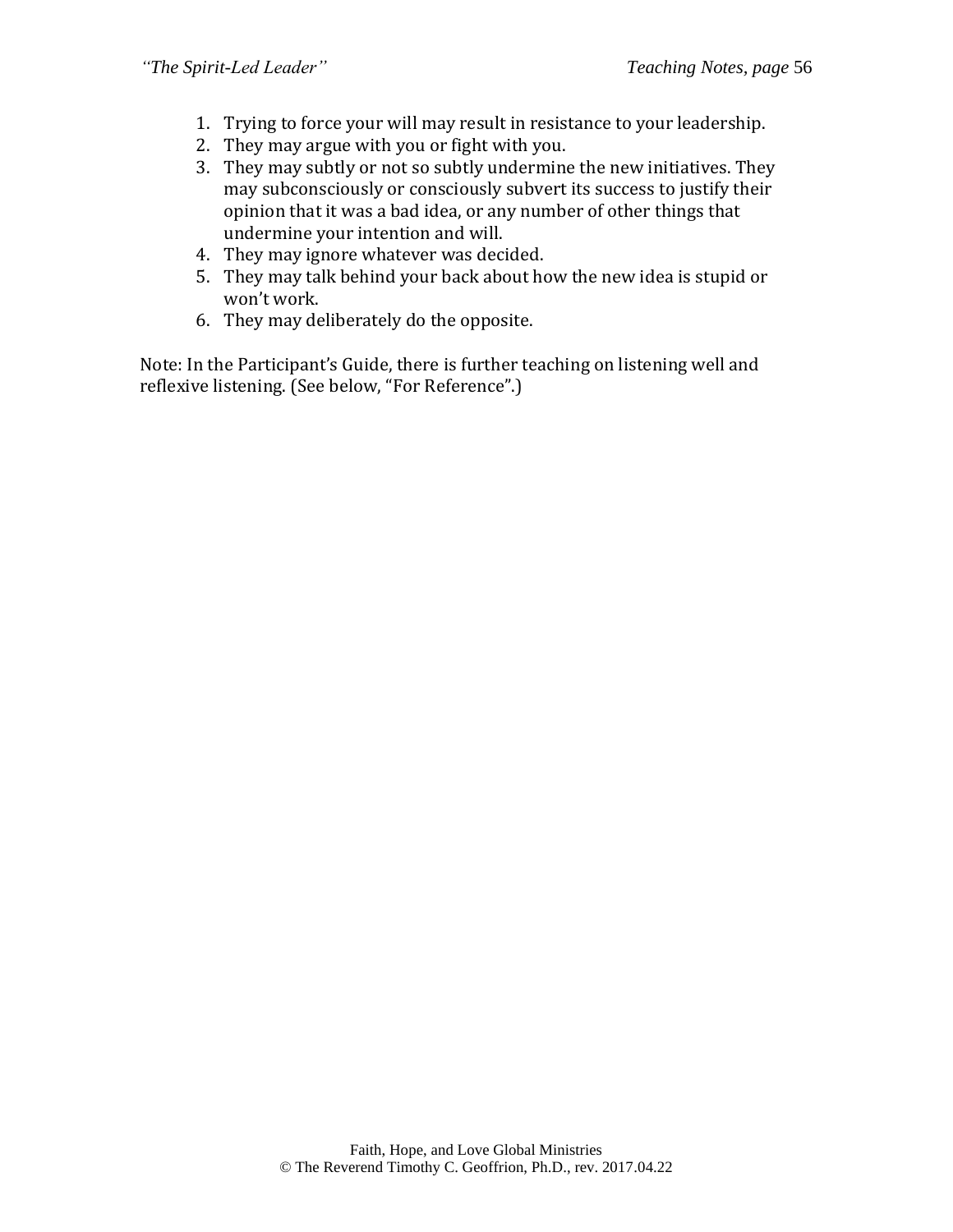# **For Reference**

## *Listening Skills*

• Listen with an open mind. Set aside everything you think you know or think the speaker knows, and everything you want. Be willing to truly listen with fresh ears to others, and be genuinely open to be changed by what you hear. Then, stay focused on what the other person is saying, and not on what you want to say next. Your goal is to understand that person's point of view and its merits. Stay open to be moved or to be persuaded by whatever truth he or she expresses.

• Then, in addition to keeping an open mind, Professor Deborah Hunsinger, from Princeton Theological Seminary, writes that there are three skills to master if we are going to be good listeners. She has pastoral counselors in mind, but her wisdom applies to leaders as well.<sup>10</sup>

- 1. First, effective listeners need to learn how to accurately paraphrase what they are hearing. We'll talk more about this in a minute.
- 2. Second, effective listeners will ask productive questions. A productive question is one that helps others to say more about their thoughts and feelings. It also is one that helps to clarify their true meaning.
- 3. Third, effective listening requires doing a perception check, to be sure that we truly have heard what the other person is trying to communicate. In other words, when we're done listening, we need to feed back to the person what we think we've heard. Then we need to ask something like, "Have I understood you correctly?"

• "Reflective listening" is the name that psychologists give to the practice of helping others to know that we are truly listening. Here's how it works.

1. When someone else says something, repeat the exact words of the other person, or paraphrase what you have heard. By rephrasing, you communicate that you have not only heard the speaker but that you understand his or her meaning.

2. When you use your own words, though, verify the accuracy of your perceptions of others' meaning (both thoughts and feelings). Others may shut down or become frustrated if they think you don't understand or, worse, are trying to manipulate their thinking by using different words. Thus, use a tone that communicates that you genuinely want to understand and that you want to know whether you have understood. Ask the other person to confirm that what you think you heard is indeed what he or she was trying to say.

3. To reach the deepest level of listening, catch what is being said nonverbally and what the person is choosing not to say. Learn to "read between the lines" of what people say. What do you sense from their tone of voice, choice of words, body language, and other nonverbal clues? Perhaps they are exasperated

<sup>10</sup> See *Pray without Ceasing*, pp. 69-77.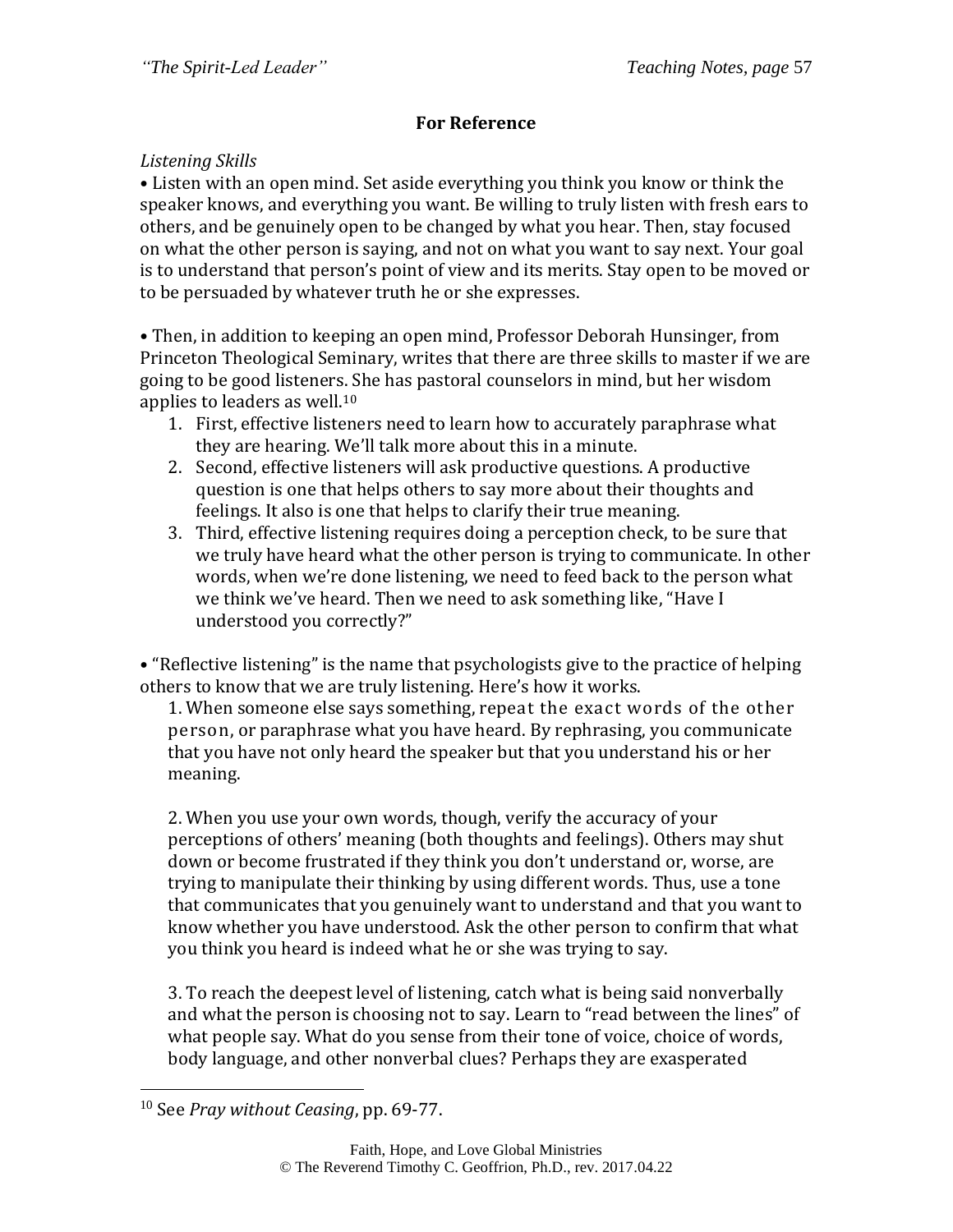because we don't understand. Perhaps they are frustrated with themselves because they can't communicate what they're truly concerned about. Perhaps they're nervous about disagreeing with you.

### *Statistics on Nonverbal Communication*

Psychologists have found that as much as 93% of interpersonal communication is nonverbal! One study claimed that only 7% of communication depends on words, 38% on tone of voice, 55% on facial expressions, posture, eye contact, and gestures.<sup>11</sup>

If you detect from nonverbal clues such as folded arms or a red face that the person feels angry, frustrated, or afraid, but you're not sure which or why, seek clarification. For example, you might say, "You seem angry about this proposal." Pause for a respectful interval, and if the person doesn't respond, gently prompt, "Is that right? Or are you feeling something else?" Then, if you're still not sure why the person is feeling that way, say, "Tell me more about what you are thinking." Depending on how the conversation is going and how much information the person is giving you verbally and nonverbally, you can also tentatively offer your own perceptions: "I wonder if . . ." or "It sounds as if some part of this proposal just isn't working for you personally. Can you help me to see this situation through your eyes?" And so on.

## *Conflict Resolution Procedure*

Rules—Each party must accept the following conditions

- 1. Each person will have the possibility of speaking, in turn.
- **2.** One speaks, while the other listens without interrupting.
- **3.** Each must speak respectfully to the other.
- **4.** Each must want to resolve the conflict and be committed to seeking a solution.

#### Procedure

- 1. Step 1: Person A states the problem from his/her perspective, without accusing the other person. Person B listens respectfully and attentively. When Person A is finished, Person B reiterates the position of the Person A, seeks clarification when needed, and articulates what he/she has heard until Person A is satisfied that Person B understands his or her perspective.
- 2. Step 2: The roles are reversed, and Person B states the problem from his/her perspective, while Person A listens, seeks clarification, and reiterates the position of Person B.
- 3. Step 3: Person A and Person B brainstorm possible solutions, without critiquing one another. When they have exhausted their ideas, they must choose one or more ideas that they can both agree on.
- 4. Before finishing, each must commit to adopting whatever action steps are needed to implement the chosen solution. If the participants are comfortable doing so, give them an opportunity to shake hands and to pray together.

<sup>&</sup>lt;sup>11</sup> Hunsinger, p. 74, citing a 1996 study by Albert Mehrabian.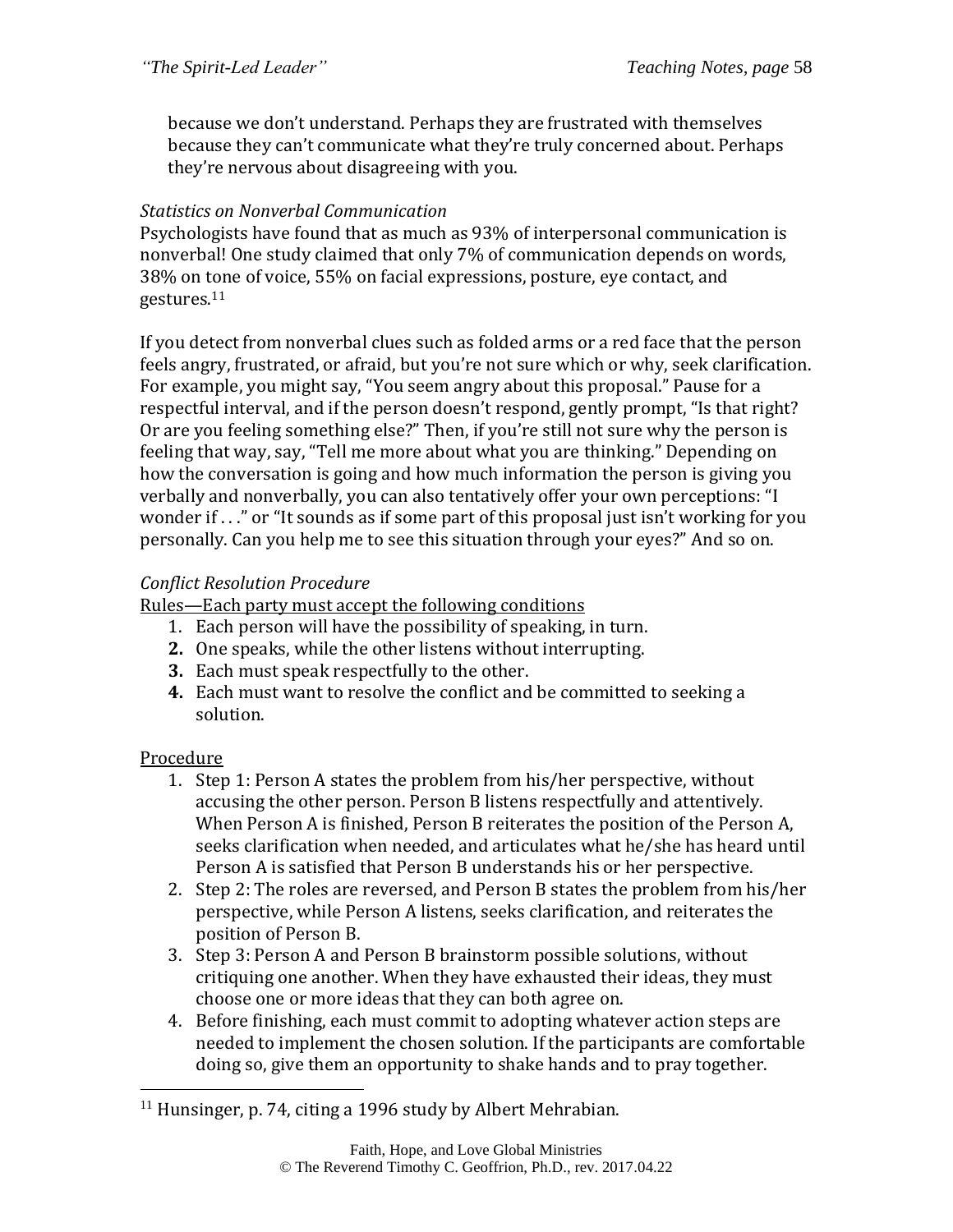### **SESSION 13 Spiritual and Practical Perspectives on Listening**  90 Minutes

#### **Soul Principle 7** The Holy Spirit speaks and works through every team member.

As Christian leaders, perhaps the most important reason we listen to others is that we expect that the Holy Spirit will speak to us through others. As you know, Paul taught that Christ is the head of the body, and all the believers are the remaining parts (1 Corinthians 12). Every part is needed. Every part contributes to the common good through the leading and power of the Holy Spirit.

Not every idea or point of view of a congregation member or pastor is Spirit-led. From time to time, individuals will come forward with a "word from the Lord" that is not from God at all. Nevertheless, the body of Christ model is built upon the belief that God's Spirit works through every member of the body.

**Our job as leaders is to create and utilize processes of discernment to listen for the voice of God.** If God works through the whole body of Christ, then Spirit-led leaders would be wise to listen to the other parts of the body.

#### *Practical Issues and Methods* (30 minutes)

Learning to listen well is a good starting point for those who want to lead effectively. But there is a lot more that goes into good leadership than just reflective listening.

(Adapted from SLL book, pp. 168ff.:) The following are three essential practices for creating a good listening environment in any group, church or organization.

- Create an atmosphere of trust and safety
- Create and work a process to listen and to decide
- Respond constructively: Be careful not to overreact or react prematurely.

#### **Create an atmosphere of trust and safety**

It's up to the leader to establish a standard for respectful communication. This especially applies when someone disagrees with you. Respectful communication includes the following:

1. No punishment (or backlash) for earnest opinions expressed appropriately.

2. Stay open as much as possible throughout a decision-making process. If you are not truly open to the input of others, your "listening" is a charade and lacks integrity. You prove your openness by being willing to change your viewpoints, to modify your expectations or approach, to change plans altogether, or to otherwise compromise when it is in the best interests of the goals of the organization.

3. Demonstrate that you are genuinely listening and value the input of others. Use reflective listening skills as one way to demonstrate that you have truly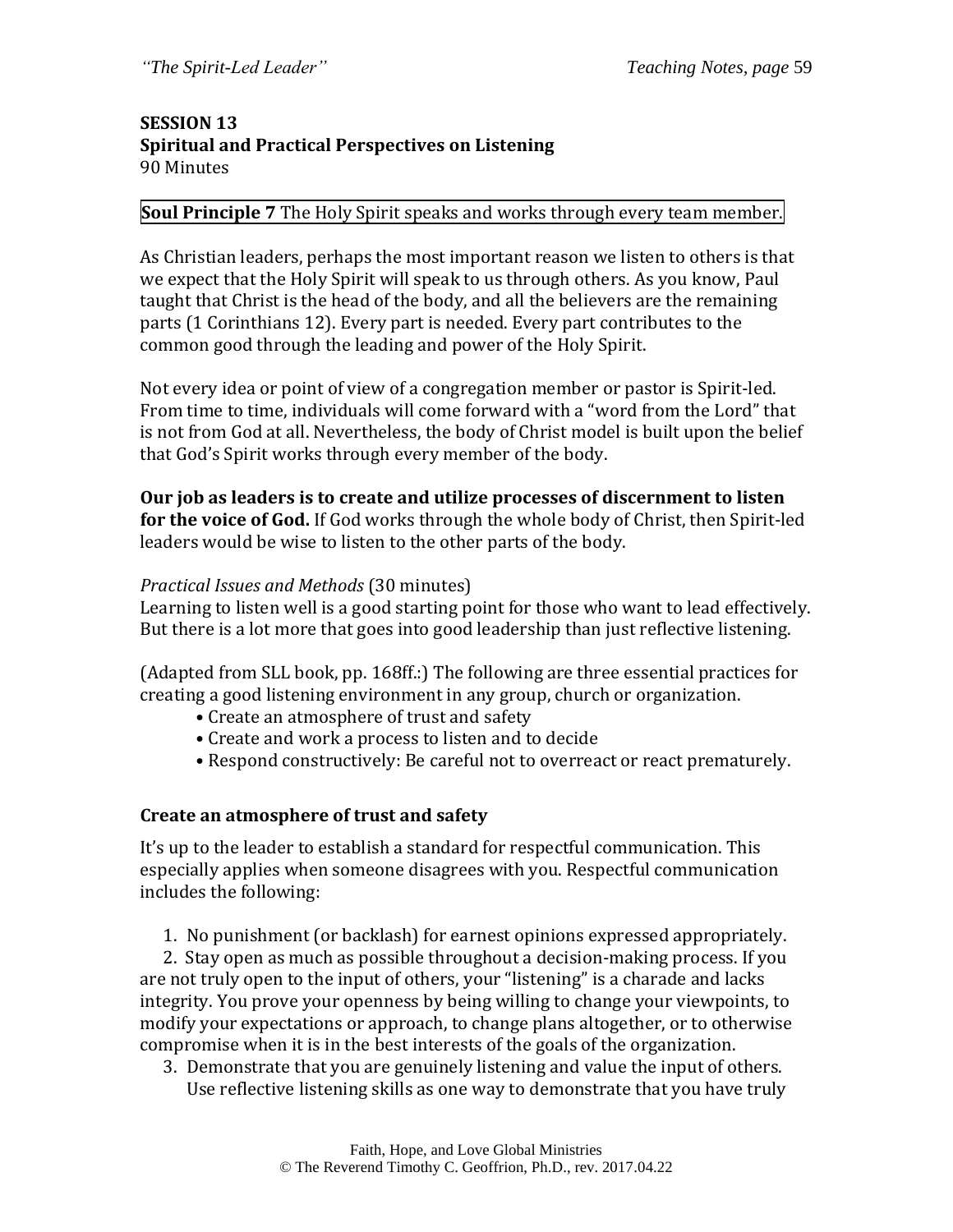heard what others are saying. Encourage group members to use good listening skills with one another.

4. Maintain confidentiality.

#### **Create and work a process to listen and decide.**

- 1. Clearly identify the problem, challenge, or need, as you see it. Invite team members to help with naming and narrowing the focus of the group's task.<sup>12</sup>
- 2. Clarify how a decision will be made, when, and by whom; include the scope of responsibility of the group (to do fact finding, to make recommendations, or to make a decision), and identify what individual or group has the final authority to make whatever decisions will need to be made.
- 3. Invite input from others; encourage discussion, including disagreement.
- 4. Encourage team members to consider what would benefit all of the stakeholders (those who are invested in and affected by whatever decision is being made).
- 5. Encourage prayer and listening for God to speak through one another. Use reflective listening skills again.
- 6. Work for consensus as much as possible, but do not be afraid to make a decision when it is in the best interests of the church or group to do so.
	- For example, sometimes timeliness is an issue, and action is needed.
	- At other times, the group members just don't have the wisdom or the will to come up with a good course of action. In such cases, it helps for one of the group members who is able to do so to put a working plan on the table to elicit thoughts and reactions. It's time to make a decision when it appears to the leader that no more useful input will be forthcoming or that group participation is reaching the point of diminishing returns
	- (New since book was written:) Waiting for consensus a good goal in decision-making, but sometimes decisions by majority vote are perfectly acceptable. The value of seeking consensus needs to be balanced with the value of timeliness and responsiveness to needs. (E.g., sometimes a decision may be, say, only 10% better by waiting another month or two. A slight improvement in the outcome may not be worth the wait.)
	- (New) When the group is divided, discuss "interests" behind the conflicting "positions". Be creative. Seek an Option C that incorporates as many of the various interests as possible.

<sup>&</sup>lt;sup>12</sup> Alban consultant Susan Beaumont has written an excellent article that identifies six key elements of a well-defined problem. 1. State the problem objectively. 2. Keep the statement limited in scope. 3. Do not confuse symptoms of the problem with the problem itself. 4. Do not formulate the problem statement so that it includes an implied cause. 5. Do not formulate the problem statement in such a way that it includes an implied solution. 6. Make certain that your problem statement answers the "so what?" test. (Alban Weekly, Issue 420, August 13, 2012)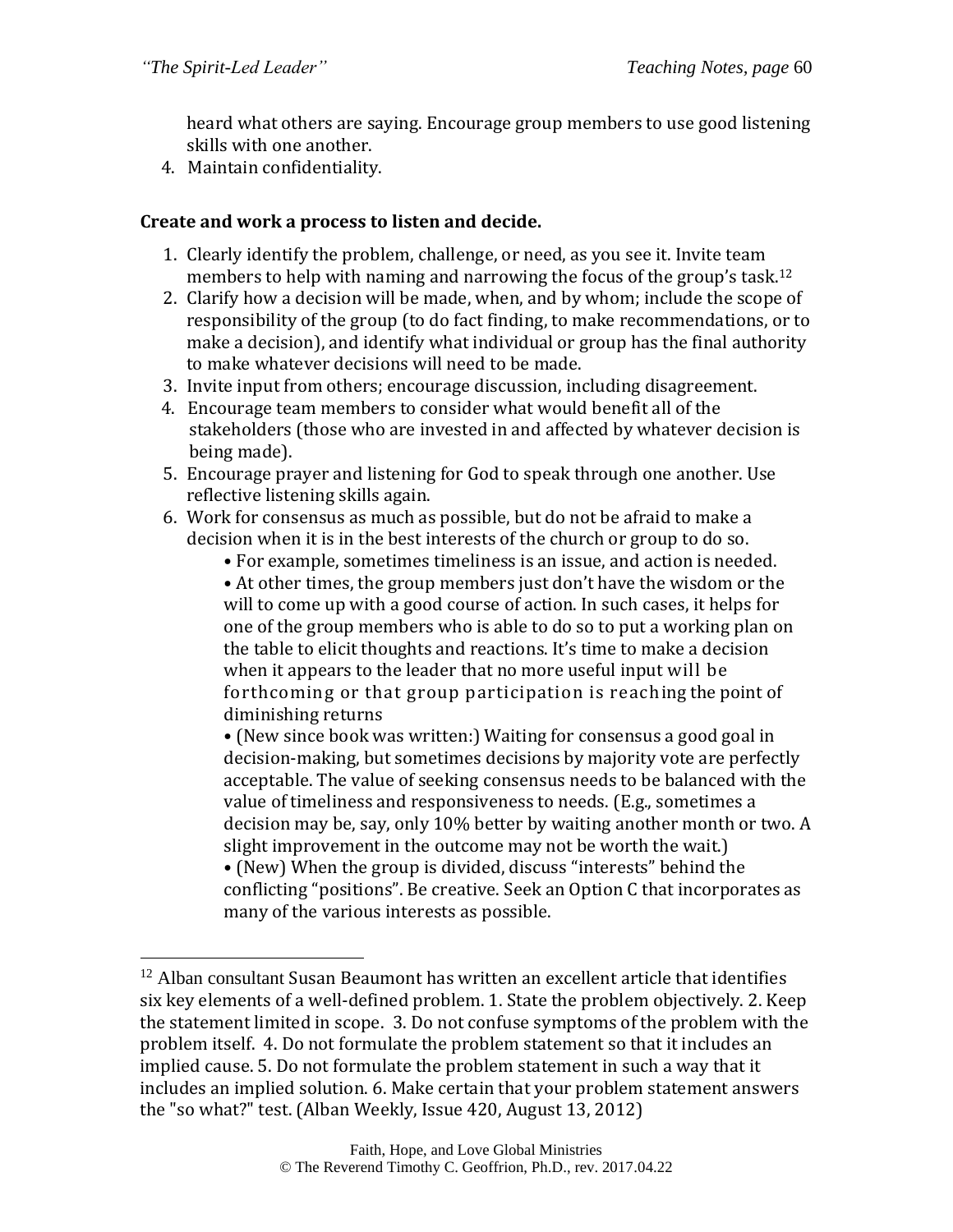6. Bring closure to the process by signaling when gathering input or discussion is finished. If you've done a good job on steps 2 and 3, ending the discussion should come as no surprise to anyone. Then make a clear decision that everyone understands, and implement the decision as soon as possible.

Bringing closure to the process and then acting on the decision made are important to keep faith with others. If you invite someone to participate in a decision-making group, they expect that there will be tangible results for their time and effort. If we perpetuate our "listening" too long, the process can become counterproductive, demoralizing participants and delaying needed action. Sometimes we don't bring closure under the guise of listening, when really there is a problem with our leadership or process—e.g., sometimes we are actually taking a passive role, avoiding conflict, or becoming mired in indecision. Group processes need to have a clear goal, a workable process, full and constructive participation, and closure.

## **Respond constructively: Be careful not to overreact or react prematurely.**

- 1. Beware of reacting verbally or nonverbally to others' thoughts and feelings, especially if you are feeling defensive or embarrassed, or otherwise take the viewpoint personally. In other words, don't let your emotions ruin your dialogue with someone.
- 2. Counterproductive reactions may include looking angry, rolling your eyes, sighing, furrowing your brows, adding an edge to your voice, raising your voice, and giving other physical indicators of displeasure.

• Remember that you are in a position of leadership and that people will hear more than your thoughts and feelings when you communicate. They will hear what you say as "the opinion of the boss"—a fact that can make them uncomfortable about disagreeing with you or worried about upsetting you. They may also give too much weight to your opinion, and be excessively hurt by your disapproval.

• Thus, if we value the input of others, we must be careful not to inhibit a free flow of convictions and opinions. We will destroy communication if we start rebuking, overpowering, or appearing to manipulate those who have the courage to speak up. Remember, we want others to participate freely as long as they are on task.

3. However, if someone's participation is clearly counterproductive or off task, you may need to redirect the conversation.

• Sometimes others will try to sabotage a process, work out their anger or resentment of others, or in some other way reflect a relational breakdown by negative comments or behavior in a group meeting. We need wisdom and discretion in handling each situation constructively. • Sometimes the person needs a gentle reminder of norms for group discussion. Sometimes a sharp verbal rebuke is in order. Still other times, it is best to stop the process altogether to attend to the relational issues that are suddenly exposed for all to see.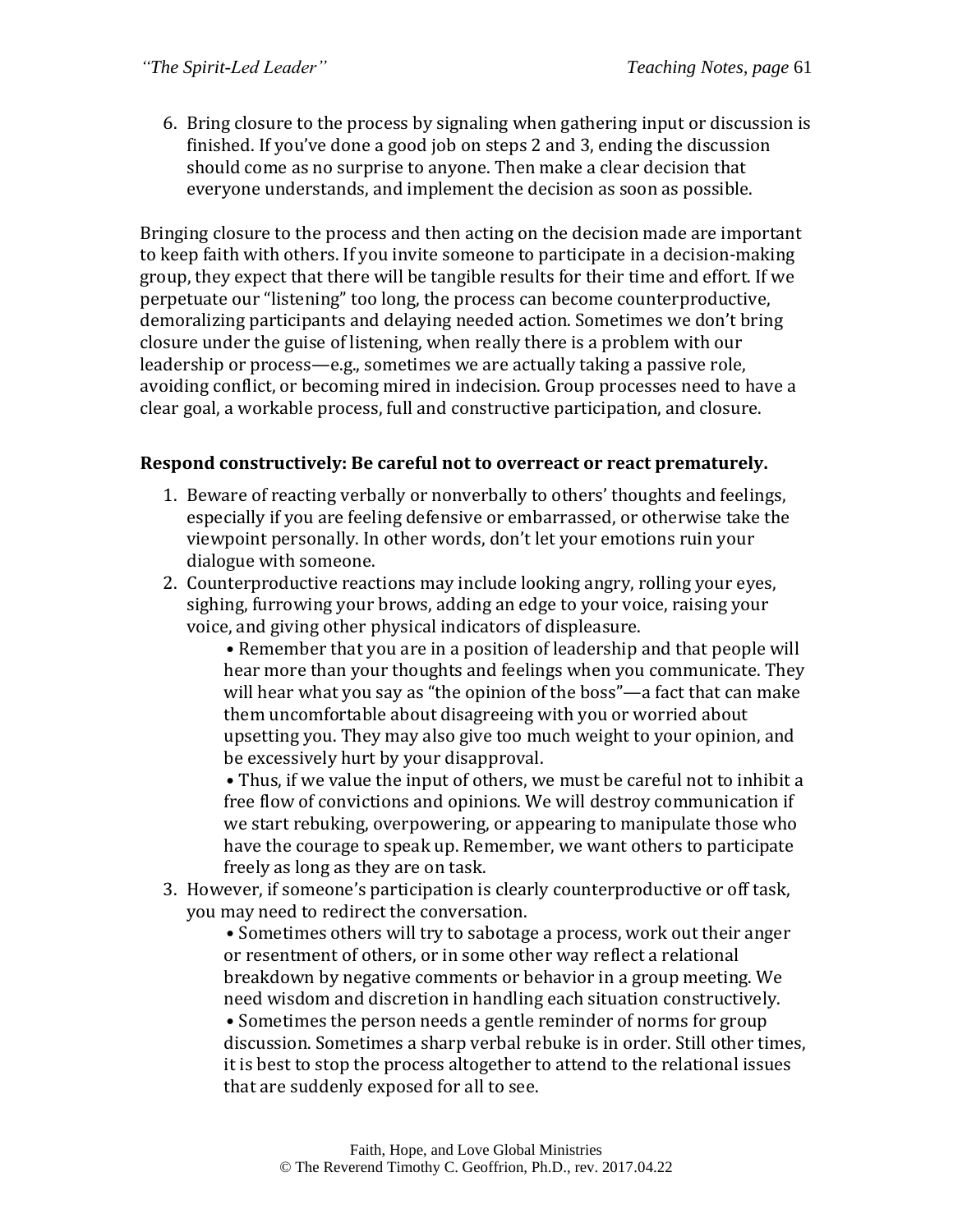• At other times, we may need to be patient, because some may need time to figure out what they think and feel, especially if they are fearful. In such cases, these individuals may appear to be off task or reacting counterproductively when they are really figuring out what they want to say.

### **Questions/Discussion**

**For Personal Reflection** "How do I need to listen better as a leader? How would my leadership be stronger if I listened longer and more closely to others?"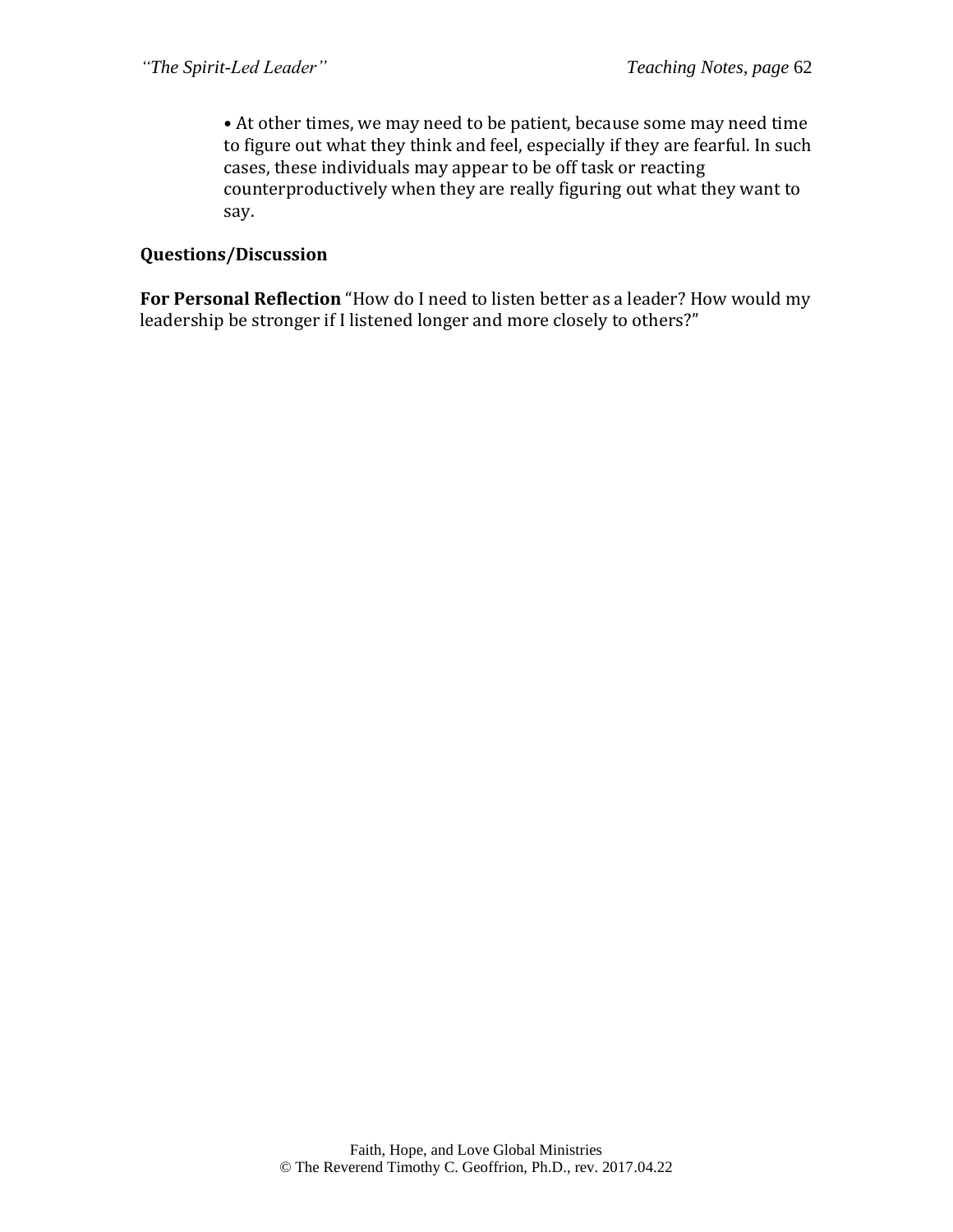## **SESSION 14—Trusting God**

90 Minutes

#### **Focus**

*Small Groups* (15 minutes) Q. When it is hardest for me to trust God?

Q. How does lack of trust in God affect my life and leadership?

Q. How does trust in God help my life and leadership?

*Large Group discussion* (15 minutes)

### **Transition**

Our subject in this session is trust in God. Trust can one of the most important, yet most difficult, issues for Christians and Christian leaders. It may be easy to trust in God when everything is going well, but how about when everything seems to go wrong and to collapse around you?

In this session, we're going to talk about what we can trust God for. However, first, I'm going to ask you to listen to some more of my story for a little while. I would like you to listen for what my experience means to me and how I've chosen to interpret my experience.

#### **Tim's Story** (15 minutes)

One day, in the mid-1980's, I suddenly realized that I didn't trust God as much as I once did. I had just experienced ten years of one disillusioning, disappointing, heartwrenching experience after another. My faith had been shaken. I still worshiped and believed in Christ, but something had shifted inside me. And the changes weren't all good.

But let me back up to the beginning of the story. Disillusionment with God and ministry began setting in about one year into my first pastorate.

In the mid-1980s, my wife and I served as pastors of a small congregation outside Chicago. During our four years there, we lost one child in a miscarriage, and my roommate from college died at the age of 28. I was working up to 70 hours a week in ministry, but I wasn't seeing the results I had hoped for. While meaningful ministry was taking place, forces much larger than I were keeping this congregation from becoming the growing, vibrant ministry I had envisioned. I didn't know why God didn't seem to be helping more.

Then I got sick. On June 24, 1986, the day after my first son was born, I received frightening news. My doctor called me on the telephone. We had been doing some testing, and now he had the results. He tried to break it to me gently. I had been diagnosed with a fatal skin disease. I had perhaps 10 good years left, he told me.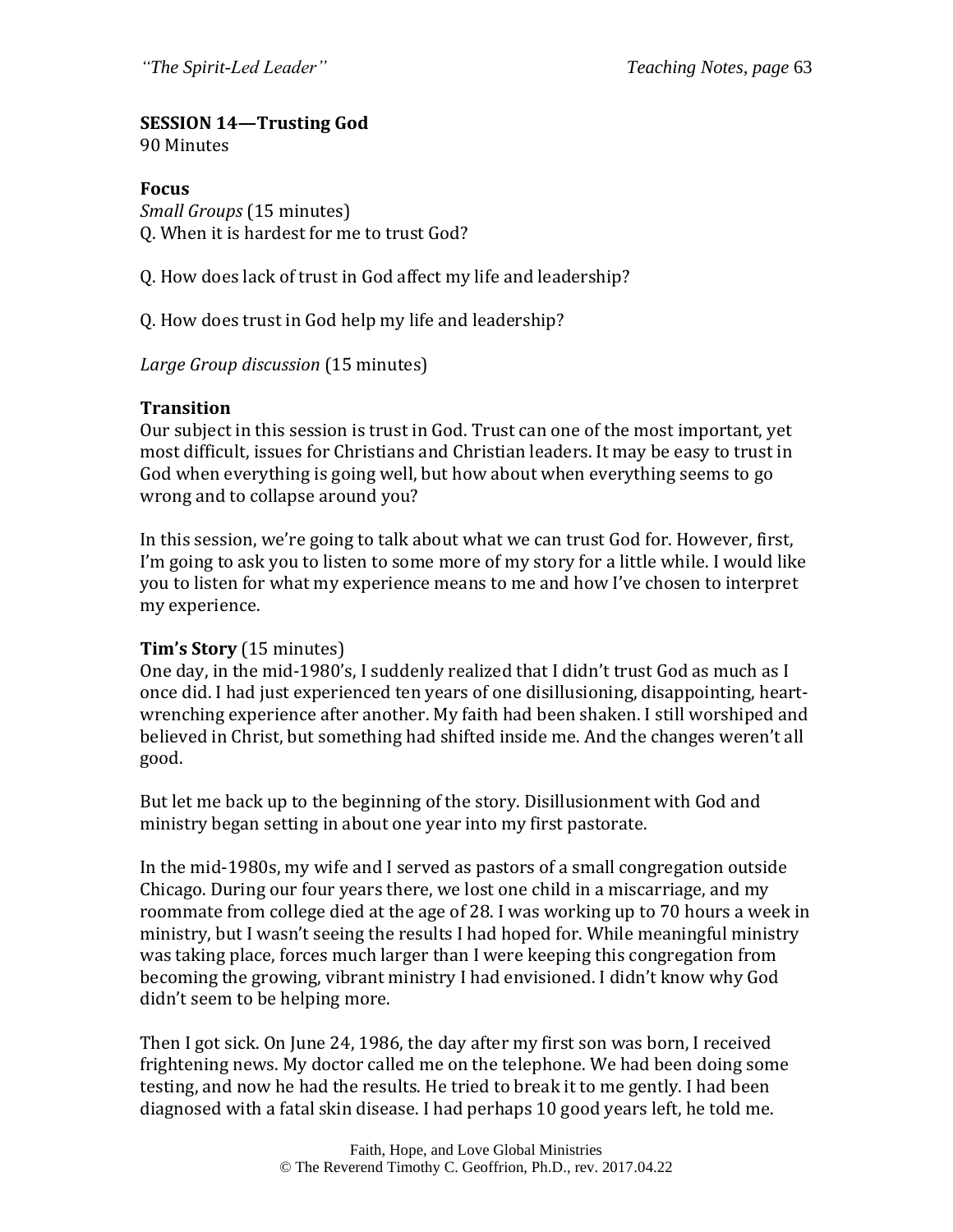Hearing this prognosis was like being punched in the stomach. What was going on? God had not blessed our efforts at the church the way I had expected. He didn't save our daughter from death, and now it looked as though my newborn son was going to be fatherless before becoming a teenager, and my wife a widow.

Then my mother got Alzheimer's disease, which completely took her mind away. My father was forced to retire early. We watched helplessly as his health declined faster than hers. There was little we could do to help either of them. As it turned out, the stress of caring for her took my father's life in 1998, long before she eventually died in 2002.

None of this made sense to me. Both of my parents had been faithful and devoted workers at a Christian college, and yet God didn't seem to take care of them. I had worked as hard as I knew how in Christian ministry, and instead of being blessed, I was surrounded by sickness and death. I didn't realize it at the time, but I had entered into full-time Christian ministry with an implicit contract with God: I thought that if I served faithfully, Lord would take care of me.

Now, I don't know what I thought "take care of" actually meant. In retrospect, I suppose I unconsciously assumed that my family and I would be protected from harm and that God would bless me with a fruitful ministry to some undefined extent. Whatever I expected, though, I knew I wasn't getting it. All the pain, losses, disappointment, and struggles without more "to show for" my hard work and faithfulness just didn't seem right. God had failed my parents, my family, my church, and me, so I thought, and my disappointment had begun to turn to doubt and bitterness.

Then, in January 1995, I chose to attend an eight-day spiritual retreat…. We worshiped, we prayed, and we did some soul-searching…. I was looking for some guidance from God about my future. I was completely surprised by what I received.

The second night I suddenly realized that something was wrong with my relationship with God. I didn't know how long I had felt this way, but unexpectedly the truth was right before me. Though I was at the retreat still looking to God to help me, I abruptly realized that, at the core of my being, I didn't really trust God anymore. There had been too much disappointment and pain, and I blamed God. From my perspective, God had let me down.

I was at a crossroads, and I knew it. I realized that to go forward, I was going to have to decide: was I going to choose to trust God or not? I could no longer serve as a Christian leader and teacher while secretly doubting God's goodness and activity in my life. **I had seen the problem, and now I was going to have to choose**: continue to be bitter about my mother's disease and all the other losses in my life, or choose to trust that God was somehow still active in my life for good in ways that I could not fully understand or discern.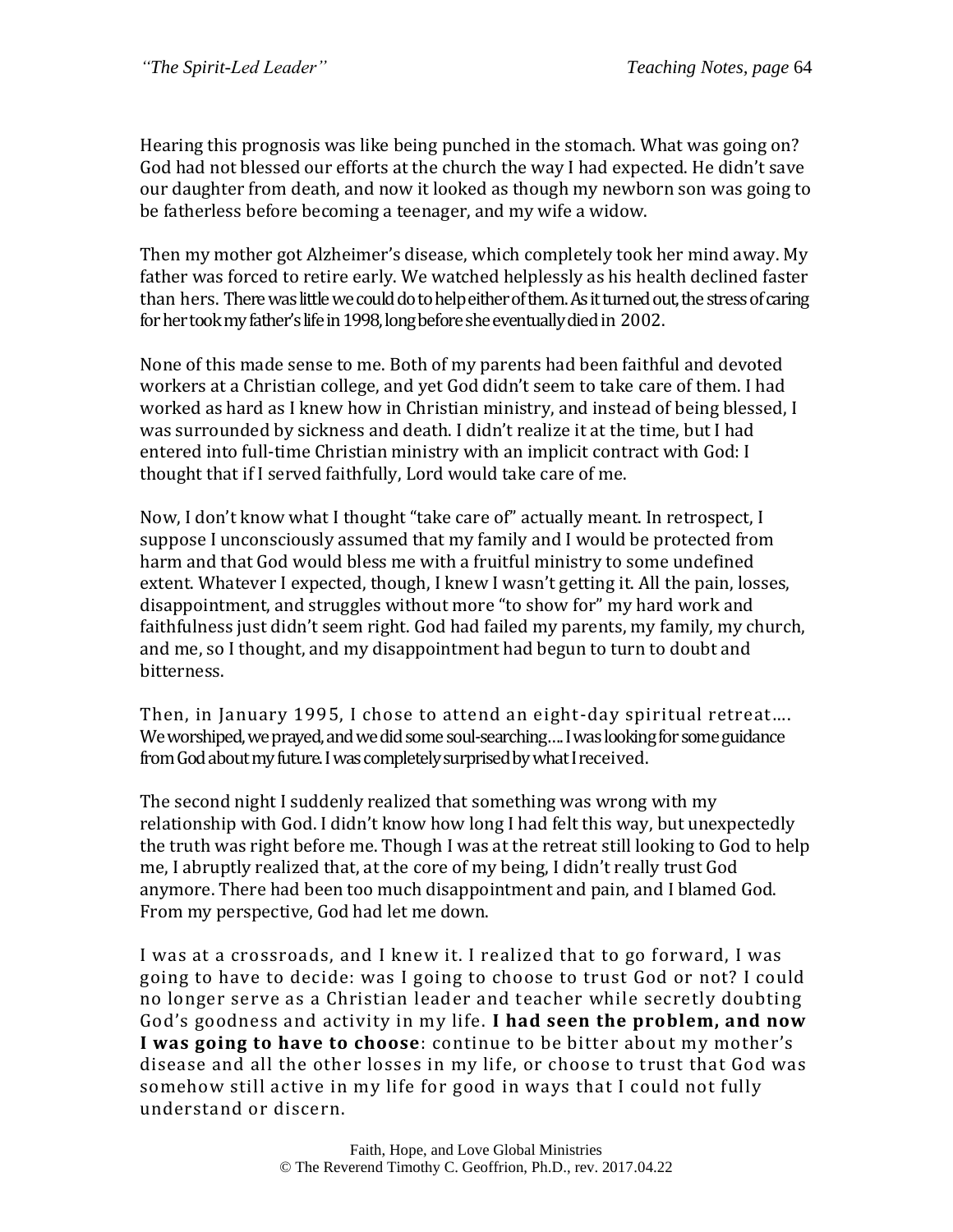[Logically, there was a third option. I could have chosen to jettison my belief in God altogether, neither trusting that God is loving and good nor remaining bitter at a God who seemingly might not be good or care about me. However, the truth was, I did believe in God. I was sure of my salvation. Despite my doubt and bitterness, God had blessed me with increased faith and appreciation for God's grace and for Jesus Christ. I also had experienced the love of God in ways that had brought me much comfort, joy, and peace. It would have been thoroughly dishonest for me to pretend that I no longer believed in God or for me to claim that God wasn't loving—there was too much in my heart, mind, and experience that suggested otherwise. Yet, at the same time, it would have been just as dishonest if I did not acknowledge the huge block that was hindering my relationship with God. **The truth was, I had a trust problem**.]

When all this became clear to me, I knew in an instant what I would choose. I was sick of carrying around bitterness in my heart, and I was eager to resolve the cognitive dissonance I had been experiencing. Instead of blaming God for my difficult life experiences, I could trust in the God of Jesus Christ and the writers of the Bible. This God was not a stranger to me, but someone I loved and had come to know in many meaningful ways over the years.

## *Lessons Learned*

- 1. I realized that it was my expectations of God that had failed me, not God.
- 2. Trust is a choice in the midst of life's painful and ambiguous circumstances. In a moment that felt like the equivalent of scales falling from my eyes, I could suddenly see what I had been blind to. I realized I could choose to trust God, and I grabbed the option—gladly.

Henri Nouwen puts it this way, "Where there is reason for gratitude, there can always be found a reason for bitterness. It is here we are faced with the freedom to make a decision. We can decide to be grateful or to be bitter" (*Life of the Beloved. Spiritual Living in a Secular World*, p. 61).

Joshua told the Israelites: "Now fear the LORD and serve him with all faithfulness. Throw away the gods your forefathers worshiped beyond the River and in Egypt, and serve the LORD. But if serving the LORD seems undesirable to you, then *choose for yourselves this day whom you will serve*, whether the gods your forefathers served beyond the River, or the gods of the Amorites, in whose land you are living. But as for me and my household, we will serve the LORD" (Josh 24:14-15).

3. No matter how dark it gets, or how lost I feel, I can always choose to trust God. I can also choose to believe that there is a way back to God and a way forward for my life.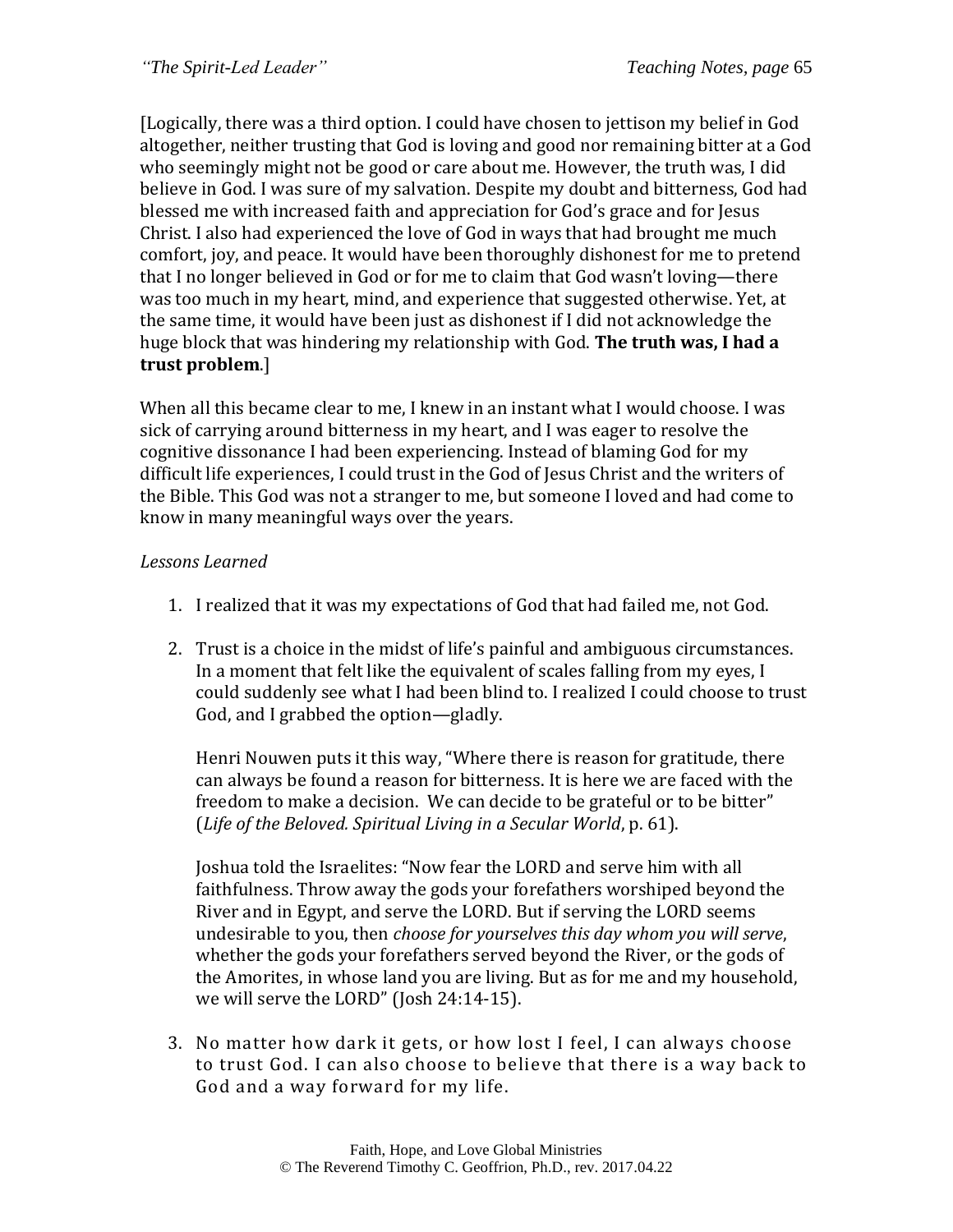#### **Spiritual Leadership Practice 8** Always trust God. **Soul Principle 8** Steadfast trust in God is indispensable to spiritual vitality and leadership.

The answer to doubt and disillusionment with God is not ignoring our doubts. It is not pretending as if we do not have questions or pain in our heart. It is not trying to force ourselves and others to believe by simply preaching louder and more forcefully.

No, the answer to doubt begins by acknowledging that there are many things we do not understand about God, ourselves, and this life. Yet, we can choose to take a leap to faith (Søren Kierkegaard). We reach the end of our ability to reason our way to God, and choose to put our trust in our Creator and in God's son, Jesus Christ, as God-incarnate, our Savior and Lord.

Then, the more you learn to live by faith, the more you can offer strong, solid, faithfull leadership in every aspect of your life—at work, in service, in your marriage, in your family, with your friends and neighbors, and in your ministry.

# **Biblical Teaching for Living by Faith** (45 minutes)

Scriptures provide the theological foundation for maintaining an attitude of trust in God.

## **1. Remember your limited ability to understand the will and ways of God.**

For my thoughts are not your thoughts, neither are your ways my ways, says the LORD. For as the heavens are higher than the earth, so are my ways higher than your ways, and my thoughts than your thoughts. Isaiah 55:8-9 NIV

After Jesus' death, two disciples met Jesus on the road to Emmaus. When he asked them what they were discussing, "they stood still, looking sad." Luke 24:17 NRSV

Beware of getting "stuck" on the road of life, stopped in your tracks with downcast faces, supposing all is lost. When life's events just don't make sense to you and you cannot imagine how God could be a part of what is happening, remember the limitations of your ability to grasp the ways of the Lord. God may be up to something that you cannot even imagine, let alone comprehend.

# **2. Expect God to be at work in your life and leadership, leading and guiding you.**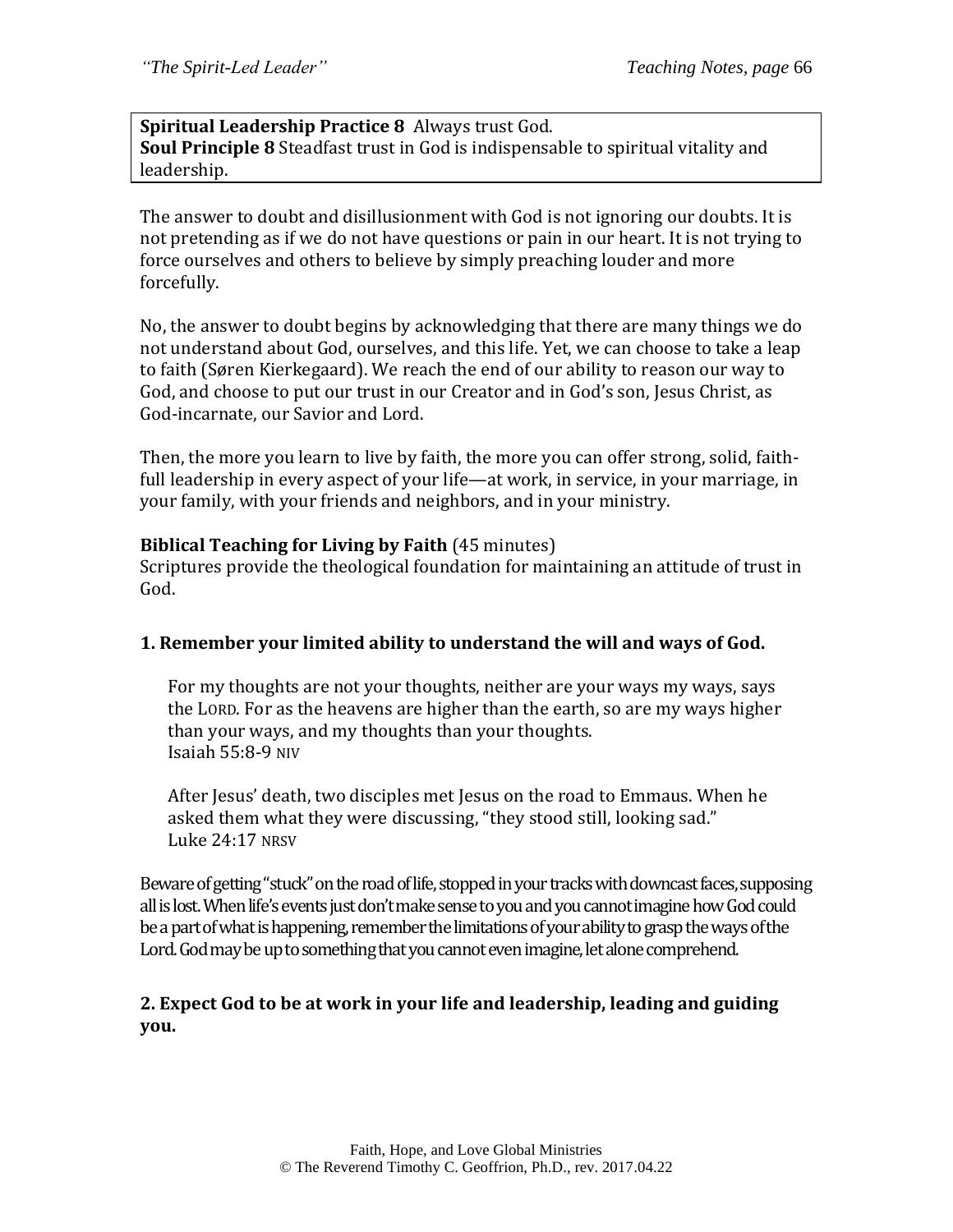Trust in the LORD with all your heart and lean not on your own understanding; in all your ways acknowledge him, and he will make your paths straight.

Proverbs 3:5-6 NIV

If any of you is lacking in wisdom, ask God, who gives to all generously and ungrudgingly, and it will be given you. But ask in faith, never doubting, for the one who doubts is like a wave of the sea, driven and tossed by the wind. James 1:5-6 NRSV

Spiritually mature individuals and leaders know the tremendous value of seeking God's leading and guidance in little and big ways, every day, in every aspect of their life. Each of us has to learn how to discern God's activity in our life over time. Wise individuals and effective leaders also know that they often need to draw on a whole host of resources, experts, and experiences to make good decisions.

We are called to submit our will to God's will and to not to jump to conclusions based on our own understanding of circumstances. The way of faith is to seek Spirit-inspired wisdom and direction, to do the best that we can with the knowledge and resources available to us, and to trust that the Lord God will direct our paths, according to his will.

## **3. Expect God to build character and faith out of your experiences of suffering.**

## *Romans 5:3-5*

We also rejoice in our sufferings, because we know that suffering produces perseverance; perseverance, character; and character, hope. And hope does not disappoint us, because God has poured out his love into our hearts by the Holy Spirit, whom he has given us. Romans 5:3-5 NIV

Some Christians become bitter when they go through tragedy, such as the loss of a child, a horrible accident, or a brutal crime. They may feel abandoned. They can't imagine a good God allowing such a thing, and certainly can't see any good in it. The first thing to remember in such circumstances is that just because we can't understand what's going on doesn't mean God isn't at work now, just as God has been in the past. God's actions in history (in Christ's life, sacrificial death, and resurrection, and in many aspects of our life experience) encourage us to believe that God will continue to work in our life for good, ultimately bringing us salvation from judgment and death.

*Romans 8:28-29*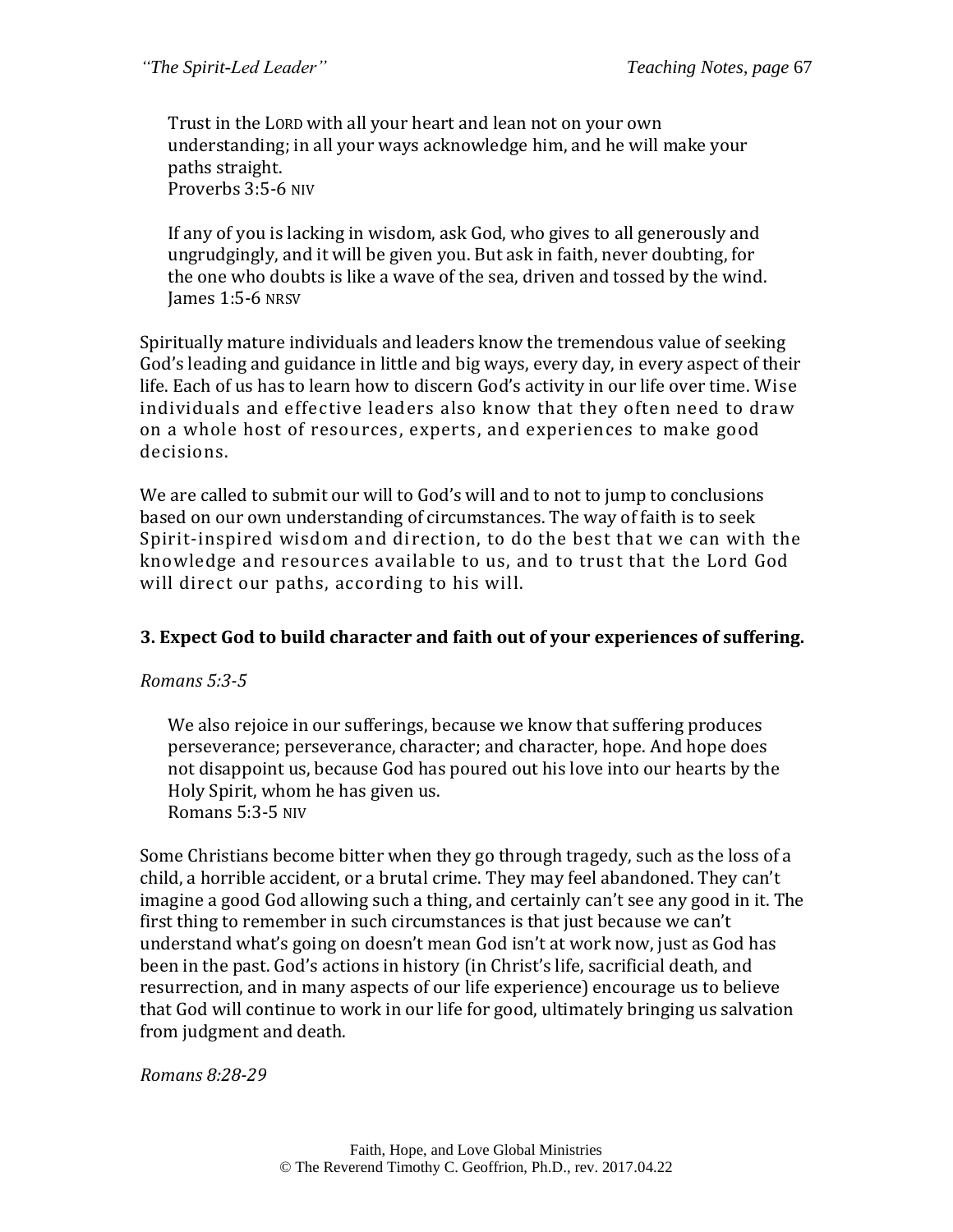We know that all things work together for good for those who love God, who are called according to his purpose. For those whom he foreknew he also predestined to be conformed to the image of his Son, in order that he might be the firstborn within a large family. Romans 8:28-29 NRSV

Paul did not say that God caused our suffering. We simply do not know when God's hand is behind a human event. Instead, the assurance of these passages is that, regardless of what happens, all things work together for good in the Christian's life. Regardless of the source of our trials, God is at work transforming our painful ordeals into constructive outcomes, which God defines as our becoming more and more like Christ.

Paul doesn't say that we will always be able to discern the good at the time, or perhaps even in this life. However, as our minds become renewed and as we experience transformation, we will be increasingly able to discern that God's will is good (Rom. 12:2).

The ultimate good Paul had in mind in Romans 8 is our becoming more and more like Christ—that and experiencing our salvation. He does not promise a long, happy, and prosperous life according to our agenda. While humans tend to focus on this life and define good only in temporal terms, God's perspective is eternal. We tend to care about our happiness. God cares about character, an enduring relationship with him, and our bringing glory and honor to him. He wants us to have joy, too, but joy comes from fulfilling God's will.

#### *1 Peter 1:6-9*

In this [hope of salvation] you greatly rejoice, though now for a little while you may have had to suffer grief in all kinds of trials. These have come so that your faith—of greater worth than gold, which perishes even though refined by fire—may be proved genuine and may result in praise, glory and honor when Jesus Christ is revealed. Though you have not seen him, you love him; and even though you do not see him now, you believe in him and are filled with an inexpressible and glorious joy for you are receiving the goal of your faith, the salvation of your souls.

1 Peter 1:6-9 NIV

Peter is saying that hope with a long term perspective provides a foundation for hope and joy in the short term. Regardless of the source of any given trial, God's purposes in our suffering include demonstrating to us and others that God has truly created a solid faith within us (1:7). God achieves this goal through a process that often reveals our weakness before it establishes our strength.

#### **4. Take encouragement from opportunities to share in the sufferings of Christ.**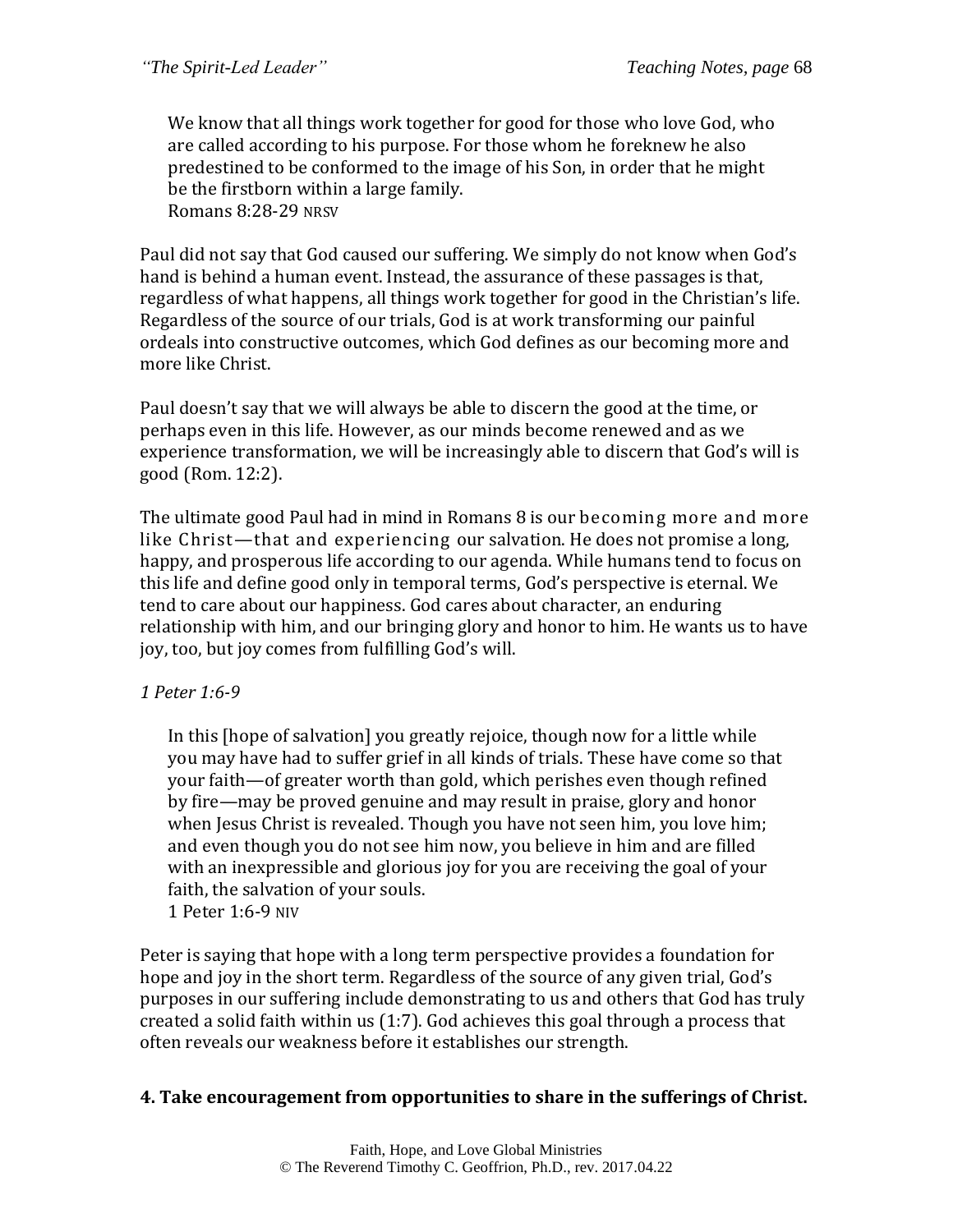## *Romans 8:17*

Now if we are children, then we are heirs—heirs of God and co-heirs with Christ, if indeed we share in his sufferings in order that we may also share in his glory.

Romans 8:17 NIV

Apart from the suffering that we experience from trials and loss, sometimes suffering comes as a direct result of serving Christ. In many places in the world, Christians suffer physically for their faith. Others experience psychological and emotional suffering, too. At the very least, Christians should expect an unbelieving world to react in ways similar to the people of Jesus' time: with disbelief, false accusation, anger, hatred, jealousy, rejection, and opposition. While painful and often stressful, sharing in the suffering of Christ has been considered a privilege by Christians in every generation.<sup>13</sup>

## *Ephesians 6:10-20*

In Ephesians 6:10-20, Paul teaches that Christians are in battle with forces of evil. Expect opposition, take strength from God's word and the Holy Spirit, stand firm in your faith, and take comfort knowing that all Christians struggle against the same forces. Let us stand together, with Christ, that we may rejoice together.

# **5. Cling to Jesus Christ, who promises to never let you go.**

"Never will I leave you, never will I forsake you," says the Lord. Hebrews 13:5 NIV

"For I am convinced that neither death nor life, neither angels nor demons, neither the present nor the future, nor any powers, neither height nor depth, nor anything else in all creation, will be able to separate us from the love of God that is in Christ Jesus our Lord. Romans 8:38-39 NIV

The Lord's love and presence with us does not guarantee freedom from suffering and death, but he assures us that he will not abandon us, no matter what we may have to face. **Whatever painful experiences we endure are simply not the final word in our lives**. Trust means believing that, all appearances to the contrary notwithstanding, God is still for us, and that nothing can sever the eternal bond of love between us. God is continually acting to accomplish his good, pleasing, and

<sup>13</sup> See, too, Frances M. Young, *Brokenness & Blessing: Towards a Biblical Spirituality* (Grand Rapids, MI, Baker Academic, 2007). Frances M. Young, retired professor of theology at the University of Birmingham, England, has written about the role of suffering in the life of believers, growing out of her own experience with a disabled son, and from her considerable academic knowledge. With the desert fathers (and mothers?), she affirms the mystery of God and the fundamental role of suffering in our spiritual development.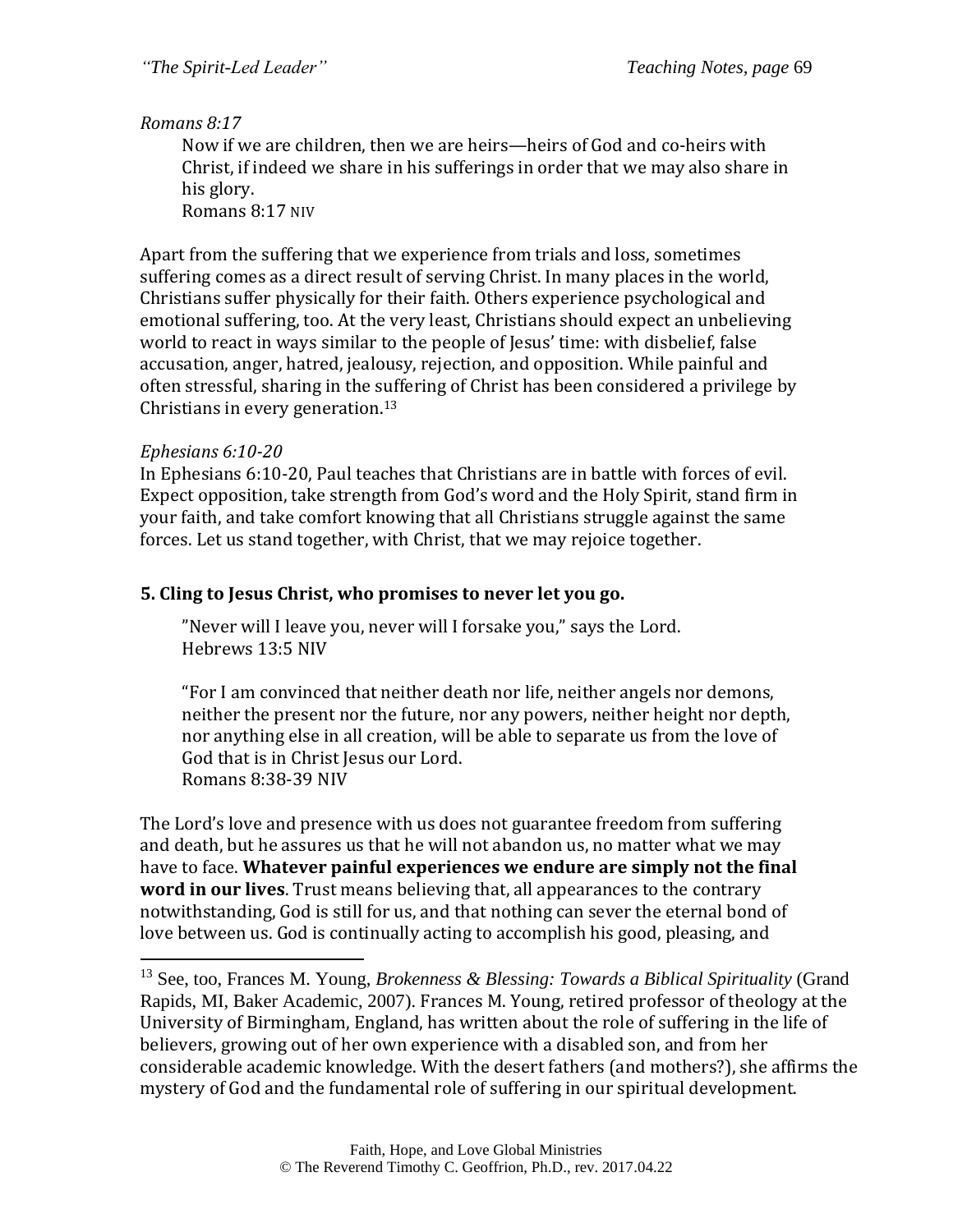perfect will, even in times that we must pass through the valley of the shadow of death on the way. "'Never will I leave you, never will I forsake you,' says the Lord" (Heb. 13:5 NIV).

## **6. Replace anxiety with prayer.**

Philippians 4:6-7

One of the biggest threats to my relationship with God is anxiety. When I feel anxious, I lose my joy and peace. I tense up. This is one reason Paul taught the Philippians to "be anxious for nothing, but in everything, by prayer and petition, with thanksgiving, make your requests known to God, and the peace of God, that transcends all understanding, will *guard your hearts and mind* in Christ Jesus"

# Practical: Let Anxiety be your teacher.

Anxiety can alert us to our need to pay attention to something in our lives. Something important is at stake. The practical pastoral question is: how can I best respond to the situation at hand?

- 1. Time for action?
- 2. Wait?
- 3. Let go?

We pray in times of anxiety in order to release our anxiety over we cannot control, for at least four reasons. We put our concerns into God's hands so that…

- 1. we can live at peace,
- 2. we can use our energy for constructive purposes,
- 3. we can be more gentle and kind to others in the midst of whatever else we may be going through, and
- 4. we can listen better to whatever God may want to say to us in the midst of our crisis, which is also often an opportunity for growth or service.

## *The Spiritual Leaders the Church and World Need*

Our world needs more leaders who have experienced the transforming power of God to set them free from doubt, fear, insecurity, immorality and any other stumbling block to their faith and leadership. What does this look like?

• They have admitted their disappointment, frustration, anger, and even bitterness, but they refuse to remain stuck.

• They are seeking to let the light of faith shine on their darkest thoughts, fears, pain, and distress, so that they may consistently live and lead from a place of genuine trust in God.

• They do not let their troubles turn them inward or undermine their confidence, vitality, or ability to lead. Instead, they will choose to believe that God has not abandoned them and will look for God's activity in the midst of their life and leadership.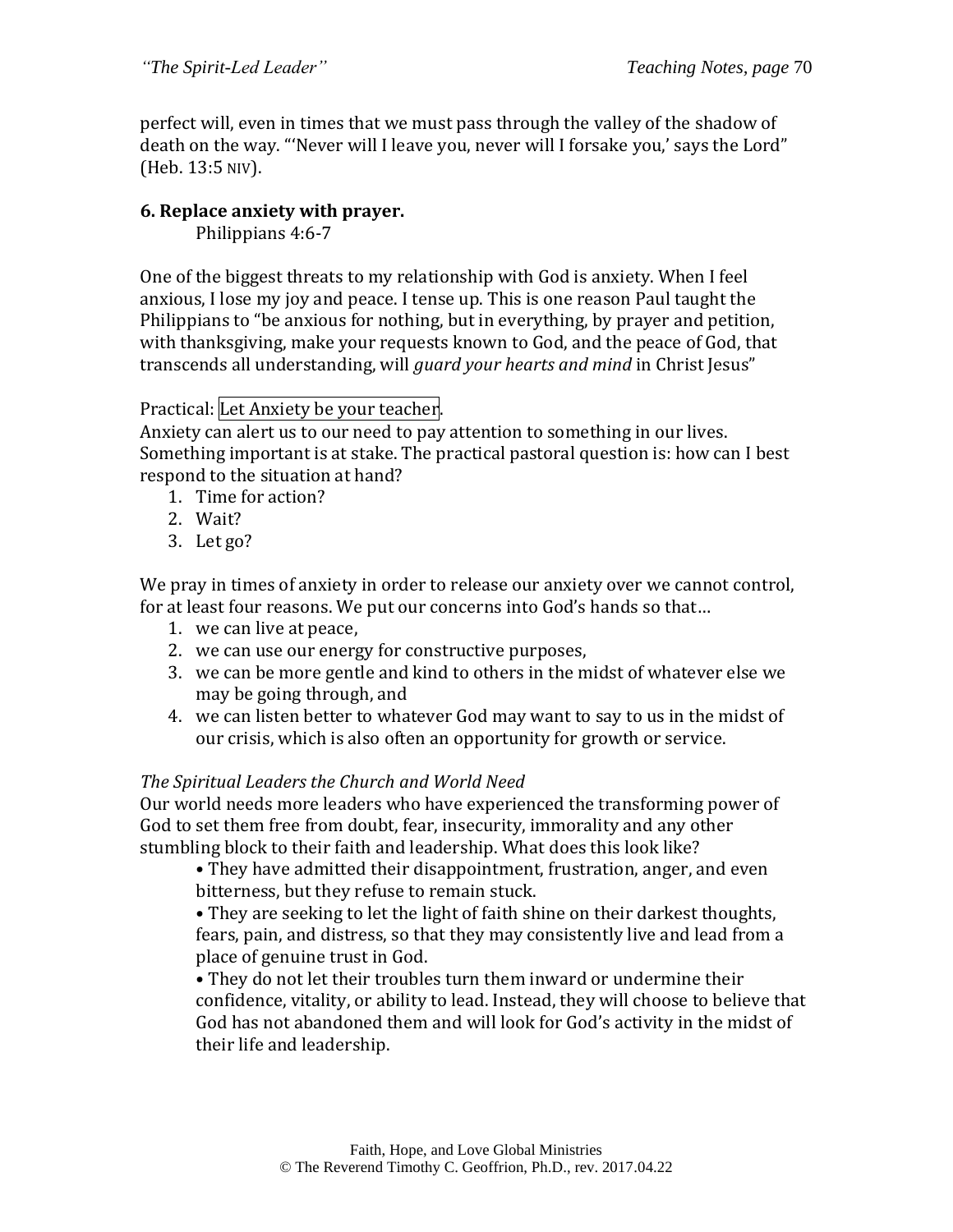I'm not talking about living in denial or in an idealized spiritual state of existence that hardly anyone could ever reach. I'm describing fallible, less-than-whole leaders—because that's the only kind there are. I'm talking about leaders who have nonetheless faced their own demons and are learning how to walk by faith.

### **Spiritual Practicum—Journaling**

Journaling = Diary + thoughts, feelings, concerns, ideas, and questions about your life and relationship with God. Turn the concerns and questions into prayers. Incorporate drawings or other symbols that have value to you.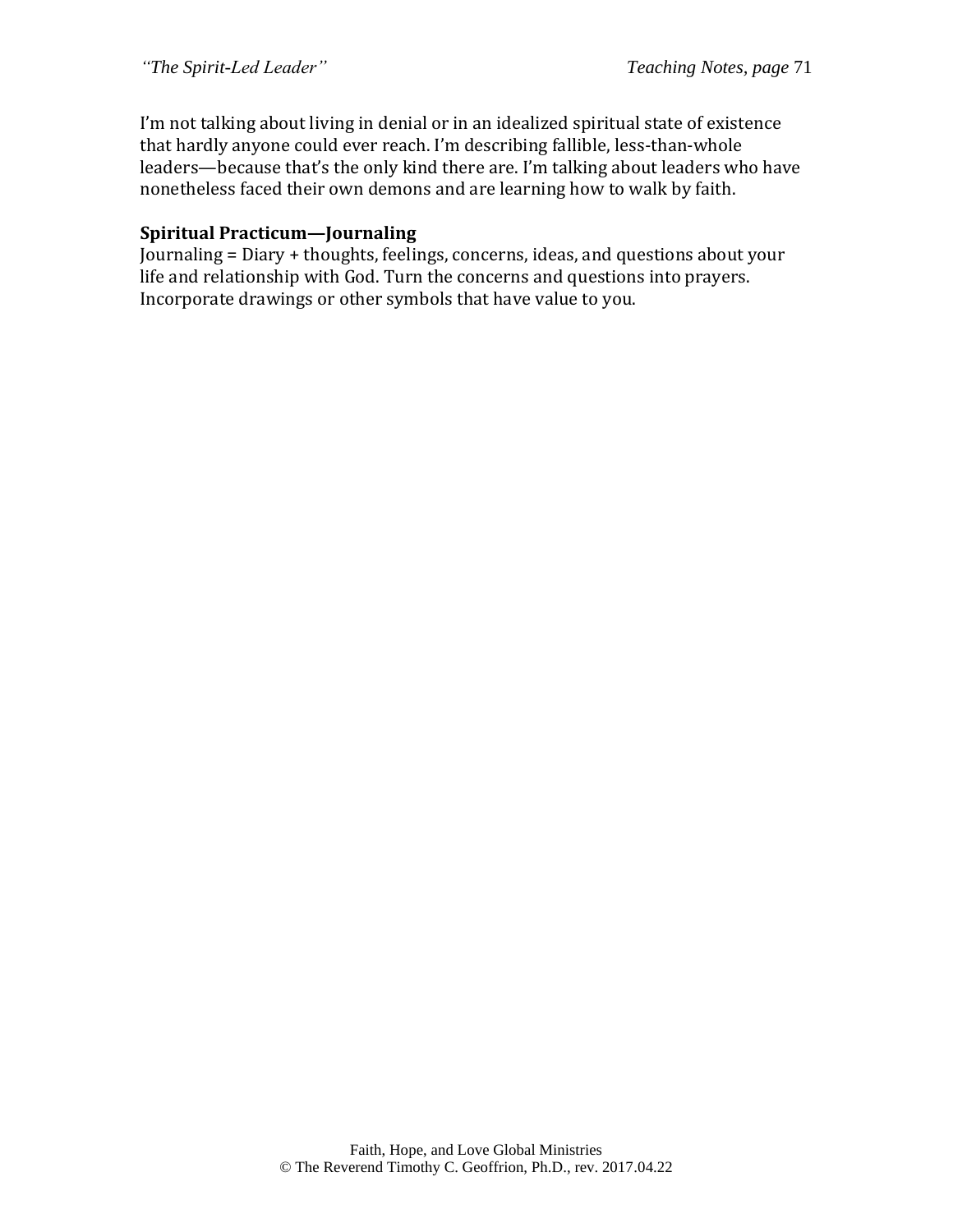# **SESSION 15—The Heart of Spirit-Led Leadership**

90 Minutes

**Introduction.** In this session, we are going to focus about one very important aspect of our relationship with God that is at the heart of a vital relationship with God, and thus at the heart of Spirit-led leadership as well.

**Leadership Practice 9** Open yourself fully to the love and grace of God. **Soul Principle 9** The grace of God creates the only sure foundation for personal transformation and effective spiritual leadership.

*Tim's Story— When I experienced grace in a way that changed my life, relationships and ministries dramatically…* (15 minutes)

Of all the things I have learned and experienced as a Christian and as a leader, the greatest learning by far has come from experiencing the immensity of God's love and the life-changing power of God's grace.

By the gracious provision of God, I arrived in Minneapolis with my family in 1993, just in time for a weeklong seminar on shame …. What I heard that first night has changed my life forever. The speaker talked about the prevalence of shame in our culture, and how it negatively affects our lives.

Now, first, I need to differentiate between guilt, feeling ashamed, and toxic shame. The first two feelings are normal and healthy, but the third is like poison.

#### 3 different and important feelings

• Guilt is feeling bad about something you've done.

• Feeling ashamed means that you are embarrassed that you have said or done something wrong.

• Toxic shame comes about when our feelings of guilt and shame become so strong that we truly believe something is wrong with us that can't be fixed. You believe that you have not only done something bad; but that you are bad.

When toxic shame is in the soil of our lives, it produces a variety of fruit or plants. **One is like a weed**, which we would all recognize readily: negative, self-defeating, self-destructive behavior. At core, the people whose lives "grow weeds" have a low self-image and fail to see the good that God is doing in their lives. We see the symptoms all the time society: people taking drugs, eating or drinking excessively, engaging in casual sex, even attempting suicide.

Yet**, there is another kind of plant** that grows from soil contaminated by toxic shame. This plant may actually look beautiful. It is the flower of high achievement or taking positions of power. It may even **look like a strong healthy tree**. The people who cultivate this flower work hard to prove to themselves and to others that they really are good people.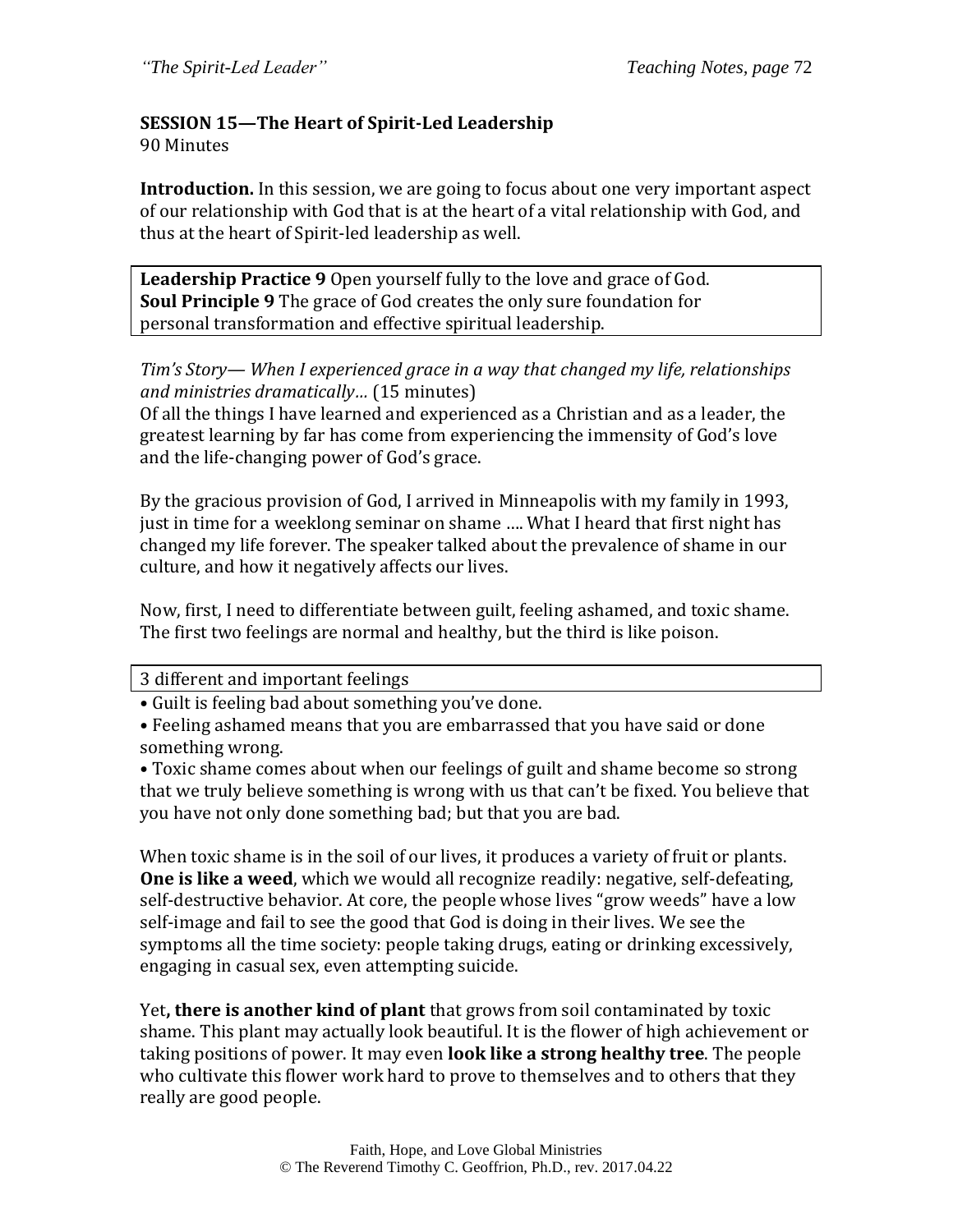Now, achievement can be a very good thing, but not when we are driven to perform and to achieve as a desperate attempt to feel good about ourselves. At some point, we may give up out of frustration and discouragement. Or we may keep pushing and driving ourselves to exhaustion without finding the peace we seek.

The message pierced my heart. I realize that I spent many years trying to achieve by getting academic degrees, by seeking status, by trying to look good. But as I sat in the audience, instead of thinking about my accomplishments, all I could think about were my mistakes, my sins, and my failures. I felt like a failure. I didn't feel very valuable as a person.

In other words, I was filled with shame—shame over past sin, shame over inadequacy and missteps, shame over rejection, shame over not having a job. All my failures and shortcomings started piling up on each other in my mind….

Yet, what I learned that night is that there is a better way to live life and to view ourselves. Instead of looking to our abilities, achievements or status to feel good about ourselves, we must look to God and God's view of us. We are loved because we are precious creations of God, not because of anything we have done or what our role or position in life is.

And, yes, sin is a problem, but God has taken care of that, too. That was the purpose of Jesus' life and death. That's how great God's love for us is: "…while we still were sinners, Christ died for us" (Rom. 5:8 NRSV). God loves us as one of his own and has forgiven us for all of our sins.

That night was transformative for me. I began looking at myself differently. Years later, when someone asked me, "Who are you?" My answer was simply, "I am loved."

# **Implications for Spiritual Life and Leadership** (30 minutes)

As believers truly experience the love and grace of God, they are likely to experience the following.

## 1. True Rest

Matthew 11:28-30—What we most need and long for.

What many of us most need spiritually is a sense of confidence about our worth and value in God's eyes. We need to let go of all our striving to try to prove our worth. Instead, we need to **rest in God's love, mercy and grace**. This spiritual truth has many implications for life and leadership.

When we rest in Christ, there is no greater source of hope available to us. Our lives will always have meaning and purpose, they will always have love and nurture, and they will ultimately be secure, no matter what we may suffer along the way. We will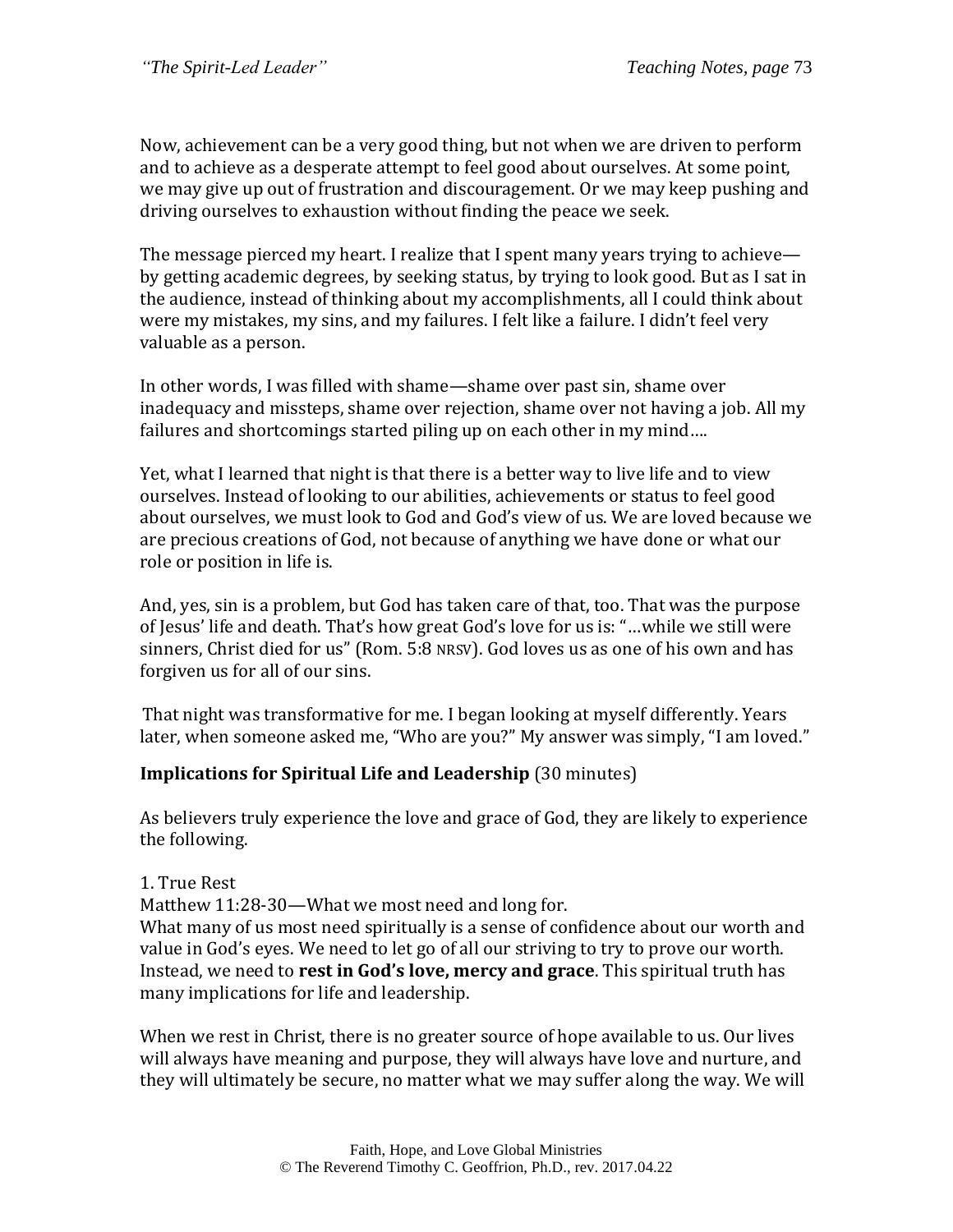be rooted in who God is and what God provides through Christ, and not dependent on our own efforts.

2. More freedom to love ourselves and live without shame Romans 8:6—To set the mind on the flesh is death, but to set the mind on the Spirit is life and peace.

When we finally find our sense of well-being in God's grace, we do not need to be embarrassed or ashamed about our life or our spiritual leadership, regardless of what others may think about us. Without shame, we are freer to love ourselves as God loves us. God delights in his children, and wants us to genuinely value ourselves as his precious creation.

Now if we feel ashamed, because we are actively involved in sin, there is only one remedy: repentance. We must stop sinning if we want to be free from shame. All of us will sin from time to time, but we must confess our sin, turn away from it (repent), receive forgiveness, and seek to follow the Holy Spirit. God's grace and forgiveness are not instead of repentance or good works. Rather they are the foundation that enables us, through the Holy Spirit, to live life fully and do the good works God has prepared for us to do.

## 3. More freedom to love God from our hearts

Luke 7:47—"Therefore, I tell you, her sins, which were many, have been forgiven; hence she has shown great love. But the one to whom little is forgiven, loves little".

The more we experience the grace of God personally, the more we will love God from our hearts. The more we are in touch with the magnitude of God's love and mercy, the more we will genuinely love God in return.

# 4. More freedom to love and accept others

As we experience God's graciousness in a personal way, we will also become freer to accept others as they are and to show grace to them. If, on the other hand, we are still operating out of shame and feel that we have to perform well to feel good about ourselves, we will tend to expect other people around us—notably our spouse, children, and staff—to perform well, too. We may see them as extensions of ourselves and need them to act in a certain way so that we can feel good about ourselves. We may have no idea how much we are trying to control our spouse, our children, or our co-workers, but we are probably over-controlling if we have unresolved shame in our lives and see them as reflections of ourselves. We simply won't escape feeling embarrassed by them if they don't "measure up" to whatever standards we have in our head or to those standards others try to impose on us.

If, instead, we rest in God's love and grace for our own sense of worth, we can let other people do the same. We will be set free from trying to make other people perform so that we can feel good about ourselves because of their performance. We will feel freer to accept them for who they are and to let them make their own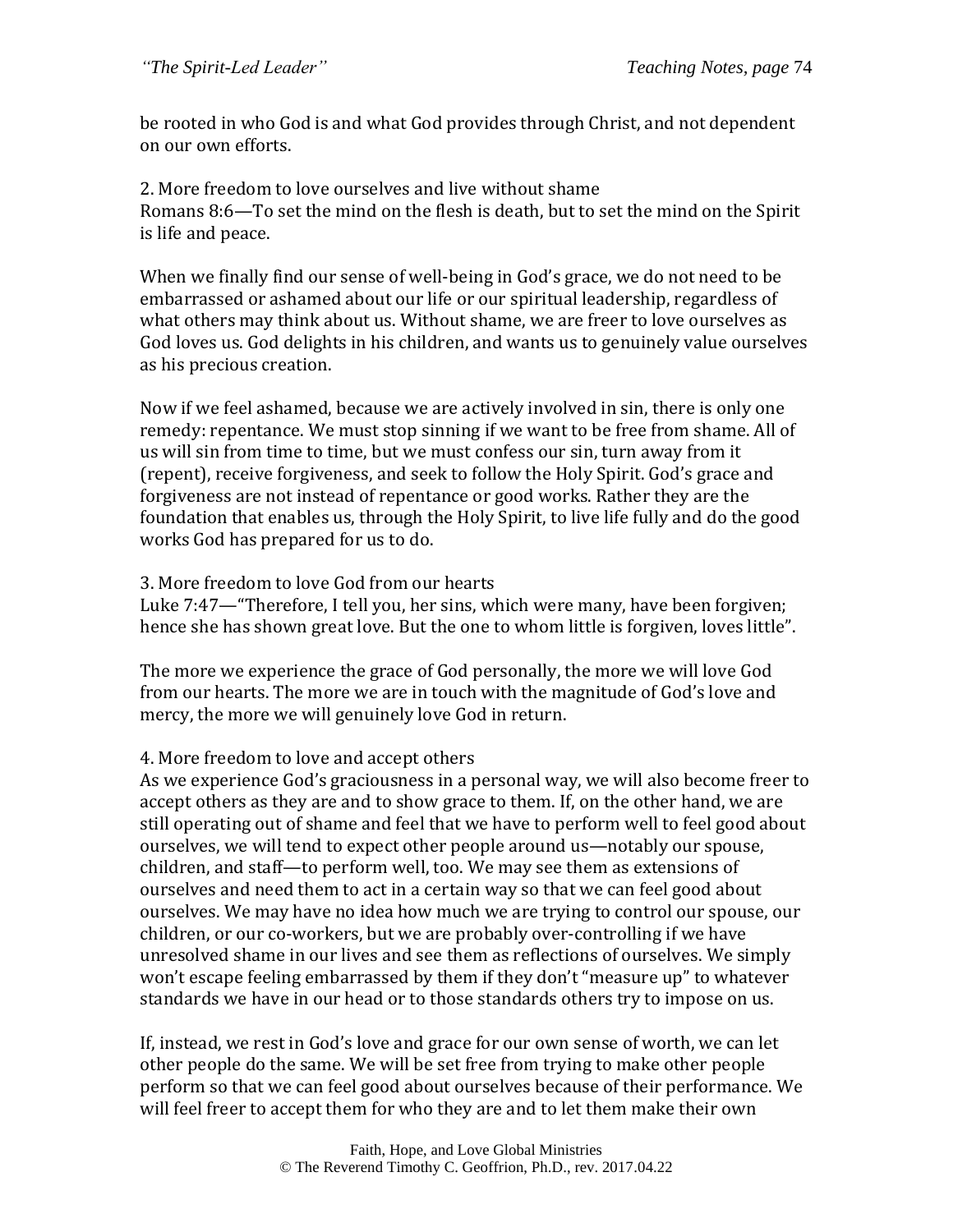choices about how they are going think and act. We may not agree with or appreciate what others do at times, but our own self-worth won't be linked to their choices; we will be freed to establish much healthier and more constructive relationships with them. = ripple effect.

# 5. More freedom to lead more graciously

Our heartfelt love of God and our freedom from guilt and shame also greatly affect our ability to serve effectively as spiritual leaders of our ministries or organizations. While many skills are needed to lead well, our own experience with grace and our ability to express that grace to others are even more important to spiritual leadership. By experiencing as well as knowing the truth of the gospel, we can become effective catalysts for creating a vital spiritual environment in our workplace.

That is, the more we have experienced grace, mercy, and acceptance from God, the more we will be prepared to offer these same gifts to others and to promote an atmosphere of grace. The more we believe with heartfelt conviction that our worth is based on God's love and forgiveness, the more we will be ready to love and value our co-workers, constituents, and parishioners without judgment or condescension. As others experience grace from us, they will have more joy and will trust more in the goodness of God. As they see our example and experience graciousness from us, they will be more likely themselves to extend grace to others.

6. More freedom to hold others accountable for the right reasons in the right way As leaders, we need to remember that gracious leadership does not lower standards for job performance or undermine the priority of getting results. Rather, grace means affirming a person's worth as a precious creation of God, dearly loved and redeemed through Christ, regardless of the level of his or her skills, intelligence, methods, looks, or personal mannerisms. Grace keeps us from shaming people or treating them as if they were worthless, deficient, or unimportant. Grace is about loving others as we ourselves have been loved. We hold them accountable for the right reasons—it is our responsibility as leaders to pursue the mission of the church/organization effectively and to require those who work under us to do the same.

*The Spirit is the source of our ability to experience God's love and express this love to others* (Romans 5:5)

# **For Personal Reflection** (If time)

- How could I better accept the love and grace of God in my own life?
- How could my church/organization create a more gracious and loving environment?

*Large Group Discussion* (15 minutes)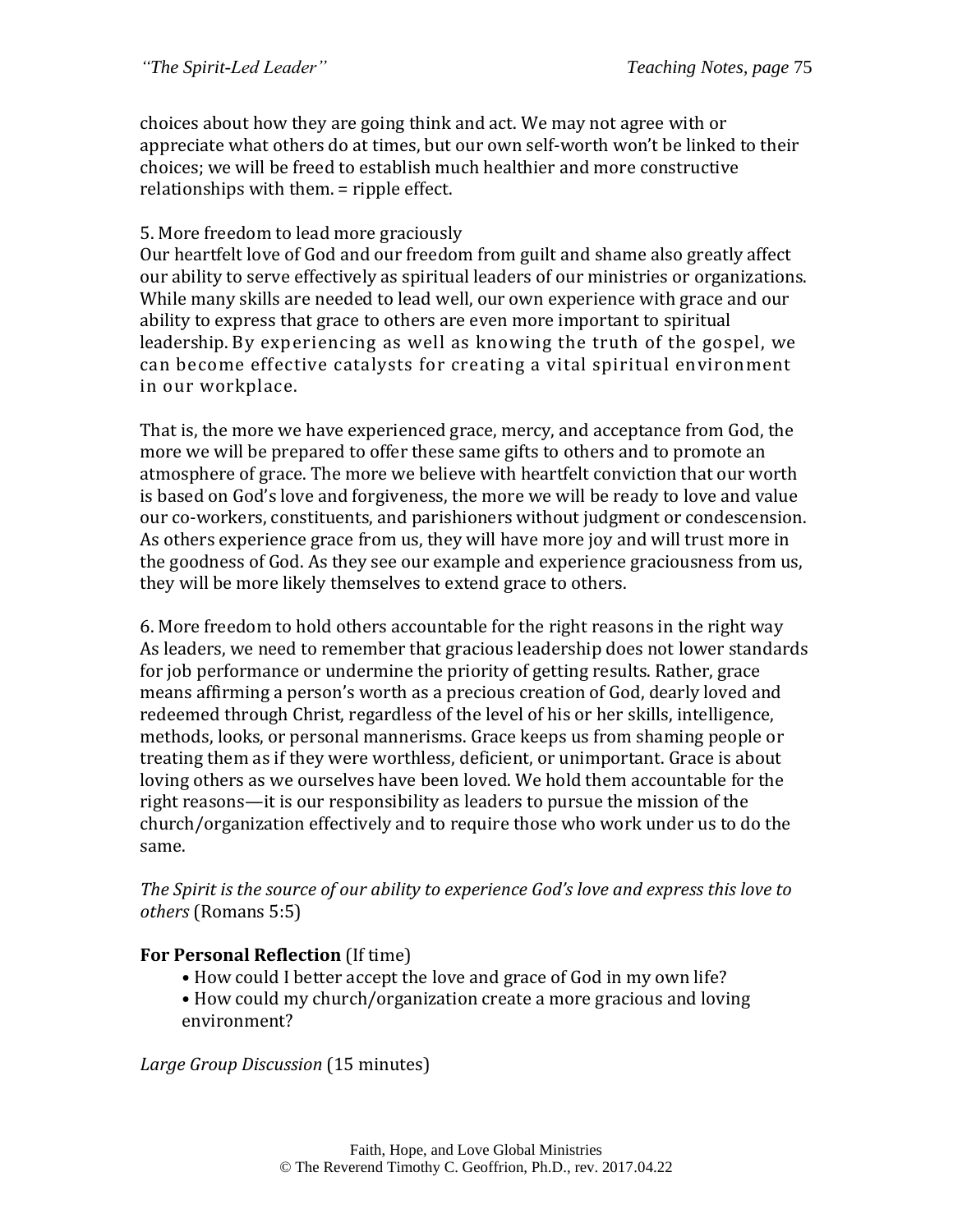#### **SESSION 16—Spiritual Development in Steps and Stages** 90 minutes

## **Spiritual Formation in Steps—Pilgrimage and Intentionality** *Introduction*

In the summer of 2006, my wife and two sons (ages 18 and 20), walked 500 miles on pilgrimage to Santiago de Compostela, Spain—the third most important pilgrimage destination since the middle ages, after Jerusalem and Rome. We followed the French route (show map) that took us over the Pyrenees Mountains and through northern Spain. Our journey took 37 days, allowing for 4 rest days along the way.

Walking 500 miles across Spain has led me to view my entire life as a spiritual pilgrimage. Now, instead of expecting God to transform me magically or of thinking that it's up to me to change myself, I realize my spiritual transformation depends on my keeping in step with the Holy Spirit on a moment-to-moment basis throughout my life.

As is true on pilgrimage, the spiritual life as a whole is an ongoing journey whose destination is God. God is the one who initiates our journey, walks alongside us, and leads us in it. Yet, how we respond to God's gracious activity in our lives at the critical junctures of daily decisions makes all the difference in the world to our experience of transformation.

Spiritual pilgrimage, then, is a lifelong journey of asking questions and seeking answers, of learning how to see more clearly and to listen more carefully, of changing and being changed, and ultimately, of pursuing God and learning how to better walk with God each step along the way. No matter where we start in our faith and relationship with God, the journey for Christians is marked by seeking to know, love, and serve God better, to follow Jesus Christ, and to be filled and led by the Holy Spirit as a way of life.

However, spiritual pilgrims also know what it is like to struggle, to fail, to get off track, to be discouraged, to doubt, and to be frustrated and disappointed with God. True spiritual pilgrims are just like every other fallible human being, except they believe in God and value their relationship with God highly enough to keep pursuing God. They want to grow spiritually, and when they lose their way, they grow dissatisfied with their life and look to God for guidance and help to get back on track.

## **Stages of Spiritual Development**

Just as spiritual development is a matter of series of steps that we take over our lifetime, it is also a matter of pasting through various stages.

The classic text on spiritual formation was written by James Fowler.<sup>14</sup> We are not going to take time to go into his intellectual and psychological approach, even

<sup>14</sup> James W. Fowler. *Becoming Adult, Becoming Christian: Adult Development & Christian Faith*. San Francisco: Jossey-Bass, 2000. See, too, his book, *Stages of Faith: The Psychology of Human Development and the Quest for Meaning*. New York: HarperCollins, 1995.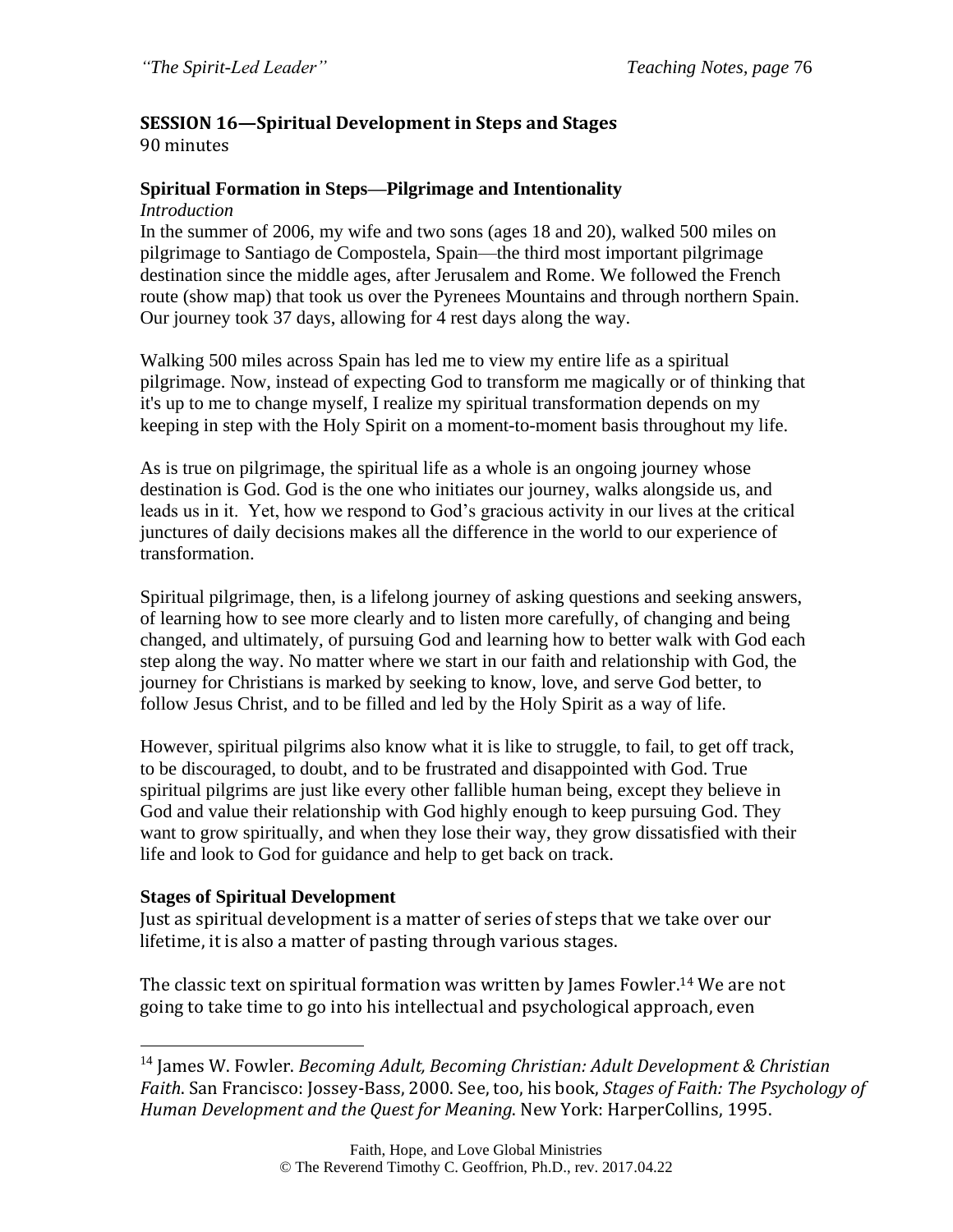though it would be a worthwhile academic study for you. Instead we are going to look briefly at another model written by individuals who worked closely with individuals within the church context.

Bob Guelich (now deceased) and Janet Hagberg offer an excellent resource that grows out of deep spiritual and psychological insight into personal growth and relating to God.<sup>15</sup> In a humble, yet profound way, they offer thoughtful, insightful and practical teaching on various stages in the Christian faith journey and on spirituality, which they define as "the way in which we live out our response to God."

Assumption of authors: "We need all the stages of faith for full spiritual formation…. each stage is active in us and [yet]…. Our "home stage" is the stage which we are residing at this time, where we spend more time and energy at this point in our lives" (p. 162).

- 1. The Recognition of God—this stage humbles us.
- 2. The Life of Discipleship (inward focus, learning from teacher)—grounds us
- 3. The Productive Life (outward focus, service, for our sake)—rewards and exalts us
- 4. The Journey Inward (time of questioning; life or faith crisis; loss of certainties; search for direction; releasing God from box; apparent loss of faith)—unsettles us THE WALL—"unmasks us…the deep journey of healing our darkness and uncovering God's will" = "our will facing God's will" (p. 175). We finally face truth and die to self. Thus, the key to going through the wall is surrender your will to God's, and let the Spirit take you to the next stage.
- 5. The Journey Outward (service for God's sake; renewed sense of God's acceptance, of calling, vocation; concern and focus on others' best interests; a deep calm or stillness)—transforms us
- 6. The Life of Love (the life we live in God)—transcends us. Cf. Stage 3, we give up what we can afford; at stage 6, … what we cannot afford—our whole life. (p. 182)

"St. Augustine: 'On earth we are wayfarers, always on the go. This means that we have to keep moving forward. Therefore be always unhappy about where you are if you want to reach what you are not. If you are pleased with what you are, you have stopped already. If you say, "It is enough," you are lost. Keep on walking, moving forward, trying for the goal. Don't try to stop on the way, or to go back, or to deviate from it' (Sermon, 169.18)." (p. 164)

# **Personal Reflection**

<sup>15</sup> Janet Hagberg and Robert A. Guelich. *The Critical Journey : Stages in the Life o Faith*. Salem, Wisconsin: Sheffield Publishing Company, 2d Edition, 2005.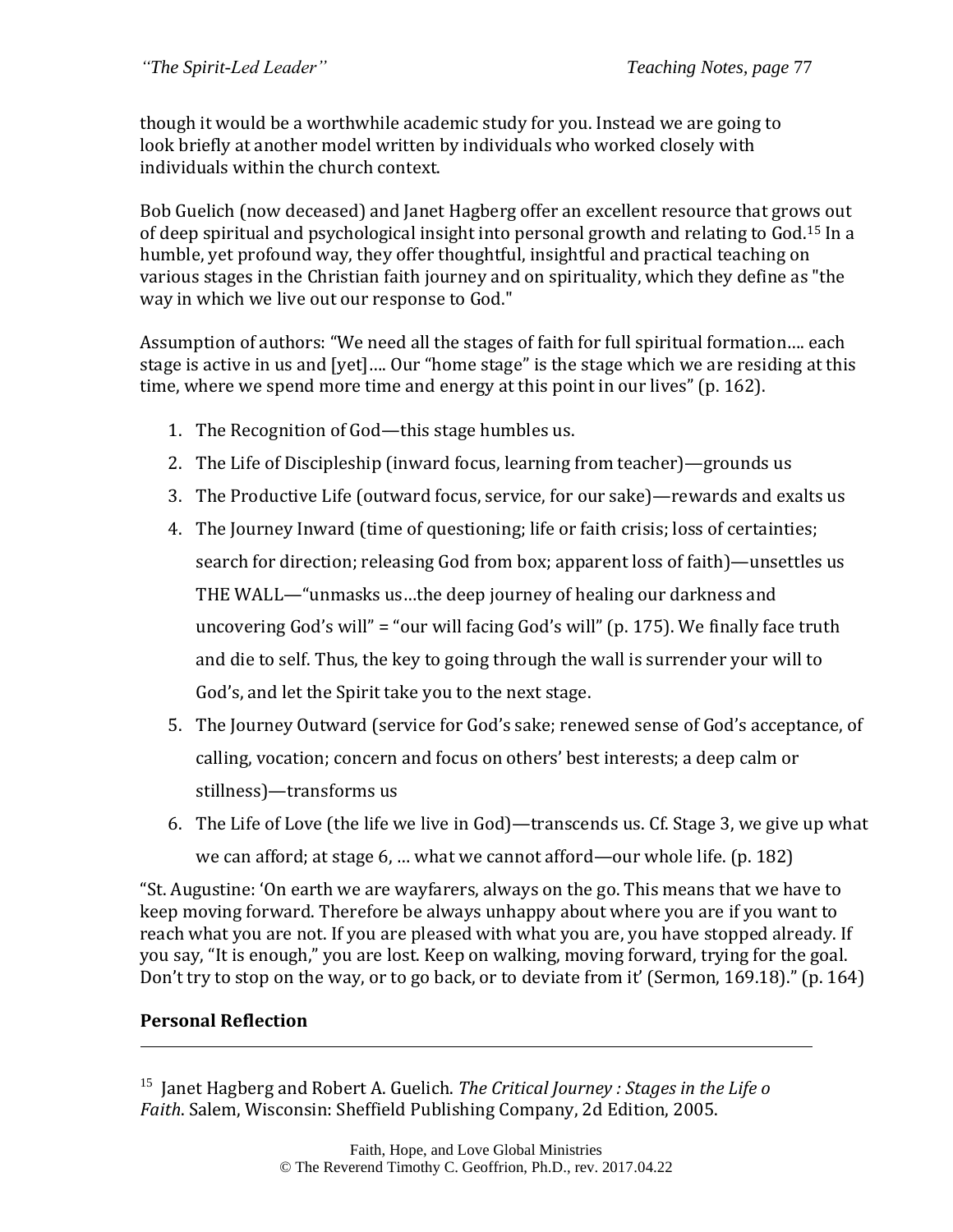- 1. What stage do you think you are at?
- 2. How does this model help you think about your spiritual life and next steps?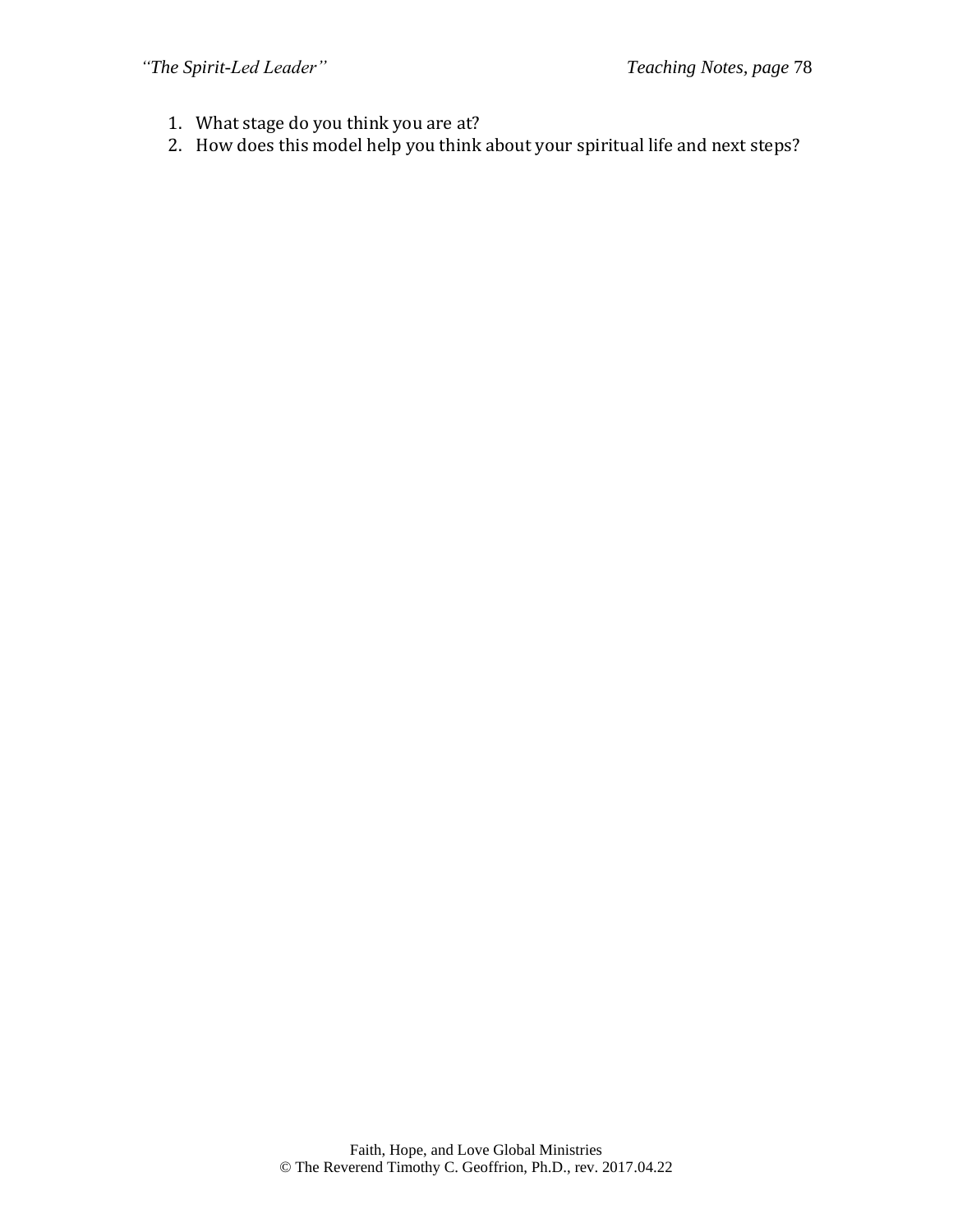#### **SESSION 17—Vision, Mission, and Planning in Leadership** 90 Minutes

Now, in this session, we are going to turn our attention toward how to apply all that we have been talking about this week when we get back home and back to our places of ministry and service.

You may not immediately know how the Holy Spirit may be leading you, but are some things you can do.

- 1. You can think and pray about creating a vision based on what is in your heart and mind. You can ask God to speak to you through Scripture to guide your thinking. You can ask for God to help shape and refine your visions and dreams so that you will want what God wants for your life.
- 2. You can clarify your mission: that is, you can identify what are your ministry priorities. If you are creating your personal mission, then you would focus on your particular gifts that you need to be using on a regular basis in order to pursue your vision If you're creating a mission statement for your church or ministry, then you would identify the primary activity or actions your group will be prioritizing. And third,
- 3. You can make a plan to pursue the vision, asking for God's leading (and redirecting if necessary) and for help to do whatever he has called you to do.

Review Strategic Planning Diagram: Vision, Mission, Plan, Obstacles, Strategies, Help Mission ----------→-----------------------------------→ ----------------------→VISION Plan :  $\rightarrow \rightarrow \rightarrow \rightarrow \rightarrow \rightarrow \rightarrow$  /// (Obstacles/challenges)

Strategies to overcome the challenges  $\rightarrow \rightarrow \rightarrow$ 

*Emmanuel Church: An example of vision today*

Emmanuel Theological Seminary (2012-22) 10 year vision.

# *Nehemiah: A Case Study* (Nehemiah 1:1-2:10)

- 1. Vision: Walls rebuilt, gather and re-establish Israel back in Jerusalem
- 2. Mission: To rebuild the walls of Jerusalem
- 3. Plan: Pray, approach the king, gather needed resources, secure introductions, get help, travel to Jerusalem, work on construction, handle challenges, keep praying, trust in God, finish the job.
- 4. Note: In leadership, different tasks are needed at different phases in your leadership:
	- b. There is a time for asking questions
	- c. A time for grieving
	- d. A time for prayer and fasting
	- e. A time for confession, intercession, and supplication
	- f. A time for taking risks (Nehemiah stayed ready for an opportunity to ask the King for help. When an opportunity came, he told the king the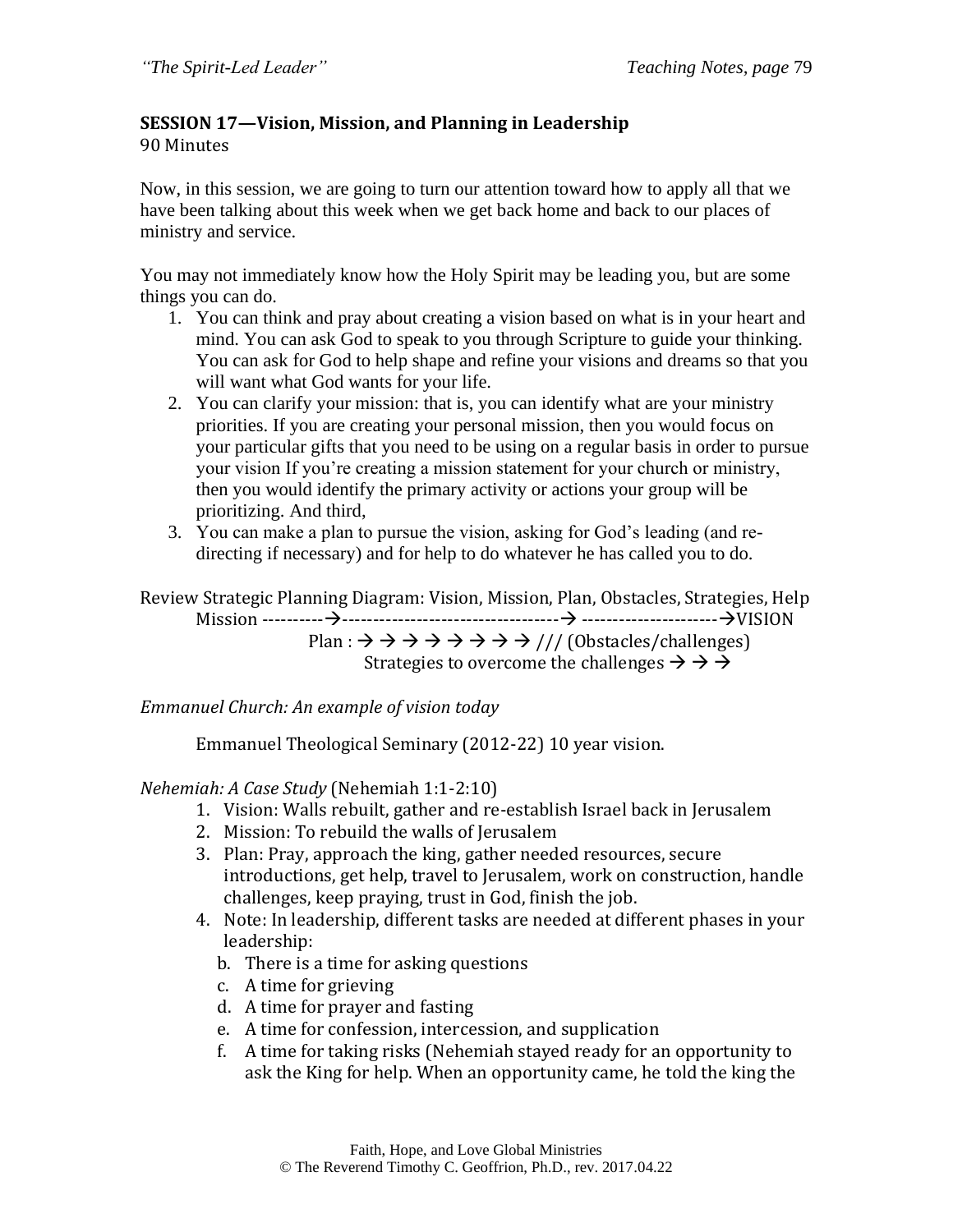desires of the heart. And then, he asked for specific help—letters and supplies.)

g. A time for taking action (he set out and pursued his mission)

*Faith, Hope, and Love Global Ministries: A Modern Case Study*

## **Vision for Faith, Hope and Love Global Ministries**

Better equipped, spiritually vitalized ministers and leaders serving Christ in strategic positions of influence throughout the world.

## **Mission for Faith, Hope, and Love Global Ministries**

To teach, inspire, and encourage ministers and leaders, equipping them to serve Christ more effectively.

# **Plan to pursue the vision of Faith, Hope, and Love Global Ministries**

- A. General Plan for FHLGM (long term)
	- 1. Find various global sites and partners;
	- 2. Develop key relationships;
	- 3. Write books and student guides;
	- 4. Translate guides into local languages;
	- 5. Seek financing; ask for prayer support;
	- 6. Create an e-newsletter to communicate about our work widely.
- B. Specific Plan (near term)—for example
	- 1. Send emails to five prospective partners this month.
	- 2. Attend two conferences this year to introduce myself to principals and academic deans who might be interested in our teaching ministries
	- 3. Draft idea for new book over the summer.
	- 4. Translate one of my courses in French this winter.
	- 5. Seek five new sources for funding in the next three months.
	- 6. Create a new website over the next two months; publish an e-newsletter once a month, starting this month.

## **Practical: Create a spreadsheet for strategic planning**

| <b>Vision</b> | <b>General Plan</b> | <b>Specific Plan Obstacles</b> |        | <b>Strategies</b> | Help |
|---------------|---------------------|--------------------------------|--------|-------------------|------|
| 1.            | 1.                  | 1a.                            | 1a.    | 1a.               |      |
|               |                     | 1 <sub>b</sub>                 | $1b$ . | $1b$ .            |      |
|               |                     | 1c.                            | $1c$ . | 1c.               |      |
| 2.            | 2.                  | 2a.                            | 2a.    | 2a.               | 2.   |
|               |                     | $2b$ .                         | $2b$ . | $2b$ .            |      |
|               |                     | 2c.                            | 2c.    | 2c.               |      |
| 3.            | 3.                  | Etc.                           | Etc.   | Etc.              | 3.   |
| 4.            | 4.                  |                                |        |                   | Etc. |
| 5.            | 5.                  |                                |        |                   |      |
| 6.            | 6.                  |                                |        |                   |      |
| 7.            | 7.                  |                                |        |                   |      |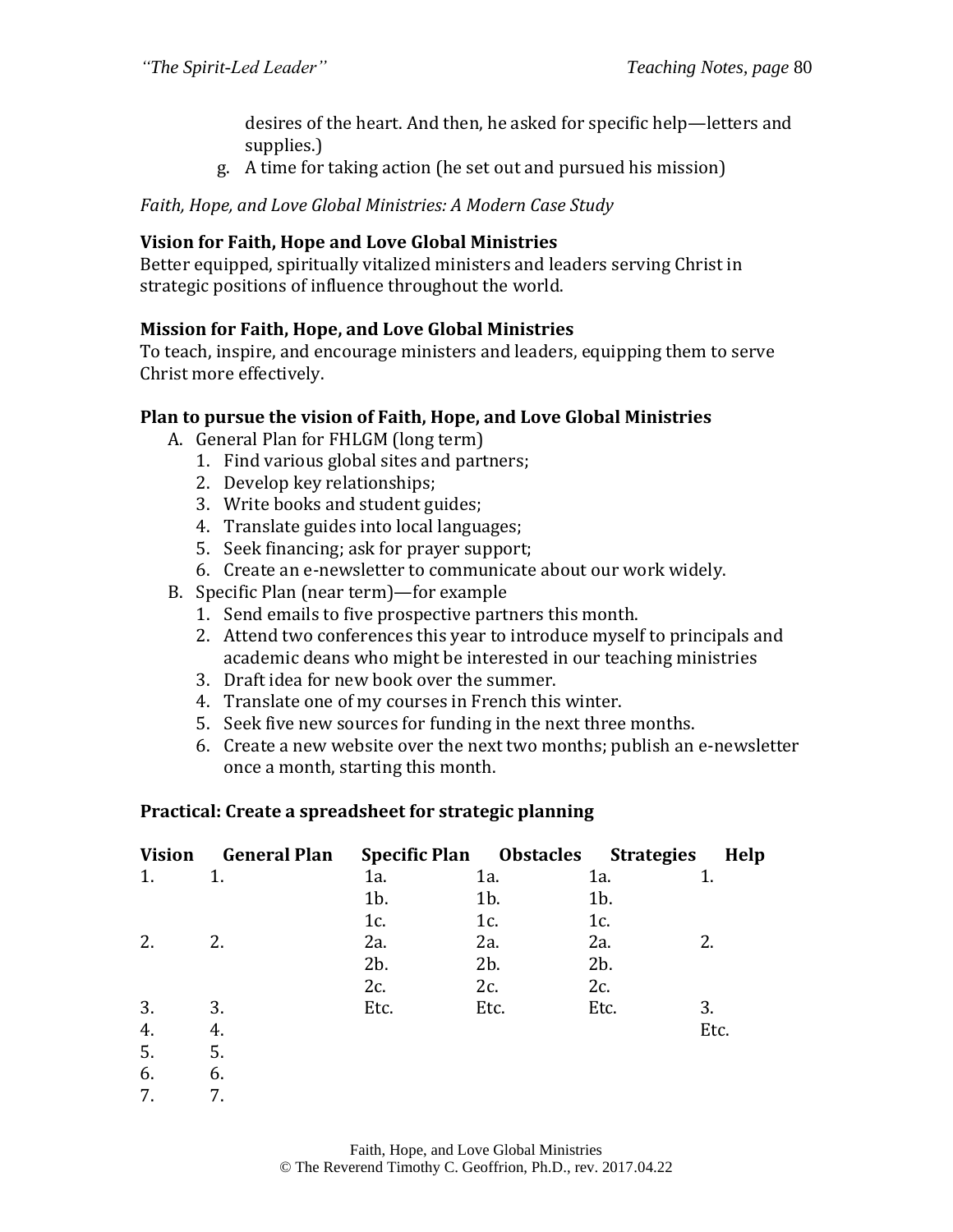# **For Refence—Spiritual Life Coaching**

*Spiritual Life Coaching Methodology*<sup>16</sup>

This spiritual life coaching methodology is not intended to be used as a rigid, linear process, but identifies many of the important components in discerning God's will as you prayerfully draw on all of the faculties God has given you.

Here are the ten steps:

1. Pray for the Holy Spirit to guide you each step along the way as you seek to develop God-honoring and Christ-serving visions for every aspect of your life.

(Don't rush past this first step. Perhaps the most important aspect of executing a thoughtful discernment process is the degree to which your mind is clear and heart is genuinely connected to the Spirit. At this stage, the primary goal of prayer is not to pray for a certain outcome or even for guidance, but to cross the threshold from autonomous, self-oriented thinking to submitting your will to God's in the context of an actual prayer connection with God.)

- 2. Prayerfully reflect on Scripture and your life's experiences. Ask yourself: "What do I already know of God's vision for the various aspects of my life?" (Mature Christians often are quite familiar with teaching found in the Bible on relationships, values, priorities, and being a Christ follower. Using Scripture thoughtfully means taking time to read select passages on pertinent topic asking God to speak to you through the readings.)
- 3. Do a self-inventory. Ask yourself, "If I were to truly face reality, how do I feel about my life in all its major dimensions?" (For example, "How satisfied am I in my relationship with God and in how I am serving Christ?" You can then ask the same question about every aspect of your life that you want to focus on. The goal here is to get in touch with how you truly feel about what's going on in your life in each of its most important dimensions. Discerning the will of God requires being well grounded in reality and knowing the self—you—that you are offering up to God.)
- 4. Create a vision. Know your heart's desires. Then dream and imagine new possibilities. Think constructively. Create a specific vision for each major life area: your relationship with God, for the various aspects of your vocation; and for your key relationships. (For example, if rated your satisfaction with your relationship with God, your spouse, your children, your work or any other important aspect of your life a "6" on a scale of 1

<sup>16</sup> © Timothy C. Geoffrion, 2006, revised 2012. See, too, Elizabeth Liebert, *The Way of Discernment: Spiritual Practices for Decision Making* (Louisville, Ky., Westminster John Knox Press, 2008). Liebert identifies several components in seeking discernment, most of which are within ourselves: our memory, intuition, body, imagination, reason, and feelings; and one outside of ourselves in nature.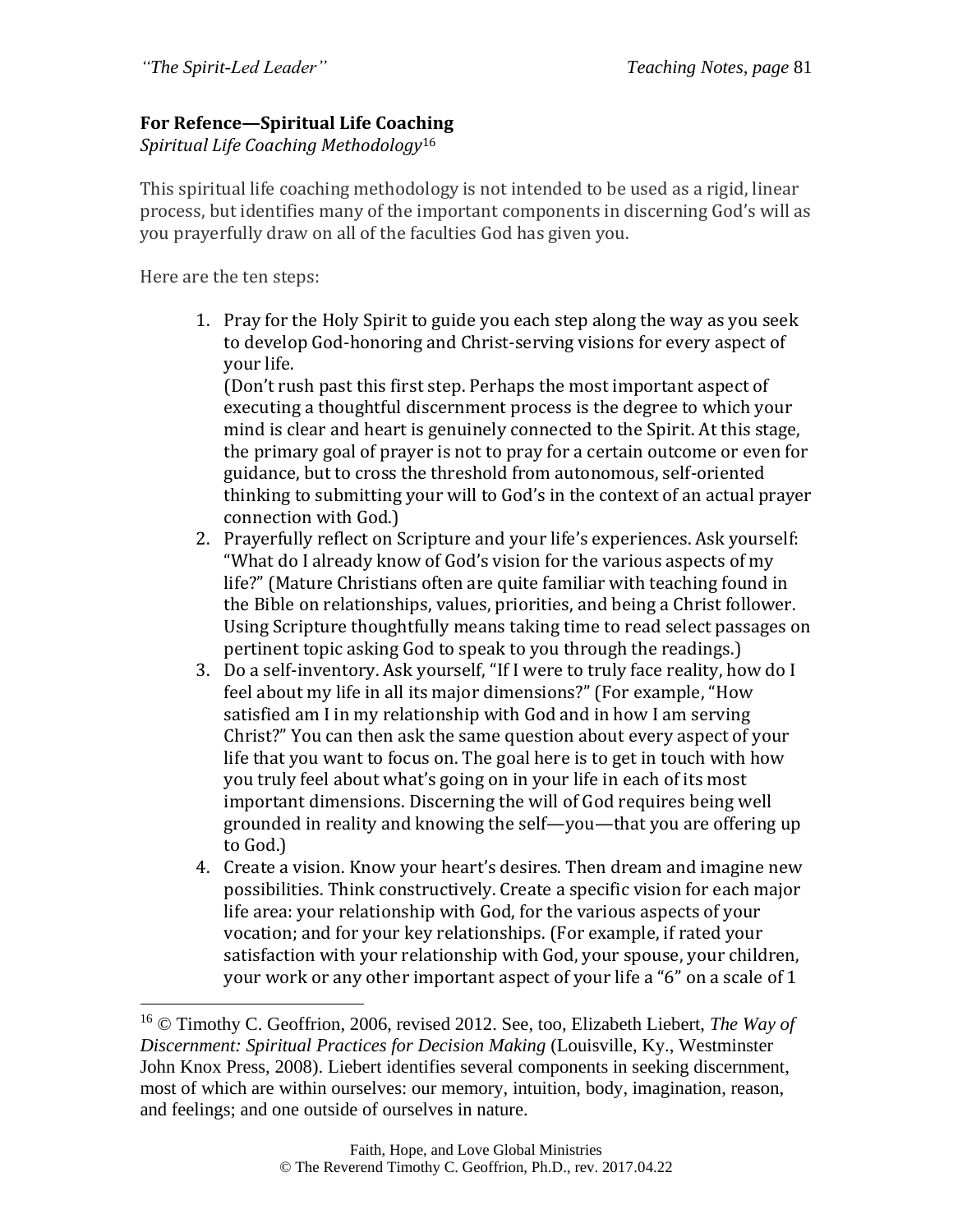to 10, then what would make that relationship a "10"? Your vision can simply be whatever you would add or change from the present less than satisfying experience to make it a highly satisfying one. Again, the goal is knowing what is in your heart, naming your dreams, expressing your desires, and consciously bringing all of yourself into your interaction with God.)

- 5. Identify your mission, based on your vision for each area of your life. Your vision is a picture of your future reality that you are dreaming about. Your mission is the set of actions and activities you will prioritize in order to pursue your vision. (The goal is to think through what your role is day to day if you were to order your life by your vision, and to see if the actions required to bring your vision into reality fit with your giftedness, skills, and other abilities. For example, the mission we created for Faith, Hope, and Love Global Ministries was "to teach, inspire, and encourage Christian leaders, equipping them to serve Christ more effectively," because our vision is "spiritual vitalized, better equipped leaders serving Christ effectively in the sphere of influence." The mission expresses what I am going to do to help bring about what we dream and pray for.)
- 6. Identify your opportunities, and make a concrete plan. Identify manageable "next steps" that you can take to pursue your vision and capitalize on your opportunities for each major life area. (The purpose of this step is to think through what it is going to take, specifically, to pursue your vision and calling. It belongs in the discerning process because it helps you to see if God has opened the necessary doors and if you are prepared to take the needed action to move forward. If not, then your dream may not be God's will for you.)
- 7. Identify anticipated fears, obstacles, and distractions that threaten to undermine your ability to successfully pursue your vision. Then create strategies to "right-size" your fears and handle the challenges. (Many people flounder because of the resistance they meet and the size of the challenges they meet. Thoughtfulness means taking time to anticipate what you are going to have to deal with, as best you can, and decide if you are prepared—or what it will take to get prepared—to start moving forward.)
- 8. Ask yourself, "What help do I need to effectively pursue my vision?" Get input from others; create accountability structures; get support; ask God to open doors and provide needed resources; take action! (At this point, you are likely past discerning and really getting ready to start going forward. Thoughtfulness means that you recognize that you cannot succeed in your own strength or alone, and actively thinks through what kind of resources and support you are going to need outside of yourself in order to succeed.)
- 9. Ask yourself, "What else do I need to do to keep moving forward in pursuit of my vision for my life?" (Here the goal is to push yourself to keep thinking through your ideas, desires, dreams, and visions when you might be tempted to just barge forward half-cocked.)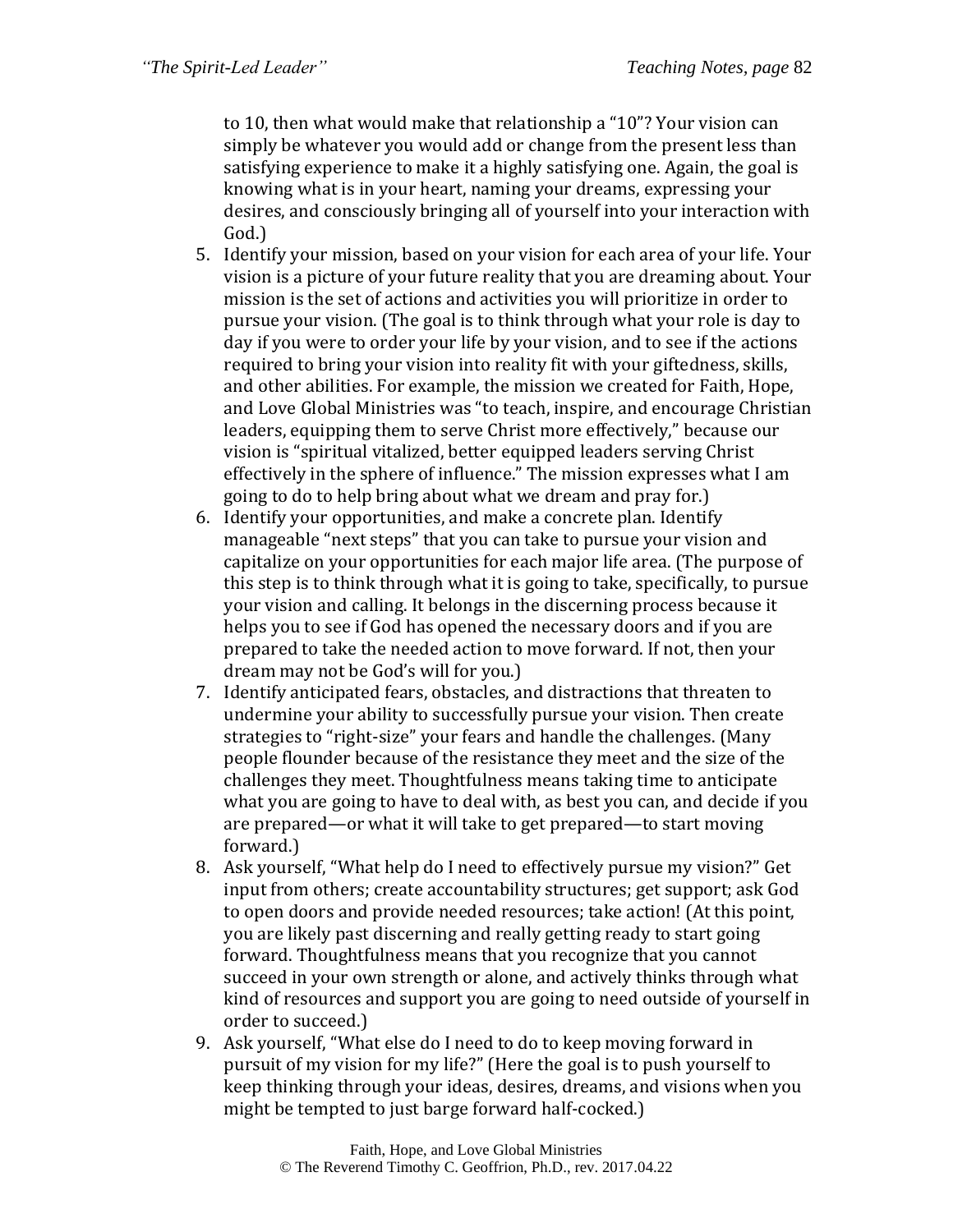10. Continue praying each step along the way. Ask God to affirm, refine, and reshape your vision. Pray for God to open and close doors, or otherwise direct you as you take each step of faith in pursuit of your vision and of God's will for your life, as best you understand it. (Prayer must never been seen as a means to get from God what you need—an idea, permission, resources, and the like—and then dispensed with as long as all is going well. A thoughtful discerning process is bathed in prayer and moves into action mode with the same commitment to staying connected to the Spirit and in close communion with Christ every step along the way.)

Observations and implications:

Often, we do not know God's specific will for us in advance, but we can think and pray about creating a vision based on what is in our heart and mind. We can ask God to speak to us through Scripture to guide our thinking. We can ask for God to help shape and refine our visions and dreams so that we will want what God wants for our lives. We can make a plan and pursue the vision, asking for God's leading and help to do whatever he has called us to do.

Example: My Relationship with God

## Possible vision based on the Spirit-Led Leader Material

- 1. Live an integrated life.
- 2. Practice the presence of God.
- 3. Practice spiritual disciplines.
- 4. Align my will with God's will.
- 5. Maintain a Spirit-led mindset.
- 6. Stay open to change as needed.
- 7. Listen well to God, myself, and others.
- 8. Always trust God.
- 9. Stay open to the love and grace of God.

General Plan (Action Priorities): Here is a list of seven possible actions one might plan to take in order to pursue vision above.

- 1. Examine my life to see where I am still too compartmentalized or being double-minded.
- 2. Start practicing the presence of God when I am with my family.
- 3. I will create a daily discipline for Scripture reading and prayer for the sake of drawing close to God and listening to his Spirit.
- 4. Relinquish my personal agenda in my ministry.
- 5. Look for signs of the Holy Spirit in my co-workers.
- 6. Honestly consider what changes are needed in my life.
- 7. Start practicing reflective listening skills with my parishioners and students.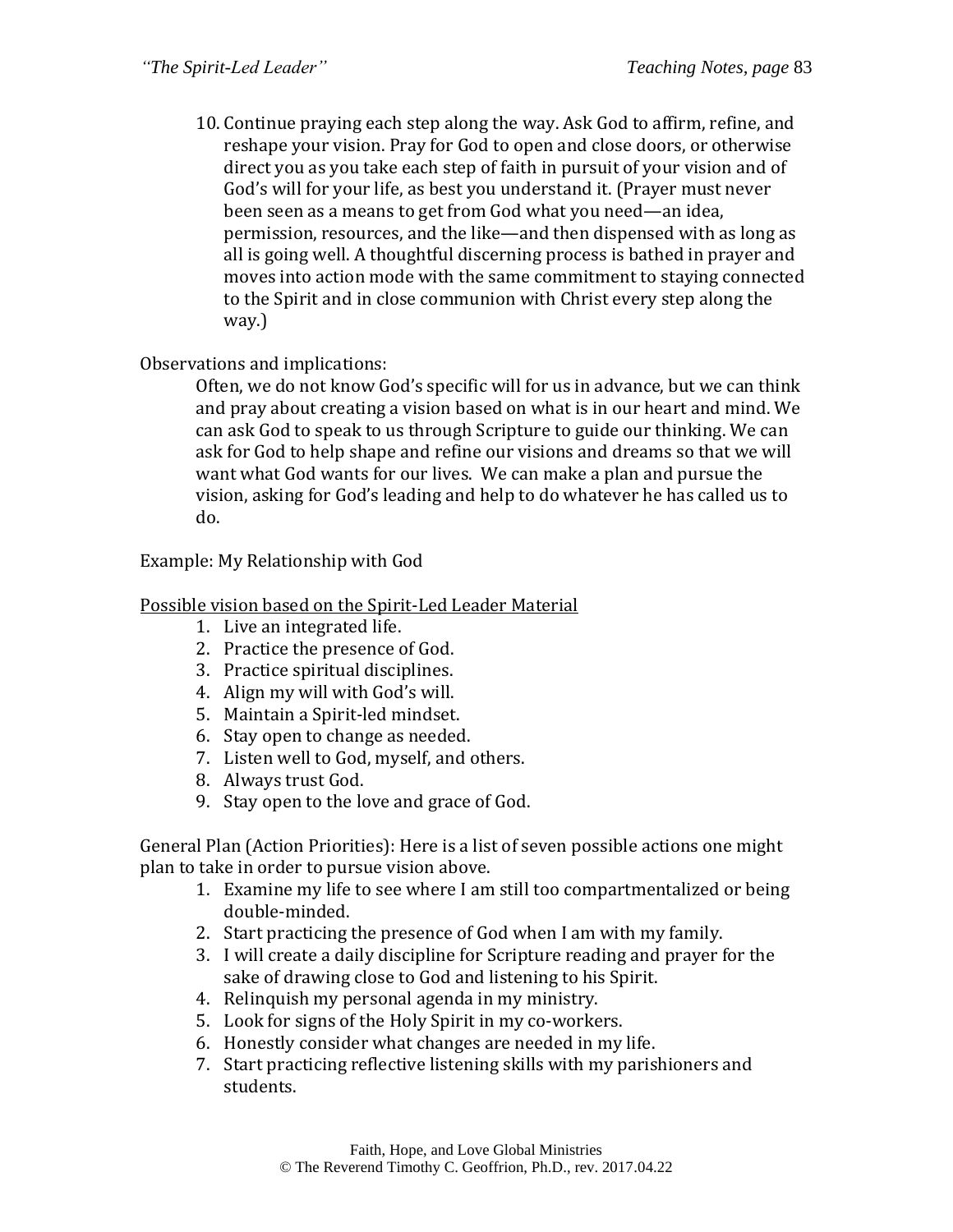- 8. Consciously choose to put my trust in God, especially when I feel doubtful or afraid.
- 9. Start praying that God would show me the extent of his love and grace that I may be filled with gratitude, love, peace, and joy.

More Specific Plan (Immediate Action Steps): Here is a list of seven possible action steps that correspond to the nine action priorities listed above.

- 1. Repent of a particular sin that is making me a double-minded person.
- 2. Consciously practice the presence of God when we have family dinners this week.
- 3. Start my day with 30 minutes for Scripture reading and prayer.
- 4. Ask my co-workers how they think we could all put God's agenda ahead of our own in our leadership.
- 5. Pray for a different co-worker every day, and ask God to show me how the Spirit is at work in that person.
- 6. Stop reading my email before I have my morning devotions.
- 7. Use reflective listening skills the next time I meet with the elders, and we are discussing their complaints.
- 8. Make a daily prayer list, and include the sentence, "Lord, I trust in you."
- 9. Add to my daily prayer list, "Lord please help me to see how much you love me."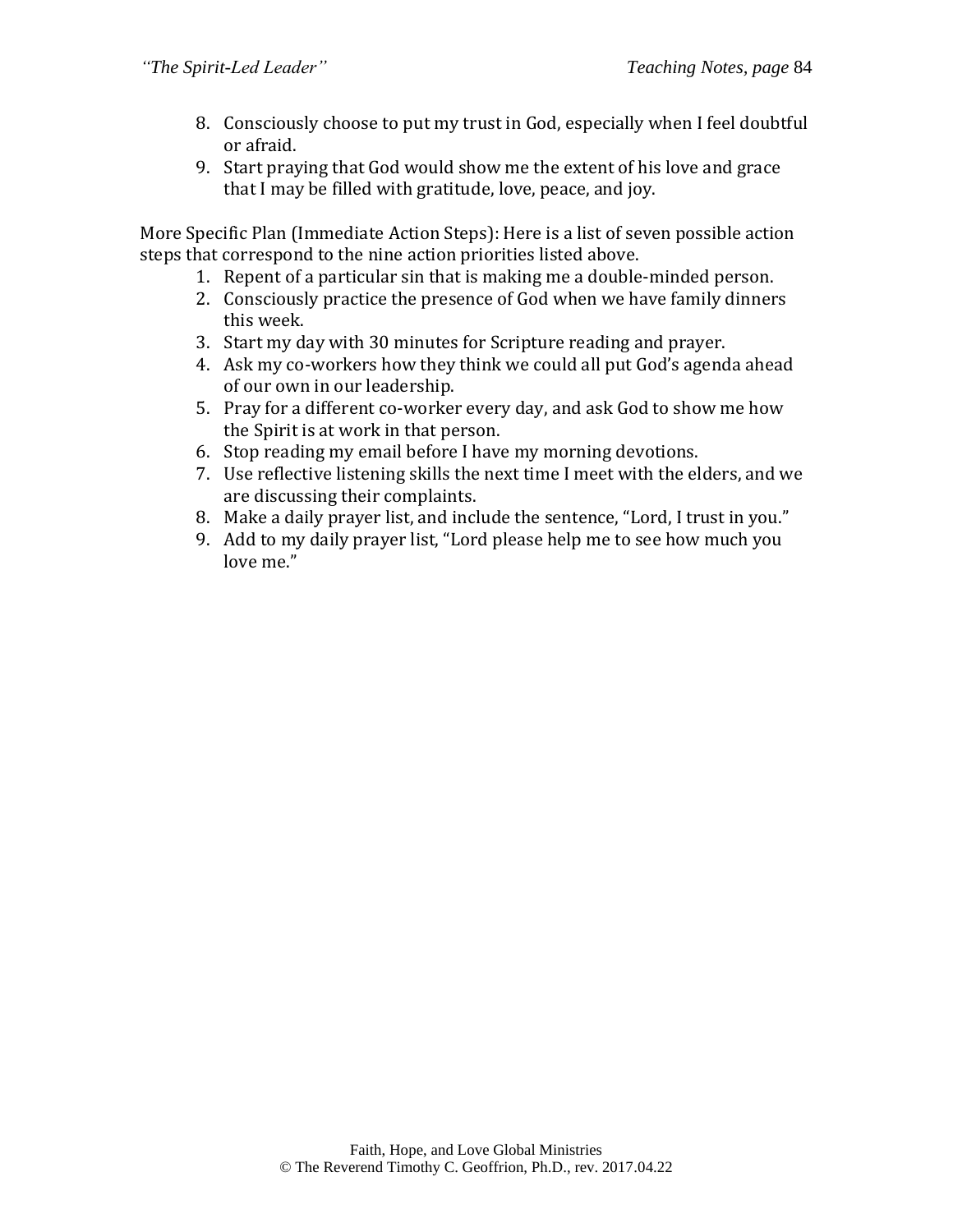# **SESSION 18—Spiritual Life Coaching: My Leadership or Ministry** 90 Minutes

*Pray* (Step 1)

*Reflect on Scripture* (Step 2)

*Satisfaction Level* (Step 3)

How satisfied am I with the following? Use a scale from 1-10. (1 means you are utterly dissatisfied; 5 means you are partially satisfied; 10 means you are very satisfied with this aspect of your life and leadership.)

\_\_\_\_\_ My work (outside of the church)

\_\_\_\_\_ My ministry and/or leadership

\_\_\_\_\_ My giving (financial, personal sacrifice, etc.)

\_\_\_\_\_ My stewardship of resources and opportunities

*Create a Vision* (Steps 4-5)

What is your vision for your church or ministry? Ask yourself, "What are seven things that would characterize this ministry/work if my satisfaction level were at a 10, on a scale of 1-10?" (Note: The vision and mission for a church or organization must be created in collaboration with other designated leaders, even if you take the lead in the process.)

 $1-7.$ 

**Example:** Vision for Faith, Hope and Love Global Ministries Vision: Better equipped, spiritually vitalized ministers and leaders serving Christ in strategic positions of influence throughout the world.

Illustration: Vision of leaders gathered around a table, holding hands, and praying together. Mission = to make that happen.

For Pastors: What is your vision for your congregation and its mission? What you would like to accomplish as a church? What would you like your church to become?

For Administrators: What your vision for your school, agency, or organization?

For Deans: What is your vision for the student body?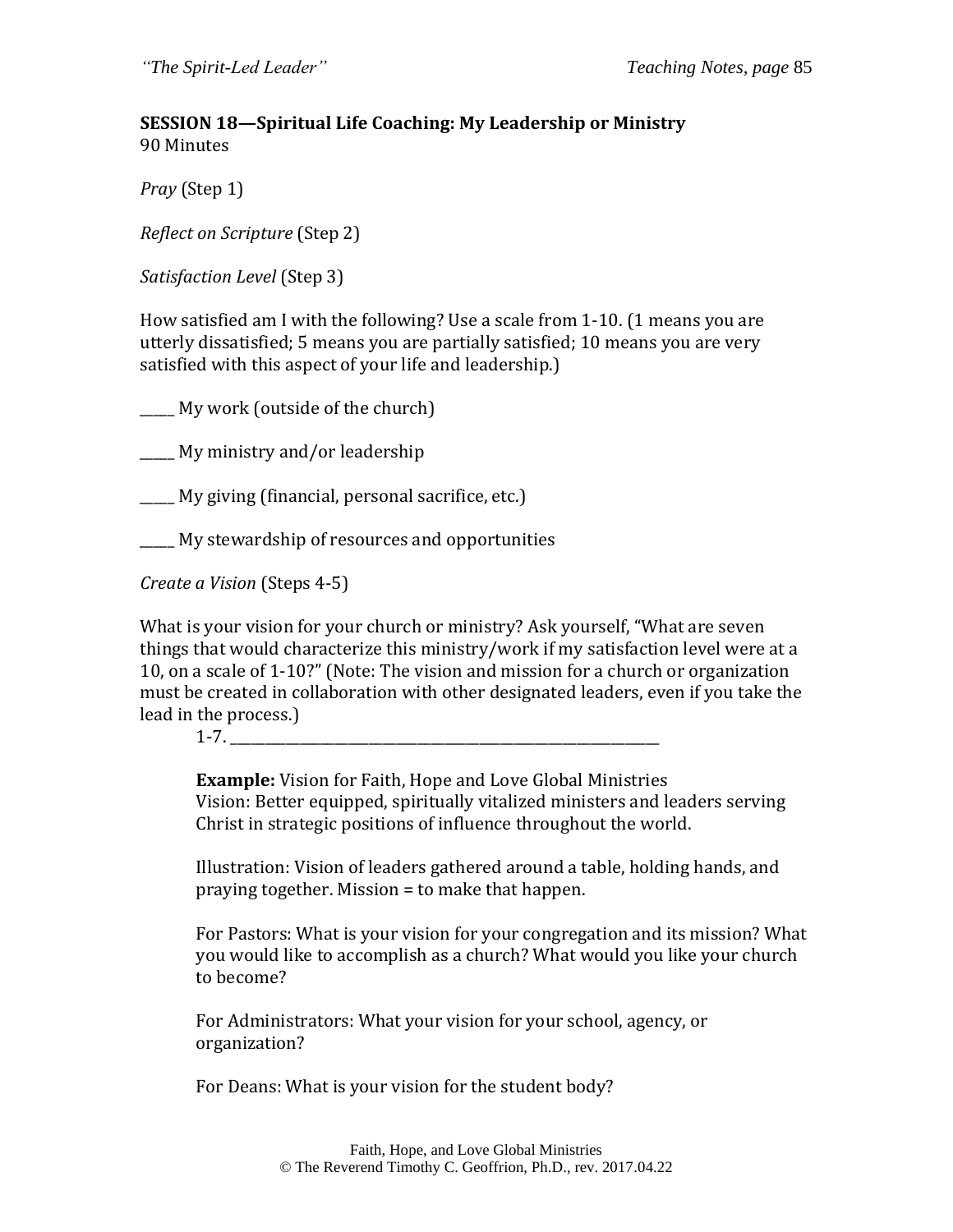For Teachers and Professors: What is your vision for a) your academic department? b) your courses? and c) your ministry to your students?

For chaplains: What is your vision for the care of the patients/students, et al.?

Grasp the meaning

"What would it mean to me if my vision for my ministry or leadership were a reality? How would Christ and his kingdom benefit if these things were in place?" 1-3. \_\_\_\_\_\_\_\_\_\_\_\_\_\_\_\_\_\_\_\_\_\_\_\_\_\_\_\_\_\_\_\_\_\_\_\_\_\_\_\_\_\_\_\_\_\_\_\_\_\_\_\_\_\_\_\_\_\_\_\_\_\_\_\_

Feel your feelings

How would I feel if all these things were in place? (Circle the feelings that apply to you; add your own feelings to the list.)

Joyful, excited, happy, fulfilled, motivated, energized, light, free, peaceful, hopeful, loved, loving, confident, stable, empowered, useful, valued, appreciated, whole, close to someone, nurtured, alive….

Name your vision

What name do you want to give to your vision for your ministry? \_\_\_\_\_\_\_\_\_\_\_\_\_\_\_\_\_\_\_\_\_\_\_\_\_\_\_\_\_\_\_\_\_\_\_\_\_\_\_\_\_\_\_\_\_\_\_\_\_\_\_\_\_\_\_\_\_\_\_\_\_\_\_\_\_\_\_\_\_\_\_\_\_\_\_\_\_

*Identify Your Mission* (Step 5)

Based on your vision, what then is the mission of your church or organization? (That is, what will be the primary **actions** you and others will take over time in order to pursue this vision? This is not your plan, but your main objectives and the spiritual gifts you will use in order to make this vision a reality.)

Examples:

- 1. The mission of Jesus: to preach, teach, demonstrate the character and love of God, and to die for the sins of the world.
- 2. FHLGM Mission: To teach, inspire, and encourage ministers and leaders, equipping them to serve Christ more effectively.
- 3. Christ Presbyterian Church (Edina, MN, USA): "Inspiring all generations to follow Jesus, love others, and live missionally."

# *Pursue your vision* (Steps 6-8)

General Action Steps. What opportunities are before us? What are specific steps we/I can take, i.e., things I can do (or stop doing, or do differently) *within the next 6 months* in order to pursue my/our vision for my/our ministry or church? (Step 6)

 $1-7.$ 

More Specific Action Steps. Now go back to your general list and make even more specific plans. BE AS SPECIFIC AS POSSIBLE: What will I/we do, when will I/we do it, when will I/we start, how will I/we be able to measure my/our actions, etc.?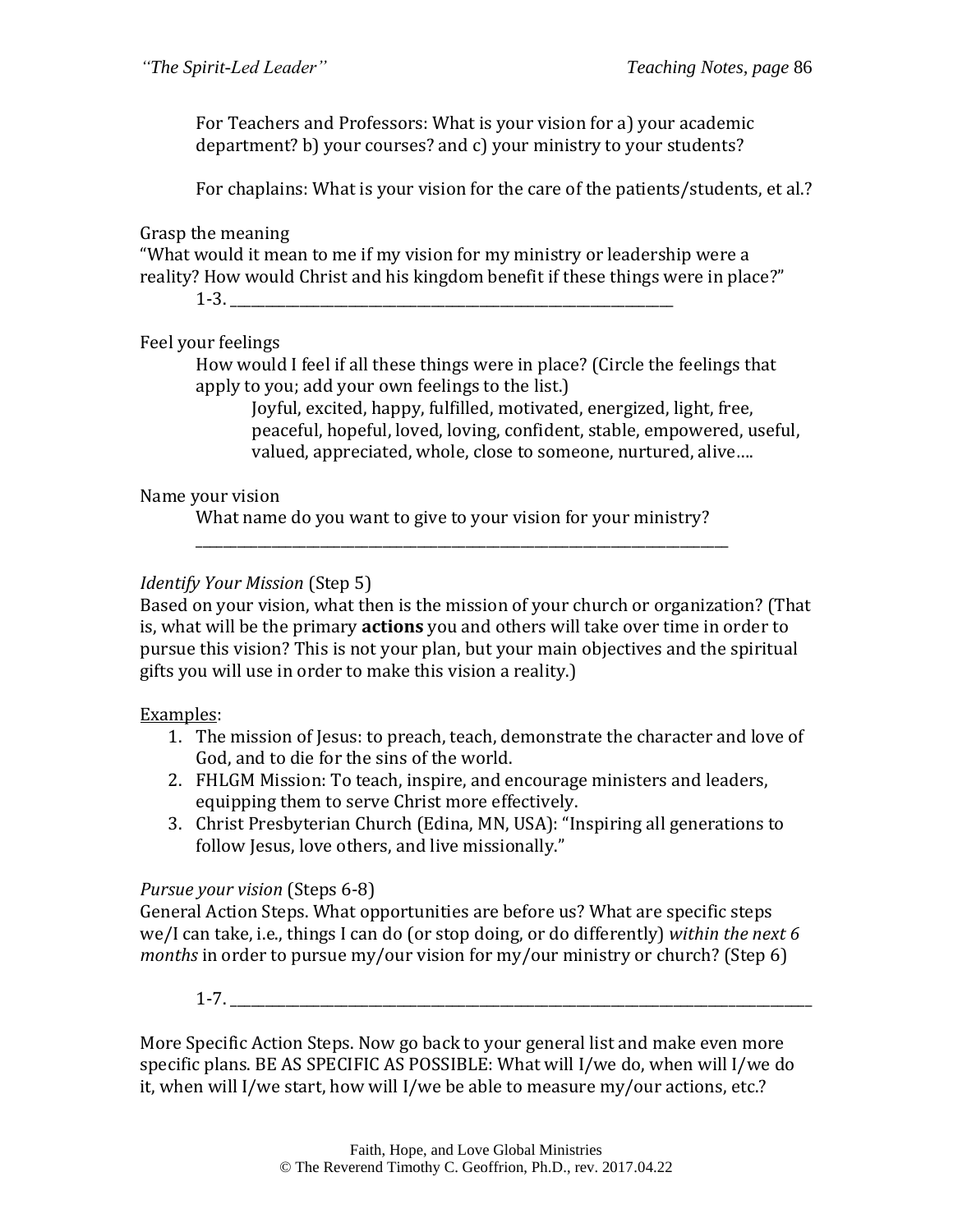$1-7.$ 

#### Examples

- A. General Plan for FHLGM (long term), based on vision and mission (see above):
	- 1. Find various global sites and partners;
	- 2. Develop key relationships;
	- 3. Write books and student guides;
	- 4. Translate guides into local languages;
	- 5. Seek financing; ask for prayer support;
	- 6. Create an e-newsletter to communicate about our work widely.
- B. Specific Plan (near term)
	- 1. Send emails to five prospective partners this month.
	- 2. Attend two conferences this year to introduce myself to principals and academic deans who might be interested in our teaching ministries
	- 3. Draft idea for new book over the summer.
	- 4. Translate one of my courses in French this winter.
	- 5. Seek five new sources for funding in the next three months.
	- 6. Create a new website over the next two months; publish an enewsletter once a month, starting this month.

What obstacles, fears or distractions do I anticipate as I start to make some changes in my life in order to pursue my vision? (Step 7)

1-5. \_\_\_\_\_\_\_\_\_\_\_\_\_\_\_\_\_\_\_\_\_\_\_\_\_\_\_\_\_\_\_\_\_\_\_\_\_\_\_\_\_\_\_\_\_\_\_\_\_\_\_\_\_\_\_\_\_\_\_\_\_\_\_\_\_\_\_\_\_\_\_\_\_\_\_\_\_\_\_\_\_\_\_

What can I do to successfully handle these challenges?

| 1-5                                       |  |
|-------------------------------------------|--|
|                                           |  |
| What help do I need from others? (Step 8) |  |

1-3.

Whom could I ask? \_\_\_\_\_\_\_\_\_\_\_\_\_\_\_\_\_\_\_\_\_\_\_\_\_\_\_\_\_\_\_\_\_\_\_\_\_\_\_\_\_\_\_\_\_\_\_\_\_\_\_\_\_\_\_\_\_\_\_\_\_\_\_\_\_\_\_\_\_\_\_\_\_\_ When will I ask? \_\_\_\_\_\_\_\_\_\_\_\_\_\_\_\_\_\_\_\_\_\_\_\_\_\_\_\_\_\_\_\_\_\_\_\_\_\_\_\_\_\_\_\_\_\_\_\_\_\_\_\_\_\_\_\_\_\_\_\_\_\_\_\_\_\_\_\_\_\_\_\_\_\_\_\_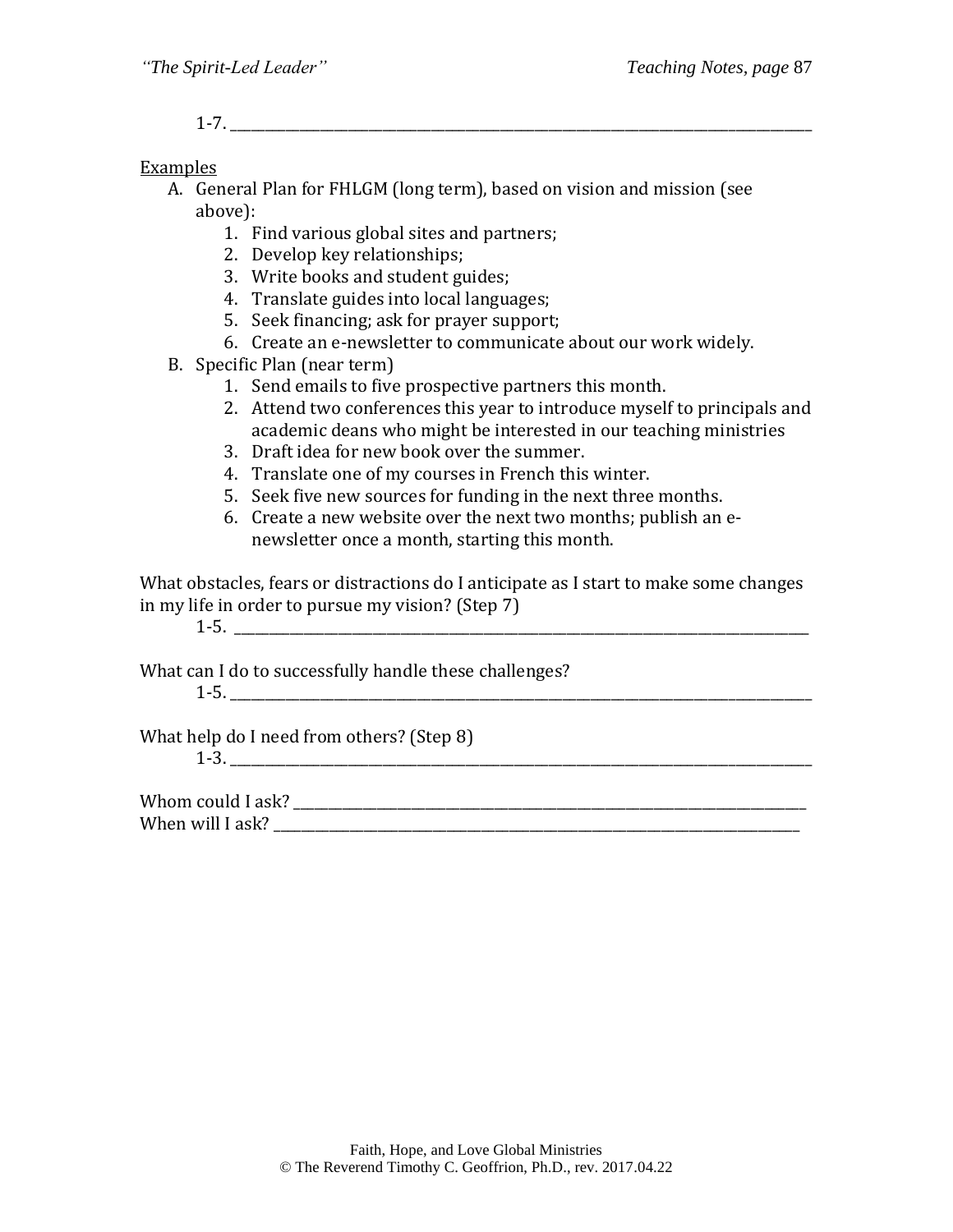## **SESSION 19—Preparing to take the next steps**

90 Minutes.

*Recap of Course* (5-10 minutes)

In this course, we have focused on what it means to experience more spiritual vitality in our lives and leadership. Specifically:

"Spirit-Led Leaders seek…"

- 1. to know and love God deeply in a personal way,
- 2. to follow Jesus Christ faithfully and wholeheartedly,
- 3. to live and lead by the power, love and self-discipline that comes from the Holy Spirit, and
- 4. to draw others into Spirit-led living and Spirit-led leading in ways that build up the whole body of Christ.

The Spirit-Led Leader: Nine Leadership Practices and Soul Principles

## **Leadership Practice 1**

Envision your leadership flowing out of a deep spiritual life.

## **Soul Principle 1**

Fruitfulness in leadership requires the work of God in and through us (Luke 2:46- 49; 4:42-43; 5:15-16; 22:42; John 15:1-13; 1 Cor. 12:4-7; Phil. 2:12-13).

# **Leadership Practice 2**

Actively cultivate your own spiritual life.

# **Soul Principle 2**

Spiritual vitality flows from a real change of heart and mind toward God (Matt. 22:37-39; Col. 1:28-29; 3:17; Rom. 5:5; 8:13-14; 9:21; Phil. 2:5-11; Gal. 5:22-26; Heb. 5:7).

# **Leadership Practice 3**

Develop specific spiritual disciplines.

# **Soul Principle 3**

Disciplines deepen our spiritual life and empower our leadership (2 Pet. 1:3-11).

## **Leadership Practice 4**

Always seek to serve God's purposes first.

**Soul Principle 4**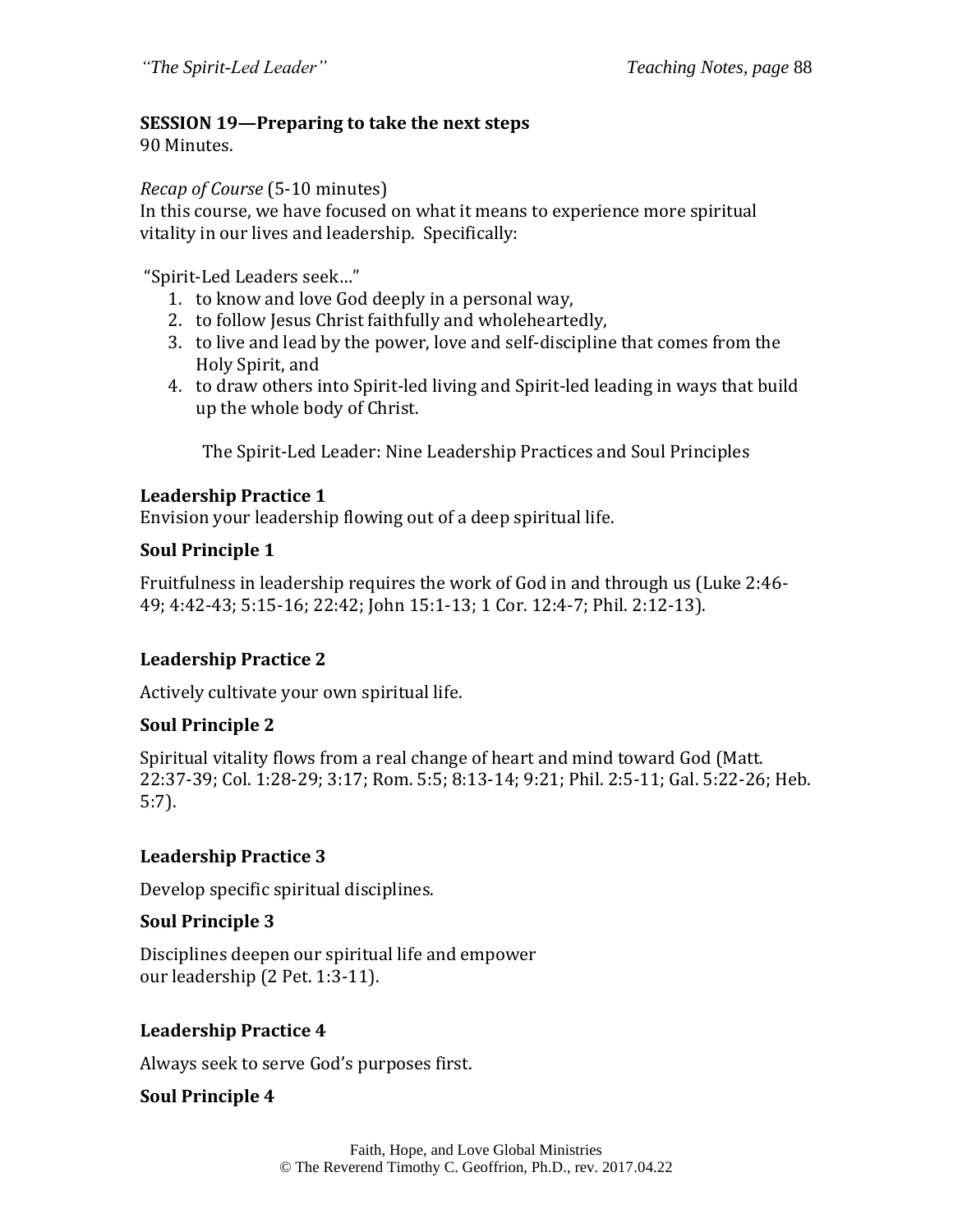Aligning our will with God's is an all-encompassing, ongoing process (Col. 1:9-10; James 1:5-7).

# **Leadership Practice 5**

Create a vital spiritual environment within your workplace.

# **Soul Principle 5**

God works powerfully as we seek his activity among us (Acts 6:1-6; 13:1-3; 1 Cor. 12:1-7; 2 Cor. 12:9-10; Gal. 5:16-25; Eph. 4:30–5:12; Phil. 2:1-8).

# **Leadership Practice 6**

Make change a personal priority.

# **Soul Principle 6**

Change is our calling (Mark 10:45; John 3:16; 5:24; Rom. 3:21-24; 5:1-6; 8:5-11; 12:1-2; Phil. 1:6; 2:12; Col. 1:9-12; Titus 2:11-14).

# **Leadership Practice 7**

Lead by listening well.

# **Soul Principle 7**

The Holy Spirit speaks and works through every team member (1 Cor. 12; Phil. 2:3-8).

# **Leadership Practice 8**

Always trust God.

# **Soul Principle 8**

Steadfast trust in God is indispensable to spiritual vitality and leadership (Ps. 23; 42:5-6; 56:3-4; Prov. 3:5-6; Isa. 55:8-9; Jer. 17:28; Rom. 5:3-5; 8:28-39; 12:2; John 14:1; Heb. 6:13-15, 11:1; James 1:5-6; 1 Pet. 1:6-9).

# **Leadership Practice 9**

Open yourself fully to the love and grace of God.

# **Soul Principle 9**

The grace of God creates the only sure foundation for personal transformation and dynamic spiritual leadership (Eph. 2:8-9; 1 Pet. 1:3-6, 8-9; Titus 2:11-14; 2 Tim. 1:11-12; Heb. 4:16; 11:6; Rom. 1:16-17; 8:5-6; Phil. 3:8-12; 2 Cor. 12:9-10).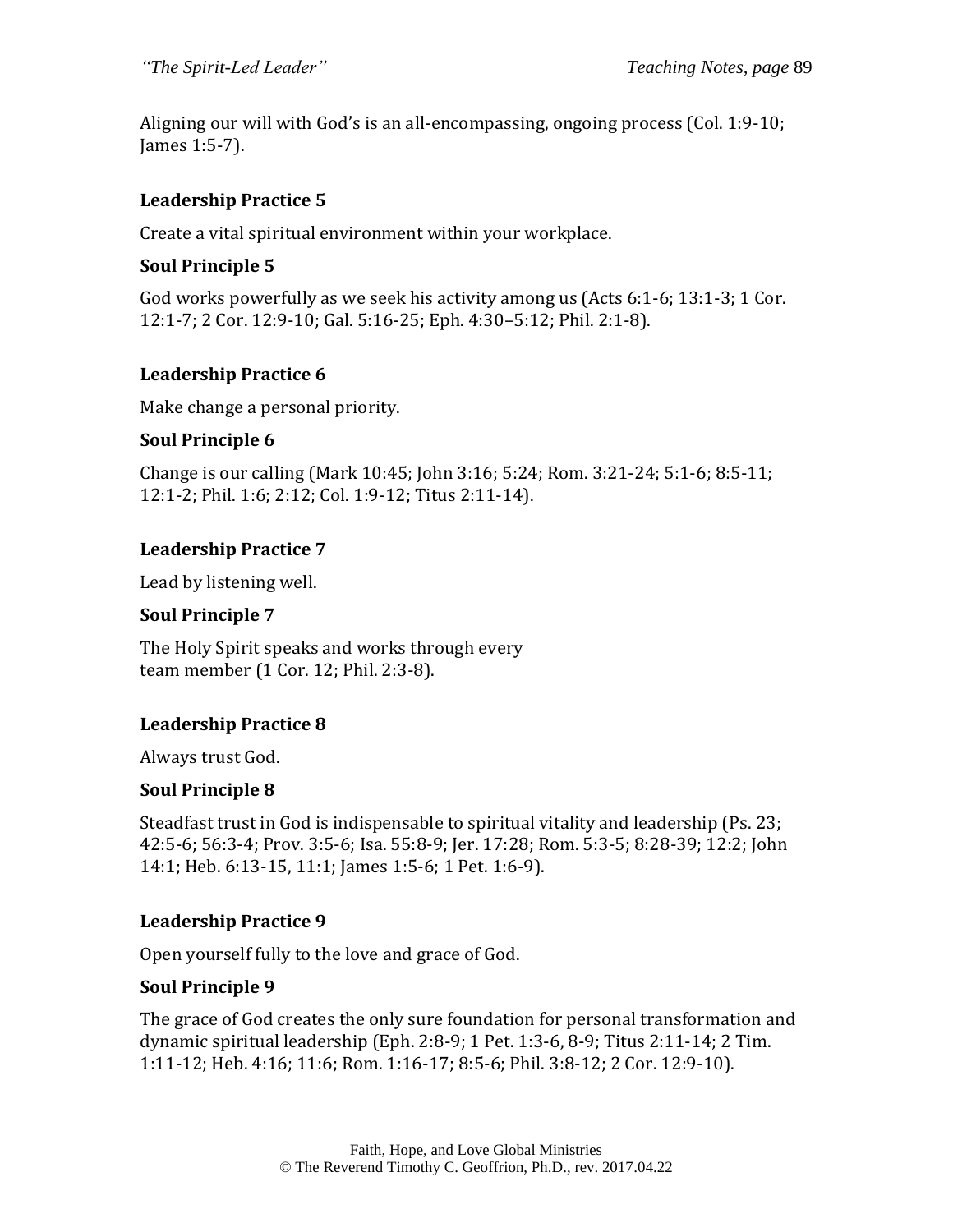My prayer is that these Spiritual Leadership practices and corresponding soul principles, along with a profound experience of the grace of God, will help you deepen your own connection to God and make you more effective as a spiritual leader.